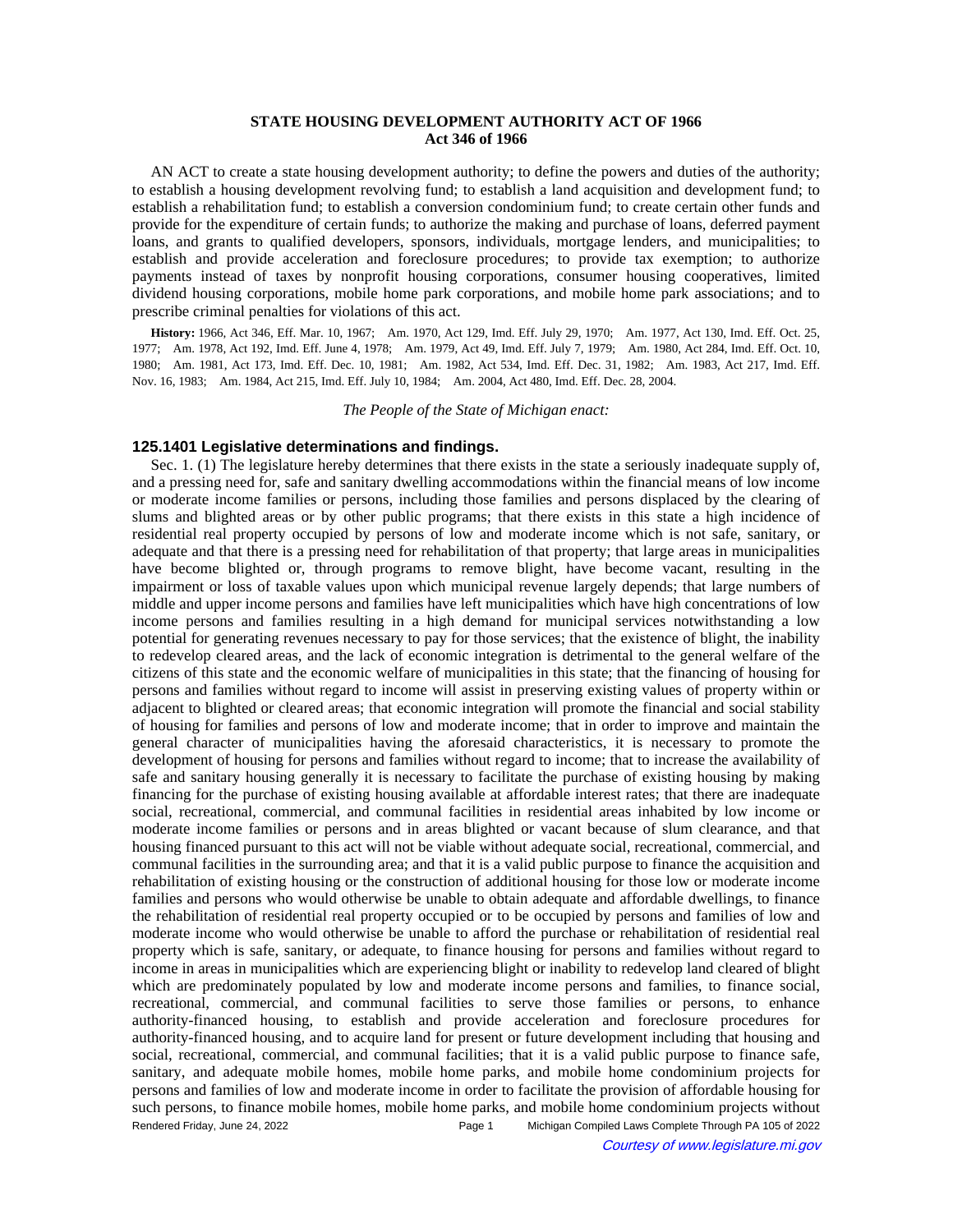regard to income in areas in municipalities which are experiencing blight or inability to redevelop land cleared of blight which are predominately populated by low and moderate income persons and families, and to finance social, recreational, commercial, and communal facilities in mobile home parks and mobile home condominium projects, the financing of mobile homes, mobile home parks, and mobile home condominium projects being necessary to fill a gap in the housing market.

(2) It is further determined that the supply of low and moderate cost housing available for occupancy by certain persons with disabilities and certain elderly persons is being eroded through greatly increasing rental rates, and the conversion of low and moderate cost rental units into condominium units which are then sold at prices and under financing terms which are not affordable to those persons with disabilities and elderly persons. It is further determined that it is a proper public purpose to prevent the erosion of the supply of existing low and moderate cost housing available for occupancy by certain persons with disabilities and elderly persons by taking appropriate action to prevent the displacement of those persons with disabilities and elderly persons from existing low and moderate cost housing, including the making of loans enabling those persons with disabilities and elderly persons to continue to rent the units in which they reside.

(3) It is further determined that to assure an adequate supply of safe and sanitary housing for families of low and moderate income within the financial means of those families, it is necessary to facilitate the purchase of safe and sanitary existing housing by those families; that, in addition, new single-family housing construction is inhibited by the inability of prospective purchasers to sell existing single-family residences, and that those conditions result in the reduction of the number of safe and sanitary dwellings which would otherwise be made available to persons of low and moderate income; and that the depressed economy and decreased employment in this state are detrimental to the general welfare of the citizens of this state. It is further determined that it is necessary in order to alleviate those conditions and is a valid public purpose to provide for the financing or refinancing, with the assistance of the authority, of the purchase of existing single-family residences for occupancy by low and moderate income families and families without regard to income in areas in municipalities which are experiencing blight or inability to redevelop land cleared of blight and which are predominately populated by low and moderate income persons and families.

(4) It is further determined that there exists in this state a high incidence of residential rental property which is not safe, sanitary, adequate, or energy efficient, and that there is a pressing need for the rehabilitation of residential rental property in order to preserve and improve the state's existing housing stock. It is further determined that it is necessary in order to alleviate those conditions and is a valid public purpose to provide for the financing, with the assistance of the authority, of the rehabilitation of existing residential rental property without regard to the income of the persons or entities owning the property or of the tenants of the property.

(5) It is further determined that there is a statewide pressing need for programs to alleviate and prevent conditions of unemployment in the housing industry, to preserve existing jobs and create new jobs to meet the employment demands of population growth, to promote the development of construction related business enterprises, to revitalize and diversify the Michigan economy in general, and to achieve the goals of economic growth and full employment.

(6) It is further determined that the construction and rehabilitation of safe and sanitary dwellings are necessary to the creation and retention of jobs in the state.

(7) It is further determined that the retention, promotion, and development of the housing industry require additional means of financing to help existing business enterprises expand more rapidly, to promote the location of additional business enterprises in this state, and to alleviate and prevent conditions of unemployment.

(8) It is further determined that economic conditions and single-family home mortgage market standards, activities, and practices, including forms of predatory and abusive mortgage loan financing, have resulted in an increase in the incidence of mortgage loan default and mortgage foreclosure in the state, and that there is a pressing need for the creation of programs to assist low and moderate income individuals and families with the refinancing of single-family mortgages in this state, which programs will prevent families from losing their homes and help to stabilize the housing market in this state.

(9) The legislature finds that the conditions described in subsections (1) to (8) cannot be remedied by the ordinary operation of private enterprise without supplementary public participation and that the authority and powers conferred by this act constitute a necessary program and serve a valid public purpose.

History: 1966, Act 346, Eff. Mar. 10, 1967;**--**Am. 1968, Act 343, Imd. Eff. July 19, 1968;**--**Am. 1970, Act 129, Imd. Eff. July 29, 1970;—Am. 1976, Act 410, Imd. Eff. Jan. 9, 1977;—Am. 1977, Act 130, Imd. Eff. Oct. 25, 1977;—Am. 1979, Act 49, Imd. Eff. July 7, 1979;—Am. 1980, Act 284, Imd. Eff. Oct. 10, 1980;—Am. 1981, Act 173, Imd. Eff. Dec. 10, 1981;—Am. 1982, Act 506, Imd. Eff. Dec. 31, 1982;-Am. 1982, Act 534, Imd. Eff. Dec. 31, 1982;-Am. 1983, Act 217, Imd. Eff. Nov. 16, 1983;-Am. 1984, Act 215, Imd. Eff. July 10, 1984;—Am. 1998, Act 33, Imd. Eff. Mar. 18, 1998;—Am. 2008, Act 54, Imd. Eff. Apr. 3, 2008.

Rendered Friday, June 24, 2022 Page 2 Michigan Compiled Laws Complete Through PA 105 of 2022 Courtesy of www.legislature.mi.gov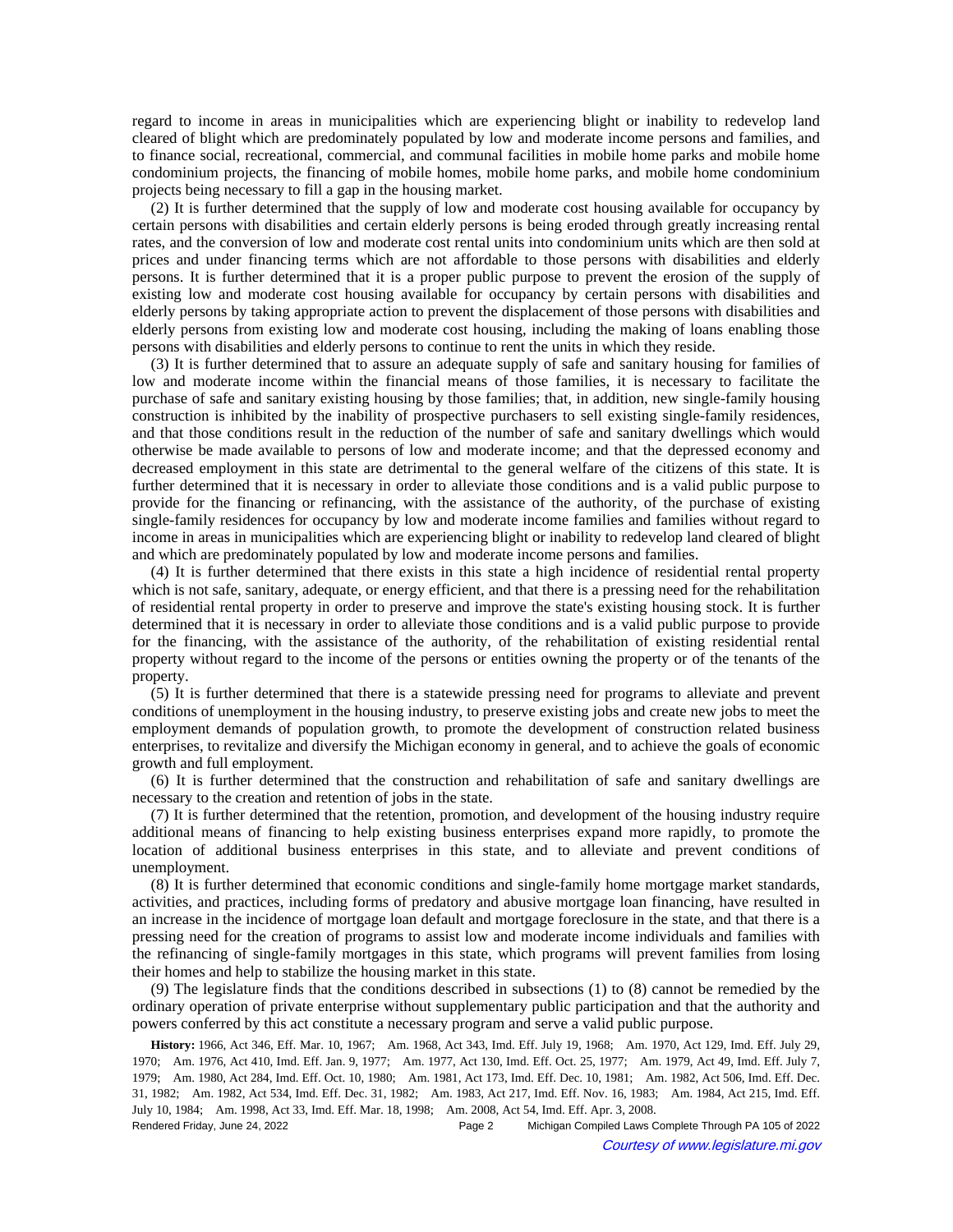### **125.1402 Short title.**

Sec. 2. This act shall be known and may be cited as the "state housing development authority act of 1966". **History:** Add. 1979, Act 49, Imd. Eff. July 7, 1979.

**Compiler's note:** For transfer of Michigan state housing development authority from Michigan strategic fund to department of talent and economic development, see E.R.O. No. 2014-6, compiled at MCL 125.1995.

# CHAPTER 1

# **125.1411 Definitions.**

Sec. 11. As used in this act:

(a) "Authority" means the Michigan state housing development authority created in this act.

(b) "Development costs" means the costs that have been approved by the authority as appropriate expenditures, and includes:

(*i*) Payments for options to purchase properties on the proposed housing project site, deposits on contracts of purchase, or, with the prior approval of the authority, payments for the purchases of those properties.

(*ii*) Legal, organizational, and marketing expenses, including payment of attorneys' fees, project manager and clerical staff salaries, office rent, and other incidental expenses.

(*iii*) Payment of fees for preliminary feasibility studies, advances for planning, engineering, and architectural work.

(*iv*) Expenses for surveys as to need, and market analyses.

(*v*) Necessary application and other fees to federal and other government agencies.

(*vi*) Other expenses incurred by the nonprofit housing corporation, consumer housing cooperative, limited dividend housing corporation, mobile home park corporation, or mobile home park association that the authority considers appropriate to effectuate the purposes of this act.

(c) "Federally-aided mortgage" means any of the following:

(*i*) A below market interest rate mortgage insured, purchased, or held by the secretary of the department of housing and urban development.

(*ii*) A market interest rate mortgage insured by the secretary of the department of housing and urban development and augmented by a program of rent supplements.

(*iii*) A mortgage receiving interest reduction payments provided by the secretary of the department of housing and urban development.

(*iv*) A mortgage on a housing project to which the authority allocates low income housing tax credits under section 22b.

(*v*) A mortgage receiving special benefits under other federal law designated specifically to develop low and moderate income housing, consistent with this act.

(d) "Fund" means the housing development fund created by this act.

(e) "Project cost" means the sum total of all reasonable or necessary costs incurred by the nonprofit housing corporation, consumer housing cooperative, limited dividend housing corporation, mobile home park corporation, or mobile home park association for carrying out all works and undertakings for the completion of a housing project and approved by the authority. In addition to other reasonable and necessary costs, "project costs" includes costs for all of the following: studies and surveys; plans, specifications, and architectural and engineering services; legal, organization, marketing, or other special services; financing, acquisition, demolition, construction, equipment, and site development of new and rehabilitated buildings; movement of existing buildings to other sites; rehabilitation, reconstruction, repair, or remodeling of existing buildings; carrying charges during construction; the cost of placement of tenants or occupants, and relocation services in connection with a housing project; and, to the extent not already included, all development costs.

(f) "Housing project" means any of the following:

(*i*) Residential real property developed or to be developed or receiving benefits under this act.

(*ii*) A specific work or improvement either for rental or for subsequent sale to an individual purchaser undertaken by a nonprofit housing corporation, consumer housing cooperative, limited dividend housing corporation, mobile home park corporation, or mobile home park association pursuant to or receiving benefits under this act to provide dwelling accommodations, including the acquisition, construction, or rehabilitation of lands, buildings, and improvements.

(*iii*) Social, recreational, commercial, and communal facilities that the authority finds necessary to serve and improve a residential area in which housing described in subparagraph (*i*) or (*ii*) is located or is planned to be located, thereby enhancing the viability of the housing.

(g) "Low income or moderate income persons" means families and persons who cannot afford to pay the amounts at which private enterprise, without federally-aided mortgages or loans from the authority, is<br>Page 3 Michigan Compiled Laws Complete Through PA 105 of 2022 Michigan Compiled Laws Complete Through PA 105 of 2022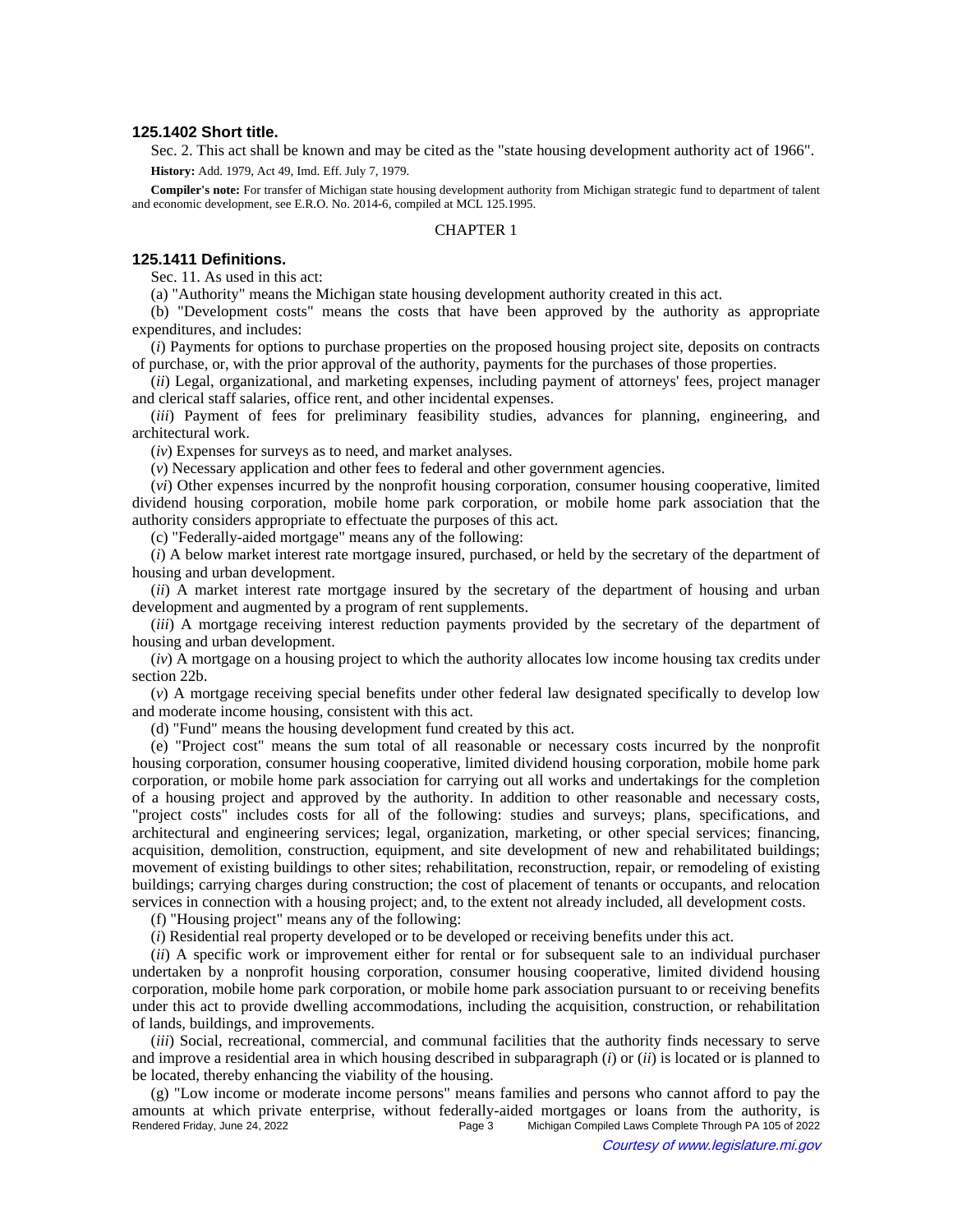providing a substantial supply of decent, safe, and sanitary housing and who fall within income limitations set in this act or by the authority in its rules. Among low income or moderate income persons, preference shall be given to the elderly and those displaced by urban renewal, slum clearance, or other governmental action.

(h) "Municipality" means a city, village, or township in this state.

(i) "County" means a county within this state.

(j) "Governing body" means in the case of a city, the council or commission of the city; in the case of a village, the council, commission, or board of trustees of the village; in the case of a township, the township board; and in the case of a county, the county board of commissioners.

(k) "Nonprofit housing corporation" means a nonprofit corporation incorporated under the corporation laws of this state and chapter 4.

(*l*) "Consumer housing cooperative" means a nonprofit corporation incorporated pursuant to the corporation laws of this state and chapter 5.

(m) "Annual shelter rent" means the total collections during an agreed annual period from all occupants of a housing project representing rent or occupancy charges, exclusive of charges for gas, electricity, heat, or other utilities furnished to the occupants.

(n) "Taxing jurisdiction" means a municipality, county, or district, including a school district or any special district having the power to levy or collect taxes upon real property or in whose behalf taxes may be levied or collected.

(o) "Elderly" means a single person who is 55 years of age or older or a household in which at least 1 member is 55 years of age or older and all other members are 50 years of age or older.

(p) "Housing development" means a development that contains a significant element of housing for persons of low or moderate income and elements of other housing and commercial, recreational, industrial, communal, and educational facilities that the authority determines improve the quality of the development as it relates to housing for persons of low or moderate income.

(q) "Limited dividend housing corporation" means a corporation incorporated or qualified pursuant to the corporation laws of this state and chapter 6 and a limited dividend housing association organized and qualified pursuant to chapter 7.

(r) "Residential real property" means real property located in this state, used for residential purposes, and improved or to be improved by a residential structure. Residential real property includes a mobile home, a mobile home park, and a mobile home condominium project. When the terms "rehabilitate" or "rehabilitation" are used in conjunction with residential real property, residential real property refers to property improved by a residential structure.

(s) "Rehabilitation" means all or part of those repairs and improvements necessary to make residential real property safe, sanitary, or adequate.

(t) "Deferred payment loan" means a loan that is repayable or partially repayable upon the occurrence of a specified event as determined by the authority.

(u) "Eligible distressed area" means any of the following:

(*i*) An area located in a city with a population of at least 10,000, which area is either designated as a "blighted area" by a local legislative body pursuant to 1945 PA 344, MCL 125.71 to 125.84, or which area is determined by the authority to be blighted or largely vacant by reason of clearance of blight, if, with respect to the area, the authority determines all of the following:

(A) That private enterprise has failed to provide a supply of adequate, safe, and sanitary dwellings sufficient to meet market demand.

(B) That approval of elimination of income limits applicable in connection with authority loans has been received from the city in the form of either a resolution adopted by the highest legislative body of the city or, if the city charter provides for the mayor to be elected at large with that office specifically designated on the ballot, provides that the office of mayor is a full-time position, and provides that the mayor has the power to veto legislative actions of the legislative body of that city, a written communication from the mayor of that city.

(*ii*) A municipality that meets all of the following requirements:

(A) The municipality shows a negative population change from 1970 to the date of the most recent federal decennial census.

(B) The municipality shows an overall increase in the state equalized value of real and personal property of less than the statewide average increase since 1972.

(C) The municipality has a poverty rate, as defined by the most recent federal decennial census, greater than the statewide average.

(D) The municipality has had an unemployment rate higher than the statewide average unemployment rate for 3 of the preceding 5 years.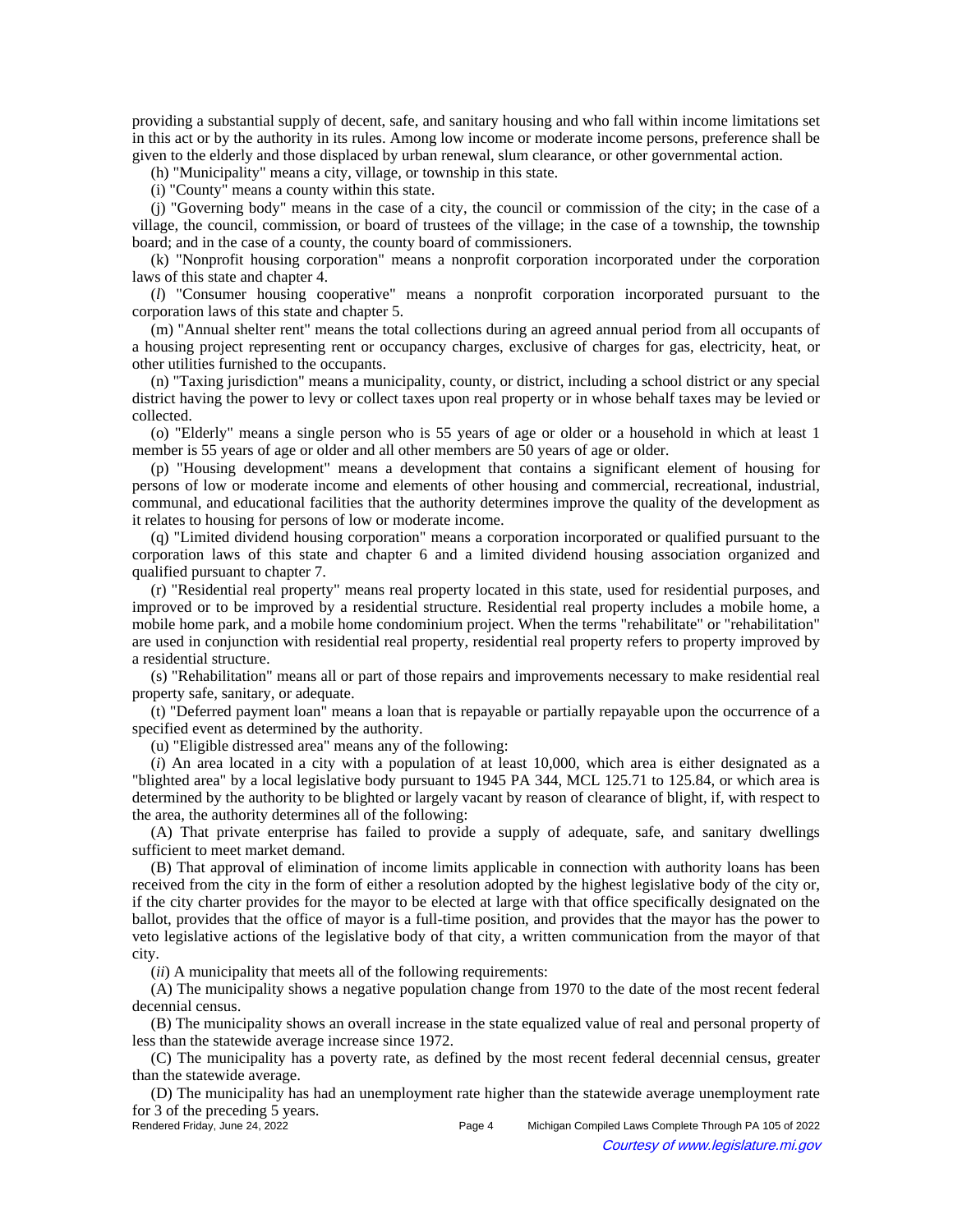(*iii*) An area located in a local unit of government certified by the Michigan enterprise zone authority as meeting the criteria prescribed in section 2(d) of the neighborhood enterprise zone act, 1992 PA 147, MCL 207.772.

(v) "Mobile home" means a structure, transportable in 1 or more sections, that is built on a chassis and is designed to be used as a dwelling with or without permanent foundation, when connected to the required utilities, and includes the plumbing, heating, air conditioning, and electrical systems contained in the structure. Mobile home may, but need not, include the real property to which the mobile home may be attached. Mobile home does not include a recreational vehicle.

(w) "Mobile home condominium project" means a condominium project in which mobile homes are intended to be located upon separate sites that constitute individual condominium units and that complies with the condominium act, 1978 PA 59, MCL 559.101 to 559.276.

(x) "Mobile home park" means a parcel or tract of land under the control of a person or entity upon which 3 or more mobile homes are located on a continual, nonrecreational, residential basis and that is offered to the public for general public use for continual, nonrecreational, residential purposes regardless of whether a charge is made for that use, together with any social, recreational, commercial, and communal facilities used or intended for use incident to the occupancy of a mobile home. Mobile home park does not include trailer parks and courts for use on a transient basis.

(y) "Mobile home park association" means a mobile home park association organized and qualified in accordance with chapter 9.

(z) "Mobile home park corporation" means a corporation incorporated pursuant to the corporation laws of this state and qualified in accordance with chapter 8.

(aa) "Housing unit" means living accommodations that are intended for occupancy by up to 4 families, with a separate dwelling unit for each family, that may be site constructed or may be a mobile home or other form of manufactured housing, and with respect to which either of the following applies:

(*i*) The owner of the housing occupies at least 1 of the dwelling units.

(*ii*) A cooperative shareholder or member has a proprietary lease of the housing unit.

(bb) "Moderate cost residential rental property" means dwelling units for which the rental payments are equal to or less than that established from time to time as the fair market rents for existing housing in accordance with 1 of the following:

(*i*) The section 8 leased housing program established under section 8 of the United States housing act of 1937, 42 USC 1437f, and the regulations promulgated under that act, or a substantially equivalent successor federal program.

(*ii*) A determination made by the authority of the average fair market rent for existing rental property.

(cc) "Area of chronic economic distress" means an area that qualifies as a "qualified census tract" or an "area of chronic economic distress" as defined in former section 103A(k) of the internal revenue code, or an eligible distressed area.

(dd) "Mortgage lender" means a state or national bank, state or federal savings and loan association, mortgage company, insurance company, state pension fund, or any other financial institution, intermediary, or entity authorized to make mortgage loans in this state.

(ee) "Authority-aided mortgage" means a mortgage made, held, purchased, or assisted by the authority.

(ff) "Subsidiary nonprofit housing corporation" means an entity created under section 22c.

(gg) "Family income" means all income that is included in a determination of family income under section 143(f) of the internal revenue code, 26 USC 143(f), together with the income of all adults who will reside in the residence, which income might otherwise be excluded from consideration because the individual was not expected to both live in the residence and be primarily or secondarily liable on the mortgage note.

(hh) "Statewide median gross income" means the statewide median gross income as determined under section 143(f) of the internal revenue code, 26 USC 143(f).

(ii) "Mutual housing association" means a corporation organized in accordance with chapter 10.

(jj) "Internal revenue code" means the United States internal revenue code of 1986.

(kk) "Internal revenue code of 1954" means the United States internal revenue code of 1954 as in effect on the day immediately before the effective date of the internal revenue code of 1986.

History: 1966, Act 346, Eff. Mar. 10, 1967;—Am. 1968, Act 343, Imd. Eff. July 19, 1968;—Am. 1969, Act 109, Imd. Eff. July 24, 1969;—Am. 1970, Act 129, Imd. Eff. July 29, 1970;—Am. 1976, Act 410, Imd. Eff. Jan. 9, 1977;—Am. 1977, Act 130, Imd. Eff. Oct. 25, 1977;—Am. 1979, Act 49, Imd. Eff. July 7, 1979;—Am. 1982, Act 506, Imd. Eff. Dec. 31, 1982;—Am. 1982, Act 534, Imd. Eff. Dec. 31, 1982;—Am. 1983, Act 217, Imd. Eff. Nov. 16, 1983;—Am. 1984, Act 215, Imd. Eff. July 10, 1984;—Am. 1987, Act 180, Imd. Eff. Nov. 25, 1987;—Am. 1989, Act 220, Imd. Eff. Dec. 11, 1989;—Am. 1989, Act 281, Imd. Eff. Dec. 26, 1989;—Am. 1993, Act 220, Imd. Eff. Oct. 29, 1993;—Am. 1993, Act 221, Imd. Eff. Oct. 29, 1993;—Am. 1996, Act 475, Imd. Eff. Dec. 26, 1996;—Am. 2004, Act 549, Imd. Eff. Jan. 3, 2005.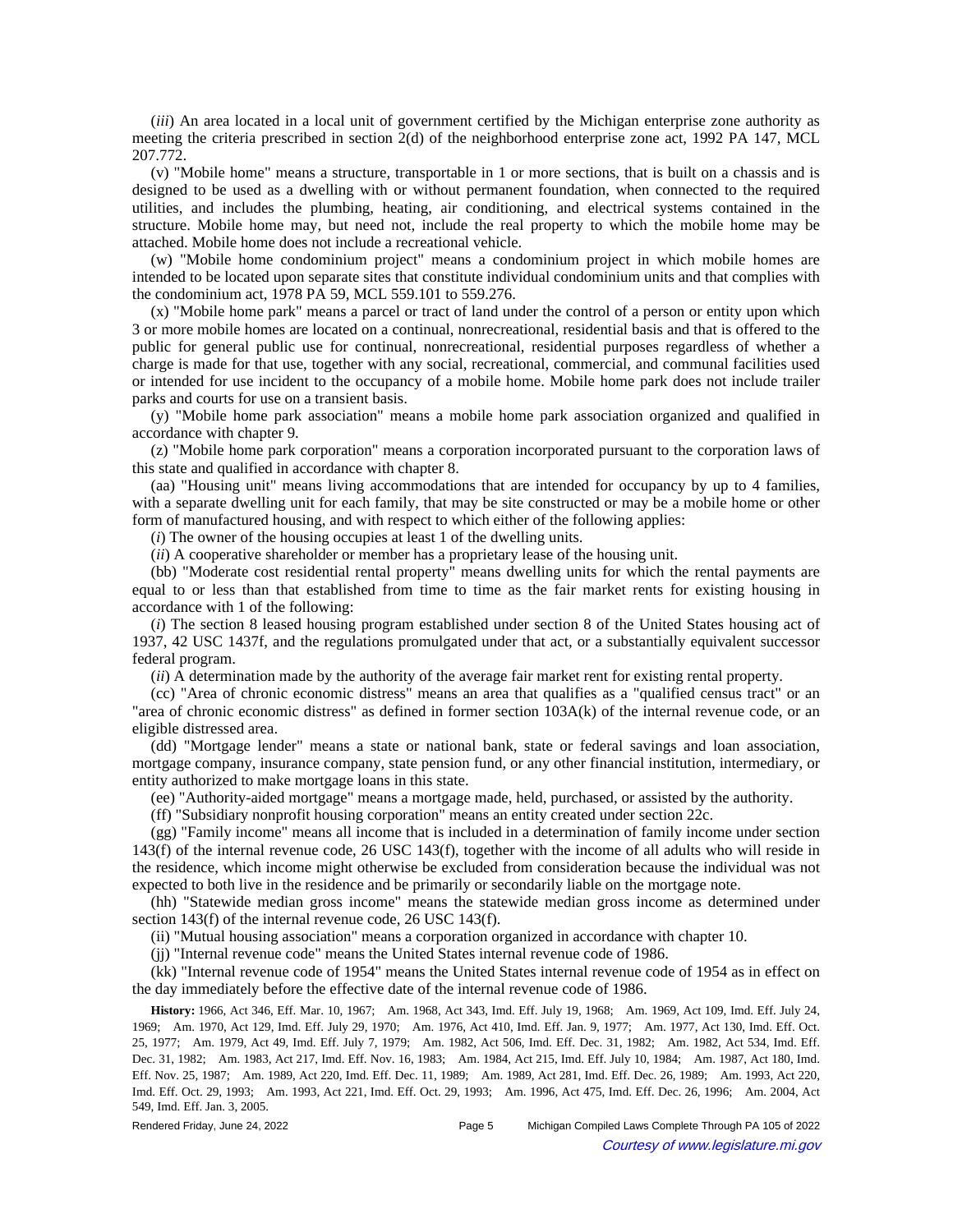**Administrative rules:** R 125.101 et seq. of the Michigan Administrative Code.

**Compiler's note:** For transfer of Michigan state housing development authority from Michigan strategic fund to department of talent and economic development, see E.R.O. No. 2014-6, compiled at MCL 125.1995.

#### **125.1412 Liberal construction.**

Sec. 12. This act, being necessary for and to secure the public health, safety, convenience, and welfare of the citizens of the state, shall be liberally construed to effect its public purposes.

**History:** Add. 1987, Act 180, Imd. Eff. Nov. 25, 1987.

#### **125.1415 Repealed. 1968, Act 334, Imd. Eff. July 14, 1968.**

**Compiler's note:** The repealed section pertained to nonprofit housing corporation tax exemption and payments in lieu of taxes.

# **125.1415a Exemption of housing project from taxes; filing certified notification of exemption with local assessing authority; annual service charge; amount; duration of exemption; distribution of payments for public services; exceptions; payment of service charge equal to full amount of taxes; reduced housing charges; "low income persons and families" defined; rules; reimbursement prohibited.**

Sec. 15a. (1) If a housing project owned by a nonprofit housing corporation, consumer housing cooperative, limited dividend housing corporation, mobile home park corporation, or mobile home park association is financed with a federally-aided or authority-aided mortgage or advance or grant from the authority, then, except as provided in this section, the housing project is exempt from all ad valorem property taxes imposed by this state or by any political subdivision, public body, or taxing district in which the project is located. The owner of a housing project eligible for the exemption shall file with the local assessing officer a notification of the exemption, which shall be in an affidavit form as provided by the authority. The completed affidavit form first shall be submitted to the authority for certification by the authority that the project is eligible for the exemption. The owner then shall file the certified notification of the exemption with the local assessing officer before November 1 of the year preceding the tax year in which the exemption is to begin.

(2) The owner of a housing project exempt from taxation under this section shall pay to the municipality in which the project is located an annual service charge for public services in lieu of all taxes. Subject to subsection (6), the amount to be paid as a service charge in lieu of taxes shall be for new construction projects the greater of, and for rehabilitation projects the lesser of, the tax on the property on which the project is located for the tax year before the date when construction or rehabilitation of the project was commenced or 10% of the annual shelter rents obtained from the project. A municipality, by ordinance, may establish or change, by any amount it chooses, the service charge to be paid in lieu of taxes by all or any class of housing projects exempt from taxation under this act. However, the service charge shall not exceed the taxes that would be paid but for this act.

(3) The exemption from taxation granted by this section shall remain in effect for as long as the federally-aided or authority-aided mortgage or advance or grant from the authority is outstanding, but not more than 50 years. The municipality may establish by ordinance a different period of time for the exemption to remain in effect.

(4) Except as otherwise provided in this subsection, any payments for public services received by a municipality in lieu of taxes under this section shall be distributed by the municipality to the several units levying the general property tax in the same proportion as prevailed with the general property tax in the previous calendar year. For payments in lieu of taxes collected after June 30, 1994, the distribution to the several units shall be made as if the number of mills levied for local school district operating purposes were equal to the number of mills levied for those purposes in 1993 minus the number of mills levied under the state education tax act, Act No. 331 of the Public Acts of 1993, being sections 211.901 to 211.906 of the Michigan Compiled Laws, for the year for which the distribution is calculated. For tax years after 1993, the amount of payments in lieu of taxes to be distributed to a local school district for operating purposes under this subsection shall not be distributed to the local school district but instead shall be paid to the state treasury and credited to the state school aid fund established by section 11 of article IX of the state constitution of 1963.

(5) Notwithstanding subsection (1), a municipality may provide by ordinance that the tax exemption established in subsection (1) shall not apply to all or any class of housing projects within its boundaries to which subsection (1) applies. If the municipality makes that provision, the tax exemption established in subsection (1) shall not apply to the class of housing projects designated in the ordinance. If the ordinance so provides, the ordinance shall be effective with respect to housing projects for which an exemption has already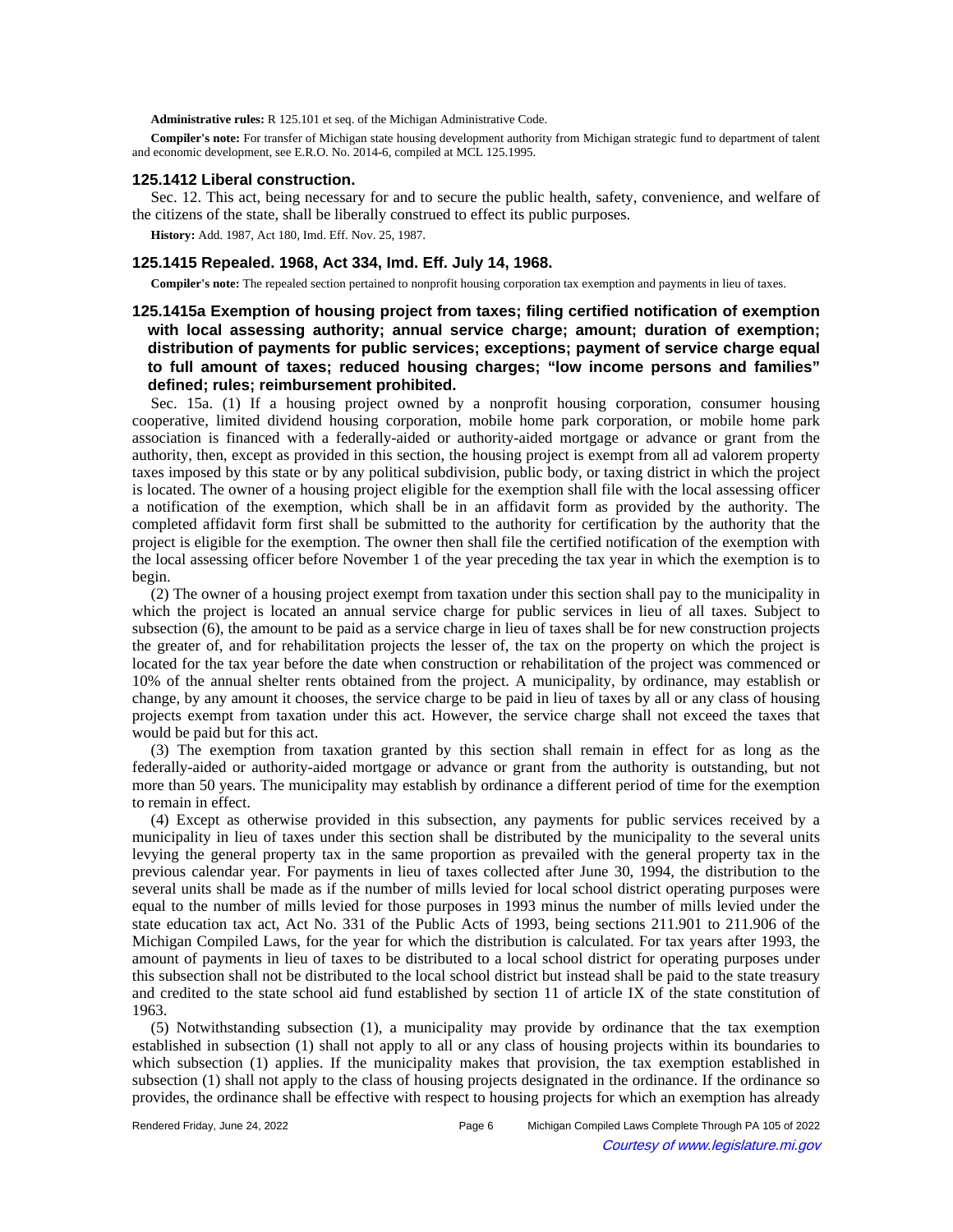been granted on December 31 of the year in which the ordinance is adopted, but not before. A municipality that has adopted an ordinance described in this subsection may repeal that ordinance, and the repeal shall become effective on the date designated in the repealing ordinance.

(6) Notwithstanding subsection (2), the service charge to be paid each year in lieu of taxes for that part of a housing project that is tax exempt under subsection (1) and that is occupied by other than low income persons or families shall be equal to the full amount of the taxes that would be paid on that portion of the project if the project were not tax exempt. The benefits of any tax exemption granted under this section shall be allocated by the owner of the housing project exclusively to low income persons or families in the form of reduced housing charges.

(7) For purposes of this section only, "low income persons and families" means, with respect to any housing project that is tax exempt, persons and families eligible to move into that project. For purposes of this subsection, the authority may promulgate rules to redefine low income persons or families for each municipality on the basis of conditions existing in that municipality.

(8) This state shall not reimburse any unit of government for a tax exemption granted to any housing project under this section.

History: Add. 1968, Act 334, Imd. Eff. July 14, 1968;-Am. 1969, Act 109, Imd. Eff. July 24, 1969;-Am. 1979, Act 49, Imd. Eff. July 7, 1979;—Am. 1982, Act 534, Imd. Eff. Dec. 31, 1982;—Am. 1983, Act 217, Imd. Eff. Nov. 16, 1983;—Am. 1994, Act 363, Imd. Eff. Dec. 27, 1994.

**Compiler's note:** Section 2 of Act No. 363 of the Public Acts of 1994 provides:

"The provisions of this amendatory act, providing that the exemption from taxes provided in section 15a of this act be limited to ad valorem property taxes, are curative expressing the original intent of the legislature that the exemption extends only to ad valorem property taxes and does not apply to the other taxes levied under Michigan law."

**Administrative rules:** R 125.101 et seq. of the Michigan Administrative Code.

## **125.1417 Advisory and other services.**

Sec. 17. The authority may provide to any organization or person participating or intending to participate in the development, design, or management of authority-assisted housing or in the contracting or subcontracting of the construction or rehabilitation of authority-assisted housing, such advisory, consultative, technical, training, and educational services as will assist them to more effectively provide authority-assisted housing. Advisory and educational services may include but are not necessarily limited to technical and professional planning assistance, the preparation and promulgation of organizational planning and development outlines and guides, consultation services, training courses, seminars and lectures, the preparation and dissemination of newsletters and other printed materials, and the services of field representatives.

History: 1966, Act 346, Eff. Mar. 10, 1967;**--**Am. 1968, Act 343, Imd. Eff. July 19, 1968;**--**Am. 1970, Act 129, Imd. Eff. July 29, 1970;—Am. 1982, Act 534, Imd. Eff. Dec. 31, 1982;—Am. 1983, Act 217, Imd. Eff. Nov. 16, 1983;—Am. 1993, Act 221, Imd. Eff. Oct. 29, 1993.

### CHAPTER 2

**125.1421 Michigan state housing development authority; creation; composition; appointment, qualifications, and terms of members; vacancy; expenses; certificate of appointment or reappointment; designated resident members; powers vested in members; quorum; actions of authority; findings of fact; meetings; chairperson and vice-chairperson; officers, agents, and employees; delegation of powers and duties; relationship to department of consumer and industry services; "section 8" defined.**

Sec. 21. (1) There is created a public body corporate and politic to be known as the "Michigan state housing development authority". The authority shall consist of 3 heads of principal departments of the executive branch of the state government and 4 persons appointed by the governor with the advice and consent of the senate. Excluding the 3 heads of principal departments of the executive branch of state government and the designated resident member described in subsection (2), not more than 2 of the persons appointed shall be members of the same political party. Upon completion of each term, a person shall be appointed for a term of 4 years, except that a vacancy shall be filled for the unexpired term. A member of the authority shall not receive compensation for services but is entitled to the necessary expenses, including traveling expenses, incurred in the discharge of the member's duties. Each member shall hold office until a successor has been appointed and has qualified. A certificate of appointment or reappointment of a member shall be filed with the authority and this certificate shall be conclusive evidence of the proper appointment of that member.

(2) If federal law requires designation of a resident member on the authority, the number of gubernatorially Rendered Friday, June 24, 2022 Page 7 Michigan Compiled Laws Complete Through PA 105 of 2022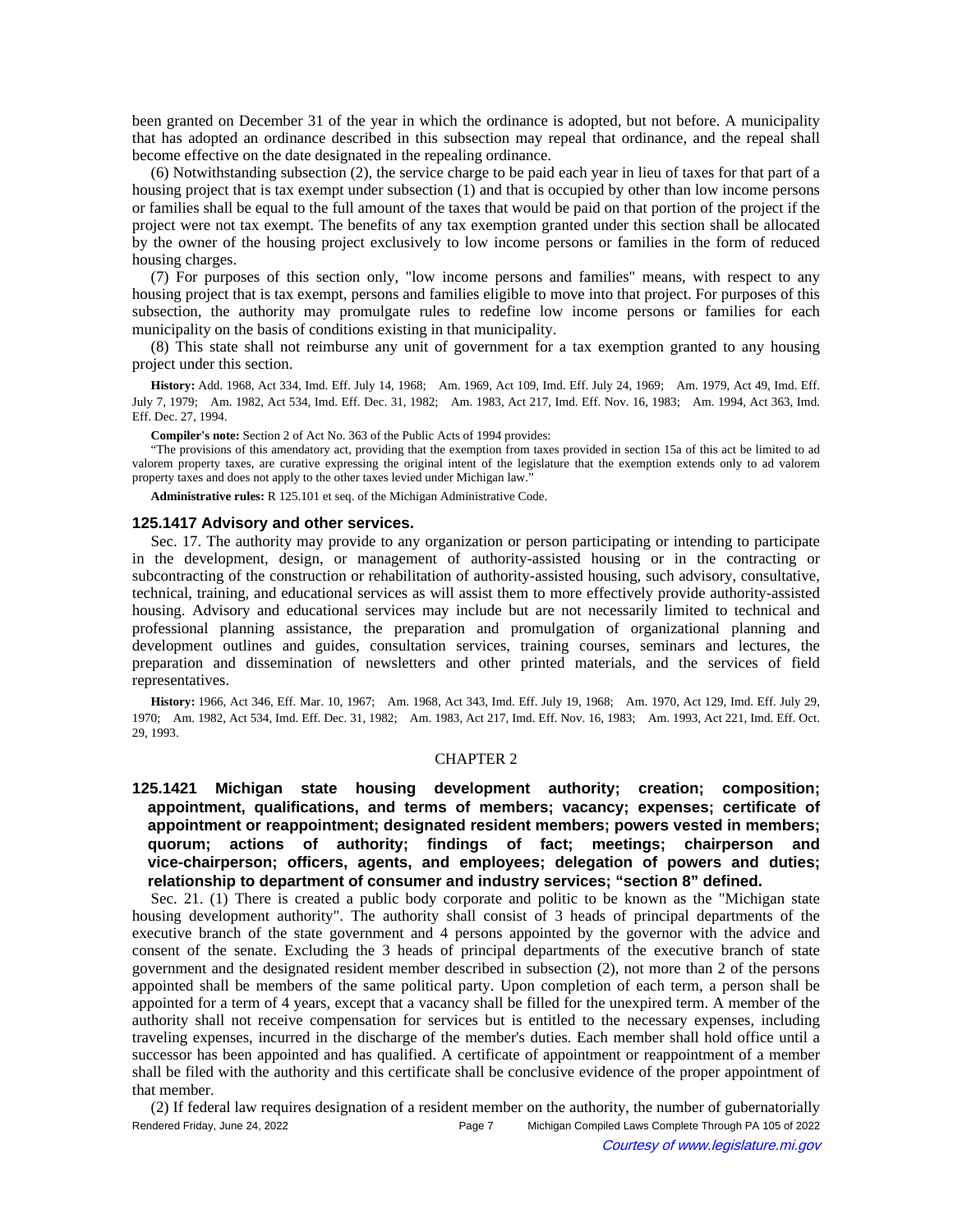appointed members, in addition to the 3 heads of principal departments, increases from 4 to 5. One of the 5 gubernatorially appointed members shall be the designated resident member. The resident member shall meet both of the following requirements:

(a) The person is an individual directly assisted by a federal housing program administered through the authority. As used in this subdivision, "directly assisted" means residing in federally-supported public housing or receiving section 8 tenant-based assistance. Directly assisted does not include a state-financed housing assistance program, section 8 project-based assistance, or section 8 new construction assistance.

(b) The person is an eligible resident. As used in this subdivision, "eligible resident" means a person whose name appears on the lease of the assisted housing who is 18 years of age or older.

(3) A person who no longer meets either requirement of subsection (2)(a) or (b) is removed from the authority for cause upon the appointment of another person as the resident member position.

(4) The powers of the authority shall be vested in the members in office. A majority of the members of the authority constitutes a quorum for the purpose of conducting the authority's business, for exercising the authority's powers, and for other purposes, notwithstanding the existence of any vacancies. Action may be taken by the authority upon a vote of a majority of the members present, unless the bylaws of the authority require a larger number, except that to the extent required by federal law, the resident member shall only take part in, vote on, and exercise the powers of the authority concerning decisions related to the administration, operation, and management of federal public housing programs and section 8 tenant-based assistance programs. The resident member shall not take part in, vote on, or exercise the powers of the authority in a matter that uniquely applies to the resident member and is not generally applicable to all residents. In the absence of fraud, a determination of the authority with respect to findings of fact made by the authority acting within the scope of its powers is conclusive, except with respect to the approval of the municipal finance commission or its successor agency as required by law.

(5) Meetings of the members of the authority may be held anywhere in this state. The business that the authority may perform shall be conducted at a public meeting of the authority held in compliance with the open meetings act, 1976 PA 267, MCL 15.261 to 15.275. Public notice of the time, date, and place of the meeting shall be given in the manner required by the open meetings act, 1976 PA 267, MCL 15.261 to 15.275.

(6) The authority shall elect a chairperson and vice-chairperson. The authority shall employ an executive director, legal and technical experts, and other officers, agents, and employees, permanent and temporary, as the authority requires, and shall determine their qualifications, duties, and compensation. The authority may delegate to 1 or more agents or employees those powers or duties as the authority considers proper.

(7) The authority shall be within the department of consumer and industry services and shall exercise the authority's prescribed statutory powers, duties, and functions independently of the head of that department. However, the budgeting, procurement, and related functions of the authority shall be performed under the direction and supervision of the director of consumer and industry services.

(8) As used in this section, "section 8" means section 8 of the United States housing act of 1937, chapter 896, 88 Stat. 662, 42 U.S.C. 1437f.

History: 1966, Act 346, Eff. Mar. 10, 1967;—Am. 1968, Act 343, Imd. Eff. July 19, 1968;—Am. 1970, Act 129, Imd. Eff. July 29, 1970;—Am. 1977, Act 161, Imd. Eff. Nov. 8, 1977;—Am. 1979, Act 49, Imd. Eff. July 7, 1979;—Am. 1981, Act 173, Imd. Eff. Dec. 10, 1981; Am. 1983, Act 49, Imd. Eff. May 16, 1983; Am. 2000, Act 257, Imd. Eff. June 29, 2000.

**Compiler's note:** For transfer of powers and duties of Michigan state housing development authority from department of energy, labor, and economic growth to department of treasury, see E.R.O. No. 2010-2, compiled at MCL 124.194.

For transfer of Michigan state housing development authority to Michigan strategic fund, see E.R.O. No. 2011-4, compiled at MCL 445.2030.

For transfer of Michigan state housing development authority from Michigan strategic fund to department of talent and economic development, see E.R.O. No. 2014-6, compiled at MCL 125.1995.

For transfer of the Michigan state housing development authority from the department of talent and economic development to the department of labor and economic opportunity, see E.R.O. No. 2019-3, compiled at MCL 125.1998.

**Transfer of powers:** See MCL 16.732.

#### **125.1422 Powers of authority.**

Sec. 22. The authority possesses all powers necessary or convenient to carry out this act, including the following powers in addition to other powers granted by other provisions of this act:

(a) To sue and to be sued; to have a seal and to alter the seal at pleasure; to have perpetual succession; to make and execute contracts and other instruments necessary or convenient to the exercise of the powers of the authority; and to make, amend, and repeal bylaws and rules.

(b) To undertake and carry out studies and analyses of housing needs within this state and ways of meeting those needs, including data with respect to population and family groups, the distribution of population and

Rendered Friday, June 24, 2022 Page 8 Michigan Compiled Laws Complete Through PA 105 of 2022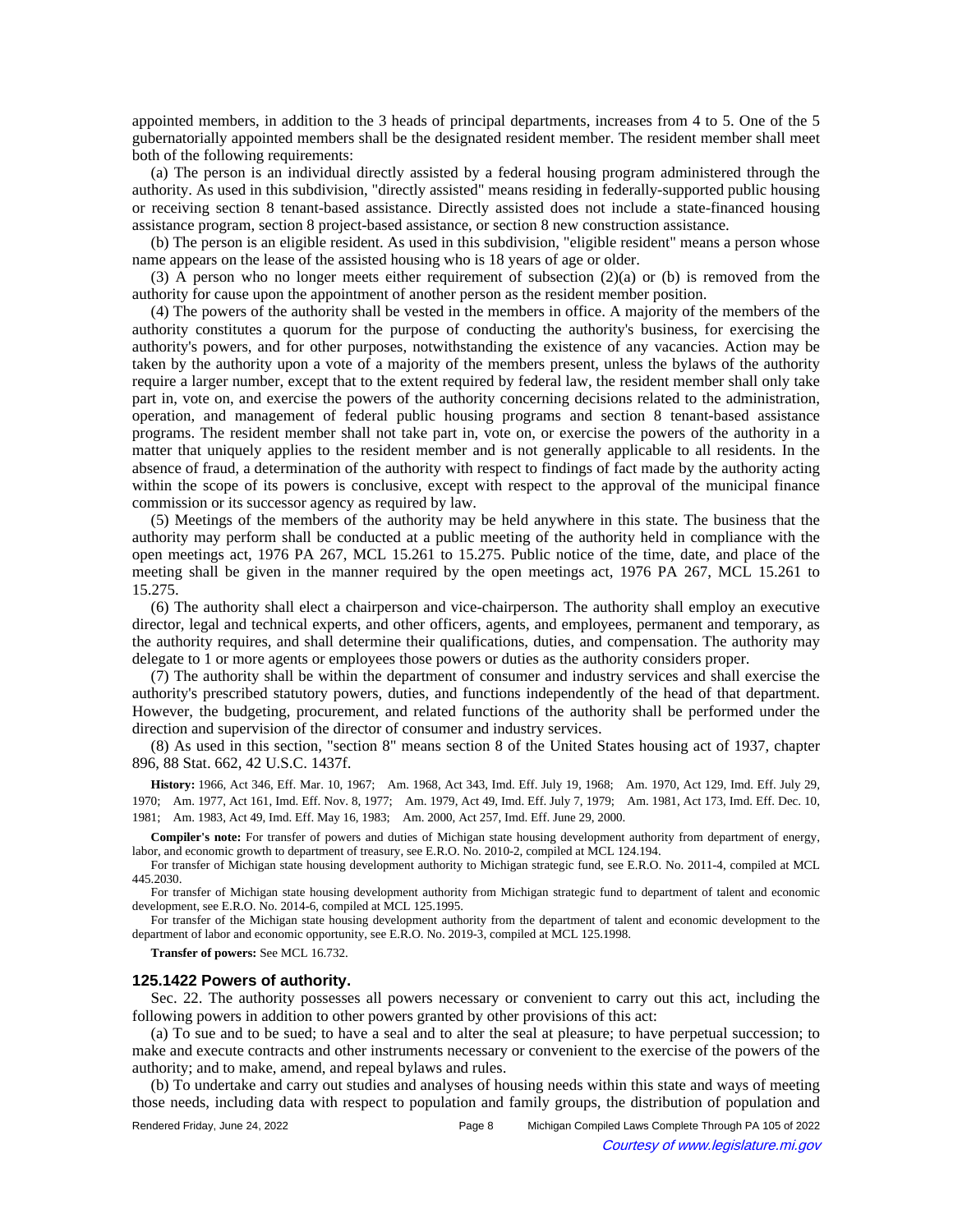family groups according to income, and the amount and quality of available housing and its distribution according to rentals and sales prices, employment, wages, and other factors affecting housing needs and the meeting of housing needs; to make the results of those studies and analyses available to the public and the housing and supply industries; and to engage in research and disseminate information on housing.

(c) To agree and comply with conditions attached to federal financial assistance.

(d) To survey and investigate housing conditions and needs, both urban and rural, throughout this state and make recommendations to the governor and the legislature regarding legislation and other measures necessary or advisable to alleviate any existing housing shortage in this state.

(e) To establish and collect fees and charges in connection with the sale of the authority's publications and the authority's loans, commitments, and servicing, including, but not limited to, the reimbursement of costs of financing by the authority, service charges, and insurance premiums as the authority determines to be reasonable and as approved by the authority. Fees and charges shall be determined by the authority and shall not be considered to be interest. The authority may use any accumulated fees and charges and interest income for achieving any of the corporate purposes of the authority, to the extent that the fees, charges, and interest income are not pledged to the repayment of bonds and notes of the authority or the interest on those bonds and notes.

(f) To encourage community organizations to assist in initiating housing projects as provided in this act.

(g) To encourage the salvage of all possible usable housing scheduled for demolition because of highway, school, urban renewal, or other programs by seeking authority for the sponsors of the programs to use funds provided for the demolition of the buildings, to be allocated to those sponsors approved by the authority to defray moving and rehabilitation costs of the buildings.

(h) To engage and encourage research in, and to formulate demonstration projects to develop, new and better techniques and methods for increasing the supply of housing for persons eligible for assistance as provided in this act; and to provide technical assistance in the development of housing projects and in the development of programs to improve the quality of life for all the people of this state.

(i) To make or purchase loans, including loans for condominium units as defined in section 4 of the condominium act, 1978 PA 59, MCL 559.104, and including loans to mortgage lenders, which are unsecured or the repayments of which are secured by mortgages, security interests, or other forms of security; to purchase and enter into commitments for the purchase of securities, certificates of deposits, time deposits, or mortgage loans from mortgage lenders; to participate in the making or purchasing of unsecured or secured loans and undertake commitments to make or purchase unsecured or secured loans; to sell mortgages, security interests, notes, and other instruments or obligations evidencing or securing loans, including certificates evidencing interests in 1 or more loans, at public or private sale; in connection with the sale of an instrument or obligation evidencing or securing 1 or more loans, to service, guarantee payment on, or repurchase the instrument or obligation, whether or not it is in default; to modify or alter mortgages and security interests; to foreclose on any mortgage, security interest, or other form of security; to finance housing units; to commence an action to protect or enforce a right conferred upon the authority by law, mortgage, security agreement, contract, or other agreement; to bid for and purchase property that was the subject of the mortgage, security interest, or other form of security, at a foreclosure or at any other sale, and to acquire or take possession of the property. Upon acquiring or taking possession of the property, the authority may complete, administer, and pay the principal and interest of obligations incurred in connection with the property, and may dispose of and otherwise deal with the property in any manner necessary or desirable to protect the interests of the authority in the property. If the authority or an entity that provides mortgage insurance to the authority acquires property upon the default of a borrower, the authority may make a mortgage loan to a subsequent purchaser of that property even if the purchaser does not meet otherwise applicable income limitations and purchase price limits.

(j) To set standards for housing projects that receive loans under this act and to provide for inspections to determine compliance with those standards. The standards for construction and rehabilitation of mobile homes, mobile home parks, and mobile home condominium projects shall be established jointly by the authority and the mobile home commission, created in section 3 of the mobile home commission act, 1987 PA 96, MCL 125.2303. However, financing standards shall be established solely by the authority.

(k) To accept gifts, grants, loans, appropriations, or other aid from the federal, state, or local government, from a subdivision, agency, or instrumentality of a federal, state, or local government, or from a person, corporation, firm, or other organization.

(*l*) To acquire or contract to acquire from a person, firm, corporation, municipality, or federal or state agency, by grant, purchase, or otherwise, leaseholds or real or personal property, or any interest in a leasehold or real or personal property; to own, hold, clear, improve, and rehabilitate and to sell, assign, exchange, transfer, convey, lease, mortgage, or otherwise dispose of or encumber any interest in a leasehold or real or Michigan Compiled Laws Complete Through PA 105 of 2022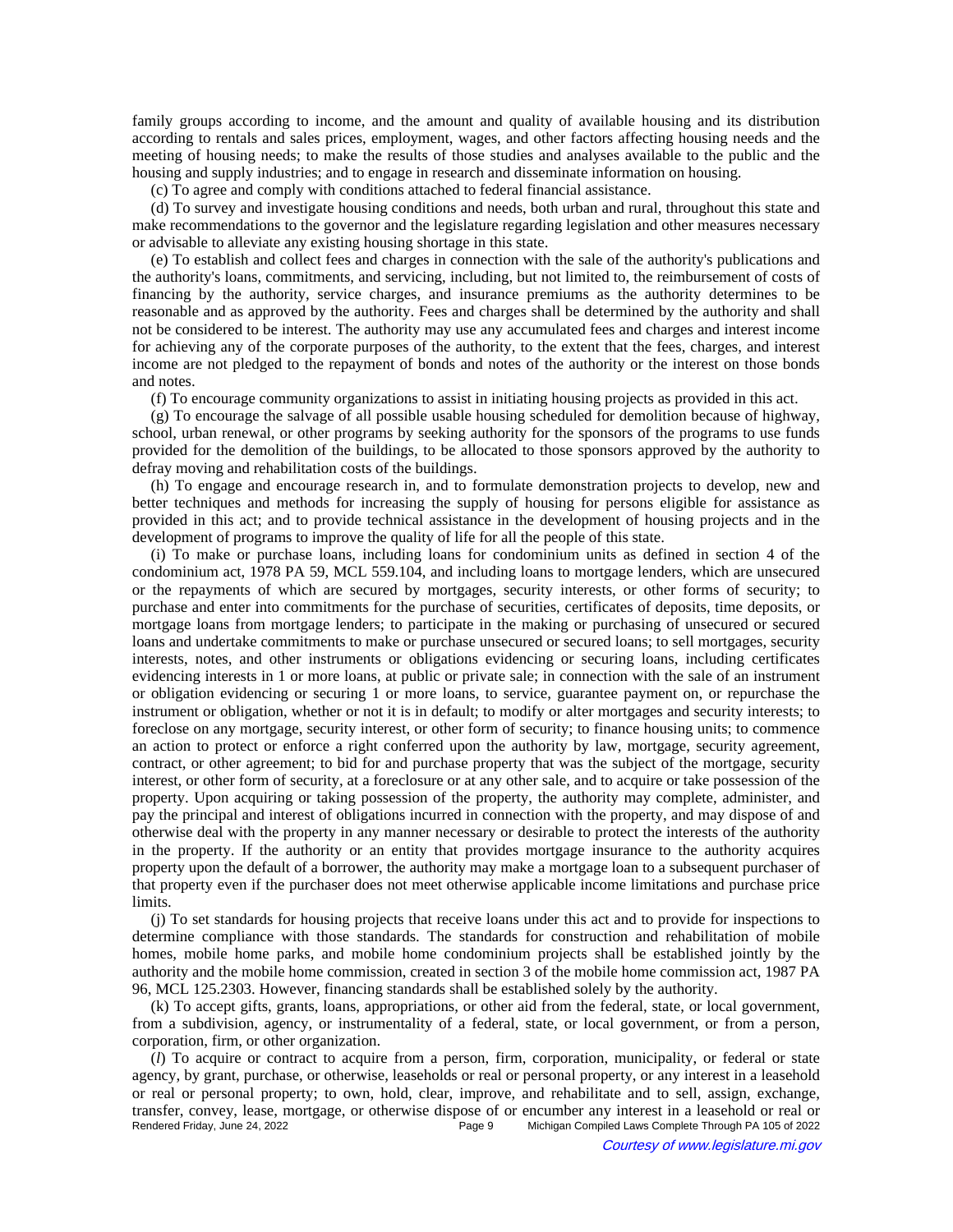personal property. This act shall not impede the operation and effect of local zoning, building, and housing ordinances, ordinances relating to subdivision control, land development, or fire prevention, or other ordinances having to do with housing or the development of housing.

(m) To procure insurance against any loss in connection with the property and other assets of the authority.

(n) To invest, at the discretion of the authority, funds held in reserve or sinking funds, or money not required for immediate use or disbursement, in obligations of this state or of the United States, in obligations the principal and interest of which are guaranteed by this state or the United States, or in other obligations as may be approved by the state treasurer.

(o) To promulgate rules necessary to carry out the purposes of this act and to exercise the powers expressly granted in this act pursuant to the administrative procedures act of 1969, 1969 PA 306, MCL 24.201 to 24.328.

(p) To enter into agreements with nonprofit housing corporations, consumer housing cooperatives, limited dividend housing corporations, mobile home park corporations, and mobile home park associations that provide for regulation by the authority of the planning, development, and management of any housing project undertaken by nonprofit housing corporations, consumer housing cooperatives, limited dividend housing corporations, mobile home park corporations, and mobile home park associations and that provide for the disposition of the property and franchises of those corporations, cooperatives, and associations.

(q) To appoint to the board of directors of a nonprofit housing corporation, consumer housing cooperative, limited dividend housing corporation, mobile home park corporation, or mobile home park association, a number of new directors sufficient to constitute a majority of the board notwithstanding other provisions of the articles of incorporation or other provisions of law. Directors appointed under this subsection need not be stockholders or members or meet other qualifications that may be described by the certificate of incorporation or bylaws. In the absence of fraud or bad faith, directors appointed under this subsection shall not be personally liable for debts, obligations, or liabilities of the corporation or association. The authority may appoint directors under this subsection only if 1 or more of the following occur:

(*i*) The nonprofit housing corporation, consumer housing cooperative, limited dividend housing corporation, mobile home park corporation, or mobile home park association has received a loan or advance, as provided for in this act, and the authority determines that the loan or advance is in jeopardy of not being repaid.

(*ii*) The nonprofit housing corporation, consumer housing cooperative, limited dividend housing corporation, mobile home park corporation, or mobile home park association received a loan or advance as provided for in this act and the authority determines that the proposed housing project for which the loan or advance was made is in jeopardy of not being constructed.

(*iii*) The authority determines that some part of the net income or net earnings of the nonprofit housing corporation is inuring to the benefit of a private individual, firm, corporation, partnership, or association; the authority determines that an unreasonable part of the net income or net earnings of the consumer housing cooperative is inuring to the benefit of a private individual, firm, corporation, partnership, or association; or the authority determines that some part of the net income or net earnings of the limited dividend housing corporation, in excess of that permitted by other provisions of this act, is inuring to the benefit of a private individual, firm, corporation, partnership, or association.

(*iv*) The authority determines that the nonprofit corporation or consumer housing cooperative is in some manner controlled by, under the direction of, or acting in the substantial interest of a private individual, firm, corporation, partnership, or association seeking to derive benefit or gain from, or seeking to eliminate or minimize losses in any dealings or transactions with, the nonprofit corporation or consumer housing cooperative. However, this subparagraph shall apply to individual cooperators in consumer housing cooperatives only in circumstances defined by the authority in its rules.

(*v*) The authority determines that the nonprofit housing corporation, consumer housing cooperative, limited dividend housing corporation, mobile home park corporation, or mobile home park association is in violation of the rules promulgated under this section.

(*vi*) The authority determines that the nonprofit housing corporation, consumer housing cooperative, limited dividend housing corporation, mobile home park corporation, or mobile home park association is in violation of 1 or more agreements entered into with the authority that provide for regulation by the authority of the planning, development, and management of a housing project undertaken by the nonprofit housing corporation, consumer housing cooperative, limited dividend housing corporation, mobile home park corporation, or mobile home park association or that provide for the disposition of the property and franchises of the corporation, cooperative, or association.

(r) To give approval or consent to the articles of incorporation submitted to the authority by a corporation seeking approval as a nonprofit housing corporation, consumer housing cooperative, limited dividend housing<br>Page 10 Michigan Compiled Laws Complete Through PA 105 of 2022 Michigan Compiled Laws Complete Through PA 105 of 2022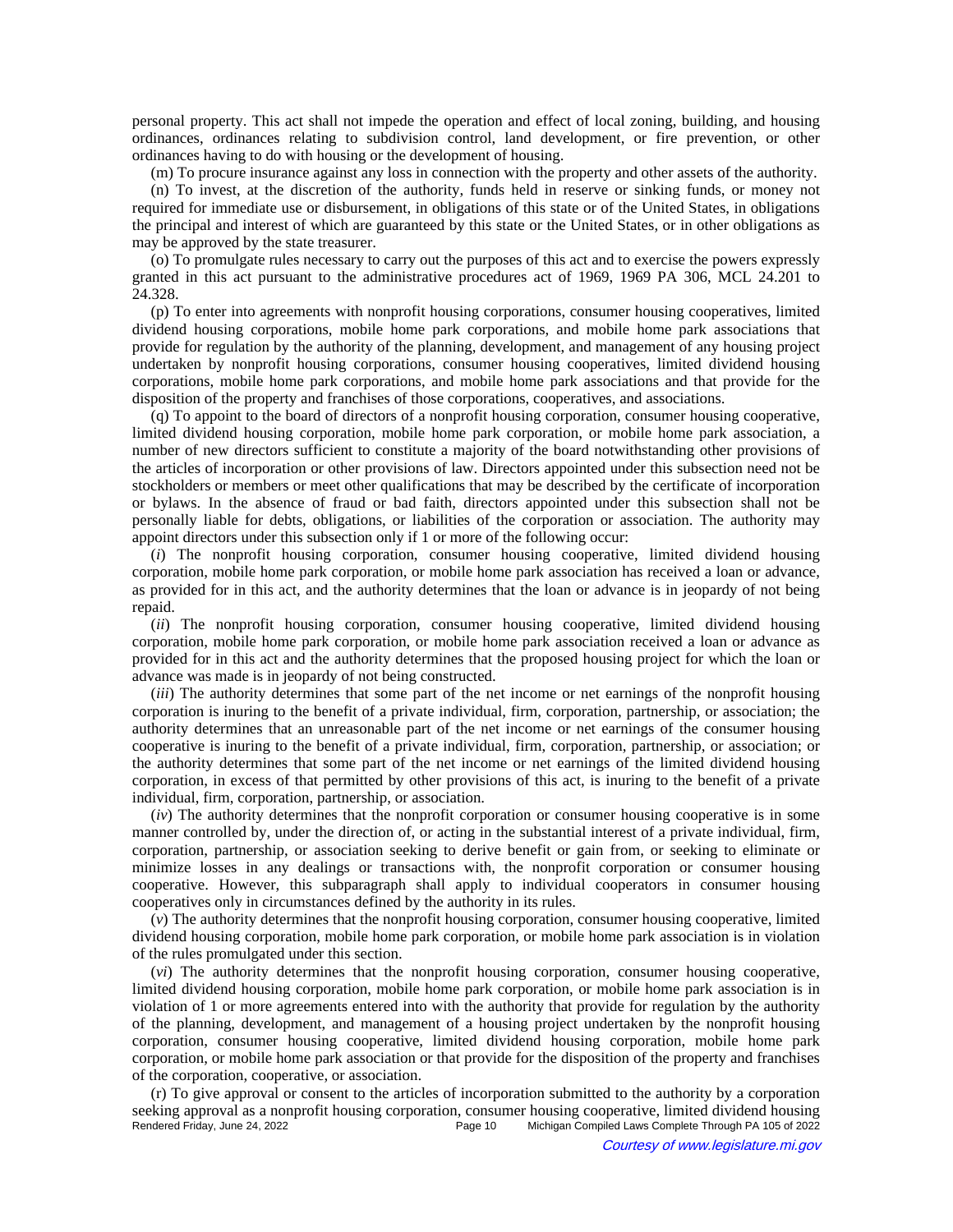corporation, or mobile home park corporation under chapter 4, 5, 6, or 8; to give approval or consent to the partnership agreement, joint venture agreement, trust agreement, or other document of basic organization of a limited dividend housing association under chapter 7 or mobile home park association under chapter 9.

(s) To engage the services of private consultants on a contract basis for rendering professional and technical assistance and advice.

(t) To lease real or personal property and to accept federal funds for, and participate in, federal programs of housing assistance.

(u) To review and approve rental charges for authority-financed housing projects and require whatever changes the authority determines to be necessary. The changes shall become effective after not less than 30 days' written notice is given to the residents of the affected authority-financed housing projects.

(v) To set forth in the various loan documents of the authority those restrictions on the sale, conveyance by land contract, or transfer of residential real property, housing projects, or housing units for which a note is held by the authority and restrictions on the assumption by subsequent purchasers of loans originated by and held by, or originated for purchase by and held by, the authority as the authority determines to be necessary in order to comply with requirements of federal statutes, federal rules or regulations promulgated under 5 USC 551 to 559, state statutes, or state rules promulgated under the administrative procedures act of 1969, 1969 PA 306, MCL 24.201 to 24.328, or to obtain and maintain the tax exempt status of authority bonds and notes. However, the authority shall not use a due on sale or acceleration clause solely for the purpose of renegotiating the interest rate on a loan made with respect to an owner-occupied single-family housing unit. Without limiting the authority's power to establish other restrictions, as provided in this section, on the sale, conveyance by land contract, or transfer of residential real property, housing projects, or housing units for which a note is held by the authority and the assumption by subsequent purchasers of loans made or purchased by the authority, the authority shall provide in its loan documents relating to a single family loan that the single family loan may be assumed by a new purchaser only when the new purchaser qualifies under the authority income limitations rules, unless such a restriction diminishes or precludes the insurance or a guarantee by an agency of the federal government with respect to the single family loan. A loan made for a mobile home that the borrower does not intend to permanently affix to real property shall become immediately due and payable if the mobile home is moved out of the state. Any restrictions on conveyance by sale, conveyance by land contract, or transfer that are authorized in this section shall apply only to loans originated by and held by, or originated for purchase by and held by, the authority and may, at the option of the authority, be enforced by accelerating and declaring immediately due and payable all sums evidenced by the note held by the authority. An acceleration and declaration of all sums to be due and payable on conveyance by sale, land contract, or transfer is not an unreasonable restraint on alienation. An acceleration and declaration, unless otherwise prohibited in this subdivision, of all sums to be due and payable under this subdivision is enforceable in any court of competent jurisdiction. This subdivision is applicable to secured and unsecured loans. This subdivision is also applicable to loan documents utilized in conjunction with an authority-operated program of residential rehabilitation by an entity cooperating or participating with the authority under section 22a(4), if the loans are originated with the intent to sell those loans to the authority.

(w) To set forth in the various loan documents of the authority remedies for the making of a false statement, representation, or pretense or a material misstatement by a borrower during the loan application process. Without limiting the authority's power to pursue other remedies, the authority shall provide in its loan documents that, if a borrower makes a false statement, representation, or pretense or a material misstatement during the loan application process, the authority, at its option, may accelerate and declare immediately due and payable all sums evidenced by the note held by the authority. An acceleration and declaration of all sums to be due and payable as provided in this subdivision is enforceable in any court of competent jurisdiction. This subdivision is applicable to secured and unsecured loans.

(x) To collect interest on a real estate loan, the primary security for which is not a first lien on real estate, at the rate of 15% or less per annum on the unpaid balance. This subdivision does not impair the validity of a transaction or rate of interest that is lawful without regard to this subdivision.

(y) To encourage and engage or participate in programs to accomplish the preservation of housing in this state available for occupancy by persons and families of low or moderate income.

(z) To verify for the state treasurer statements submitted by a city, village, township, or county as to exempt properties under section 7d of the general property tax act, 1893 PA 206, MCL 211.7d.

(aa) For the purpose of more effectively managing its debt service, to enter into an interest rate exchange or swap, hedge, or similar agreement with respect to its bonds or notes on the terms and payable from the sources and with the security, if any, as determined by a resolution of the authority.

(bb) To make working capital loans to contractors or subcontractors on housing projects financed by the authority. The authority shall submit an annual report to the legislature containing the amount, recipient,<br>Rendered Friday, June 24, 2022<br>Rege 11 Michigan Compiled Laws Complete Through PA 105 of 2022 Michigan Compiled Laws Complete Through PA 105 of 2022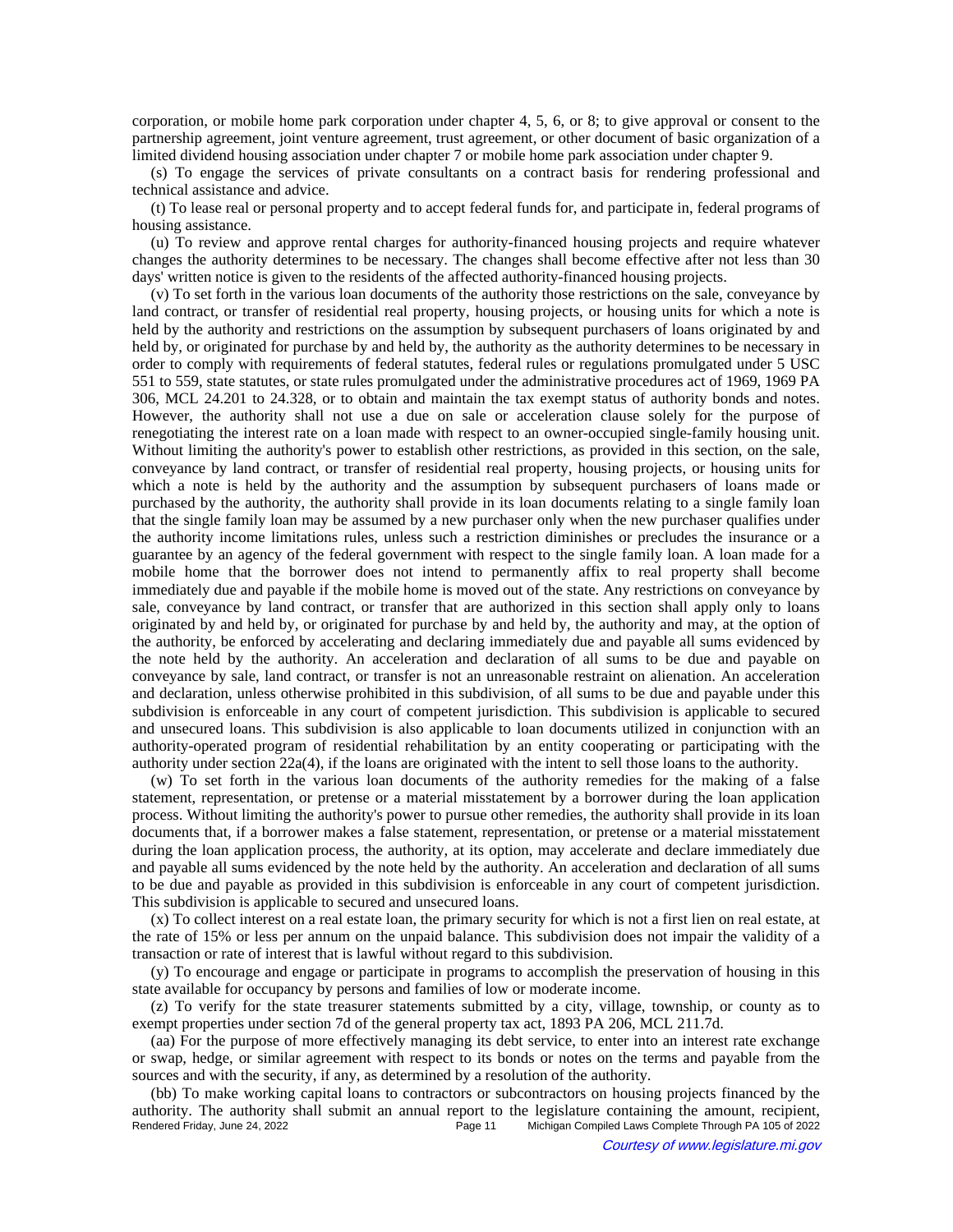duration, circumstance, and other related statistics for each capital loan made to a contractor or subcontractor under this subdivision. The authority shall include in the report statistics related to the cost of improvements made to adapt property for use by disabled individuals as provided in section 32b or 44.

(cc) Subject to rules of the civil service commission, to adopt a code of ethics with respect to its employees that requires disclosure of financial interests, defines and precludes conflicts of interest, and establishes reasonable post-employment restrictions for a period of up to 1 year after an employee terminates employment with the authority.

(dd) To impose covenants running with the land in order to satisfy requirements of applicable federal law with respect to housing assisted or to be assisted through federal programs such as the low income housing tax credit program or the home investment partnerships program. These covenants shall be imposed by executing and recording regulatory agreements between the authority, or a municipality or other entity designated by the authority, and the person or entity to be bound. The covenants shall run with the land and be effective with respect to the parties making the covenants and other intended beneficiaries of the covenants, even though there is no privity of estate or privity of contract between the authority and the persons or entities to be bound.

(ee) To impose covenants running with the land in order to satisfy requirements of applicable state or federal law with respect to housing financed by the authority. These covenants shall be imposed by executing and recording regulatory agreements between the authority and the person or entity to be bound. The covenants shall run with the land and be effective with respect to the parties making the covenants and other intended beneficiaries of the covenants, even though there is no privity of estate or privity of contract between the authority and the persons or entities to be bound. With respect to any applicable environmental laws, this subdivision does not grant to the authority any additional rights, privileges, or immunities not otherwise afforded to a private lender that is not in the chain of title for the land.

(ff) To participate in programs designed to assist persons and families whose incomes do not exceed 115% of the greater of statewide median gross income or the area median gross income become homeowners where loans are made by private lenders for purchase by the government national mortgage association, federal national mortgage association, federal home loan mortgage corporation, or other federally chartered organizations. Participation may include providing or funding homeownership counseling and providing some or all of a reserve fund to be used to pay for losses in excess of insurance coverage.

(gg) To invest, under the conditions prescribed in this subdivision and without the consent of the escrow depositors, up to 20% of funds held, by or for the authority, in escrow accounts for the benefit of the authority or mortgagors of authority-financed housing. The investments under this subdivision shall be made in loans originated or purchased by the authority for construction or rehabilitation of multifamily housing developments for occupancy by persons or families without regard to income. In connection with loans described in this subdivision, the authority may charge and retain fees in amounts similar to those charged with respect to similar loans for which the source of funding does not come from escrow accounts. For purposes of this subdivision, "escrow account" means any account or reserve held by the authority and established in a mortgage or a regulatory agreement to which the authority is a party or which has been assigned to the authority. However, for purposes of this subdivision, escrow account does not include any account labeled in the associated regulatory agreement as "development cost escrow principal" or "operating assurance reserve". For purposes of this subdivision, "multifamily housing development" means a development in which not less than 50% of the floor space is used primarily for residential purposes. The investment authorized by this subdivision shall not be made unless both of the following requirements are met:

(*i*) The return on the loan is approximately equivalent to that which could be obtained from investments of substantially similar credit quality and maturity, as determined by the authority.

(*ii*) The authority agrees to pay with its own funds the principal balance of any loan, made with the escrow funds, that becomes delinquent in excess of 30 days. This subdivision does not obligate the authority to purchase a delinquent loan so long as with respect to that loan the authority pays to the escrow funds from its own funds the amount of the delinquent payments. The authority's election to pay the delinquent payments to the escrow funds does not in any manner abate or cure the delinquency of the loan and the authority may resort to any remedies that would exist in the absence of that payment.

(hh) To acquire, develop, rehabilitate, own, operate, and enter into contracts with respect to the management and operation of real and personal property to use as office facilities by the authority and to enter into leases with respect to facilities not immediately necessary for the activities of the authority.

(ii) To make loans to certain qualified buyers and resident organizations and to make grants to resident organizations as provided in the following:

(*i*) The urban homestead act, 1999 PA 127, MCL 125.2701 to 125.2709.<br>Rendered Friday, June 24, 2022<br>Page 12 Michigan Comp

Michigan Compiled Laws Complete Through PA 105 of 2022 Courtesy of www.legislature.mi.gov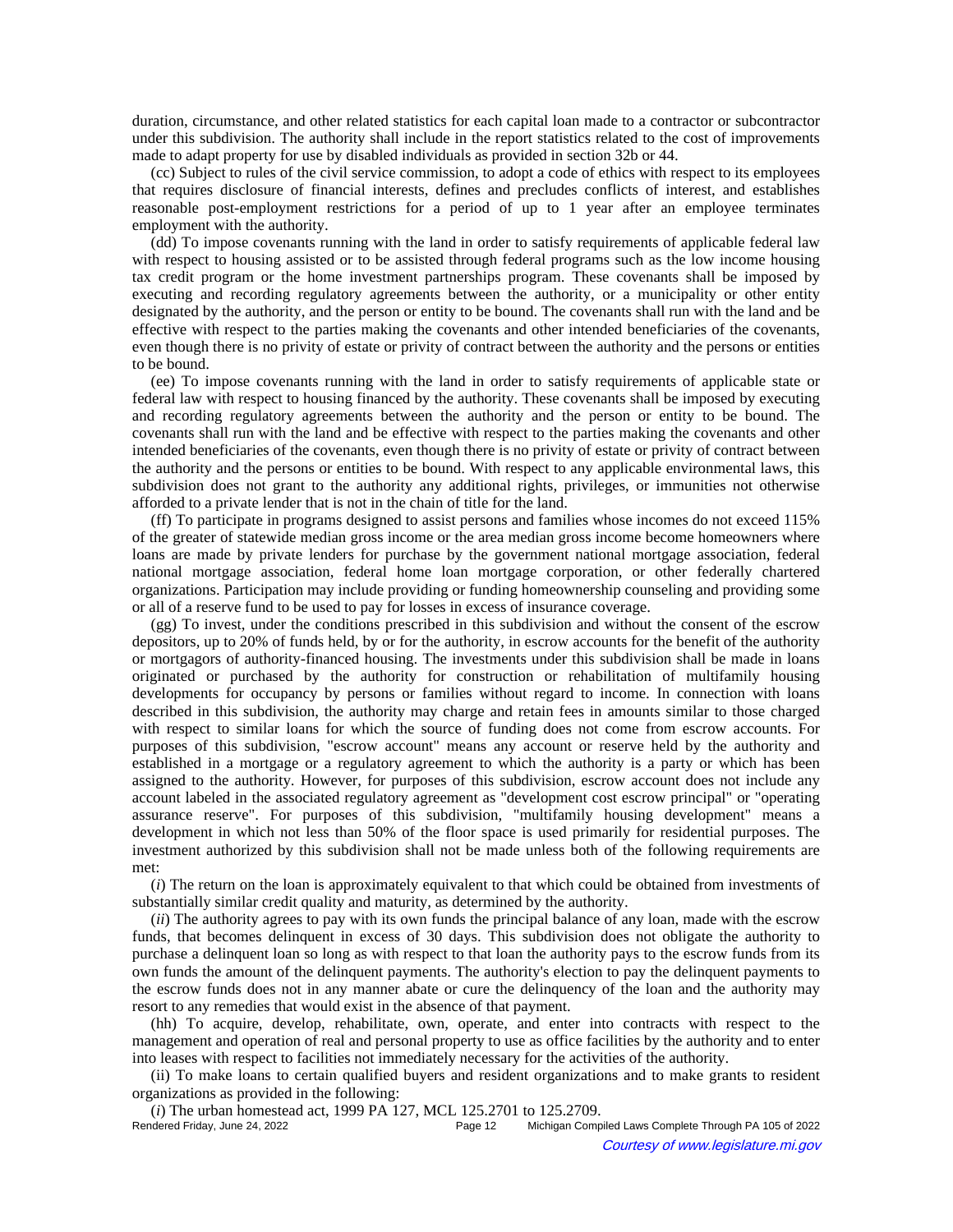(*ii*) The urban homesteading on vacant land act, 1999 PA 129, MCL 125.2741 to 125.2748.

(*iii*) The urban homesteading in single-family public housing act, 1999 PA 128, MCL 125.2761 to 125.2770.

(*iv*) The urban homesteading in multifamily public housing act, 1999 PA 84, MCL 125.2721 to 125.2734.

(jj) To implement and administer a housing and community development program as described in this act.

(kk) To implement, administer, or execute administrative, substantive, or supervisory powers pursuant to the individual or family development account program act, 2006 PA 513, MCL 206.901 to 206.911.

History: 1966, Act 346, Eff. Mar. 10, 1967;**--**Am. 1968, Act 343, Imd. Eff. July 19, 1968;**--**Am. 1970, Act 129, Imd. Eff. July 29, 1970;—Am. 1976, Act 410, Imd. Eff. Jan. 9, 1977;—Am. 1977, Act 130, Imd. Eff. Oct. 25, 1977;—Am. 1979, Act 49, Imd. Eff. July 7, 1979;—Am. 1981, Act 173, Imd. Eff. Dec. 10, 1981;—Am. 1982, Act 506, Imd. Eff. Dec. 31, 1982;—Am. 1982, Act 534, Imd. Eff. Dec. 31, 1982;—Am. 1983, Act 217, Imd. Eff. Nov. 16, 1983;—Am. 1984, Act 215, Imd. Eff. July 10, 1984;—Am. 1985, Act 183, Imd. Eff. Dec. 18, 1985;—Am. 1987, Act 180, Imd. Eff. Nov. 25, 1987;—Am. 1989, Act 220, Imd. Eff. Dec. 11, 1989;—Am. 1990, Act 330, Imd. Eff. Dec. 21, 1990;—Am. 1991, Act 138, Imd. Eff. Nov. 22, 1991;—Am. 1993, Act 220, Imd. Eff. Oct. 29, 1993;—Am. 1996, Act 475, Imd. Eff. Dec. 26, 1996;--Am. 1998, Act 33, Imd. Eff. Mar. 18, 1998;--Am. 1999, Act 131, Imd. Eff. July 23, 1999;--Am. 2002, Act 385, Imd. Eff. May 30, 2002;—Am. 2008, Act 216, Imd. Eff. July 16, 2008;—Am. 2008, Act 449, Imd. Eff. Jan. 9, 2009;—Am. 2012, Act 327, Imd. Eff. Oct. 9, 2012.

**Administrative rules:** R 125.101 et seq. of the Michigan Administrative Code.

**Compiler's note:** For transfer of Michigan state housing development authority from Michigan strategic fund to department of talent and economic development, see E.R.O. No. 2014-6, compiled at MCL 125.1995.

# **125.1422a Rehabilitation of residential real or rental property; loans, grants, or deferred payment loans to persons and families of low and moderate income; loans to persons in areas of chronic economic stress and to persons located elsewhere in state; powers of authority; participation or cooperation with governing bodies, private organizations, or public organizations; plan; selection of neighborhoods.**

Sec. 22a. (1) In addition to the powers described in section 22, the authority may purchase, make, or otherwise participate in the making and may enter into commitments for the purchase, making, or participation in the making of loans, grants, or deferred payment loans to persons and families of low and moderate income for the rehabilitation of residential real property owned or to be owned by them or the authority may, without regard to the income of the owners or occupants of residential rental property, purchase, make, or otherwise participate in the making and may enter into commitments for the purchase, making, or participation in the making of loans for the rehabilitation of residential rental property to persons or entities owning residential rental property located in areas of chronic economic distress or to persons or entities owning moderate cost residential rental property located elsewhere in this state.

(2) In connection with the loans, grants, and deferred payment loans the authority may do any of the following:

(a) Sell mortgages and security interests at public or private sale.

(b) Modify or alter mortgages and security interests.

(c) Foreclose on a mortgage, security interest, or other form of security.

(d) Commence an action to protect or enforce a right conferred upon it by law, mortgage, security agreement, contract, or other agreement.

(e) Bid for and purchase property which was the subject of the mortgage, security interest, or other form of security at a foreclosure or at any other sale.

(f) Acquire or take possession of the property.

(3) If the authority takes any action under subsection (2), the authority may complete, administer, pay the principal and interest or obligations incurred in connection with the property, dispose of, and otherwise deal with, the property, in a manner necessary or desirable to protect the interests of the authority in the property.

(4) The authority may participate or cooperate with a governing body, or a subdivision or agency or instrumentality of a governing body, or any other private or public organization in planning or implementing programs of residential rehabilitation involving the purchase, making, or participation in loans, grants, or deferred payment loans to persons and families of low and moderate income. The participation or cooperation may involve a concentration of loan, grant, and deferred payment loan activity in particular neighborhoods. Before engaging in that participation or cooperation with a governing body or a subdivision or agency or instrumentality of a governing body, the authority shall receive from the governing body to be involved in the program a plan embracing the entire geographical area of the governing body. The plan shall do the following:

(a) Address by neighborhood the need for housing conservation, rehabilitation, and redevelopment.

(b) Indicate a substantial degree of coordination between the program to be instituted pursuant to this

| Rendered Friday, June 24, 2022 | Page 13 | Michigan Compiled Laws Complete Through PA 105 of 2022 |
|--------------------------------|---------|--------------------------------------------------------|
|                                |         | Courtesy of www.legislature.mi.gov                     |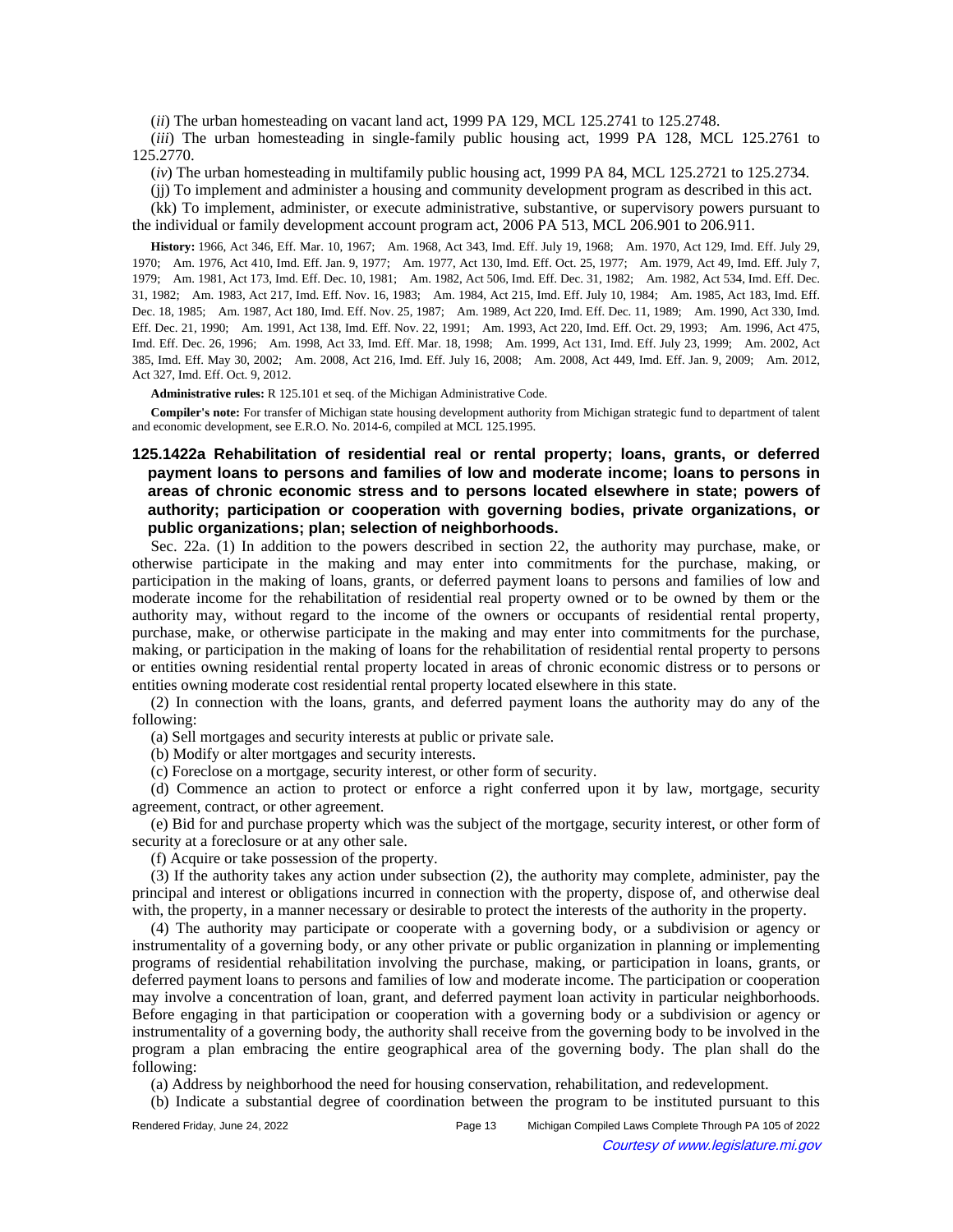section and other governmental and private programs then in operation which may assist in conserving, rehabilitating, or redeveloping neighborhoods.

(c) Indicate to the extent possible the nature and source of revenues which are or are projected to be available to implement the plan.

(d) Indicate priorities in implementing the plan.

(5) Neighborhoods selected for housing conservation and rehabilitation under this section shall be determined upon mutual agreement of the authority and the governing body involved.

History: Add. 1977, Act 130, Imd. Eff. Oct. 25, 1977;—Am. 1978, Act 192, Imd. Eff. June 4, 1978;—Am. 1982, Act 506, Imd. Eff. Dec. 31, 1982.

**125.1422b Designation of authority as housing credit agency; purpose; amount of housing credit ceiling; qualification of applicant; allocation plan; distribution; setting aside allocable amounts; reapportionment of unallocated credit amounts; applications for low income housing tax credit; fees; "rural housing projects" defined.**

Sec. 22b. (1) The authority is designated as the housing credit agency for the state for the purpose of allocating and administering the low income housing credit established under section 42 of the internal revenue code of 1986.

(2) The state's housing credit ceiling applicable for a calendar year shall be an amount equal to the sum of all of the following:

(a) One dollar and twenty-five cents multiplied by the state's population, unless a different amount is authorized by section 42 of the internal revenue code of 1986. The state's population shall be determined by the most recent census estimates of the state's population published by the United States bureau of census before the beginning of the calendar year or by another method as authorized by the internal revenue code of 1986.

(b) The unused state housing credit ceiling, if any, of the state for the preceding calendar year, for years subsequent to 1989.

(c) The amount of state housing credit ceiling returned in the calendar year, for years subsequent to 1989.

(d) The amount, if any, allocated to the state under section  $42(h)(3)(D)$  of the internal revenue code of 1986.

(3) An applicant for an allocation of low income housing tax credit shall be qualified to receive the credit pursuant to the requirements of the internal revenue code of 1986 and the regulations, guidelines, rulings, and interpretations issued by the United States treasury department or the internal revenue service, that controls in the event of conflict with a requirement of this section.

(4) The state's low income housing tax credit is allocable pursuant to a qualified allocation plan prepared by the authority, submitted to the legislature, and approved by the governor after notice to the public and public hearing. The plan shall set forth criteria to be used to determine housing priorities of the state, and shall give the highest priority to those projects in which the highest percentage of the housing credit dollar amount is to be used for project costs other than the cost of intermediaries, unless granting such priority would impede the development of projects in hard-to-develop areas. In allocating low income housing tax credit dollar amounts among selected projects, the allocation plan shall give preference to projects serving the lowest income tenants and projects obligated to serve qualified tenants for the longest periods, and shall provide a procedure that the authority will follow in notifying the internal revenue service of noncompliance with the provisions of section 42 of the internal revenue code of 1986 of which the authority becomes aware. The plan shall set forth the process for selecting eligible projects and may be amended from time to time in accordance with its terms and the requirements of section 42 of the internal revenue code of 1986. The selection criteria in the qualified allocation plan shall include those set forth in section 42 of the internal revenue code of 1986.

(5) The state's low income housing tax credit authority shall be distributed in accordance with the qualified allocation plan. Amounts allocable under subsection (2) shall be set aside as follows:

(a) Qualified nonprofit organizations as required by section 42 of the internal revenue code of 1986 - not less than 10%.

(b) Rural housing projects - not less than 5%.

(c) Housing projects in eligible distressed areas - not less than 30%.

(d) Housing projects for the elderly - not less than 10%. Projects counted in 1 category shall not count in another category towards meeting the minimum set-aside requirements.

(6) Except for the amount for qualified nonprofit organizations, if the low income housing tax credit set aside under subsection (5) is not allocated before October 1 of the year in which that credit amount is authorized under subsection  $(2)(a)$ , the authority may reapportion the unallocated credit amounts in a reasonable manner pursuant to the state's qualified allocation plan.

Rendered Friday, June 24, 2022 Page 14 Michigan Compiled Laws Complete Through PA 105 of 2022 Courtesy of www.legislature.mi.gov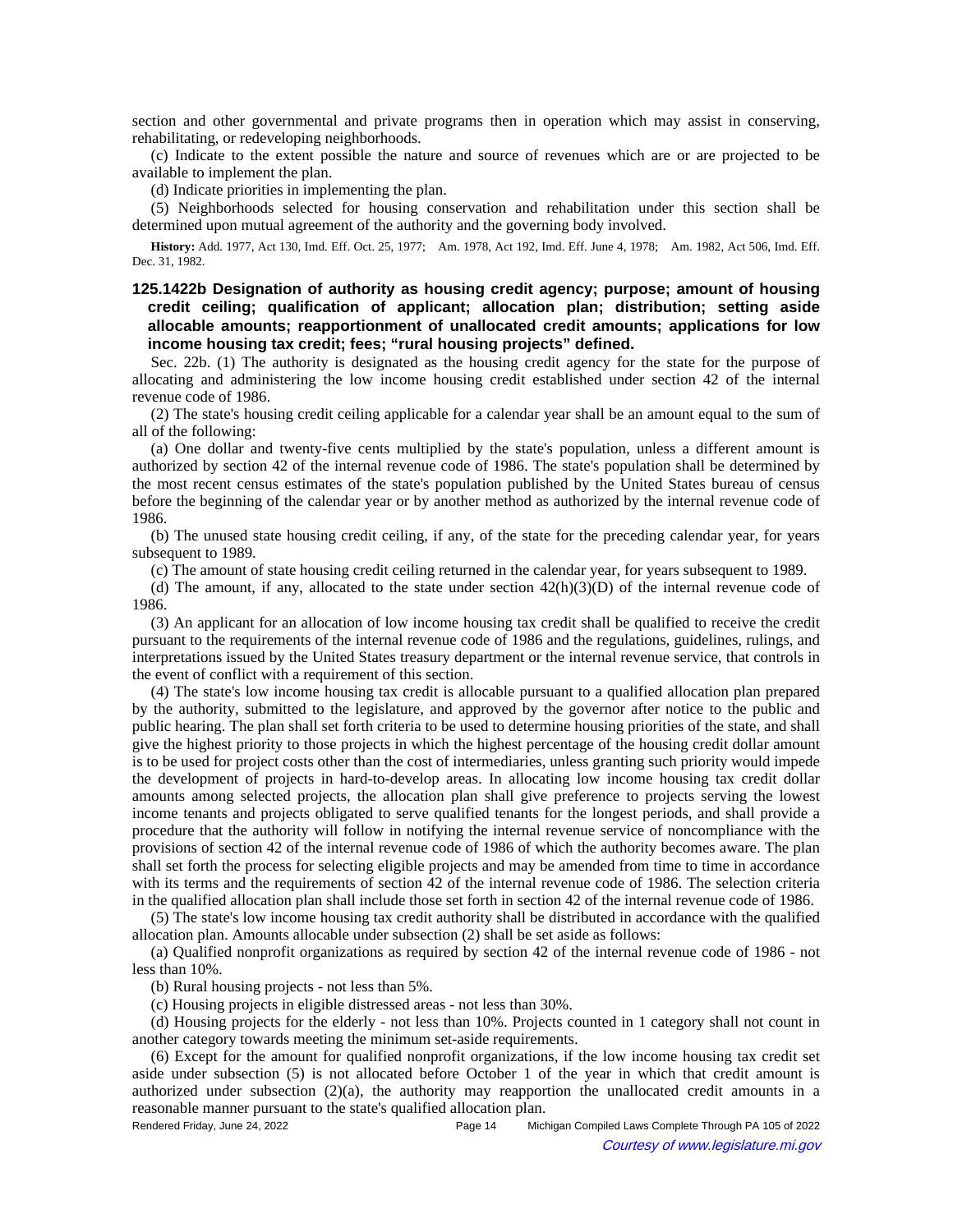(7) All applications for low income housing tax credit shall be on the authority's prescribed forms and shall include information necessary pursuant to the qualified allocation plan and section 42 of the internal revenue code of 1986.

(8) The authority may charge applicants reasonable fees under the low income housing tax credit program.

(9) For the purposes of this section, "rural housing projects" means proposed or existing housing projects that fall into 1 or more of the following categories:

(a) Located in an area other than a metropolitan county.

(b) Funded by a federal program for the development of rural housing.

(c) Financed by a loan guaranteed by rural housing services or a successor agency.

History: Add. 1987, Act 86, Imd. Eff. June 30, 1987;--Am. 1989, Act 281, Imd. Eff. Dec. 26, 1989;--Am. 1991, Act 137, Imd. Eff. Nov. 22, 1991;—Am. 1993, Act 220, Imd. Eff. Oct. 29, 1993;—Am. 1996, Act 475, Imd. Eff. Dec. 26, 1996;—Am. 2000, Act 257, Imd. Eff. June 29, 2000.

### **125.1422c Subsidiary nonprofit housing corporation.**

Sec. 22c. (1) The authority may incorporate 1 or more nonprofit housing corporations for 1 or more of the following purposes:

(a) Owning, holding, maintaining, improving, completing, receiving subsidy payments for, or transferring ownership of a housing project or housing unit either acquired through foreclosure or deed in lieu of foreclosure or over which the authority has, following a declaration of default, otherwise obtained control.

(b) Acquiring housing projects or an interest in the ownership of 1 or more housing projects and owning, holding, maintaining, or improving the housing projects, if regulatory or contractual restrictions assuring occupancy of some or all of the units in 1 or more of the housing projects by families and persons of low or moderate income are subject to termination within a 2-year period following the acquisition of the housing project. A nonprofit housing corporation incorporated under this subsection may acquire a housing project only if all of the following requirements are met:

(*i*) At least 6 months have passed since the eighteenth anniversary of the commencement of amortization of the project's permanent mortgage loan on the housing project.

(*ii*) The authority by resolution determines all of the following:

(A) The tenants residing in the housing project have been notified of the opportunity to acquire the housing project in accordance with the Cranston-Gonzalez national affordable housing act, Public Law 101-625, 104 Stat. 4079.

(B) No tenant organization that the authority determines to have the legal, financial, and managerial capabilities to acquire the housing project has developed and submitted to the housing project owners an acquisition proposal with respect to which negotiations are ongoing.

(C) No local or statewide nonprofit housing corporation that the authority determines to have the legal, financial, and managerial capabilities to acquire the project has submitted to the housing project owners an acquisition proposal with respect to which negotiations are ongoing.

(*iii*) The nonprofit housing corporation incorporated pursuant to this section contracts with a private firm for the management of the housing project.

(c) Carrying out programs and oversight responsibilities on behalf of or in conjunction with the United States department of housing and urban development with respect to federal housing programs.

(2) A subsidiary nonprofit housing corporation may sue and be sued in its own name, and the circuit court of Ingham county has exclusive jurisdiction over all actions brought against a subsidiary nonprofit housing corporation, except if jurisdiction over the action is in the supreme court, the court of appeals, or the court of claims.

(3) A subsidiary nonprofit housing corporation is a separate legal entity. The authority is not liable for the debts or obligations or for any actions or inactions of the subsidiary nonprofit housing corporation unless it expressly agrees otherwise. A member, officer, or employee of a subsidiary nonprofit housing corporation is not individually liable for actions undertaken or failure to act on behalf of the subsidiary nonprofit housing corporation so long as the individual is acting or reasonably believes he or she is acting within the scope of his or her authority as a member, officer, or employee of the subsidiary nonprofit housing corporation.

(4) The authority may make loans or grants to a subsidiary nonprofit housing corporation to enable the subsidiary nonprofit housing corporation to carry out any of its purposes.

History: Add. 1987, Act 180, Imd. Eff. Nov. 25, 1987;—Am. 1991, Act 138, Imd. Eff. Nov. 22, 1991;—Am. 1993, Act 220, Imd. Eff. Oct. 29, 1993;—Am. 1996, Act 475, Imd. Eff. Dec. 26, 1996;—Am. 2000, Act 257, Imd. Eff. June 29, 2000.

#### **125.1422d Investments.**

Sec. 22d. (1) In addition to the powers described in section  $22(n)$ , the authority may, in its discretion,

Rendered Friday, June 24, 2022 Page 15 Michigan Compiled Laws Complete Through PA 105 of 2022 Courtesy of www.legislature.mi.gov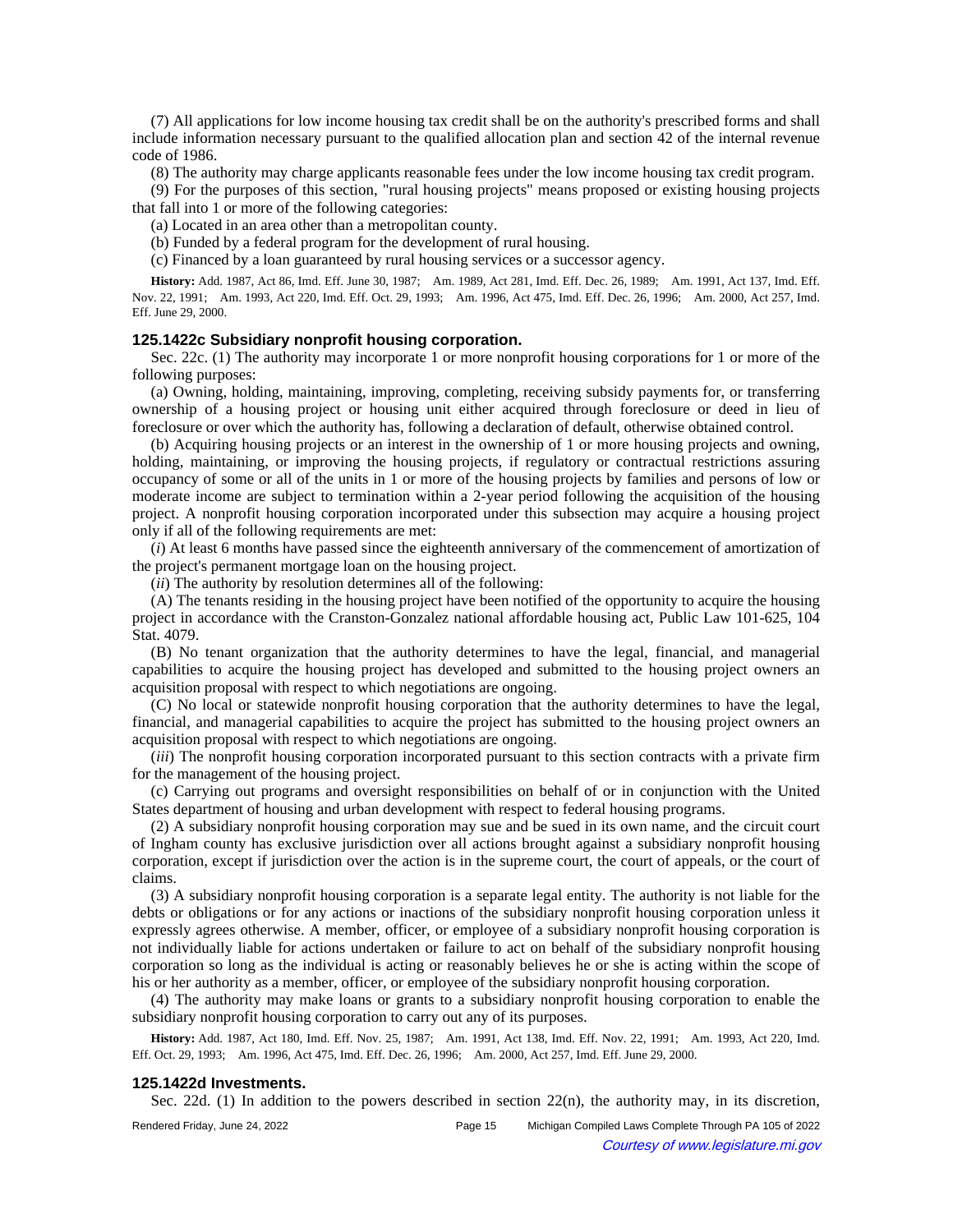invest money held in reserve or sinking funds, or money not required for immediate use or disbursement, in entities, including limited partnerships and limited liability companies, whose primary purpose is, directly or indirectly, to acquire ownership interests in multifamily housing projects in this state or to make or purchase loans with respect to such projects, or both. The authority shall not make an investment authorized by this subsection unless the authority determines that the return on the investment is reasonably expected to be equal to or greater than the return the authority is then receiving on investments authorized under section 22(n). The authority shall use earnings returned to the authority on investments authorized by this subsection solely for purposes authorized by this act. The authority shall allocate not less than 10% of the earnings returned to the authority on investments authorized by this subsection to the housing development fund created in section 23.

(2) The authority shall possess all powers necessary or incidental to make the investments authorized in subsection (1), including, but not limited to, the power to establish any of the following:

(a) Limited partnerships, limited liability companies, nonprofit corporations, and other entities.

(b) The conditions under which the entities described in subdivision (a) may acquire ownership interests in or make or purchase loans with respect to multifamily housing projects as provided in subsection (1).

(3) As used in this section, "multifamily housing project" means a housing project that includes multiple dwellings and in which a minimum of 50% of the square footage of floor space is used primarily for residential purposes.

**History:** Add. 2013, Act 116, Imd. Eff. Sept. 24, 2013.

#### **125.1423 Housing development fund; creation; payments into fund.**

Sec. 23. (1) There is created and established under the jurisdiction and control of the authority a revolving fund to be known as the "housing development fund".

(2) There shall be paid into the housing development fund (a) any moneys appropriated and made available by the state for the purposes of the fund; (b) any moneys which the authority receives in repayment of advances made from the fund, and (c) any other moneys which may be made available to the authority for the purpose of the fund from any other source or sources.

**History:** 1966, Act 346, Eff. Mar. 10, 1967.

#### **125.1424 Housing development fund; advances; grants; transfer of moneys.**

Sec. 24. (1) The authority may use the moneys held in the fund to make interest-bearing or noninterest-bearing advances, in compliance with this act, to nonprofit housing corporations and consumer housing cooperatives for development costs of proposed housing projects. Advances may not be made unless the authority reasonably anticipates that a federally-aided or authority-aided mortgage may be obtained by the nonprofit housing corporation or consumer housing cooperative for the permanent financing of a housing project pursuant to section 44.

(2) The proceeds of the advance may be used only to defray the development costs of the housing project. Each advance shall be repaid in full to the authority by the nonprofit housing corporation or consumer housing cooperative concurrent with receipt of the portion of the mortgage loan paid under the initial indorsement of the federally-aided or authority-aided mortgage or construction loan, unless the authority extends the period for the repayment of the advances. The time of repayment shall not be extended later than the date of receipt of the portion of the mortgage loan paid on final indorsement of the federally-aided or authority-aided mortgage or construction loan.

(3) The authority may use the moneys held in the fund to make grants to local communities, as defined by the authority in rules promulgated under this act, the office of services to the aging established in section 5 of the older Michiganians act, Act No. 180 of the Public Acts of 1981, being section 400.585 of the Michigan Compiled Laws, or public or private nonprofit organizations or local governmental agencies organized to provide assistance to persons and families of low or moderate income. The grants may be in any amounts as the authority determines, not to exceed the net costs, exclusive of any federal aid or assistance, incurred by the recipient in planning for or implementing housing assistance or community or housing development. Examples of permissible community or housing development include land and building acquisition; housing rehabilitation; capital improvements or modifications, including streets, open space, utilities, recreation or community centers, and parking facilities; and the provision of necessary supportive services.

(4) The authority may transfer the moneys held in the housing development fund to the land acquisition and development fund or to the rehabilitation fund in amounts which the authority determines necessary.

History: 1966, Act 346, Eff. Mar. 10, 1967;—Am. 1968, Act 343, Imd. Eff. July 19, 1968;—Am. 1970, Act 129, Imd. Eff. July 29, 1970;-Am. 1976, Act 410, Imd. Eff. Jan. 9, 1977;-Am. 1977, Act 130, Imd. Eff. Oct. 25, 1977;--Am. 1979, Act 49, Imd. Eff. July 7, 1979; Am. 1984, Act 215, Imd. Eff. July 10, 1984; Am. 1984, Act 363, Eff. Mar. 29, 1985.

**Administrative rules:** R 125.101 et seq. of the Michigan Administrative Code.

| Rendered Friday, June 24, 2022 | Page 16 | Michigan Compiled Laws Complete Through PA 105 of 2022 |
|--------------------------------|---------|--------------------------------------------------------|
|                                |         | Courtesy of www.legislature.mi.gov                     |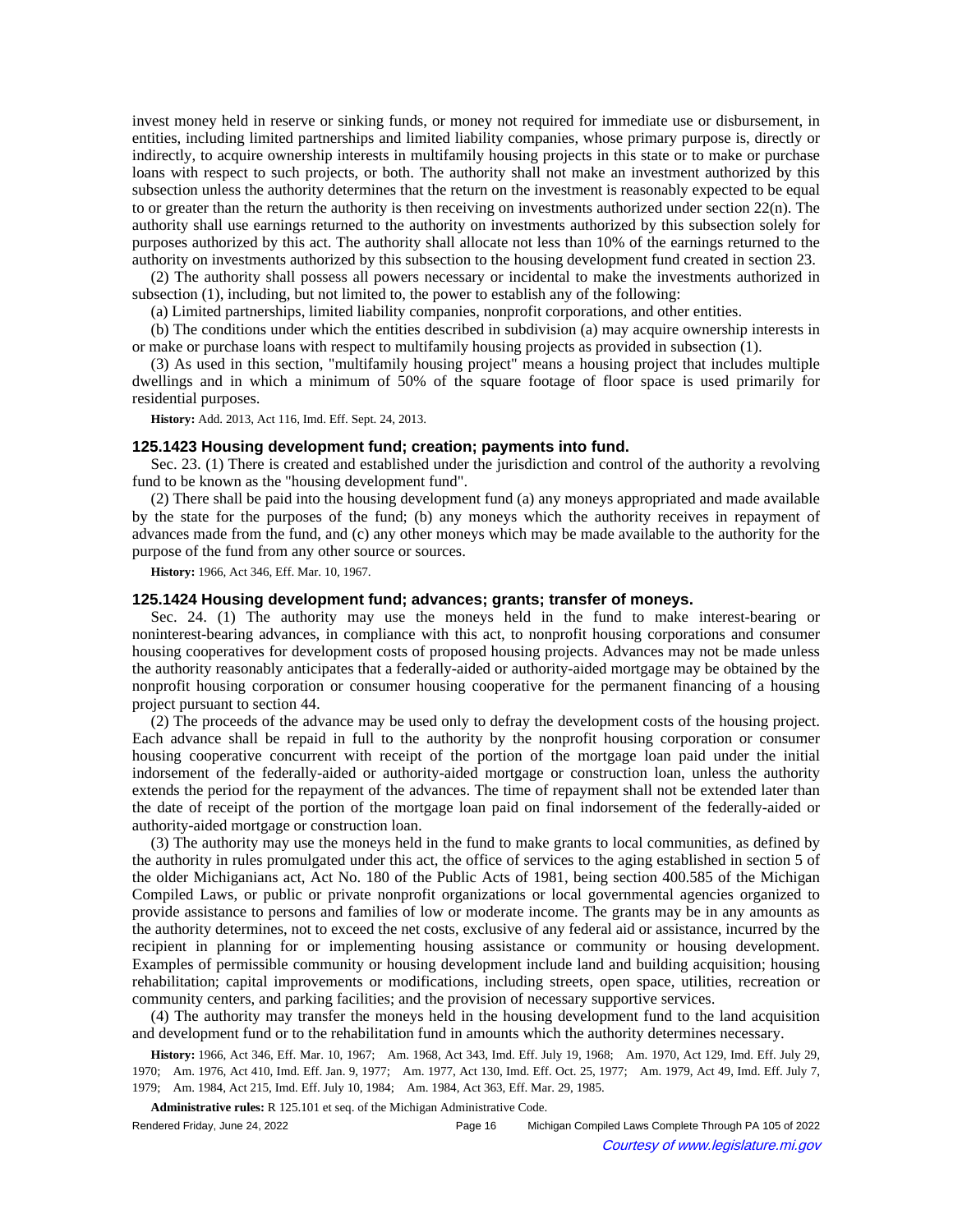#### **125.1424a Land acquisition and development fund; creation; payment of moneys into fund.**

Sec. 24a. (1) A fund to be known as the "land acquisition and development fund" is created and established under the jurisdiction and control of the authority.

(2) There shall be paid into the land acquisition and development fund: any moneys appropriated and made available by the state for the purposes of this fund; any moneys which the authority receives from the sale or rental of real property purchased by the authority with moneys from this fund; and any other moneys which may be made available to or by the authority and designated by the authority for the purpose of this fund from any other source including unpledged accumulated fees and charges and unpledged interest income of the authority. As used in this section, "real property" means an interest, including fee or leasehold interest, in land or improvements to land or a portion thereof.

History: Add. 1970, Act 129, Imd. Eff. July 29, 1970;-- Am. 1976, Act 410, Imd. Eff. Jan. 9, 1977.

# **125.1424b Land acquisition and development fund; use of moneys; acquisition and exchange of real property; improvements to real property; costs; conveyance of real property.**

Sec. 24b. (1) The authority may use the money held in the land acquisition and development fund to lease, acquire, or contract to acquire real property by grant, purchase, or otherwise from any person, firm, partnership, corporation, municipality, county, or federal or state agency, upon determining that the real property may be suitable for a future housing development or housing project; or is located in a residential area where the authority has financed or has planned to finance housing and the proposed use of the real property will improve the quality of the residential area by eliminating blight or provide needed public or commercial facilities; or is so situated that the present or future use of the real property, if not acquired by the authority, will adversely affect the value or marketability of the authority financed housing project. The authority may acquire real property in its own name or through and in the name of an agent by means of land contract, option, or other form of deferred payment agreement, or subject to mortgages or other encumbrances, if the authority reserves money in this fund or authorization to issue notes and bonds, the aggregate amount of which equals the unpaid principal balance on the land contracts, options, mortgages, or other encumbrances or deferred payment agreements plus any anticipated carrying charges, including insurance premiums, interest, maintenance expenses, and property taxes. The authority may exchange real property purchased with money from this fund for other real property, if the authority determines that the real property will be acquired for a purpose for which real property can be purchased with money from this fund. Money received by the authority in connection with the exchange and any money received from the sale or rental of the real property shall be deposited in the land acquisition and development fund.

(2) The authority may contract for and use money held in the land acquisition and development fund for the following types of improvements to real property purchased or otherwise acquired for the purposes of this fund:

(a) Improvements that are necessary to place the real property in a safe, sanitary, and decent condition, including demolition, excavation, and landscaping.

(b) Improvements to real property which is to be dedicated for the public use and enjoyment, including the installation of recreational facilities, benches, shelters, lighting, and walkways.

(c) Improvements that are necessary to insure the planned development of the real property, including the installation of roads, sidewalks, sewers, and utilities. The authority may contract for and use money held in the land acquisition and development fund for services needed in connection with the acquisition, disposition, planning, development, and maintenance of real property.

(3) The authority may use the money held in the land acquisition and development fund to pay the following costs on real property purchased or being purchased with money from this fund or acquired by gift, grant, or exchange for the purposes of this fund:

(a) The costs of property taxes, insurance premiums, interest, maintenance expenses, and other carrying charges on real property notwithstanding the provisions of section 42, during the period when real property is owned or is being purchased by the authority or its agent, the authority shall pay all property taxes levied against the real property unless a taxing jurisdiction exempts the real property from property taxes. The assessed valuation of the real property while it is owned or being purchased by the authority or its agent shall not be increased by any taxing jurisdiction, except to reflect the state equalization valuation process.

(b) The costs of planning the development of the real property, including, but not limited to, the costs of economic feasibility studies, land use studies, site development planning, architectural and engineering design, market analysis and all related analyses, studies and planning services.

(c) The costs incurred in the transfer of real property, including brokerage and appraisal fees, recording Rendered Friday, June 24, 2022 Page 17 Michigan Compiled Laws Complete Through PA 105 of 2022 Courtesy of www.legislature.mi.gov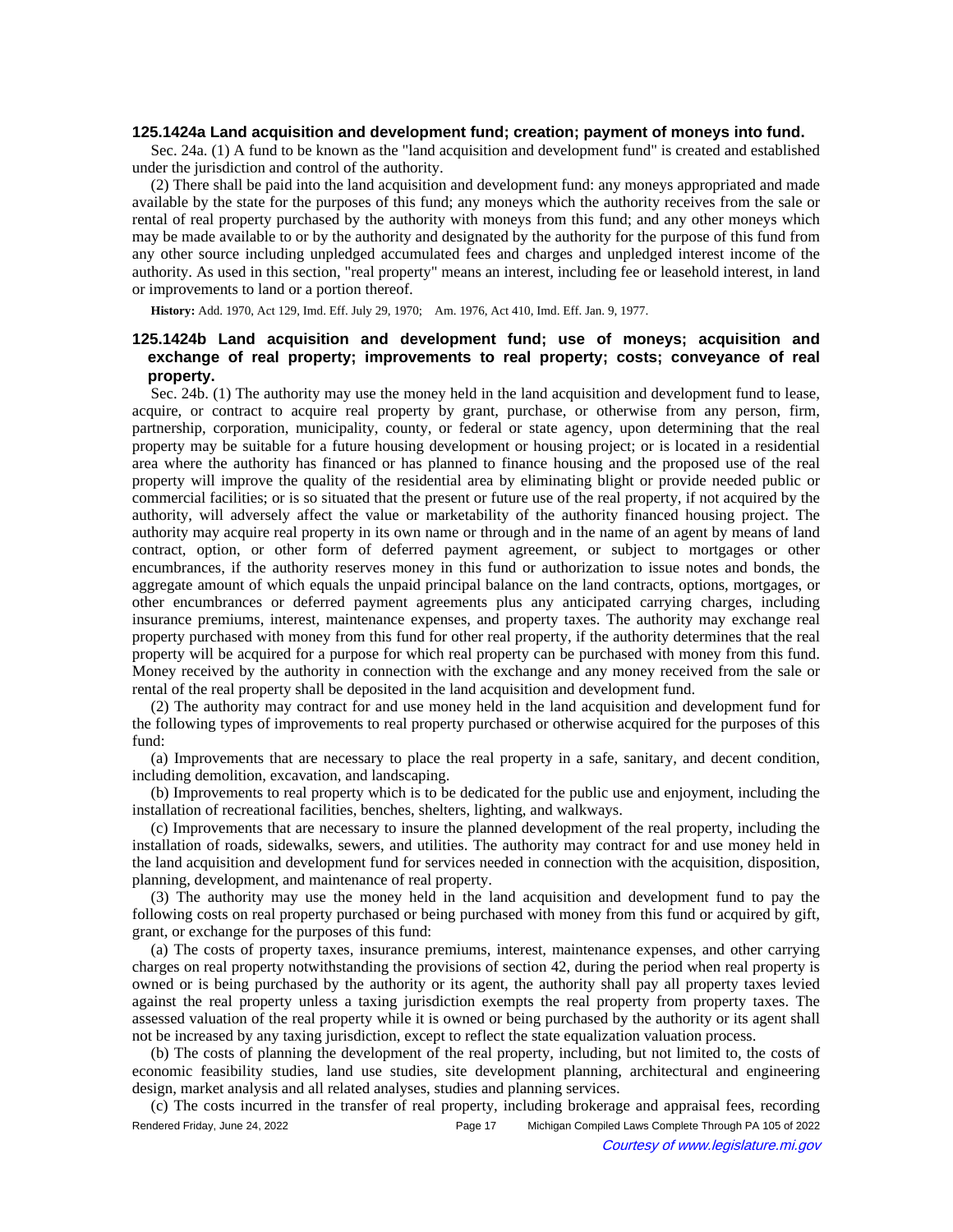expenses, and the costs of surveys and title insurance.

(d) The costs of the improvements to real property permitted by subsection (2).

(4) Real property may be conveyed by the authority to a nonprofit housing corporation, consumer housing cooperative, limited dividend housing corporation, limited dividend housing association, mobile home park corporation, mobile home park association, or municipality for the purpose of constructing housing projects at such price and on such terms and conditions as shall be determined by the authority. Real property may be conveyed by the authority to the state or federal government, or any county or municipality for the use and enjoyment of the public upon such terms and conditions as shall be determined by the authority. Real property may be sold by the authority to an individual, firm, partnership, corporation, county, municipality, authority, or federal or state agency for any purpose at a price, equal to or greater than the lesser of the fair market value of the property at the time of sale or the price paid by the authority to acquire, hold, and improve the real property, which conveyance shall be subject to terms and conditions determined by the authority. In conjunction with a sale or conveyance of real property, the authority may enter into agreements which regulate all aspects of the development of the real property, including, but not limited to, land use planning, site development, construction, architectural and engineering design, marketing, management, occupancy, operation, and all factors related to the foregoing.

History: Add. 1970, Act 129, Imd. Eff. July 29, 1970;—Am. 1976, Act 410, Imd. Eff. Jan. 9, 1977;—Am. 1982, Act 534, Imd. Eff. Dec. 31, 1982;—Am. 1983, Act 217, Imd. Eff. Nov. 16, 1983.

#### **125.1424c Transfer of moneys to housing development fund or rehabilitation fund.**

Sec. 24c. The authority may transfer the moneys held in the land acquisition and development fund to the housing development fund or to the rehabilitation fund in amounts the authority determines necessary.

History: Add. 1976, Act 410, Imd. Eff. Jan. 9, 1977;-- Am. 1977, Act 130, Imd. Eff. Oct. 25, 1977.

### **125.1424d Rehabilitation fund; creation; jurisdiction; payments.**

Sec. 24d. (1) A fund to be known as the "rehabilitation fund" is created and established under the jurisdiction and control of the authority.

(2) The following shall be paid into the rehabilitation fund:

(a) Moneys appropriated and made available by the state for the purposes of the rehabilitation fund.

(b) Other moneys which may be made available to or by the authority and designated by the authority for the purposes of the rehabilitation fund.

**History:** Add. 1977, Act 130, Imd. Eff. Oct. 25, 1977.

#### **125.1424e Rehabilitation fund; use of moneys; allocations or pledges to holders of bonds.**

Sec. 24e. (1) The authority may use moneys in the rehabilitation fund either separately or in conjunction with other moneys available to the authority to make, purchase, or otherwise participate in loans, grants, or deferred payment loans authorized pursuant to section 44a.

(2) The authority may use the moneys in the rehabilitation fund to make loans or grants to local communities in amounts the authority determines are necessary for planning for or implementing programs of residential rehabilitation involving loans, grants, or deferred payment loans to persons and families of low and moderate income.

(3) The authority may use money in the rehabilitation fund to pay for costs incurred by the authority in planning for or implementing a program of residential rehabilitation.

(4) Money in the rehabilitation fund and money received in repayment of loans, grants, and deferred payment loans made from the rehabilitation fund may be allocated or pledged to the holders of bonds and notes issued in connection with a rehabilitation loan program of the authority.

History: Add. 1977, Act 130, Imd. Eff. Oct. 25, 1977;--- Am. 1978, Act 192, Imd. Eff. June 4, 1978.

#### **125.1424f Recapture tax fund; creation; establishment; payment; use.**

Sec. 24f. (1) There is created and established under the jurisdiction and control of the authority a fund to be known as the recapture tax fund.

(2) There may be paid into the recapture tax fund any money available to the authority from any source or sources, including, but not limited to, funds held by the authority. The authority is under no obligation to maintain a balance of money in the fund.

(3) The authority may use the money held in the fund to reimburse individual borrowers for any taxes the borrowers paid and for which they were liable under section 143(m) of the internal revenue code, or any similar recapture taxes applicable to programs the authority administers.

**History:** Add. 2008, Act 55, Imd. Eff. Apr. 3, 2008.

Rendered Friday, June 24, 2022 Page 18 Michigan Compiled Laws Complete Through PA 105 of 2022 Courtesy of www.legislature.mi.gov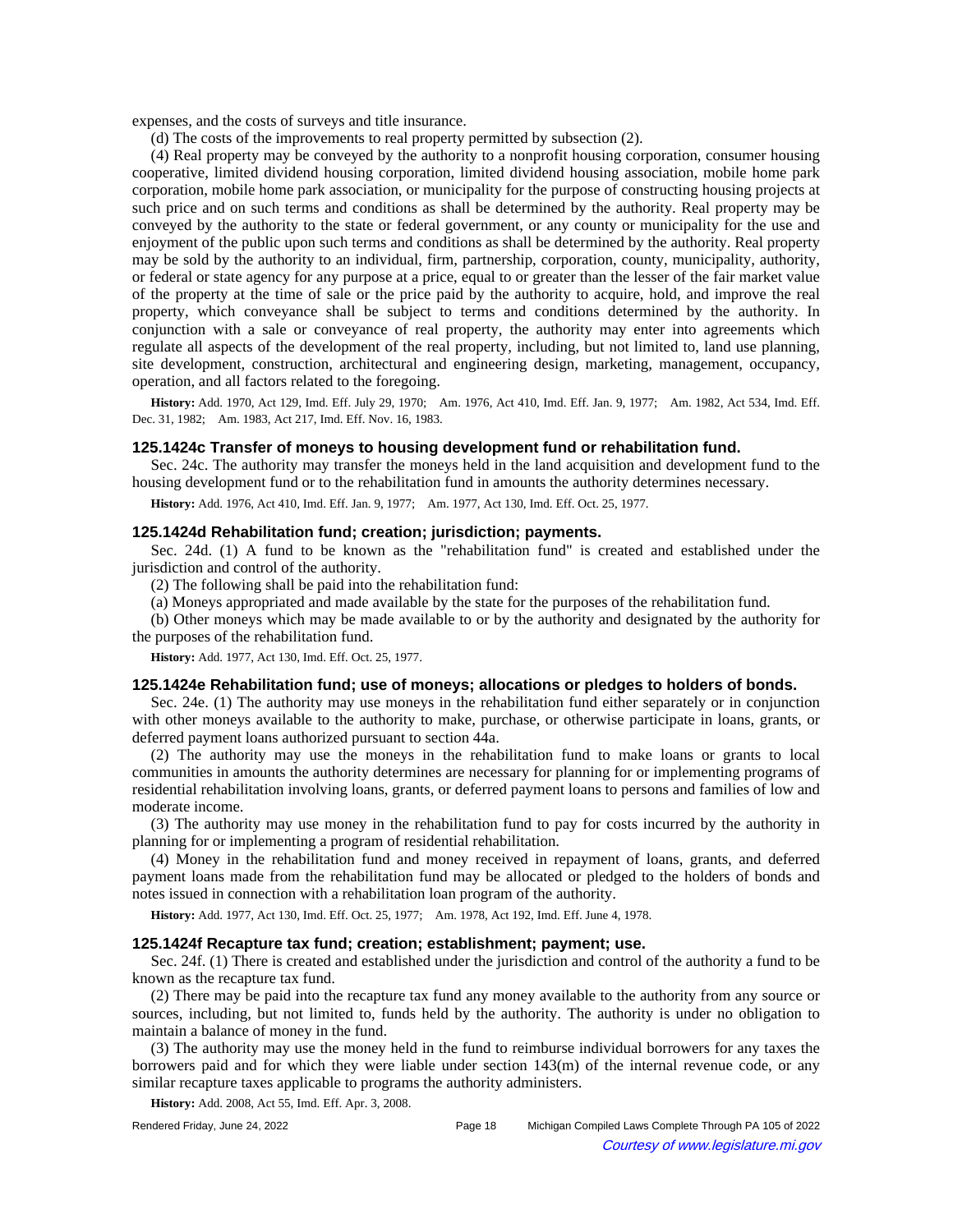**Compiler's note:** Former MCL 125.1424f, which pertained to conversion condominium fund, was repealed by Act 183 of 1985, Imd. Eff. Dec. 18, 1985.

### **125.1424g Repealed. 1985, Act 183, Imd. Eff. Dec. 18, 1985.**

**Compiler's note:** The repealed section pertained to conversion condominium loans and funds.

# **125.1425 Bonds and notes; issuance; purposes; issuing renewal notes, bonds to pay notes and refunding bonds; notes or bonds as general obligations and negotiable instruments; revised municipal finance act inapplicable; issuance subject to agency financing reporting act.**

Sec. 25. (1) The authority may issue its negotiable bonds and notes in a principal amount, which in the opinion of the authority shall be necessary to provide sufficient funds for achieving its corporate purposes, including the making of loans for housing projects and the making or purchasing of loans for the rehabilitation of residential real property, the provision of money for the land acquisition and development fund as provided in this act, the payment of interest on bonds and notes of the authority during construction, the establishment of reserves to secure bonds and notes, the provision of money for the housing development fund in order to make noninterest bearing advances to nonprofit housing corporations and consumer housing cooperatives as provided in this act, the provision of money to be used for the land acquisition and development powers and purposes of the authority, the development, rehabilitation, or acquisition of real and personal property for use as office facilities by the authority, and all other expenditures of the authority incident to and necessary or convenient to carry out its corporate purposes and powers.

(2) The authority may issue renewal notes, issue bonds to pay notes, and when it determines refunding expedient, refund bonds by the issuance of new bonds, whether the bonds to be refunded have or have not matured, and issue bonds partly to refund bonds then outstanding and partly for any other purpose. The refunding bonds shall be sold and the proceeds applied to the purchase, redemption, or payment of the bonds to be refunded. The authority may issue instruments separate from the obligations described in this section that establish a contractual right in the holder of the instrument to require mandatory tender for purchase of the obligations to which the instrument applies for such period of time and subject to such provisions as the authority may determine.

(3) Except as may otherwise be expressly provided by the authority, every issue of its notes or bonds shall be general obligations of the authority payable out of revenues or money of the authority, subject only to agreements with the holders of particular notes or bonds pledging any particular receipts or revenues.

(4) Whether or not the notes or bonds are of a form or character as to be negotiable instruments under the uniform commercial code, 1962 PA 174, MCL 440.1101 to 440.11102, the notes or bonds shall be and are hereby made negotiable instruments within the meaning of and for all the purposes of the uniform commercial code, 1962 PA 174, MCL 440.1101 to 440.11102, subject only to the provisions of the notes or bonds for registration.

(5) A bond issued by the authority is not subject to the revised municipal finance act, 2001 PA 34, MCL 141.2101 to 141.2821.

(6) The issuance of bonds and notes under this act is subject to the agency financing reporting act.

History: 1966, Act 346, Eff. Mar. 10, 1967;**--**Am. 1968, Act 343, Imd. Eff. July 19, 1968;**--**Am. 1970, Act 129, Imd. Eff. July 29, 1970;-Am. 1976, Act 410, Imd. Eff. Jan. 9, 1977;--Am. 1977, Act 130, Imd. Eff. Oct. 25, 1977;--Am. 1978, Act 192, Imd. Eff. June 4, 1978;-Am. 1983, Act 49, Imd. Eff. May 16, 1983;-Am. 1991, Act 137, Imd. Eff. Nov. 22, 1991;-Am. 1993, Act 220, Imd. Eff. Oct. 29, 1993; Am. 2002, Act 385, Imd. Eff. May 30, 2002.

#### **125.1426 Bonds and notes; authorization; terms.**

Sec. 26. The notes and bonds shall be authorized by resolution of the members of the authority; shall bear such date or dates, and shall mature at such time or times, in the case of any note, or any renewal thereof, not exceeding 20 years, from the date of issue of such original note, and in the case of any bond not exceeding 50 years from the date of issue, as the resolution may provide. The notes and bonds shall bear interest at such rate or rates, be in such denominations, be in such form, either coupon or registered, carry such registration privileges, be executed in such manner, be payable in such medium of payment, at such place or places and be subject to such terms of redemption as such resolution or resolutions may provide. The notes and bonds of the authority may be sold by the authority, at public or private sale, at such price or prices as the authority shall determine.

History: 1966, Act 346, Eff. Mar. 10, 1967;--Am. 1976, Act 410, Imd. Eff. Jan. 9, 1977;--Am. 1982, Act 506, Imd. Eff. Dec. 31, 1982.

## **125.1427 Notes or bonds; resolution authorizing issuance; contents.**

| Rendered Friday, June 24, 2022 | Page 19 | Michigan Compiled Laws Complete Through PA 105 of 2022 |
|--------------------------------|---------|--------------------------------------------------------|
| $\odot$                        |         | Courtesy of www.legislature.mi.gov                     |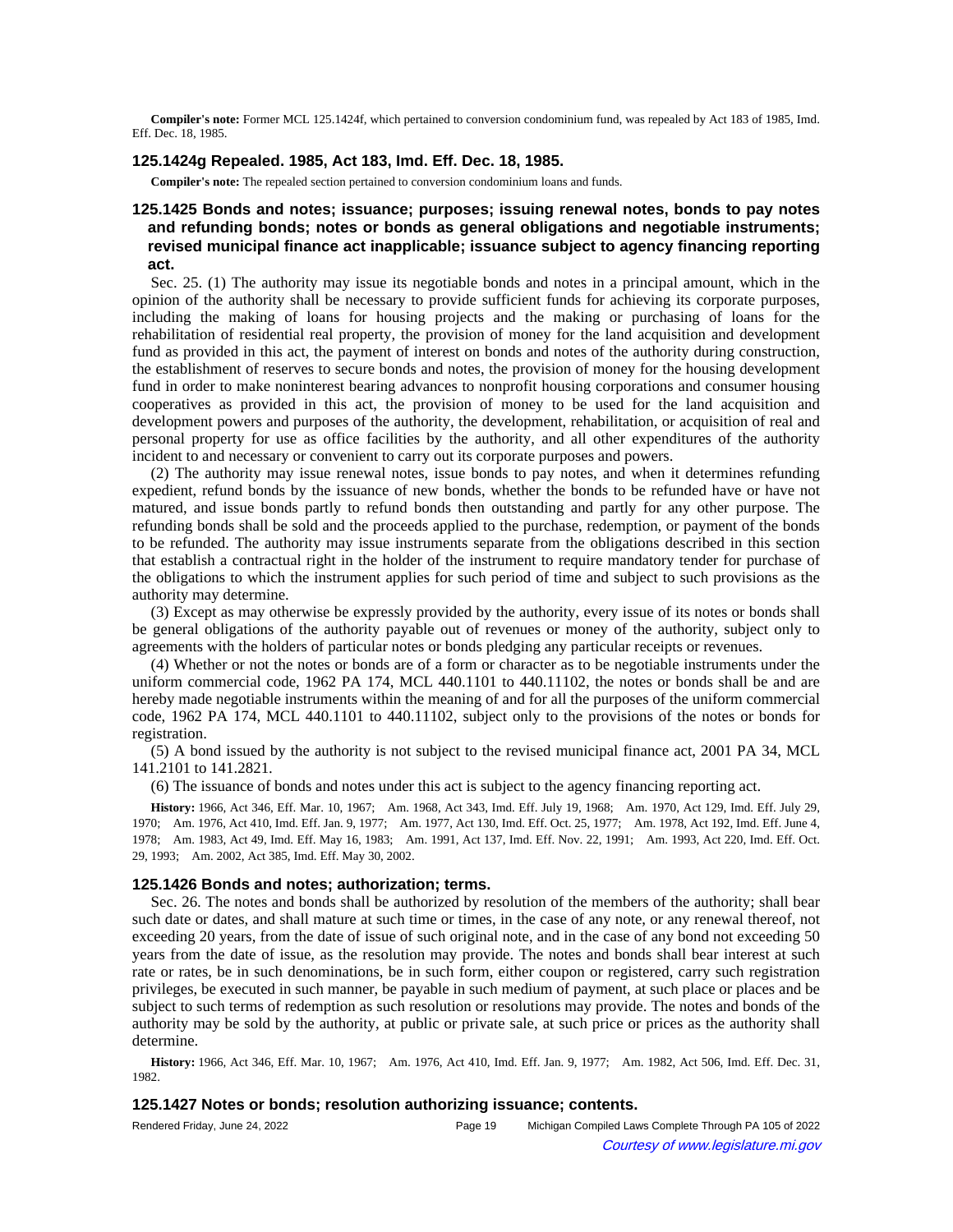Sec. 27. Any resolution authorizing any notes or bonds or any issue of notes or bonds may contain provisions, which shall be a part of the contract with the holders of the notes or bonds, as to:

(a) Pledging all or any part of the fees and charges made or received by the authority, and all or any part of the money received in payment of mortgage loans and interest on mortgage loans, and other money received or to be received, to secure the payment of the notes or bonds or of any issue of notes or bonds, and subject to such agreements with bondholders or noteholders as may then exist.

(b) Pledging all or any part of the assets of the authority, including mortgages and obligations securing the assets, to secure the payment of the notes or bonds or of any issue of notes or bonds, subject to such agreements with noteholders or bondholders as may then exist.

(c) Pledging of any loan, grant, or contribution from the federal, state, or local government, or source in aid of such development as provided for in this act.

(d) The use and disposition of the gross income from mortgages owned by the authority and payment of principal of mortgages owned by the authority.

(e) The setting aside of reserves or sinking funds and the regulation and disposition of reserves or sinking funds.

(f) Limitations on the purpose to which the proceeds of sale of notes or bonds may be applied and pledging such proceeds to secure the payment of the notes or bonds or of any issue of notes or bonds.

(g) Limitations on the issuance of additional notes or bonds; the terms upon which additional notes or bonds may be issued and secured; and the refunding of outstanding or other notes or bonds.

(h) The procedure, if any, by which the terms of any contract with noteholders or bondholders may be amended or abrogated, the amount of notes or bonds the holders of which must consent to the amendment or abrogation and the manner in which such consent may be given.

(i) Vesting in a trustee or trustees such property, rights, powers, and duties in trust as the authority may determine, which may include any or all of the rights, powers, and duties of the trustee appointed by the bondholders pursuant to this act and limiting or abrogating the right of the bondholders to appoint a trustee under this section or limiting the rights, powers, and duties of such trustee.

(j) Establishing a contractual right to require mandatory tender for purchase of the notes or bonds in an instrument separate from the notes or bonds, which instrument may be issued or sold by the authority to investors in such instruments.

(k) Any other matters, of like or different character, which in any way affect the security or protection of the notes or bonds.

(*l*) Delegating to an officer or other employee of the authority, or an agent designated by the authority, the power to cause the issue, and sale and delivery, of the notes or bonds within limits on those notes or bonds established by the authority as to any of the following:

(*i*) The form.

(*ii*) The maximum interest rate or rates.

(*iii*) The maturity date or dates.

(*iv*) The purchase price.

(*v*) The denominations.

(*vi*) The redemption premiums.

(*vii*) The nature of the security.

(*viii*) The selection of the applicable interest rate index.

(*ix*) Other terms and conditions with respect to issuance of the notes or bonds as the authority shall prescribe.

History: 1966, Act 346, Eff. Mar. 10, 1967;
-- Am. 1984, Act 215, Imd. Eff. July 10, 1984;
-- Am. 1993, Act 220, Imd. Eff. Oct. 29, 1993.

## **125.1428 Notes and bonds; validity and effect of pledge.**

Sec. 28. Any pledge made by the authority shall be valid and binding from the time when the pledge is made; the moneys or property so pledged and thereafter received by the authority shall immediately be subject to the lien of such pledge without any physical delivery thereof or further act; and the lien of any such pledge shall be valid and binding as against all parties having claims of any kind in tort, contract or otherwise against the authority, irrespective of whether such parties have notice thereof. Neither the resolution nor any other instrument by which a pledge is created need be recorded.

**History:** 1966, Act 346, Eff. Mar. 10, 1967.

## **125.1429 Notes and bonds; personal liability of members of authority.**

Sec. 29. Neither the members of the authority nor any person executing the notes or bonds shall be liable

| Rendered Friday, June 24, 2022 | Page 20 | Michigan Compiled Laws Complete Through PA 105 of 2022 |  |
|--------------------------------|---------|--------------------------------------------------------|--|
|--------------------------------|---------|--------------------------------------------------------|--|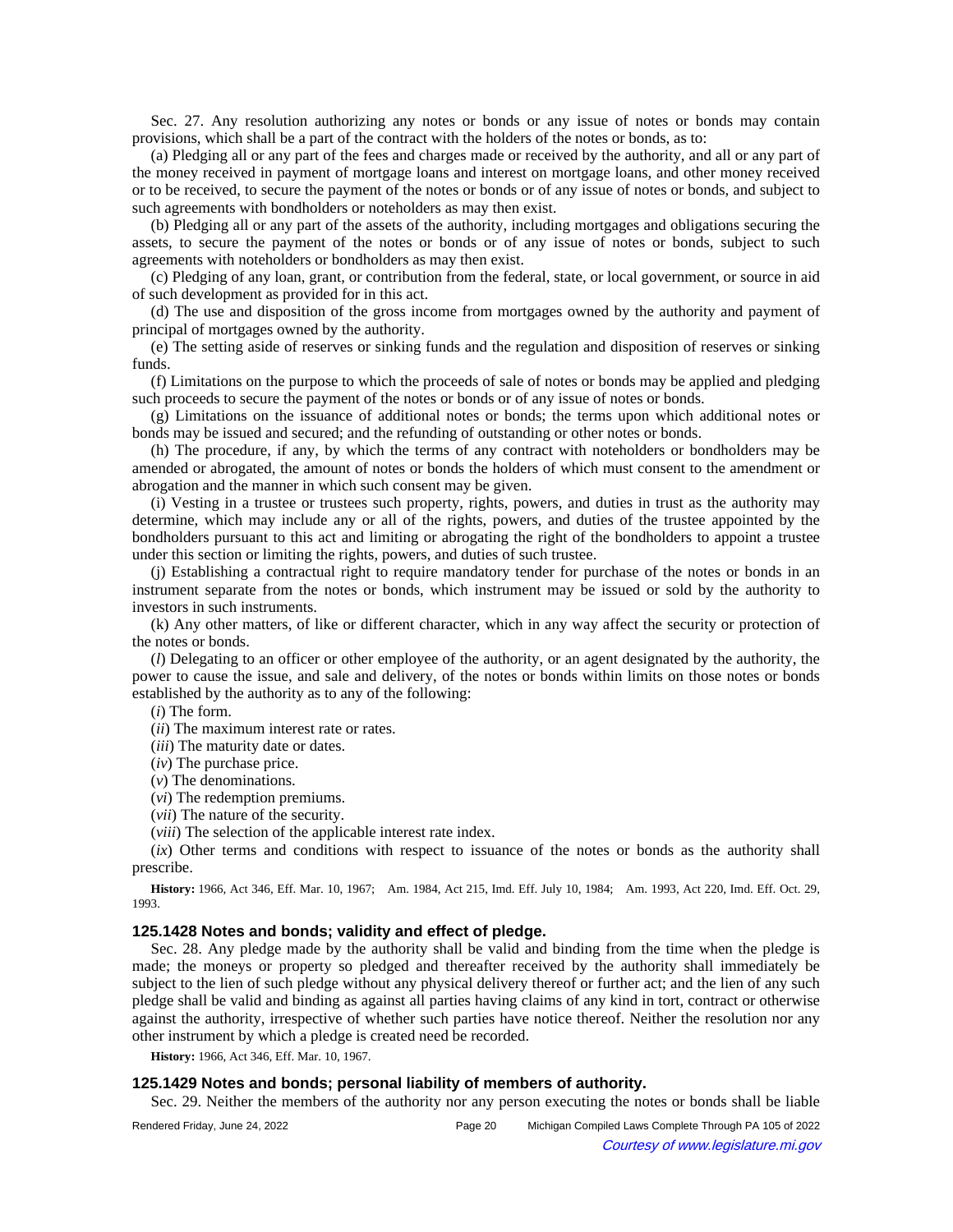personally on the notes or bonds or be subject to any personal liability or accountability by reason of the issuance thereof.

**History:** 1966, Act 346, Eff. Mar. 10, 1967.

#### **125.1430 Notes and bonds; purchase for cancellation; price.**

Sec. 30. (1) Except as provided in subsection (2), and subject to such agreements with noteholders or bondholders as may then exist, the authority shall have power out of any funds available therefor to purchase notes or bonds of the authority, which shall thereupon be canceled, at a price not exceeding:

(a) If the notes or bonds are then redeemable, the redemption price then applicable plus accrued interest to the next interest payment date thereon.

(b) If the notes or bonds are not then redeemable, the redemption price applicable on the first date after such purchase upon which the notes or bonds become subject to redemption plus accrued interest to such date.

(2) If the authority determines that the payment of a higher price than that determined under subsection (1) is in the best interests of the authority, it may by resolution authorize the purchase at a higher price.

History: 1966, Act 346, Eff. Mar. 10, 1967;-Am. 1982, Act 506, Imd. Eff. Dec. 31, 1982.

#### **125.1431 Notes and bonds; liability of state.**

Sec. 31. The state shall not be liable on notes or bonds of the authority and such notes and bonds shall not be a debt of the state. The notes and bonds shall contain on the face thereof a statement to such effect.

**History:** 1966, Act 346, Eff. Mar. 10, 1967.

# **125.1432 Capital reserve fund; definitions; federal housing subsidy programs; recommendations; priority; program of loans for mobile homes; program of loans for consumer housing cooperatives; notice of public hearing or proposed rule change; rules; identification of housing production goals; report to governor and committees; review of loans, financial instruments, and lines of credit; confidentiality.**

Sec. 32. (1) The authority may create and establish 1 or more special funds called capital reserve funds to secure notes and bonds of the authority. The authority shall pay into a capital reserve fund money appropriated and made available by this state for the purposes of the fund, the proceeds of the sale of notes or bonds to the extent provided in the resolution of the authority authorizing the issuance of the notes or bonds, and other money that is made available to the authority for the purpose of a fund from any other source. In addition to, or in lieu of, depositing money in a capital reserve fund, the authority may obtain and pledge letters of credit and, effective retroactively as of June 1, 1993, insurance policies, surety bonds, guarantees, or other security arrangements if those other security arrangements are approved by the state treasurer, for the purposes of the capital reserve fund. The amount available under letters of credit, insurance policies, surety bonds, guarantees, or other security arrangements pledged to a capital reserve fund shall be credited toward the satisfaction of a capital reserve fund requirement. All money and proceeds under letters of credit, insurance policies, surety bonds, guarantees, or other security arrangements held in a capital reserve fund, except as specifically provided, shall be used as required solely for the payment of the principal of notes or bonds of the authority secured in whole or in part by the capital reserve fund, for the purchase or redemption of notes or bonds, for the payment of interest on the notes or bonds, or for the payment of a redemption premium required to be paid when the notes or bonds are redeemed prior to maturity. However, the authority shall not use the capital reserve fund for an optional purchase or optional redemption of notes or bonds if the use would reduce the total of the money on deposit in the capital reserve fund and amounts available under a letter of credit, insurance policy, surety bond, guarantee, or other security arrangement pledged to a capital reserve fund to less than the capital reserve fund requirement established for the fund. Income or interest earned by, or increment to, a capital reserve fund from the investment of the money in the capital reserve fund may be transferred by the authority to other funds or accounts of the authority to the extent that the transfer does not reduce the total of the amount of money in a capital reserve fund and amounts available under a letter of credit, insurance policy, surety bond, guarantee, or other security arrangement pledged to the capital reserve fund below the capital reserve fund requirement for the fund.

(2) The authority shall not issue notes or bonds secured in whole or in part by a capital reserve fund if, upon the issuance of the notes or bonds, the amount in the capital reserve fund, including the amounts available under a letter of credit, insurance policy, surety bond, guarantee, or other security arrangement pledged to the capital reserve fund, would be less than the capital reserve fund requirement for the fund, unless the authority, at the time of issuance of the notes or bonds, deposits in the fund from the proceeds of the notes or bonds to be issued, or from other sources, an amount that, together with the amount then in the fund, is not less than the capital reserve fund requirement for the fund, or obtains a letter of credit, insurance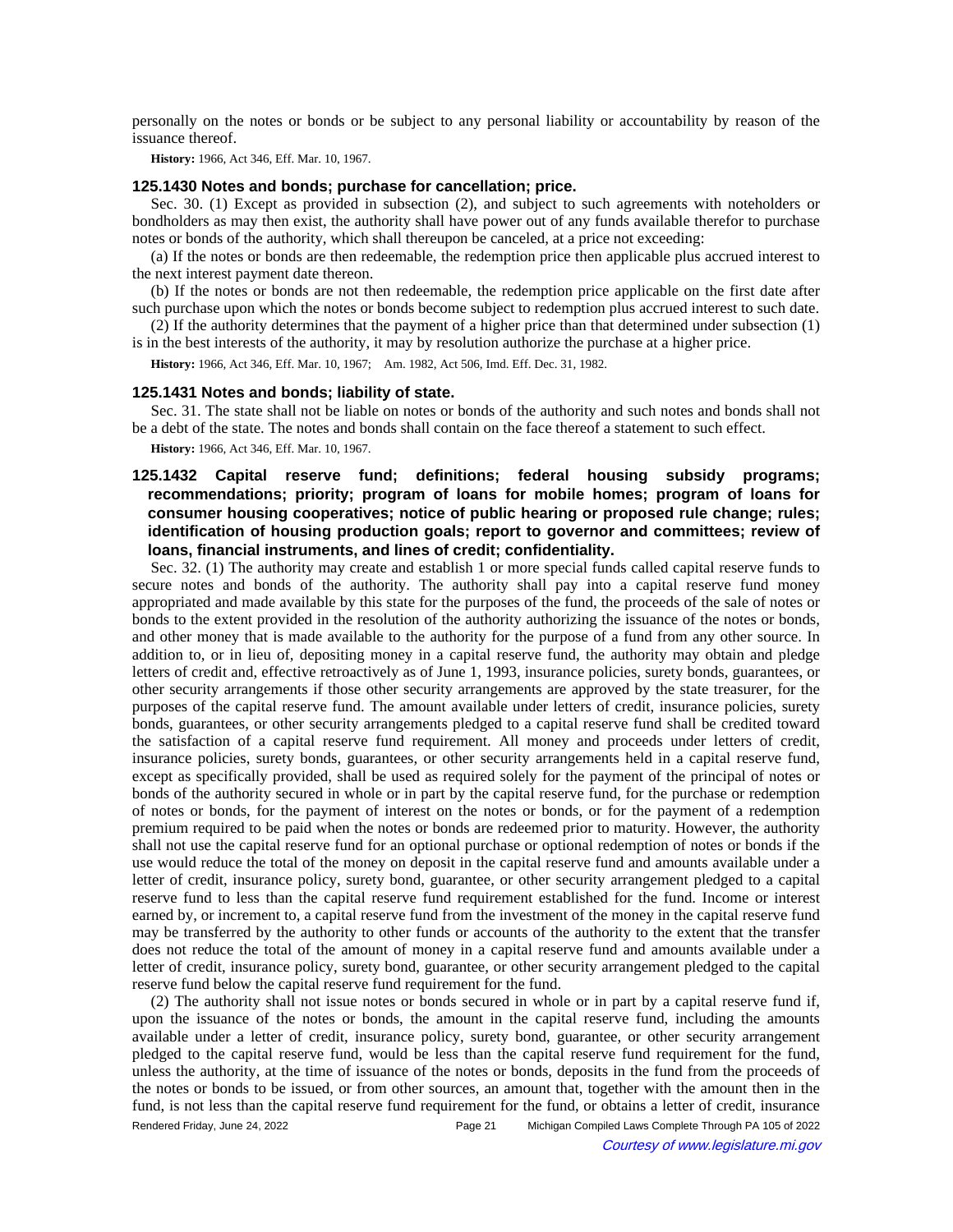policy, surety bond, guarantee, or other security arrangement in an amount that, together with the amount then in the fund, is not less than the capital reserve fund requirement for the fund. For the purposes of this section, "capital reserve fund requirement" means the amount required in the resolution of the authority authorizing the notes or bonds with respect to which the fund is established, which amount shall not exceed the maximum amount of principal and interest maturing and becoming due in a succeeding calendar year on the notes or bonds of the authority secured in whole or part by the fund.

(3) The authority has, before January 9, 1977, in connection with its housing development bonds issued pursuant to a bond resolution dated June 10, 1971, established within the capital reserve fund relating to housing development bonds, a capital reserve account and a capital reserve capital account. This capital reserve account constitutes a capital reserve fund under this act. Money in this capital reserve account shall secure only housing development bonds issued pursuant to the June 10, 1971 bond resolution. Unless otherwise provided by the authority, money in the capital reserve capital account shall secure all bonds and notes of the authority. In determining whether the capital reserve fund requirement established for a capital reserve fund has been met, the authority shall not include or take into account money in the capital reserve capital account.

(4) The authority has, before January 9, 1977, in connection with its insured mortgage revenue bonds issued pursuant to a bond resolution dated May 11, 1976, established a bond reserve fund. This bond reserve fund constitutes a capital reserve fund under this act.

(5) The authority shall not have outstanding at any time bonds and notes for any of its corporate purposes in an aggregate principal amount exceeding \$5,000,000,000.00, excluding all of the following:

(a) The principal amount of bonds and notes issued to refund outstanding bonds and notes.

(b) The principal amount of bonds and notes that appreciate in principal amount, except to the extent of the principal amount of these bonds and notes payable at such time.

(c) The principal amount of notes and bonds representing original issue discount, if any.

(6) Subject to the limitation in subsection (5), that portion of the state ceiling to be used for qualified mortgage bonds, mortgage credit certificates, or bonds to finance qualified residential rental projects shall be allocated to the authority unless the authority elects by resolution to allow another issuer to issue qualified mortgage bonds, mortgage credit certificates, or bonds to finance qualified residential rental projects. As used in this subsection:

(a) "Mortgage credit certificate" means that term as defined in section 25 of the internal revenue code of 1986, 26 USC 25.

(b) "Qualified mortgage bond" means that term as defined in section 143 of the internal revenue code of 1986, 26 USC 143.

(c) "Qualified residential rental project" means that term as defined in section 142 of the internal revenue code of 1986, 26 USC 142.

(d) "State ceiling" means the aggregate amount of certain private activity bonds, including qualified mortgage bonds, that may be issued in any calendar year in this state pursuant to section 146 of the internal revenue code of 1986, 26 USC 146.

(7) To ensure the continued operation and solvency of the authority for the carrying out of the public purposes of this act, the authority shall accumulate in each capital reserve fund an amount equal to the capital reserve fund requirement for that fund. If at any time the capital reserve fund requirement for a capital reserve fund exceeds the amount of the capital reserve fund, the authority shall transfer to this fund from the capital reserve capital account established by the authority's June 10, 1971 bond resolution the amount necessary to restore the capital reserve fund to an amount equal to the capital reserve fund requirement. If a deficiency exists in more than 1 capital reserve fund and the amount in the capital reserve capital account is not sufficient to fully restore the capital reserve funds, the money in the capital reserve capital account shall be allocated between the deficient capital reserve funds pro rata according to the amounts of the deficiencies. If at any time the capital reserve capital account has been exhausted and the capital reserve fund requirement for a capital reserve fund exceeds the amount of the capital reserve fund, the chairperson of the authority on or before September 1 shall certify to the governor and budget director the amount, if any, necessary to restore a capital reserve fund to an amount equal to the capital reserve fund requirement. The governor and the budget director shall include in the annual budget the amount certified by the chairperson of the authority.

(8) In computing the amount of a capital reserve fund for the purposes of this section, securities in which all or a portion of the fund is invested shall be valued at par. If the securities are purchased at other than par, the securities may be valued at their cost to the authority, as adjusted by amortization of the discount or premium paid upon purchase of the securities on a pro rata basis to the maturity date of the securities.

(9) To the extent possible and consistent with sound fiscal management and good housing development planning, the authority shall make full use of available federal housing subsidy programs. The authority shall<br>Page 22 Michigan Compiled Laws Complete Through PA 105 of 2022 Michigan Compiled Laws Complete Through PA 105 of 2022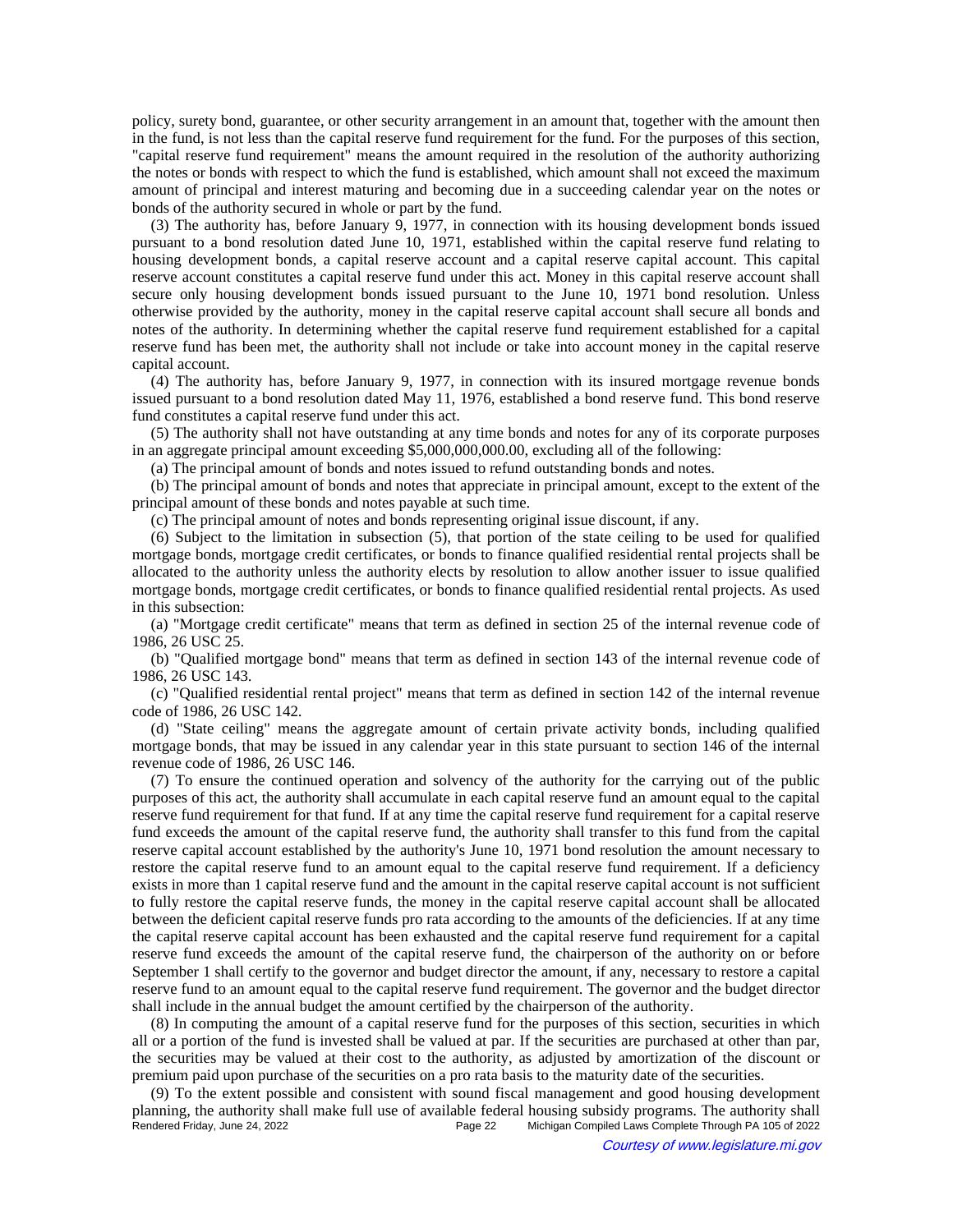recommend programs and legislation to better maintain and improve existing housing stock.

(10) The authority shall require that not less than 15% of the multifamily dwelling units financed by mortgage loans from the authority in a calendar year under federal government subsidy programs, subject to applicable federal regulations, be offered on a priority basis to low income families and persons receiving their primary incomes from social security programs or state and federal public assistance programs.

(11) The authority shall implement a program of loans for mobile homes as soon as is reasonably feasible. The authority shall develop a program for financing the construction or rehabilitation of mobile home parks and mobile home condominium projects within 24 months after December 31, 1982, subject to a determination of feasibility by the authority and the authority's ability to sell bonds.

(12) The authority shall implement a program of loans for consumer housing cooperatives as soon as is reasonably feasible. The authority shall develop a program for financing the construction or rehabilitation of consumer housing cooperative projects within 12 months after July 10, 1984, subject to a determination of feasibility by the authority and the authority's ability to sell bonds.

(13) When processing rules under the administrative procedures act of 1969, 1969 PA 306, MCL 24.201 to 24.328, the authority shall furnish to each member of the legislature a copy of a notice of a public hearing or proposed rule change at least 10 days before the public hearing and at least 20 days before the adoption of the rule.

(14) Before October 1 of each year, the authority shall identify housing production goals for housing projects financed with bonds and notes issued under the limitations provided in section 32a. The authority shall identify a goal for the authority as a whole and a specific goal for each program. The authority shall submit those goals in an annual report to the governor and to the house committee on urban affairs and the senate committee on finance, or their successor committees.

(15) Within 6 months after the legislature enacts or the authority adopts a new program, the authority shall submit an interim report to the same persons to whom an annual report is submitted. If both the legislature and the authority establish a program, the authority shall submit the interim report within 6 months after the effective date of the act establishing the program. The authority shall include in an interim report all of the information required in an annual report that is specific to that program.

(16) After the initial or an interim report, the authority shall include in an annual report all of the following for each program:

(a) Whether the production goals for the previous 12-month period have been met. If those production goals have not been met, the authority shall explain in the report the reasons why those production goals have not been met.

(b) Any significant obstacles to the development of housing for low and moderate income persons that have been encountered by the authority.

(c) The estimated economic and social benefits of these housing projects to the immediate neighborhoods in which the housing projects have been constructed.

(d) The estimated economic and social benefits of these housing projects to the municipalities in which the housing projects have been constructed.

(e) The extent of displacement, direct and indirect, of lower income persons caused by these housing projects, and steps taken by the authority and other governmental and private parties to ameliorate the displacement, and the results of those efforts.

(f) The estimated extent of additional reinvestment activities by private lenders attributable to the authority's financing of these housing projects.

(g) The age, race, family size, median income, and average income of the tenants of these housing projects.

(h) The estimated economic impact of these housing projects, including the number of construction jobs created, wages paid, and taxes and payments in lieu of taxes paid.

(i) The progress in developing mobile home parks and mobile home condominium projects, in financing the construction or rehabilitation of consumer housing cooperative projects, and in financing the construction or rehabilitation of nonprofit housing corporation projects.

(j) A report on the neighborhood preservation program under section 44f. The report shall include information about the progress in developing the program, the neighborhoods identified as eligible for the program, the neighborhoods or municipalities that have applied for the program, the neighborhoods that have received funds from the program, and the reasons that neighborhoods or municipalities have been denied funds from the program.

(k) A report on the status of federal programs that provide assistance to low income tenants displaced as the result of prepayments of federally and authority assisted loans.

(*l*) A report on the low income housing tax credit program under section 22b. The report shall include information regarding the amount of tax credits allocated to the state under each of the subdivisions of section<br>Page 23 Michigan Compiled Laws Complete Through PA 105 of 2022 Michigan Compiled Laws Complete Through PA 105 of 2022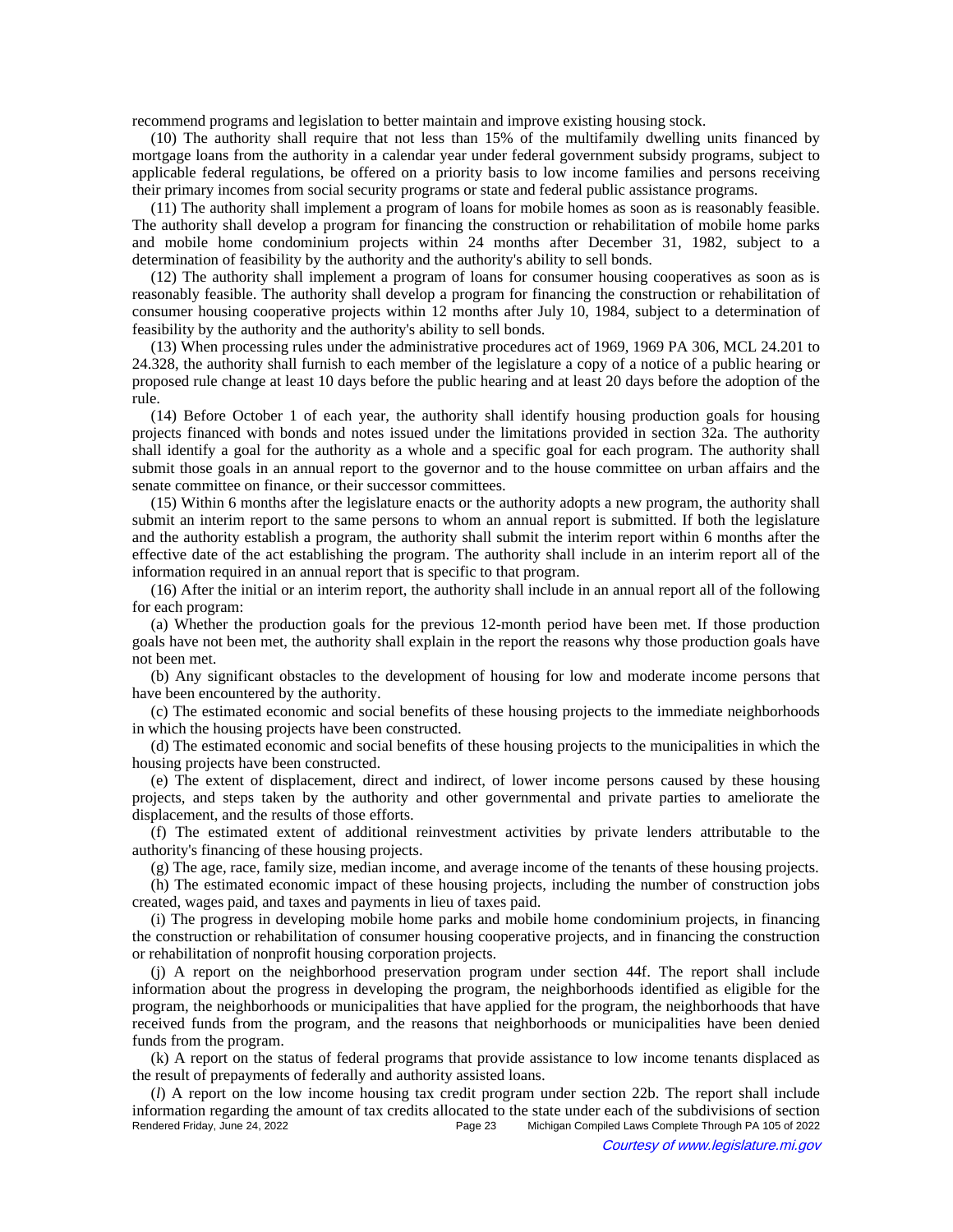22b(2); the projects that have received tax credits; and the reasons why projects have been denied tax credits under the program; a geographical description of the distribution of those tax credits; and a description of amendments to the allocation plan made during that year.

(m) A report on education and training opportunities provided by the authority under section 17. The report shall indicate the types of education and training opportunities made available and the amount of funding committed to these activities.

(n) For any programs or projects involving refinancings, the number of refinancings undertaken by the authority and the total dollar amount of all refinancings undertaken by the authority.

(17) The authority shall conduct an annual review of all loans, financial instruments that require repayment, or lines of credit with the Michigan broadband development authority created in section 4 of the Michigan broadband development authority act, 2002 PA 49, MCL 484.3204. The review shall contain an analysis of the Michigan broadband development authority's ability to repay all loans, financial instruments that require repayment, and lines of credit with the authority and the amount and payment schedule of all current loans, financial instruments that require payment, and lines of credit with the authority. The review shall also contain an analysis of the number of authority-assisted or -financed developments and homes purchasing high-speed internet connections at substantially reduced rates as a direct result of loans from the Michigan broadband development authority, as specified in the memorandum of understanding between the authority and the Michigan broadband development authority.

(18) The authority shall ensure that the income characteristics of individuals served by an authority program are provided in a manner that ensures each individual's confidentiality. The authority shall also ensure that proprietary information in its reports under this section concerning an individual, corporation, cooperative, or association is not released without the permission of that individual, corporation, cooperative, or association.

History: 1966, Act 346, Eff. Mar. 10, 1967;—Am. 1968, Act 343, Imd. Eff. July 19, 1968;—Am. 1970, Act 27, Imd. Eff. June 2, 1970;-Am. 1972, Act 310, Imd. Eff. Dec. 28, 1972;-Am. 1976, Act 410, Imd. Eff. Jan. 9, 1977;-Am. 1979, Act 49, Imd. Eff. July 7, 1979;—Am. 1980, Act 472, Imd. Eff. Jan. 17, 1981;—Am. 1982, Act 534, Imd. Eff. Dec. 31, 1982;—Am. 1983, Act 73, Imd. Eff. June 6, 1983;—Am. 1983, Act 217, Imd. Eff. Nov. 16, 1983;—Am. 1984, Act 215, Imd. Eff. July 10, 1984;—Am. 1985, Act 2, Imd. Eff. Mar. 14, 1985;—Am. 1985, Act 183, Imd. Eff. Dec. 18, 1985;—Am. 1987, Act 86, Imd. Eff. June 30, 1987;—Am. 1987, Act 180, Imd. Eff. Nov. 25, 1987;—Am. 1989, Act 220, Imd. Eff. Dec. 11, 1989;—Am. 1989, Act 281, Imd. Eff. Dec. 26, 1989;—Am. 1990, Act 330, Imd. Eff. Dec. 21, 1990;—Am. 1991, Act 138, Imd. Eff. Nov. 22, 1991;—Am. 1993, Act 221, Imd. Eff. Oct. 29, 1993;—Am. 1995, Act 186, Imd. Eff. Oct. 23, 1995;—Am. 1996, Act 475, Imd. Eff. Dec. 26, 1996;—Am. 2000, Act 257, Imd. Eff. June 29, 2000;—Am. 2004, Act 535, Imd. Eff. Jan. 3, 2005;—Am. 2008, Act 56, Imd. Eff. Apr. 3, 2008;—Am. 2012, Act 328, Imd. Eff. Oct. 9, 2012;—Am. 2020, Act 73, Imd. Eff. Apr. 2, 2020.

**Administrative rules:** R 125.101 et seq. of the Michigan Administrative Code.

**Compiler's note:** For transfer of Michigan state housing development authority from Michigan strategic fund to department of talent and economic development, see E.R.O. No. 2014-6, compiled at MCL 125.1995.

# **125.1432a Issuance of bonds to finance single family homes; previous ownership interest; publicizing program; report to legislature; section inapplicable to refinancing single family homes.**

Sec. 32a. With respect to bonds, other than refunding bonds, issued to finance single family homes after November 1, 1989, for the first 60 days following the announcement of a program funded by the proceeds of those bonds, 50% of the proceeds of those bonds available to make loans, as determined by the preliminary information obtained by originating lenders at the time a reservation is submitted, shall be reserved for applicants with gross annual incomes at or below 60% of the statewide median gross income. The authority may, by resolution, waive this requirement. The authority shall advise the house of representatives and senate standing committees with jurisdiction over housing issues 5 days prior to adopting a resolution waiving this requirement. With respect to bonds, other than refunding bonds, issued to finance single family homes after November 1, 1989, not more than 50% of the proceeds of those bonds may be used to finance single family homes for homebuyers who previously have had an ownership interest in a residence. For purposes of this section, a previous ownership interest in a mobile home shall not be considered to be an ownership interest in a residence. The authority may rely on the applicant's affidavit to determine whether or not the applicant has had a prior ownership interest in a residence. The authority shall publicize the programs funded under this section by using all reasonable means available, including, but not limited to, public interest announcements in the media, and announcements to lending institutions, community groups, and real estate organizations. The authority shall submit a report annually to the legislature containing all statistics necessary to indicate its compliance with this section. This section does not apply to bonds issued to refinance single family homes.

History: Add. 1984, Act 215, Imd. Eff. July 10, 1984;--Am. 1985, Act 2, Imd. Eff. Mar. 14, 1985;--Am. 1985, Act 183, Imd. Eff.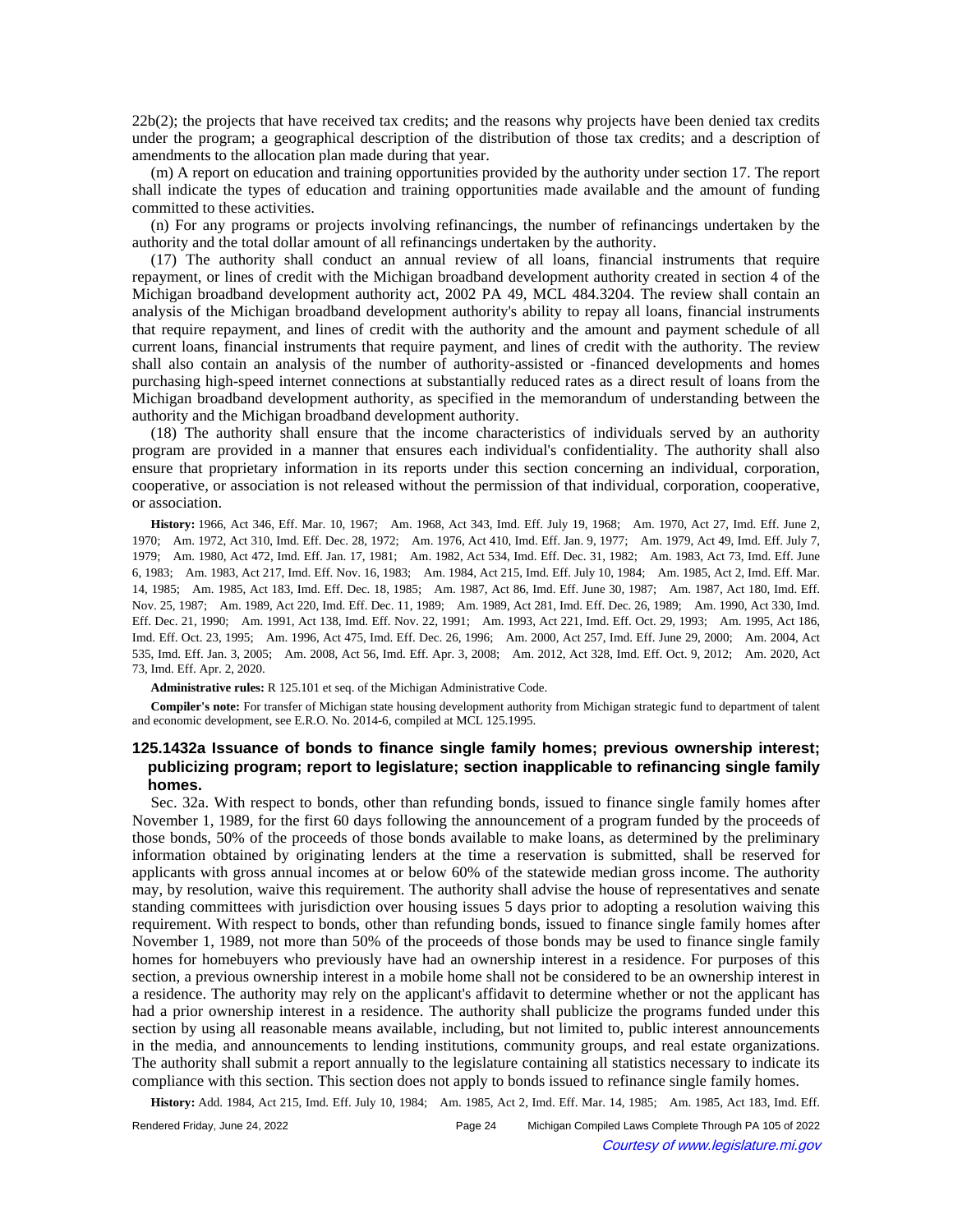Dec. 18, 1985;—Am. 1989, Act 220, Imd. Eff. Dec. 11, 1989;—Am. 1989, Act 281, Imd. Eff. Dec. 26, 1989;—Am. 1990, Act 330, Imd. Eff. Dec. 21, 1990;—Am. 1991, Act 137, Imd. Eff. Nov. 22, 1991;—Am. 1993, Act 220, Imd. Eff. Oct. 29, 1993;—Am. 1993, Act 221, Imd. Eff. Oct. 29, 1993;—Am. 1996, Act 475, Imd. Eff. Dec. 26, 1996;—Am. 2000, Act 257, Imd. Eff. June 29, 2000;—Am. 2004, Act 535, Imd. Eff. Jan. 3, 2005;-- Am. 2008, Act 53, Imd. Eff. Apr. 3, 2008.

# **125.1432b Mortgage credit certificate program; authority designated as administrator; guidelines; qualifying for receipt of mortgage credit certificate; adaptation of property for use by disabled individuals; family income limits; applicability of internal revenue code; exception; retroactive effect of changes in subsections (3) and (4).**

Sec. 32b. (1) The authority is designated as the administrator of the mortgage credit certificate program for this state permitted under section 25 of the internal revenue code, 26 USC 25.

(2) The authority shall prepare guidelines that would allow for the implementation of a mortgage credit certificate program through mortgage lenders.

(3) For a borrower to qualify for receipt of a mortgage credit certificate with respect to the acquisition of a new or existing housing unit, including a residential condominium or mobile home, both of the following requirements shall be met:

(a) The purchase price with respect to the new or existing unit shall not exceed the limits established in section 44 for newly rehabilitated, newly constructed, or existing 1- to 4-unit housing units, including a residential condominium unit as condominium unit is defined in section 4 of the condominium act, 1978 PA 59, MCL 559.104, for which the authority may make loans to individual purchasers for acquisition and long-term financing or refinancing.

(b) The borrower's family income does not exceed the following, as applicable:

(*i*) The limits established in section 44 for individual purchasers to whom the authority may make loans for the acquisition and long-term financing or refinancing of newly rehabilitated, newly constructed, or existing 1- to 4-unit housing units.

(*ii*) For eligible distressed areas, \$69,800.00 until June 1, 2006, \$72,250.00 until November 1, 2007, and \$74,750.00 on and after November 1, 2007 but before the effective date of the 2012 amendatory act that amended this section.

(*iii*) For any other area, \$60,700.00 until June 1, 2006, \$62,800.00 until November 1, 2007, and \$65,000.00 on and after November 1, 2007 but before the effective date of the 2012 amendatory act that amended this section.

(4) The authority may increase the purchase price limit in subsection (3) to cover the cost of improvements to adapt the property for use by disabled individuals or unexpected cost increases during construction. The amount of the increase shall be the amount of the costs described in this subsection or \$3,500.00, whichever is less.

(5) To qualify for receipt of a mortgage credit certificate with respect to the improvement or rehabilitation of an existing housing unit, including a residential condominium or mobile home, the borrower's family income shall not exceed the limits established in section 44a for persons and families of low and moderate income.

(6) If an income or purchase price limit prescribed by subsection (3), (4), or (5) exceeds an applicable limit prescribed by the internal revenue code, 26 USC 1 to 9834, the internal revenue code limit applies. Except with respect to newly constructed housing units, the authority may at any time by resolution establish, for a length of time it considers appropriate, maximum borrower income or purchase price limits more restrictive than those maximum limitations set forth in this section. The authority shall advise the appropriate house and senate standing committees 5 days prior to the adoption of a resolution establishing more restrictive income or purchase price limits.

(7) The changes made by 1995 PA 186 to purchase price limits in the subsections that at the time were designated subsections (3) and (4) were retroactive, effective as of October 29, 1993.

History: Add. 1984, Act 215, Imd. Eff. July 10, 1984;
-- Am. 1985, Act 183, Imd. Eff. Dec. 18, 1985;
-- Am. 1987, Act 179, Imd. Eff. Nov. 25, 1987;—Am. 1989, Act 220, Imd. Eff. Dec. 11, 1989;—Am. 1991, Act 137, Imd. Eff. Nov. 22, 1991;—Am. 1993, Act 221, Imd. Eff. Oct. 29, 1993;—Am. 1995, Act 186, Imd. Eff. Oct. 23, 1995;—Am. 1996, Act 475, Imd. Eff. Dec. 26, 1996;—Am. 1998, Act 33, Imd. Eff. Mar. 18, 1998;-Am. 2000, Act 257, Imd. Eff. June 29, 2000;-Am. 2004, Act 549, Imd. Eff. Jan. 3, 2005;-Am. 2012, Act 346, Imd. Eff. Nov. 7, 2012.

#### **125.1432c Repealed. 1988, Act 496, Eff. Mar. 30, 1989.**

**Compiler's note:** The repealed section pertained to allocation to authority from state's unified volume limitation and to reallocation to municipalities.

#### **125.1432d Legislative intent.**

Rendered Friday, June 24, 2022 Page 25 Michigan Compiled Laws Complete Through PA 105 of 2022 Courtesy of www.legislature.mi.gov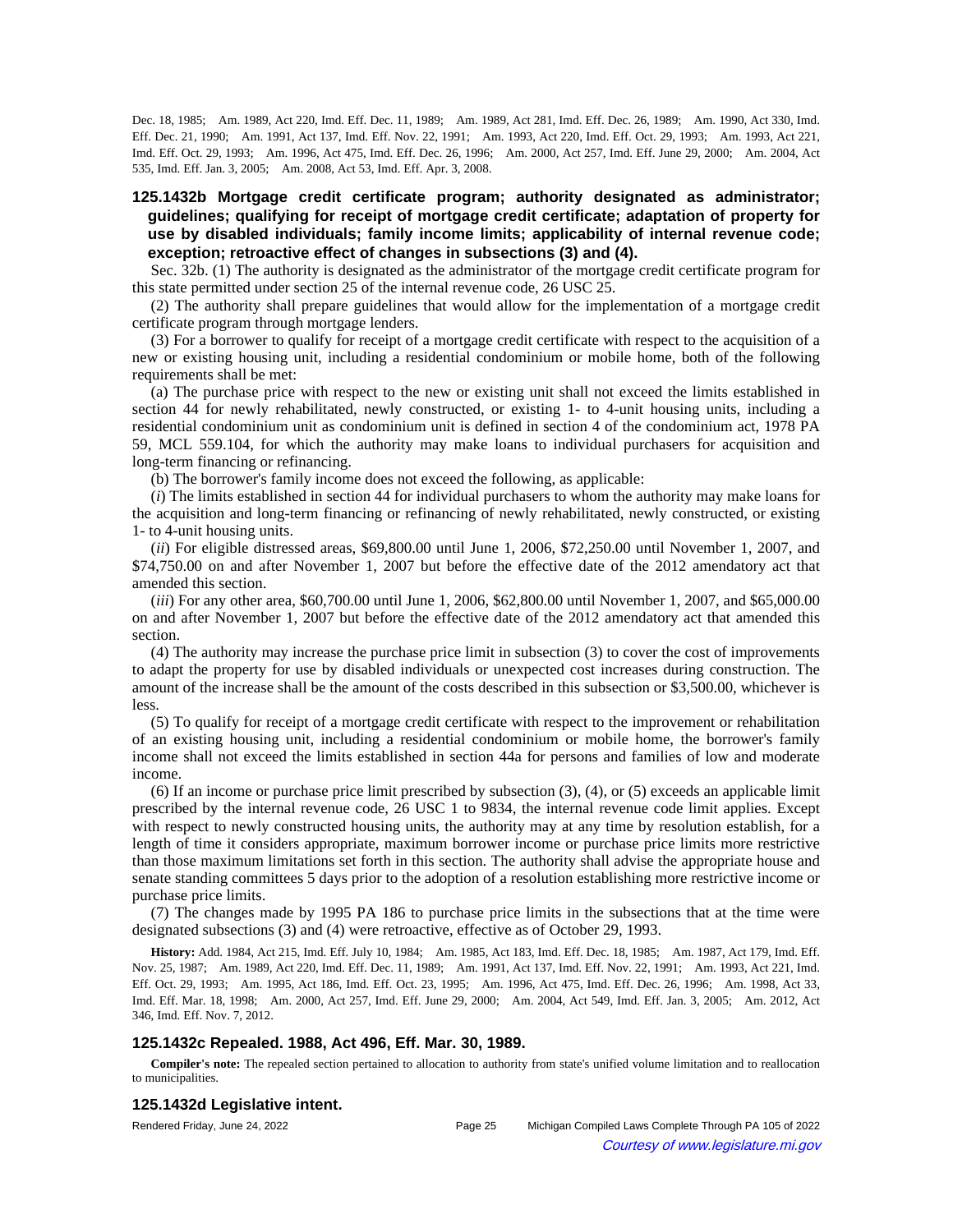Sec. 32d. The legislature intends that the authority explore the possibility of reducing the cost of financing multifamily housing projects through the issuance of variable rate obligations that could be converted to long-term fixed-rate obligations. The authority is authorized to make fixed-rate mortgages with the proceeds of these obligations. The legislature also intends that the authority explore the possibility of providing subsidies to projects to assist owners in meeting the 20-50 test established in section 142 of the internal revenue code.

**History:** Add. 1987, Act 179, Imd. Eff. Nov. 25, 1987.

## **125.1433 General reserve fund; creation; payments into fund; use of fund.**

Sec. 33. The authority shall create and establish a special fund, referred to as general reserve fund, and, subject to agreements with bondholders and noteholders, shall pay into the fund all fees and charges collected by the authority on loans made from and residential mortgages acquired with the proceeds of the sale of bonds and any moneys which the authority shall transfer from the capital reserve fund. Such moneys and any other moneys paid into the general reserve fund, in the discretion of the authority but subject to agreements with bondholders and noteholders, may be used by the authority (a) for the repayment of advances from the state in accordance with the provisions of repayment agreements between the authority and the director of the budget, (b) to pay all costs, expenses, and charges of financing, including fees and expenses of trustees and paying agents, (c) for transfers to the capital reserve fund, (d) for the payment of the principal of and interest on bonds or notes issued by the authority when they shall become due whether at maturity or on call for redemption and for the payment of any redemption premium required to be paid where the bonds or notes are redeemed prior to their stated maturities, and to purchase bonds or notes, or (e) for such other corporate purposes of the authority as the authority in its discretion shall determine and provide.

History: 1966, Act 346, Eff. Mar. 10, 1967;-- Am. 1976, Act 410, Imd. Eff. Jan. 9, 1977.

## **125.1434 Notes and bonds; pledge and agreement of state.**

Sec. 34. The state pledges and agrees with the holders of any notes or bonds issued under this act, that the state will not limit or alter the rights vested in the authority to fulfill the terms of any agreements made with the holders thereof, or in any way impair the rights and remedies of the holders until the notes or bonds, together with the interest thereon, with interest on any unpaid installments of interest, and all costs and expenses in connection with any action or proceeding by or on behalf of such holders, are fully met and discharged. The authority is authorized to include this pledge and agreement of the state in any agreement with the holders of such notes or bonds.

**History:** 1966, Act 346, Eff. Mar. 10, 1967.

### **125.1435 Trustee; default; powers and duties.**

Sec. 35. (1) If the authority defaults in the payment of principal of or interest on any issue of notes or bonds after the same shall become due, whether at maturity or upon call for redemption, and such default continues for a period of 30 days, or if the authority fails or refuses to comply with the provisions of this act, or defaults in any agreement made with the holders of any issue of notes or bonds, the holders of 25% in aggregate principal amount of the notes or bonds of such issue then outstanding, by instrument or instruments filed in the office of the clerk of the county of Ingham and approved or acknowledged in the same manner as a deed to be recorded, may appoint a trustee to represent the holders of such notes or bonds for the purposes herein provided.

(2) The trustee may, and upon written request of the holders of 25% in principal amount of such notes or bonds then outstanding shall, in his own name; (a) by action or proceeding, enforce all rights of the noteholders or bondholders, including the right to require the authority to collect fees and charges and interest and amortization payments on mortgage loans made by it adequate to carry out any agreement as to, or pledge of, such fees and charges and interest and amortization payments on such mortgages, and other properties and to require the authority to carry out any other agreements with the holders of such notes or bonds and to perform its duties under this act; (b) bring suit upon such notes or bonds; (c) by action, require the authority to account as if it were the trustee of an express trust for the holders of such notes or bonds; (d) by action, enjoin any acts or things which may be unlawful or in violation of the rights of the holders of such notes or bonds; (e) declare all such notes or bonds due and payable, and if all defaults shall be made good, then, with the consent of the holders of 25% of the principal amount of such notes or bonds then outstanding, to annul such declaration and its consequences.

**History:** 1966, Act 346, Eff. Mar. 10, 1967.

### **125.1436 Trustee; additional powers.**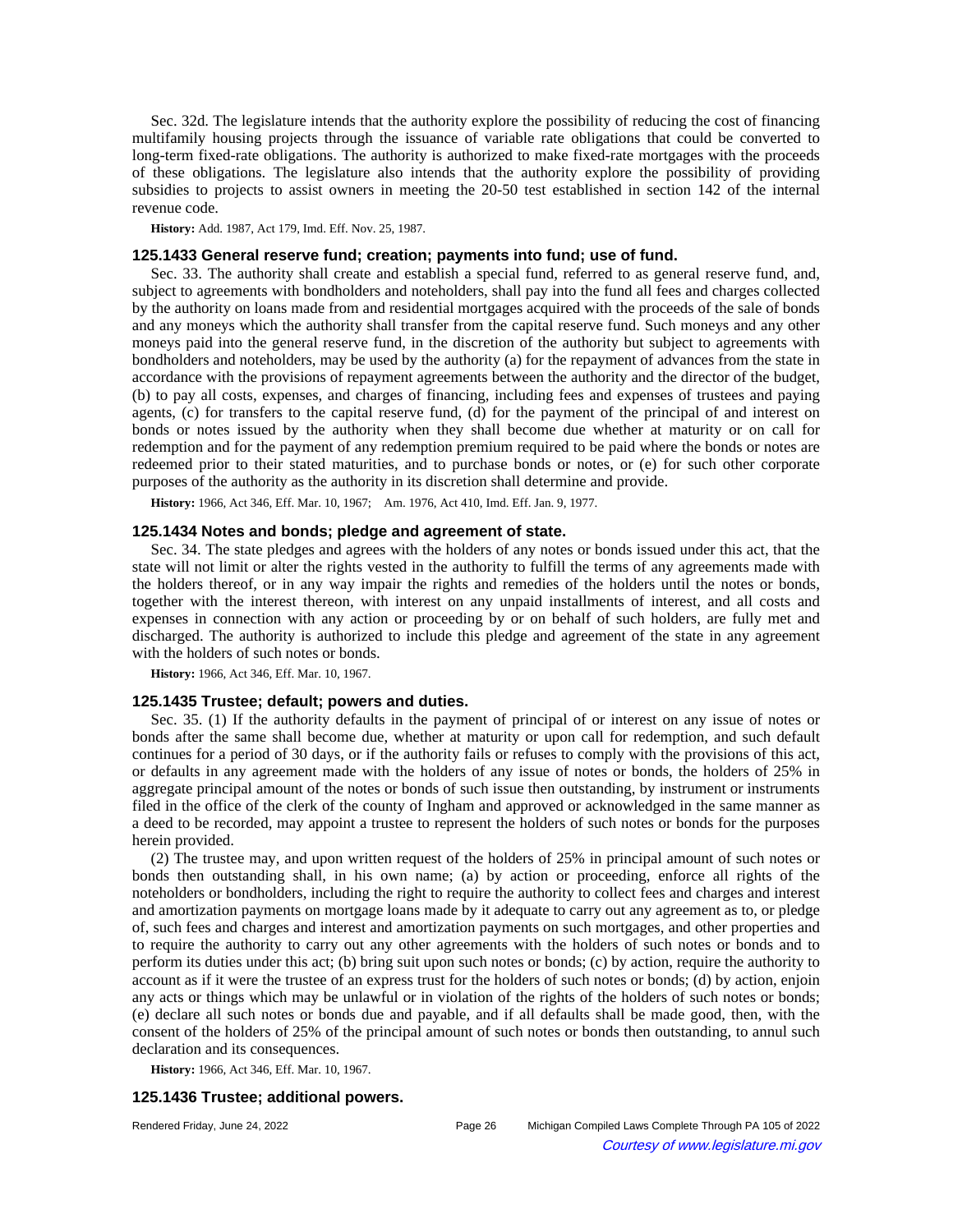Sec. 36. The trustee, in addition to the powers granted in section 35, shall have and possess all of the powers necessary or appropriate for the exercise of any functions specifically set forth herein or incident to the general representation of bondholders or noteholders in the enforcement and protection of their rights.

**History:** 1966, Act 346, Eff. Mar. 10, 1967.

## **125.1437 Venue.**

Sec. 37. The venue of any such action or proceeding shall be in the county of Ingham. **History:** 1966, Act 346, Eff. Mar. 10, 1967.

## **125.1438 Notes and bonds; notice; declaration, due and payable.**

Sec. 38. Before declaring the principal of notes or bonds due and payable, the trustee shall first give 30 days' notice in writing to the governor, to the authority, and to the attorney general of the state.

**History:** 1966, Act 346, Eff. Mar. 10, 1967.

# **125.1439 Money of authority; deposit; security for deposits; contracts with holders of notes or bonds; security for money held in trust; system of accounts; spending for operating purposes; periodic audits; copies.**

Sec. 39. (1) Money of the authority shall be held by the authority and deposited in a bank, national banking association, or a savings and loan association approved by the state treasurer. All deposits of money which are not fully insured by an agency of the United States shall, if required by the state treasurer or the authority, be secured by obligations of the United States, agencies of the United States, or of the state or of municipalities within the state, of a market value equal at all times to the uninsured amount of the deposit. All banks, national banking associations, and savings and loan associations may give security for the deposits.

(2) The authority may, subject to the approval of the state treasurer, contract with the holders of any of its notes or bonds as to the custody, collection, securing, investment, and payment of moneys of the authority, of any moneys held in trust or otherwise for the payment of notes or bonds, and to carry out the contract. Money held in trust or otherwise for the payment of notes or bonds or in any way to secure notes or bonds and deposits of money may be secured in the same manner as money of the authority, and all banks and trust companies may give security for the deposits.

(3) Subject to agreements with noteholders and bondholders and to the approval of the auditor general, the authority shall prescribe a system of accounts.

(4) The authority may spend for operating purposes the funds appropriated to it annually by the legislature for operating purposes or funds otherwise authorized. The auditor general shall make periodic audits of the books and records of the authority at least every 3 years and submit copies of those audits to the legislature.

History: 1966, Act 346, Eff. Mar. 10, 1967;—Am. 1972, Act 310, Imd. Eff. Dec. 28, 1972;—Am. 1976, Act 410, Imd. Eff. Jan. 9, 1977; Am. 1980, Act 472, Imd. Eff. Jan. 17, 1981; Am. 1985, Act 183, Imd. Eff. Dec. 18, 1985.

#### **125.1440 Notes and bonds; legal investment.**

Sec. 40. The notes and bonds of the authority are securities in which all public officers and bodies of this state and all municipalities and municipal subdivisions, all insurance companies and associations, and other persons carrying on an insurance business, all banks, trust companies, savings banks and savings associations, savings and loan associations, investment companies, all administrators, guardians, executors, trustees and other fiduciaries, and all other persons whatsoever who are now or may hereafter be authorized to invest in bonds or other obligations of the state, may properly and legally invest funds, including capital, in their control or belonging to them.

**History:** 1966, Act 346, Eff. Mar. 10, 1967.

## **125.1441 Faith and credit bonds.**

Sec. 41. The authority from time to time at its discretion may recommend an issuance of faith and credit bonds to the legislature for a vote of the people.

**History:** 1966, Act 346, Eff. Mar. 10, 1967.

## **125.1442 Property of authority; exempt from taxation.**

Sec. 42. The property of the authority and its income and operation shall be exempt from all taxation by the state or any of its political subdivisions and all bonds and notes of the authority shall be exempt from all taxation by the state or any of its political subdivisions.

History: 1966, Act 346, Eff. Mar. 10, 1967;-- Am. 1968, Act 343, Imd. Eff. June 19, 1968.

### **125.1443 Notes and bonds; exemption from taxation.**

| Rendered Friday, June 24, 2022 | Page 27 | Michigan Compiled Laws Complete Through PA 105 of 2022 |
|--------------------------------|---------|--------------------------------------------------------|
| $\odot$                        |         | Courtesy of www.legislature.mi.gov                     |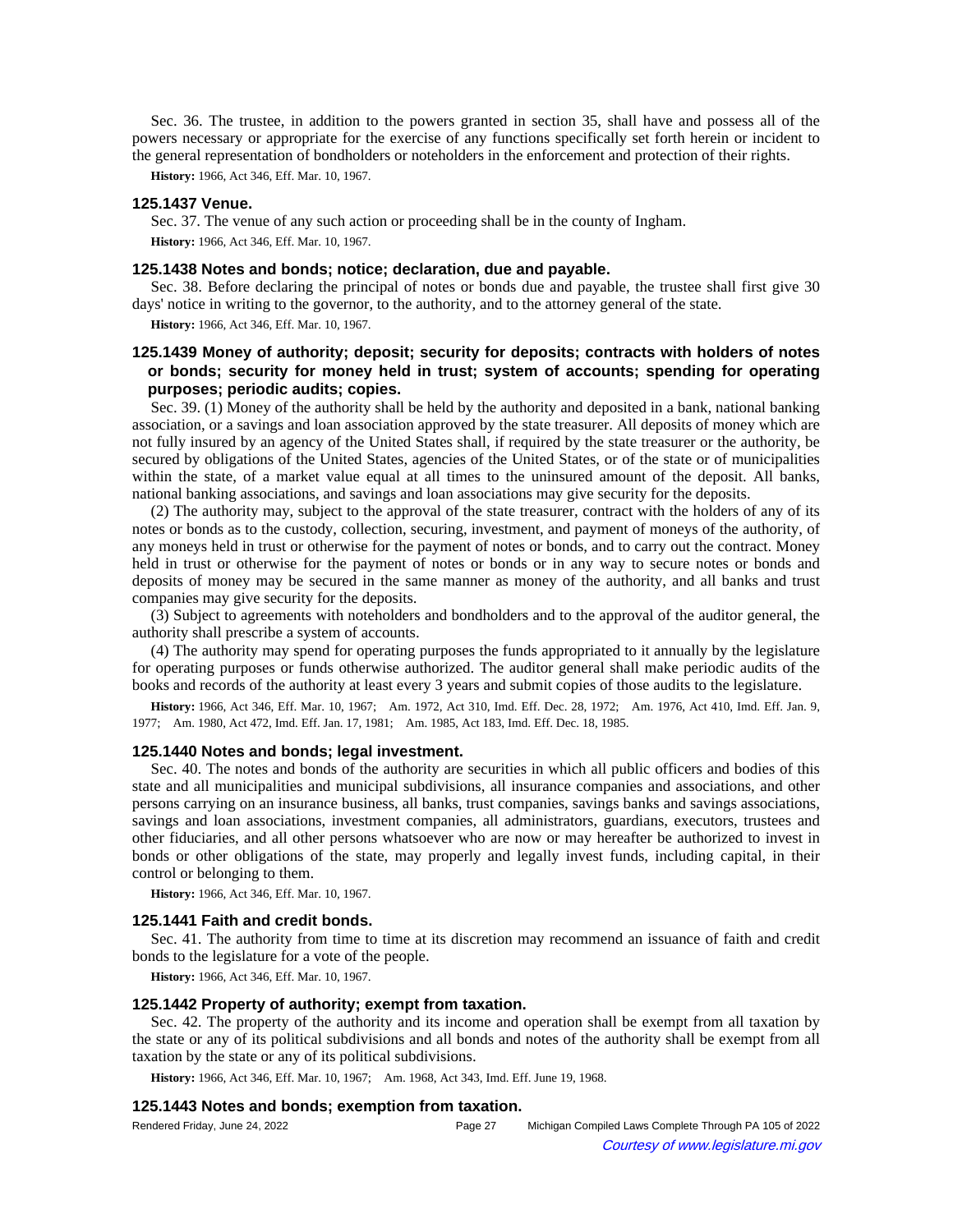Sec. 43. The state covenants with the purchasers and all subsequent holders and transferees of notes and bonds issued by the authority, in consideration of the acceptance of and payment for the notes and bonds, that the notes and bonds of the authority, issued pursuant to this act and the income therefrom and all its fees, charges, gifts, grants, revenues, receipts, and other moneys received or to be received, pledged to pay or secure the payment of such notes or bonds shall at all times be free and exempt from all state, city, county or other taxation provided by the laws of the state, except for estate and gift taxes and taxes on transfers.

**History:** 1966, Act 346, Eff. Mar. 10, 1967.

## **125.1443a Authorization of covenant and consent.**

Sec. 43a. The authority may covenant and consent in any resolution authorizing the issuance of notes or bonds that such notes or bonds shall be treated as an obligation not described in section 103(a) of the internal revenue code or any successor provision. This section shall not be construed to covenant or consent or to authorize any covenant or consent to the application of any other provision of any other laws, federal or state, to the authority or its obligations or to the elimination or modification in any way of any other exemption, privilege, or immunity of the authority or its obligations.

**History:** Add. 1984, Act 215, Imd. Eff. July 10, 1984.

# **125.1444 Loans; purposes; conditions; amount; eligibility; sales and resales; long-term financing or refinancing; securing and repaying loans; interest rate; misrepresentation of income; loans for newly rehabilitated, newly constructed, or existing 1- to 4-unit housing units; definitions.**

Sec.  $44. (1)(a)$  The authority may make loans to a nonprofit housing corporation, consumer housing cooperative, limited dividend housing corporation, limited dividend housing association, mobile home park corporation, or mobile home park association or to a public body or agency for the construction or rehabilitation, and for the long-term financing, of the following:

(*i*) Housing for low income or moderate income persons.

(*ii*) For the period beginning May 1, 1984, and ending November 1, 1987, housing projects in which not less than 20% of the dwelling units are allotted to individuals of low or moderate income within the meaning of former section  $103(b)(4)(A)$  of the internal revenue code of 1954; not less than 60% of the dwelling units are available to persons and families whose gross household income does not exceed 125% of the higher of either the median income for a family in this state or the median income for a family within the nonmetropolitan county or metropolitan statistical area in which the housing project is located, as determined by the authority; and not more than 20% of the dwelling units are available for occupancy without regard to income. The enactment of this subparagraph or the expiration of the authority granted by it does not affect rules in effect before July 10, 1984, or promulgated after July 9, 1984, to define low or moderate income persons.

(*iii*) For the period of time beginning May 1, 1984, and ending November 1, 1987, housing projects in eligible distressed areas in which housing projects not less than 20% of the dwelling units are allotted to individuals of low or moderate income within the meaning of former section  $103(b)(4)(A)$  of the internal revenue code of 1954, not less than 60% of the dwelling units are available to persons and families whose gross household income does not exceed 150% of the higher of either the median income for a family in this state or the median income for a family within the nonmetropolitan county or metropolitan statistical area in which the housing project is located, as determined by the authority, and not more than 20% of the dwelling units are available for occupancy without regard to income.

(*iv*) Beginning November 1, 1987, multifamily housing projects that meet the 20-50 or 40-60 test established in section 142 of the internal revenue code, 26 USC 142, and in which the remaining dwelling units are available for occupancy without regard to income.

(*v*) Social, recreational, commercial, or communal facilities necessary to serve and improve the residential area in which an authority-financed housing project is located or is planned to be located thereby enhancing the viability of the housing.

(b) Notwithstanding the other provisions of this subsection, the authority may establish by resolution higher income limits that it considers necessary to achieve sustained occupancy of a housing project financed under subdivision (a) if the authority determines both of the following:

(*i*) The owner of the housing project exercised reasonable efforts to rent the dwelling units to persons and families whose incomes did not exceed the income limitations originally applicable.

(*ii*) For an annual period after the first tenant has occupied the housing project, the owner of the housing project has been unable to attain and sustain at least a 95% occupancy level at the housing project.

(c) A loan under this subsection shall not exceed 90% of the project cost as approved by the authority. For Rendered Friday, June 24, 2022 Page 28 Michigan Compiled Laws Complete Through PA 105 of 2022 Courtesy of www.legislature.mi.gov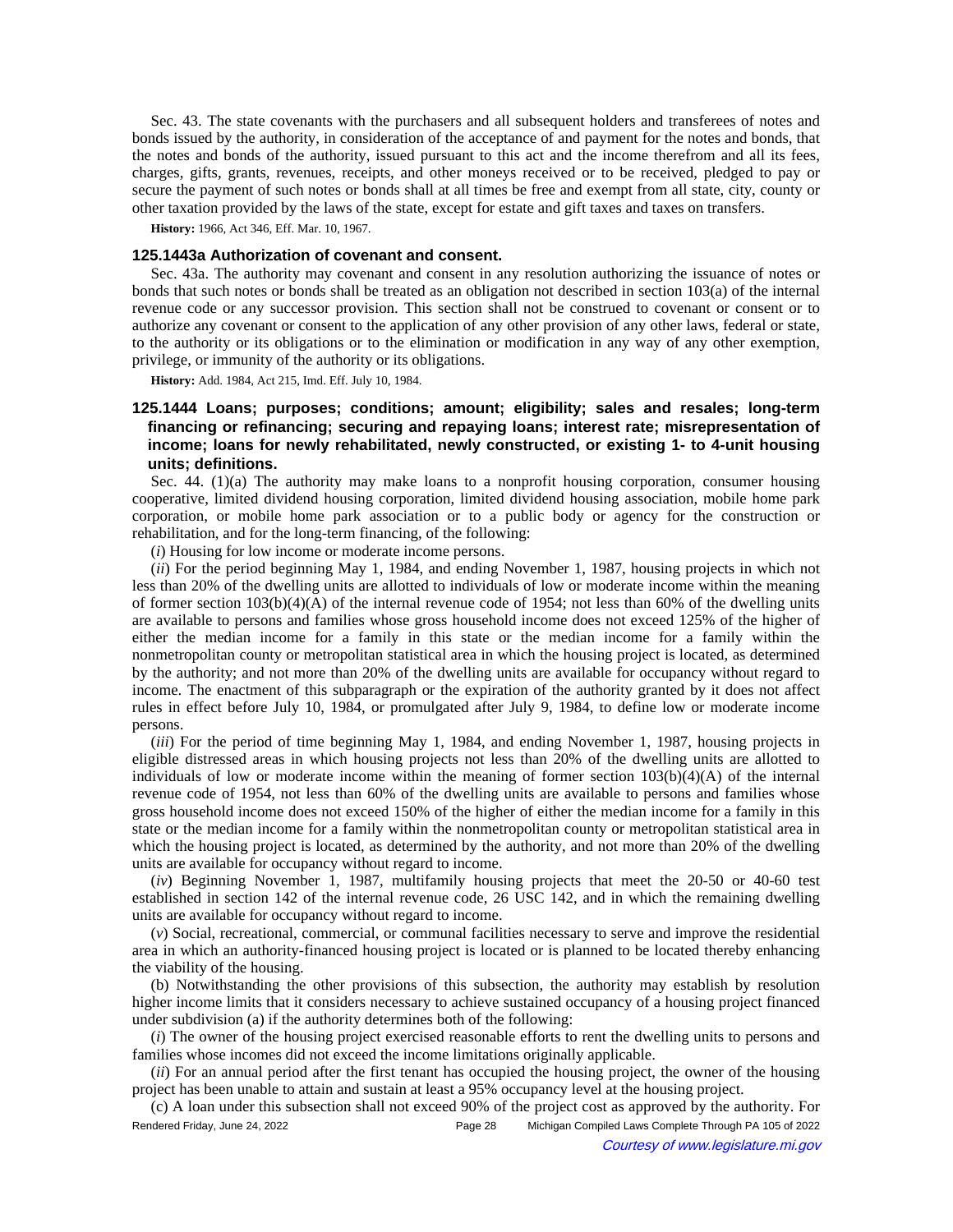purposes of this section, the term "project cost" includes all items included in the definition of a project cost in section 11 and also includes a builder's fee equal to an amount up to 5% of the amount of the construction contract, a developer overhead allowance and fee of 5% of the amount of the project cost, the cost of furnishings, and a sponsor's risk allowance equal to 10% of the project cost. A loan shall not be made under this section unless a market analysis has been conducted that demonstrates a sufficient market exists for the housing project.

(d) After November 1, 1987, the authority may continue to finance multifamily housing projects for families or persons whose incomes do not exceed the limits provided in subsection (1)(a)(*ii*) or (*iii*) or (1)(b), until funds derived from the proceeds of bonds or notes issued before November 2, 1987, for that purpose, including the proceeds of prepayments or recovery payments with respect to these multifamily housing projects, have been expended. Multifamily housing projects or single family housing units in an eligible distressed area that are financed by proceeds of notes or bonds issued before June 30, 1984, and that the authority has designated for occupancy by persons and families without regard to income pursuant to this act shall remain eligible for occupancy by families and persons without regard to income until the authority's mortgage loan issued with respect to these multifamily housing projects is fully repaid.

(e) Notwithstanding the expiration of lending authority under subsection  $(1)(a)(ii)$ ,  $(iii)$ ,  $(iv)$ , or  $(v)$ , multifamily housing projects financed under those subparagraphs may continue to remain eligible for occupancy by persons and families whose incomes do not exceed the limits provided in those subparagraphs or subsection  $(1)(b)$ .

(f) For purposes of this subsection:

(*i*) "Gross household income" means gross income of a household as those terms are defined in rules of the authority.

(*ii*) "Median income for a family in this state" and "median income for a family within the nonmetropolitan county or metropolitan statistical area" mean those income levels as determined by the authority.

(2)(a) The authority may make loans to a nonprofit housing corporation, limited dividend housing corporation, mobile home park corporation, or mobile home park association for the construction or rehabilitation of housing units, including residential condominium units as condominium unit is defined in section 4 of the condominium act, 1978 PA 59, MCL 559.104, for sale to individual purchasers of low or moderate income or to individual purchasers without regard to income when the housing units are located in an eligible distressed area. A loan under this subsection shall not exceed 100% of the project cost as approved by the authority in the case of a nonprofit housing corporation or individual purchaser, and shall not exceed 90% of the project cost as approved by the authority in the case of a limited dividend housing corporation, mobile home park corporation, or mobile home park association.

(b) While a loan under this subsection is outstanding, a sale by a nonprofit housing corporation or limited dividend housing corporation or a subsequent resale is subject to approval by the authority. The authority may provide in its rules concerning these sales and resales that the price of the housing unit sold, the method of making payments after the sale, the security afforded, and the interest rate, fees, and charges to be paid shall at all times be sufficient to permit the authority to make the payments on its bonds and notes and to meet administrative or other costs of the authority in connection with the transactions. Housing units shall be sold under terms that provide for monthly payments including principal, interest, taxes, and insurance.

(c) While a loan under this subsection is outstanding, the authority, before the approval of sale by a nonprofit housing corporation, limited dividend housing corporation, mobile home park corporation, or mobile home park association, shall determine that the sale is to persons of low or moderate income if the housing unit is not located in an eligible distressed area, or to persons without regard to income if the housing unit is located in an eligible distressed area.

(3) The authority may make, purchase, or participate in loans made to individual purchasers for acquisition and long-term financing or refinancing of newly rehabilitated, newly constructed, or existing 1- to 4-unit housing units, including a residential condominium unit as condominium unit is defined in section 4 of the condominium act, 1978 PA 59, MCL 559.104. All of the following apply to making, purchasing, or participating in a loan under this subsection:

(a) The borrower's family income shall not exceed the income requirements established in section 143 of the internal revenue code, 26 USC 143. If those income requirements are repealed, the borrower's family income shall not exceed the income requirements that were in effect immediately before the repeal.

(b) The purchase price or, in the case of a refinancing, the appraised value shall not exceed the following:

- (*i*) With respect to a 1- or 2-family unit, \$224,500.00.
- (*ii*) With respect to a 3-family unit, \$261,625.00.
- (*iii*) With respect to a 4-family unit, \$299,000.00.

(c) For unexpected cost increases during construction or improvements to adapt new or existing property Michigan Compiled Laws Complete Through PA 105 of 2022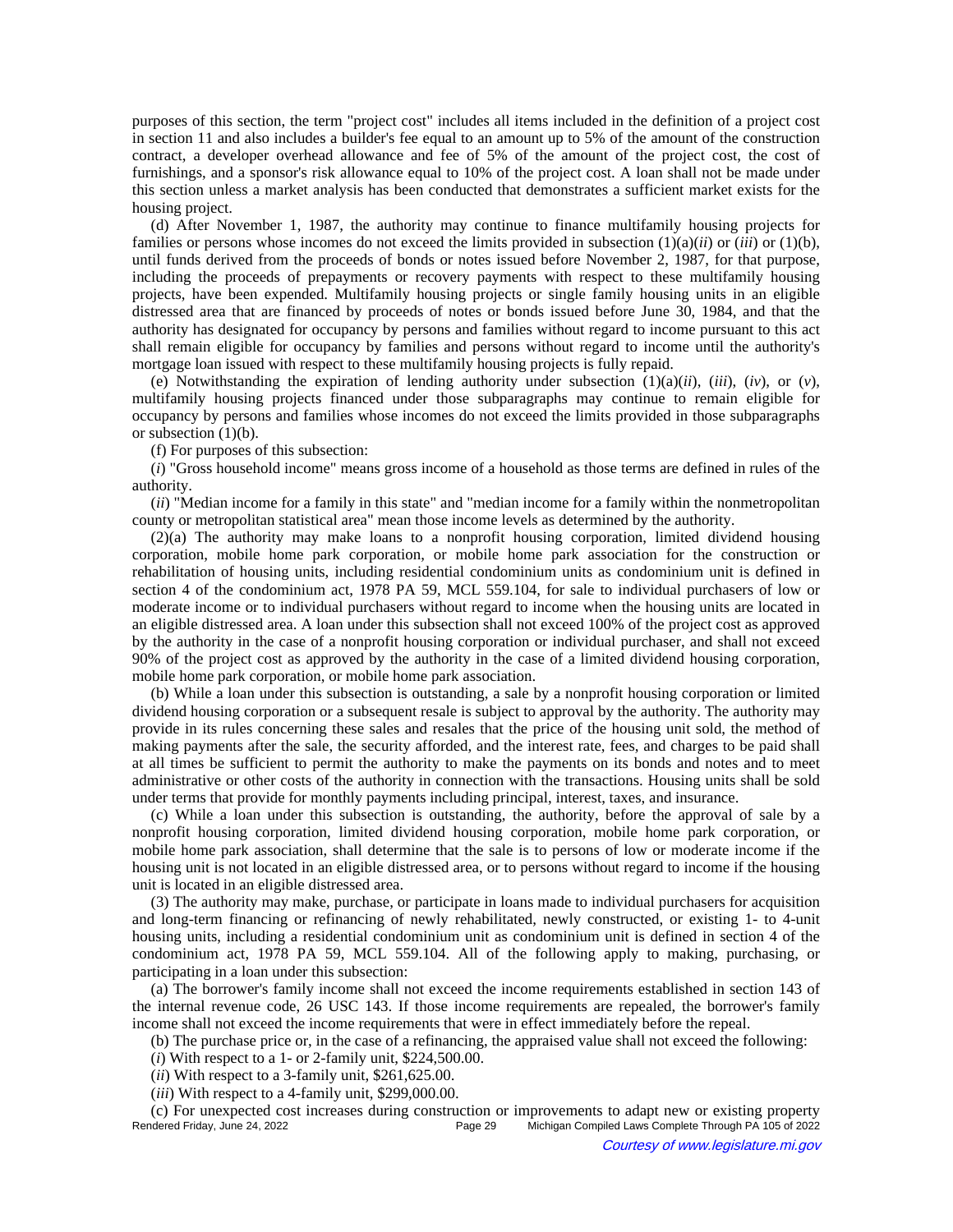for use by disabled individuals, the authority may increase the purchase price limit by an amount sufficient to cover these cost increases, but not to exceed \$3,500.00.

(d) If a purchase price limit prescribed by this subsection exceeds an applicable limit prescribed by the internal revenue code, the internal revenue code limit applies if the loan will be financed with the proceeds of a tax-exempt bond.

(e) Except with respect to newly constructed housing units, the authority may by resolution establish, for a length of time the authority considers appropriate, maximum borrower income or purchase price limits more restrictive than those maximum limitations set forth in this subsection. The authority shall advise the appropriate house and senate standing committees 5 days prior to adopting a resolution establishing more restrictive maximum borrower income or purchase price limits.

(f) Before the authority makes a loan under this section, authority staff shall determine that the borrower has the ability to repay the loan.

(g) A loan made or purchased to finance the acquisition of an existing housing unit may include funds for rehabilitation.

(h) If the loan is for refinancing a 1- to 4-unit housing unit, including a residential condominium unit as condominium unit is defined in section 4 of the condominium act, 1978 PA 59, MCL 559.104, the authority shall determine that 1 of the units is occupied by the borrower.

(4) A loan under this section shall be secured in a manner and be repaid in a period, not exceeding 50 years, as may be determined by the authority. A loan shall bear interest at a rate determined by the authority.

(5) A person who, for purposes of securing a loan under this act, misrepresents his or her income, including taking a leave of absence from his or her employment for purposes of diminishing his or her income, is not eligible for a loan under this act.

(6)(a) The authority may make, purchase, or participate in a loan for acquisition and long-term financing or refinancing of newly rehabilitated, newly constructed, or existing 1- to 4-unit housing units, including a residential condominium unit as condominium unit is defined in section 4 of the condominium act, 1978 PA 59, MCL 559.104, if all of the following requirements are met:

(*i*) The loan is made to an individual purchaser or purchasers, whose income does not exceed the income requirements established in section 143 of the internal revenue code, 26 USC 143. If those income requirements are repealed, the borrower's family income shall not exceed the income requirements that were in effect immediately before the repeal.

(*ii*) The purchase price of the housing unit does not exceed the greatest of purchase price limits established for similar housing units by Fannie Mae, Freddie Mac, and Ginnie Mae.

(*iii*) At least 1 of the dwelling units is owned and occupied by the individual purchaser or purchasers to whom the loan is made.

(*iv*) Authority staff determine that the individual purchaser or purchasers receiving the loan have the ability to repay the loan.

(b) If the authority makes, purchases, or participates in a loan under this subsection, the loan may be securitized by the authority and may either be sold to investors or held by the authority.

(c) For purposes of this subsection:

(*i*) "Fannie Mae" means the Federal National Mortgage Association established under authority of the federal national mortgage association charter act, 12 USC 1716 to 1749aaa-5.

(*ii*) "Freddie Mac" means the Federal Home Loan Mortgage Corporation established under authority of the federal home loan mortgage corporation act, title III of Public Law 91-351.

(*iii*) "Ginnie Mae" means the Government National Mortgage Association established under authority of the federal national mortgage association charter act, 12 USC 1716 to 1749aaa-5.

History: 1966, Act 346, Eff. Mar. 10, 1967;**--**Am. 1968, Act 343, Imd. Eff. July 19, 1968;**--**Am. 1970, Act 129, Imd. Eff. July 29, 1970;--Am. 1976, Act 410, Imd. Eff. Jan. 9, 1977;--Am. 1979, Act 49, Imd. Eff. July 7, 1979;--Am. 1982, Act 506, Imd. Eff. Dec. 31, 1982;—Am. 1982, Act 534, Imd. Eff. Dec. 31, 1982;—Am. 1983, Act 217, Imd. Eff. Nov. 16, 1983;—Am. 1984, Act 215, Imd. Eff. July 10, 1984;—Am. 1985, Act 183, Imd. Eff. Dec. 18, 1985;—Am. 1987, Act 86, Imd. Eff. June 30, 1987;—Am. 1987, Act 179, Imd. Eff. Nov. 25, 1987;—Am. 1989, Act 220, Imd. Eff. Dec. 11, 1989;—Am. 1989, Act 281, Imd. Eff. Dec. 26, 1989;—Am. 1990, Act 330, Imd. Eff. Dec. 21, 1990;-Am. 1991, Act 137, Imd. Eff. Nov. 22, 1991;-Am. 1991, Act 138, Imd. Eff. Nov. 22, 1991;-Am. 1993, Act 220, Imd. Eff. Oct. 29, 1993;—Am. 1993, Act 221, Imd. Eff. Oct. 29, 1993;—Am. 1995, Act 186, Imd. Eff. Oct. 23, 1995;—Am. 1996, Act 475, Imd. Eff. Dec. 26, 1996; Am. 1998, Act 33, Imd. Eff. Mar. 18, 1998; Am. 2000, Act 257, Imd. Eff. June 29, 2000; Am. 2004, Act 549, Imd. Eff. Jan. 3, 2005;-Am. 2008, Act 57, Imd. Eff. Apr. 3, 2008;-Am. 2008, Act 58, Imd. Eff. Apr. 3, 2008;-Am. 2012, Act 326, Imd. Eff. Oct. 9, 2012;--- Am. 2017, Act 127, Eff. Jan. 15, 2018.

# **125.1444a Rehabilitation loans, grants, or deferred payment loans; eligibility; secured or unsecured loans or grants; insurance; reserve; interest; terms and conditions; rules;**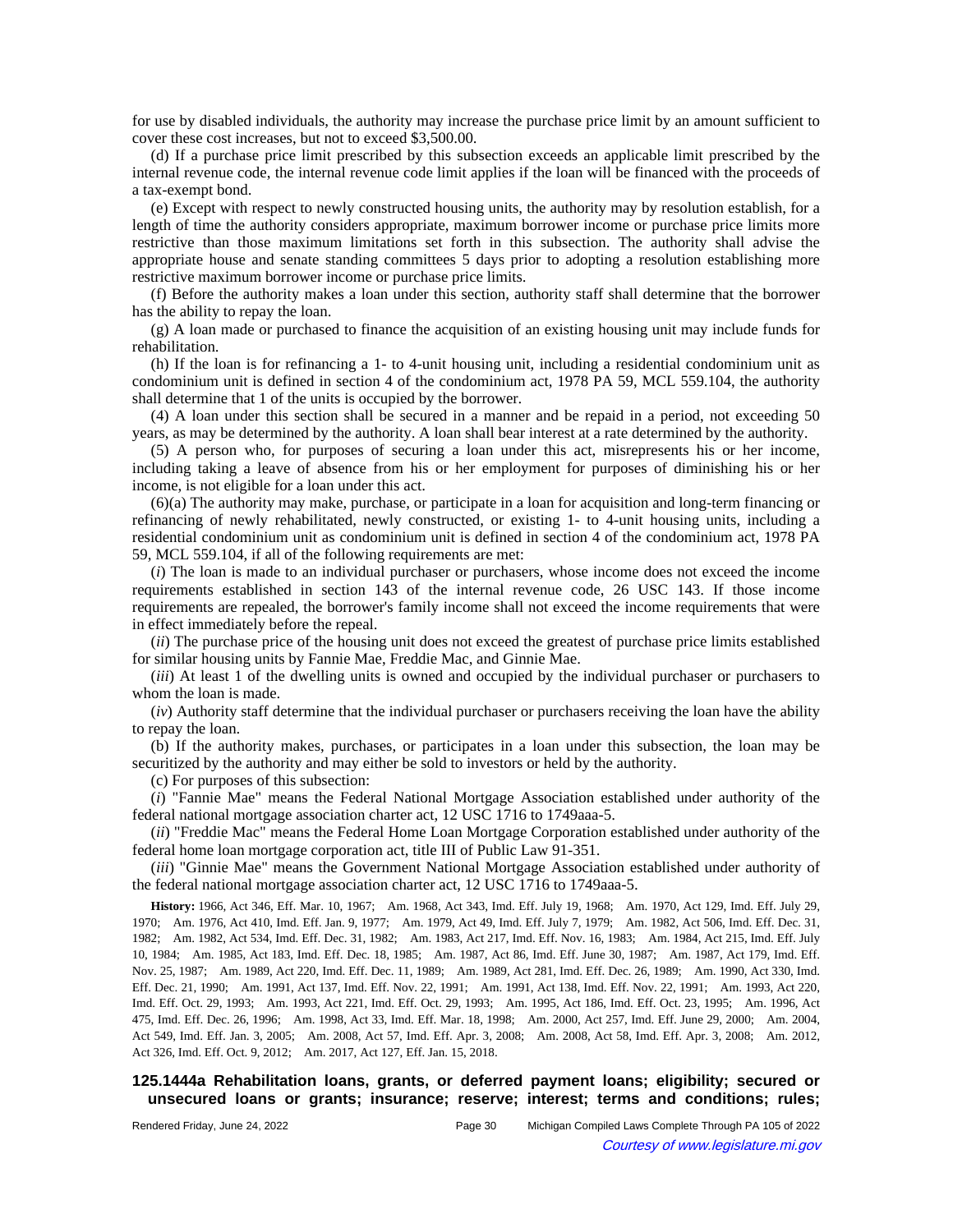# **persons and families of low and moderate income; maximum principal loan amounts; minimum age of structure.**

Sec. 44a. (1) The authority may make, purchase, or participate in loans, grants, or deferred payment loans to persons and families of low and moderate income to finance the rehabilitation of residential real property designed for occupancy by not more than 24 families that is owned or is being purchased by 1 or more persons or families of low and moderate income and that is for occupancy by persons or families of low and moderate income.

(2) The authority, without regard to the income of the owners or occupants of residential rental property, may make, purchase, or participate in loans, grants, or deferred payment loans for the rehabilitation of residential rental property to persons or entities owning residential rental property located in areas of chronic economic distress or moderate cost residential rental property located elsewhere in this state.

(3) A loan under this section may be secured or unsecured as determined by the authority. If the loan is unsecured, it shall be accepted for insurance under title 1 of the national housing act, 12 USC 1702 to 1706f, or another federal or private insurance program providing coverage at least equal to that provided by that title, or the authority shall establish a reserve for losses on uninsured loans made under this section and shall deposit into that reserve an amount equal to 5% of the principal amount of each such uninsured loan on or before the making of the loan. Money may be withdrawn by the authority from this reserve for application as loan repayments in connection with loans that are delinquent. In addition, upon repayment of a loan made, purchased, or participated in under this section, the authority may withdraw the amount deposited in the reserve in connection with that loan, reduced by amounts withdrawn as loan repayments in connection with the loan, and may apply the amounts to any of the authority's corporate purposes. Income or interest earned by or increment to the reserve due to the investment of the money in the reserve may, at the times determined by the authority, be transferred by the authority to other funds or accounts of the authority and applied to any of the authority's corporate purposes. A loan under this section shall bear interest at a rate and be repaid in the period, not exceeding 30 years, as determined by the authority and under additional terms and conditions as determined by the authority.

(4) A deferred payment loan or grant may be secured or unsecured as determined by the authority, and shall be made under additional terms and conditions determined by the authority.

(5) The authority shall promulgate rules that provide for the availability of loans, grants, and deferred payment loans on an equitable basis to qualified applicants in all geographic areas of this state. With respect to loans, grants, and deferred payment loans made pursuant to this section that are not based on residency in a neighborhood selected pursuant to section 22a(5), eligibility for loans, grants, or deferred payment loans shall not be based upon the number of qualified applicants in the geographic area in which the individual resides.

(6) For purposes of this section, persons and families of low and moderate income means persons and families whose family income does not exceed 175% of the statewide median gross income as determined under section 143 of the internal revenue code, 26 USC 143.

(7) The maximum principal loan amounts for residential property rehabilitation loans, exclusive of finance charges, are as follows:

(a) \$50,000.00 for a residential structure containing 1 dwelling unit.

(b) \$25,000.00 per dwelling unit for a residential structure containing 2 to 24 dwelling units.

(8) A structure is not required to be of a minimum age to be eligible for rehabilitation under this section.

History: Add. 1977, Act 130, Imd. Eff. Oct. 25, 1977;—Am. 1978, Act 192, Imd. Eff. June 4, 1978;—Am. 1982, Act 506, Imd. Eff. Dec. 31, 1982;—Am. 1989, Act 220, Imd. Eff. Dec. 11, 1989;—Am. 1991, Act 138, Imd. Eff. Nov. 22, 1991;—Am. 1993, Act 221, Imd. Eff. Oct. 29, 1993;-Am. 1996, Act 475, Imd. Eff. Dec. 26, 1996;-Am. 2000, Act 257, Imd. Eff. June 29, 2000;-Am. 2004, Act 549, Imd. Eff. Jan. 3, 2005;--- Am. 2012, Act 344, Imd. Eff. Nov. 7, 2012.

**Administrative rules:** R 125.101 et seq. of the Michigan Administrative Code.

## **125.1444b Loans to mortgage lenders; authorized purchases and commitments; requirements and conditions; report.**

Sec. 44b. (1) The authority may make and contract to make loans to mortgage lenders, and may purchase and enter into commitments for the purchase of securities, certificates of deposit, time deposits, or mortgage loans from mortgage lenders, on terms and conditions it determines are reasonably related to protecting the security of the authority's investment and to implementing the purposes of financing housing projects. Mortgage lenders are authorized to borrow from the authority pursuant to this section.

(2) The authority shall require as a condition of a loan to a mortgage lender that, within a reasonable period after receipt of the loan proceeds as the authority determines, the mortgage lender enter into written commitments to make new mortgage or secured loans and, within a reasonable period after entering into those commitments as the authority determines, disburse the loan proceeds in new mortgage or secured loans to Rendered Friday, June 24, 2022 Page 31 Michigan Compiled Laws Complete Through PA 105 of 2022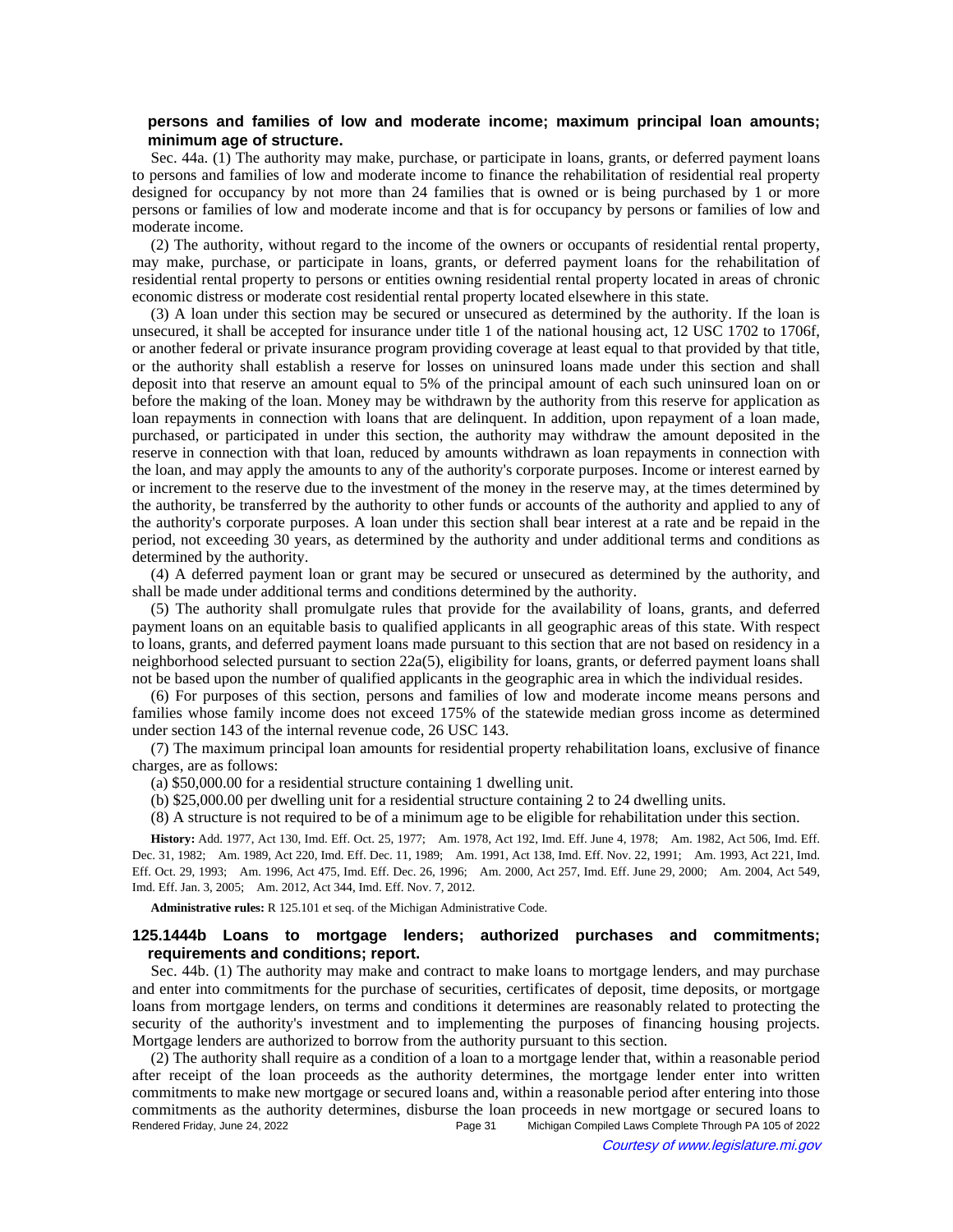borrowers eligible under this act in an aggregate principal amount of not less than the amount of the loan to the mortgage lender.

(3) To assure compliance with this section, the authority, through its members, employees, or agents, may inspect the books and records of a mortgage lender. As a condition of a loan to a mortgage lender, the authority may require agreement by the mortgage lender to the payment of penalties to the authority for violation by the mortgage lender of its agreement with the authority.

(4) The authority shall require that a mortgage lender receiving a loan pursuant to this section shall issue and deliver to the authority evidence of its indebtedness to the authority which evidence shall constitute a general obligation of the mortgage lender and shall bear a date, mature at a time, be subject to prepayment, and contain other provisions consistent with this section and related to protecting the security of the authority's investment, as the authority determines.

(5) The authority may require that the interest rate and other terms of loans to mortgage lenders made from the proceeds of an issue of bonds or notes of the authority shall be at least sufficient to assure the payment of the bonds or notes and the interest on them as they become due. In addition, the authority may require that loans to mortgage lenders are additionally secured as to payment of both principal and interest by a pledge of and lien upon collateral security by special escrow funds or other forms of guarantees and in amounts and forms as the authority determines by resolution to be necessary to assure the payment of the loans and the interest as they become due.

(6) The authority may establish additional requirements it considers necessary with respect to the pledging, assigning, setting aside, or holding of collateral; the making of substitutions for or additions to the collateral; and the disposition of income and receipts from the collateral.

(7) The authority may require as a condition of a loan to a mortgage lender any representations and warranties it determines are necessary to secure the loans and carry out the purposes of this section.

(8) The authority may make loans to mortgage lenders under this section to finance loans for the construction of housing projects or rehabilitation of existing structures for housing projects and for social, recreational, commercial, or communal facilities necessary to serve and improve the residential area in which a housing project is located or is planned to be located thereby enhancing the viability of such housing project.

(9) The authority shall require that any housing project assisted under this section comply with the income limitations established under section 44, 44a, or 44c together with any additional income limitations required to maintain the tax exemption of notes or bonds issued to provide the financing.

(10) The authority may require additional conditions regarding the planning, development, and management of projects to be financed by the mortgage lender from the proceeds of the authority notes or bonds and may provide for the disposition of the property and franchises of the borrower.

(11) The authority shall submit a report to the governor and the legislature on its progress in implementing loans to mortgage lenders pursuant to section 44b at 6-month intervals from the effective date of this subsection.

**History:** Add. 1984, Act 215, Imd. Eff. July 10, 1984.

# **125.1444c Use of proceeds of notes or bonds; qualification as rehabilitation; establishment of higher income limits; eligibility for occupancy; application; issuance of 6-month commitment to loan funds; limitation on outstanding loan commitments; fees; direct or indirect loan; sale, refinancing, or resyndication; allowable distributions; report to authority; authority-aided mortgage; monitoring compliance; remedies; regulation; liability; priority consideration; unified volume cap not as impairment; student housing project.**

Sec. 44c. (1) If the resolution authorizing the issuance of notes or bonds provides that the notes or bonds are limited and not general obligations of the authority, are not secured by the capital reserve capital account, and are secured solely by revenues and property derived from or obtained in connection with the housing project, the authority shall use the proceeds of those notes or bonds to make loans directly, or indirectly by a loan through a mortgage lender, to a nonprofit housing corporation, consumer housing cooperative, limited dividend housing corporation, limited dividend housing association, mobile home park corporation, mobile home park association, or public body or agency for the construction, rehabilitation, long-term financing or any combination of construction, rehabilitation, or long-term financing of any of the following:

(a) Multifamily housing projects for students or low income or moderate income persons.

(b) Beginning May 1, 1984, multifamily housing projects in which not less than 20% of the dwelling units are allotted to individuals of low or moderate income within the meaning of former section 103(b)(4)(A) of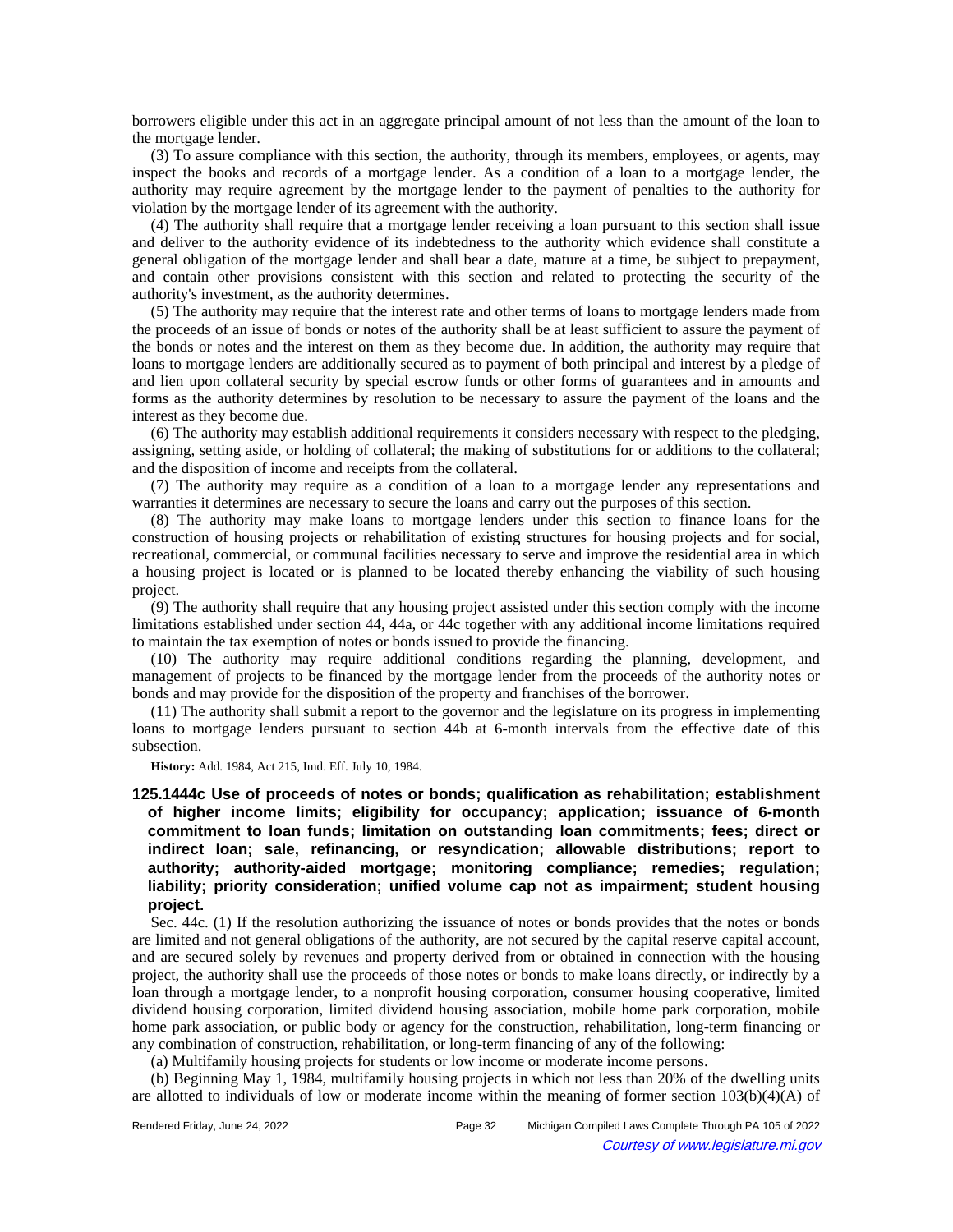the internal revenue code of 1954 and in which not more than 80% of the dwelling units are available for occupancy without regard to income.

(c) Social, recreational, commercial, or communal facilities to serve and improve the residential area in which an authority-financed multifamily housing project is located or is planned to be located, thereby enhancing the viability of such housing.

(2) To qualify as rehabilitation under this section, the rehabilitation expenditures with respect to the project must equal or exceed 30% of the portion of the cost of acquiring the building and equipment financed with the proceeds of the notes or bonds issued to acquire and rehabilitate the project. For a project located in an eligible distressed area, the amount of rehabilitation may be less than the 30% requirement if the authority determines by resolution that the likely benefit to the community or the proposed residents of the project merits the use of this financing source. This subsection does not apply to a project for which the authority has authorized a loan commitment under this section before December 18, 1985. The authority shall not provide long-term financing for a project under this section unless the project is constructed or rehabilitated in anticipation of authority financing, the construction or rehabilitation is undertaken with authority financing, long-term financing is being provided with respect to a housing project for which regulatory or contractual restrictions assuring occupancy of some or all of the units by families or persons of low or moderate income are subject to termination within a 2-year period following the acquisition of the housing project, or a housing project which is to be owned and operated by a nonprofit housing corporation which is qualified under section  $501(c)(3)$  of the internal revenue code, 26 USC  $501(c)(3)$ .

(3) Notwithstanding the provisions of this section, the authority shall establish by resolution higher income limits for a housing project financed under either subsection  $(1)(a)$  or (b) if the authority determines all of the following:

(a) The owner of the housing project exercised reasonable efforts to rent the dwelling units to persons and families whose incomes did not exceed the originally applicable income limitations.

(b) For any annual period after the first tenant has occupied the housing project, the owner of the housing project has been unable to attain and sustain at least a 95% occupancy level at the housing project.

(4) Notwithstanding the expiration of lending authority under this section, multifamily housing projects financed under this section may continue to remain eligible for occupancy by persons and families whose incomes do not exceed the limits provided in subsection (1) or (3).

(5) A borrower seeking to qualify for a loan under this section shall file an application with the authority which includes the following:

(a) A description of the proposed credit enhancement. The proposed credit enhancement may be in the form of a letter of credit, bonding, guarantee, mortgage insurance, or other appropriate security in an amount sufficient to assure the authority that repayment of notes or bonds issued by the authority is reasonably secure.

(b) An undertaking to pay all costs of issuing the notes or bonds and to provide compensation for, as considered appropriate by the borrower and at no cost to the authority, any underwriters, trustees, counsel, and other professionals as are necessary to complete the financing.

(c) An application fee equal to the greater of \$4,000.00 or 0.0005 multiplied by the principal amount of notes or bonds for which issuance is requested. For a project located in an eligible distressed area, the fee required by this subdivision is refundable if the notes or bonds are not delivered or may be waived by the authority if the owner of the housing project is or will be a nonprofit housing corporation qualified under section 501(c)(3) of the internal revenue code, 26 USC 501(c)(3), or a limited dividend housing association wholly owned and controlled by 1 or more nonprofit corporations qualified under section  $501(c)(3)$  of the internal revenue code,  $26$  USC  $501(c)(3)$ . In all other cases, the fee is nonrefundable.

(6) So long as there is uncommitted bonding capability under the limitations of section 32, the authority shall issue a 6-month commitment to loan funds, subject to sale by the authority of its notes and bonds in compliance with applicable law and pursuant to terms and conditions which permit the funding of such loan, either directly or indirectly by a loan through a mortgage lender, to the borrower in the amount of the total development cost of the proposed multifamily housing project or \$25,000,000.00, whichever is less, or if the proposed multifamily housing project is located in an eligible distressed area, in the amount of the total development cost of the proposed project or \$50,000,000.00, whichever is less, upon the determination by the authority of all of the following:

(a) The housing project is eligible for financing under this section.

(b) The borrower is an eligible borrower under this act.

(c) The requirements of subsection (5) have been met.

(d) The borrower has provided evidence of a commitment to issue a credit enhancement in the form of a letter of credit, bonding, guarantee, mortgage insurance, or other appropriate security in a form and amount sufficient to assure the authority that the repayment of notes or bonds issued by the authority for purposes of<br>Page 33 Michigan Compiled Laws Complete Through PA 105 of 2022 Michigan Compiled Laws Complete Through PA 105 of 2022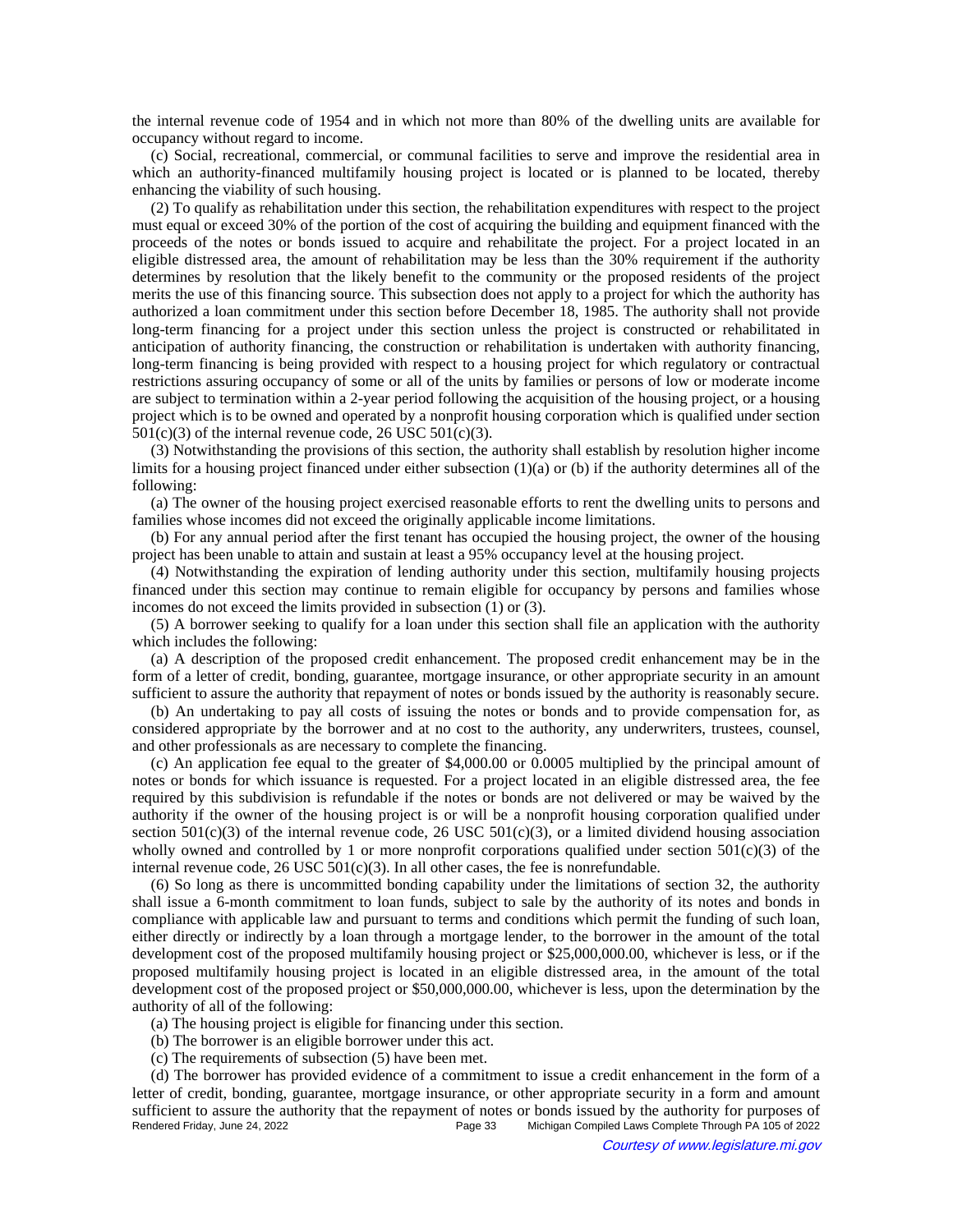making a loan to the borrower is reasonably secure. If the authority determines that repayment of the notes or bonds will be reasonably secure, the authority's review of the credit enhancement shall take the place of the authority's normal underwriting and feasibility review.

(e) If the loan is made indirectly by a loan through a mortgage lender, the requirements of section 44b have been met.

(7) Unless a borrower is either a nonprofit housing corporation qualified under section 501(c)(3) of the internal revenue code,  $26 \text{ USC } 501 \text{ (c)}(3)$ , or a limited dividend housing association that is wholly owned and controlled by 1 or more nonprofit corporations qualified under section  $501(c)(3)$  of the internal revenue code, 26 USC  $501(c)(3)$ , and may borrow money from the authority without an allocation of the state volume limitation, a borrower and any person who is a related person to the borrower as defined in section  $144(a)(3)$ of the internal revenue code,  $26 \text{ USC} 144(a)(3)$ , shall not have outstanding loan commitments under this section which total more than the greater of \$25,000,000.00 or the amount of financing approved for a single project under subsection (6). Once a loan has been made under this section, the commitment made with respect to the loan shall no longer be considered to be outstanding.

(8) Simultaneously with the issuance of the loan commitment by the authority, the borrower shall pay a commitment fee established by the authority in the amount of not more than 0.1% of the principal amount of notes or bonds to be issued. The authority shall credit the amount paid by the borrower as an application fee under subsection (5) against this commitment fee. The authority shall extend a 6-month loan commitment issued under subsection (6) for an additional 6 months upon payment by the borrower of a nonrefundable extension fee of \$5,000.00, which fee shall not be credited against any other fee or payment to the authority.

(9) Within the period during which the commitment is effective, the authority, upon a determination that the terms and conditions of the commitment have been satisfied, shall make its loan directly, or indirectly through a loan to a mortgage lender, to the borrower.

(10) Except as otherwise provided in this subsection, upon issuance of any notes or bonds to finance a housing project under this section, the borrower shall pay when the notes or bonds are issued, in addition to any commitment or extension fee paid under subsection (8), a fee established by the authority of either not more than 0.9% of the principal amount of the notes or bonds for a loan made for a project located in an eligible distressed area or not more than 1.9% of the principal amount of the notes or bonds for a loan made for a project located in other than an eligible distressed area. If notes or bonds have been issued under this section for a project owned by the borrower located in an eligible distressed area within 180 days before the issuance of notes or bonds for the next project financed by that borrower, which next project is located in other than an eligible distressed area, the fee under this subsection shall be not more than 0.9% of the principal amount of the notes or bonds. If notes or bonds have been issued under this section for a project located in other than an eligible distressed area and the borrower has paid the 1.9% fee, the authority shall not charge a fee under this subsection for the next project financed by that borrower if that next project is located in an eligible distressed area and if the notes or bonds are issued within 180 days after the notes or bonds were issued for the project located in other than an eligible distressed area. In addition to the fee to be paid to the authority when notes or bonds are issued under this section, the authority may, at its sole discretion, establish an annual fee, or other administrative fees, to be paid by the borrower during the term of the loan. All or any portion of the fees due to the authority under this subsection shall be paid by the borrower to the authority in annual or semiannual installments, as the authority shall determine, after the date on which notes or bonds are issued to finance the related housing project.

(11) Subject to any rights of the holders of any notes or bonds issued to finance a multifamily housing project under this section, if the owner of a multifamily housing project financed under this section provides evidence satisfactory to the authority that a prospective new owner of the multifamily housing project is an eligible borrower under this act and the exemption from federal income taxation of interest on the notes or bonds issued to finance the multifamily housing project will not be impaired as a result of a sale, refinancing, or resyndication, the borrower may sell, refinance from a source other than the authority, or resyndicate that housing project at any time. A prepayment penalty or fee shall not be required for the sale, refinancing, or resyndication other than any prepayment penalty or fee owing to the holders of notes or bonds issued to finance a housing project under this section, except that the owner shall pay all fees of the authority described in subsection (10) before or concurrent with the sale, refinancing, or resyndication. For student housing, a transfer of ownership shall be approved by a resolution of the college or university board of trustees for the college or university that approved the initial financing under this section.

(12) A borrower is allowed distributions equal to a 12% return on the borrower's investment in a multifamily housing project financed under this section for the first 12 months of operation of the housing project following substantial completion. The allowable return shall be increased by 1% for each 12-month period after the first 12 months. The maximum allowable return for a housing project located in other than an<br>Page 34 Michigan Compiled Laws Complete Through PA 105 of 2022 Michigan Compiled Laws Complete Through PA 105 of 2022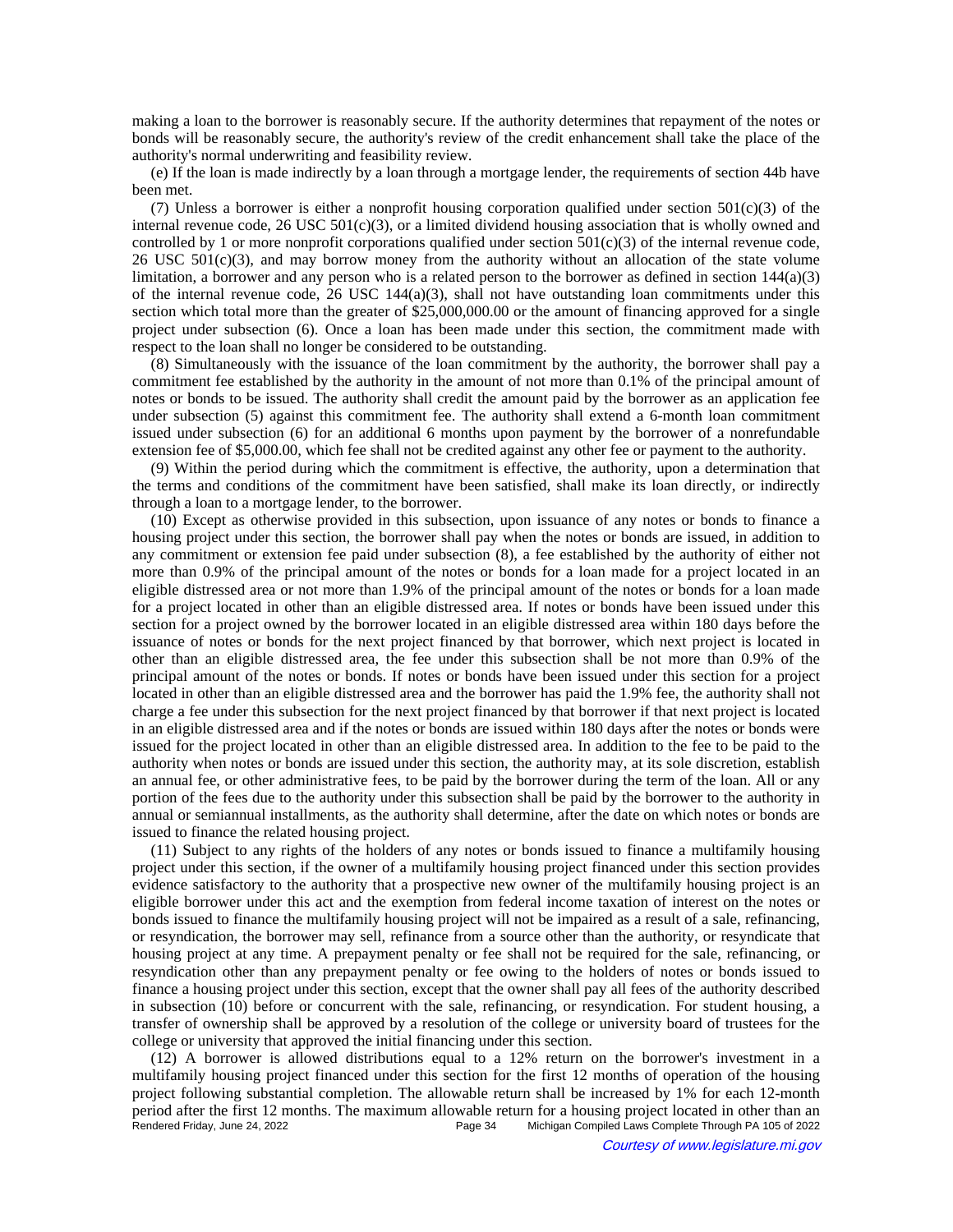eligible distressed area is 25%. Any return less than the allowable rate in any preceding period may be received in any subsequent period on a cumulative basis.

(13) Before September 1 of each year, the owner of a housing project financed under this section shall report to the authority all of the following, which the authority shall include in the report required by section 32(14):

(a) The incomes of the tenants residing in that housing project in a manner that preserves the anonymity of those tenants.

(b) The estimated economic and social benefits of that housing project to the immediate neighborhoods in which it has been constructed.

(c) The estimated economic and social benefits of that housing project to the city in which it has been constructed.

(d) Information requested by the authority about that housing project that is needed so that the authority can report the extent of displacement, direct and indirect, of lower income persons caused by housing projects financed under this section, the steps taken by governmental and private parties to ameliorate the displacement, and the results of those efforts.

(e) Information requested by the authority about that housing project that is needed so that the authority can report the estimated extent of additional reinvestment activities by private lenders attributable to the authority's financing of housing projects financed under this section.

(f) Except for housing for students, the age, race, family size, and average income of the tenants of these housing projects.

(g) The estimated economic impact of these housing projects, including the number of construction jobs created, wages paid, and taxes and payments in lieu of taxes paid.

(14) Mortgages securing loans made under this section are authority-aided mortgages.

(15) The authority may inspect and audit projects and records of projects financed under this section in order to monitor compliance with the requirements of this section. If there is noncompliance, the authority, pursuant to the provisions of the financing and organizational documents applicable to the transaction, may pursue the remedies that the authority considers appropriate. Except as is required to ensure compliance with this section or section 46 or otherwise required by purchasers of, or a third party credit enhancement provider with respect to, notes or bonds issued to finance a multifamily housing project under this section, the authority shall not regulate, in any manner, a multifamily housing project financed under this section. This section does not preclude the authority from regulating a multifamily housing project in consideration for other types of program benefits, incentives, or concessions provided by the authority in addition to the financing made available under this section.

(16) Notwithstanding any other provision of this section, there shall not be any liability on the part of the authority or its members, officers, employees, or agents, and the assets of the authority shall not be subject to any liability, as a result of any act or failure to act under this section on the part of the authority or its members, officers, employees, or agents.

(17) If notes or bonds have been issued under this section for a project located in an eligible distressed area within 180 days before the submission, by the same borrower or a borrower having the same general partners, of a commitment for credit enhancement, that borrower's application shall be given priority over the other applications submitted under this section to finance projects located in other than eligible distressed areas, except for projects for which the authority has authorized loan commitments. The principal amount of notes or bonds issued to finance a project given priority under this subsection shall not exceed 10 times the principal amount of the notes or bonds issued to finance the distressed area project that qualifies the borrower for priority consideration.

(18) Except for housing projects for which the authority has adopted an inducement resolution on or before April 1, 1991, loans shall not be made under this section unless the authority determines that use of the state's unified volume cap for a project will not impair the ability of the authority to carry out programs or finance housing developments or housing units which are targeted to lower income persons.

(19) Beginning January 3, 2005, a person or entity who proposes a student housing project shall cooperate with the college or university from which the majority of tenants are proposed to be drawn by using its best efforts to communicate with the college or university regarding the location of and the need for the project. If, in the judgment of the authority, the person or entity proposing the project does not communicate with the college or university and the unit of local government where the project is located regarding the location of and need for the project, the authority may deny financing for the project. The authority shall not make a financing commitment for a housing project unless the board of trustees of the college or university from which a majority of students are anticipated to be residents of the housing project adopts a resolution in support of the proposed development.<br>Rendered Friday, June 24, 2022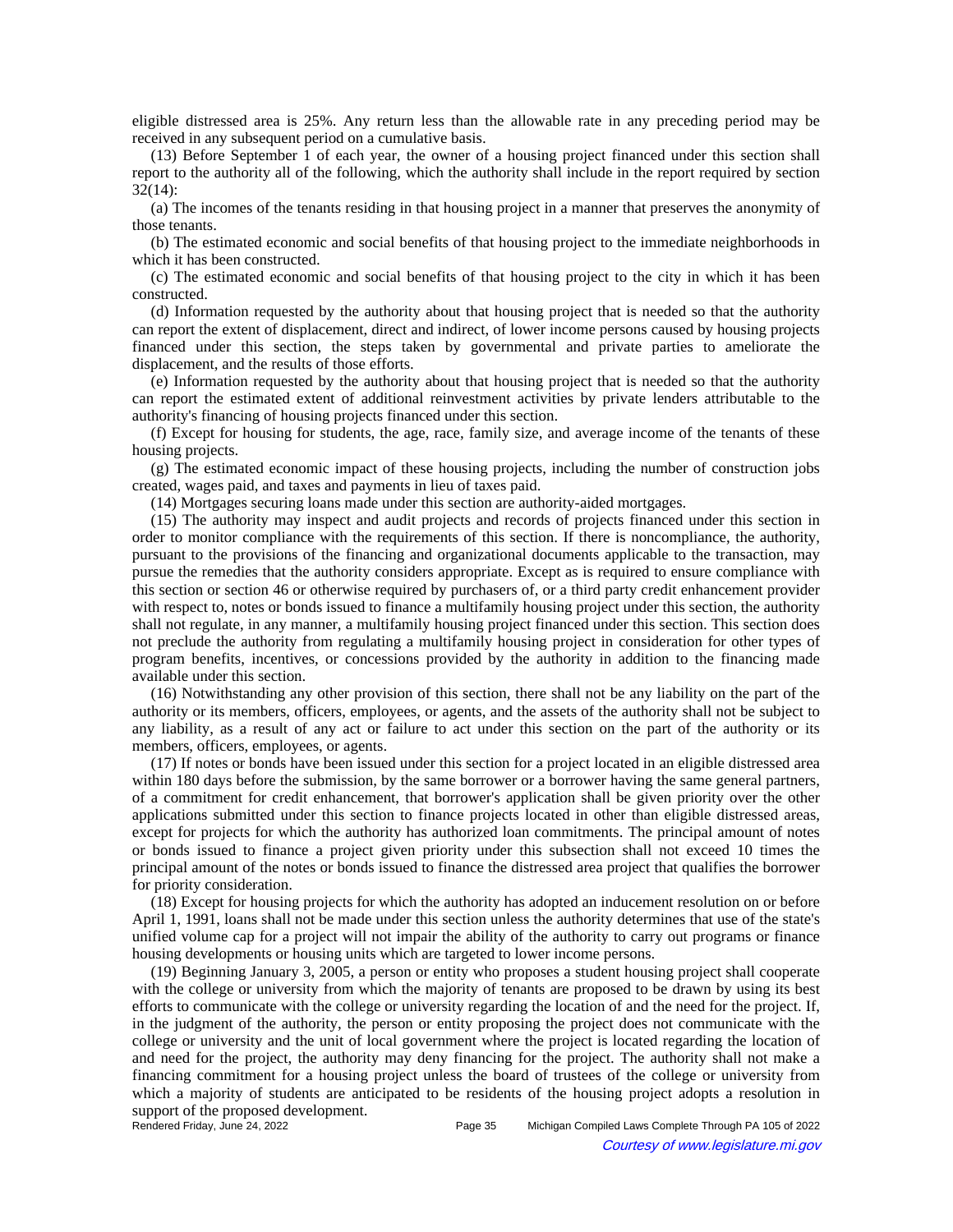History: Add. 1984, Act 215, Imd. Eff. July 10, 1984;—Am. 1985, Act 183, Imd. Eff. Dec. 18, 1985;—Am. 1987, Act 86, Imd. Eff. June 30, 1987;—Am. 1987, Act 179, Imd. Eff. Nov. 25, 1987;—Am. 1989, Act 281, Imd. Eff. Dec. 26, 1989;—Am. 1991, Act 138, Imd. Eff. Nov. 22, 1991;—Am. 1993, Act 220, Imd. Eff. Oct. 29, 1993;—Am. 1996, Act 475, Imd. Eff. Dec. 26, 1996;—Am. 2004, Act 535, Imd. Eff. Jan. 3, 2005;—Am. 2012, Act 345, Imd. Eff. Nov. 7, 2012.

#### **125.1444d Authorized loans; purpose; criteria.**

Sec. 44d. (1) The authority may make loans to any nonprofit housing corporation, consumer housing cooperative, limited dividend housing corporation, limited dividend housing association, mobile home park association, or mobile home park corporation, or to any public body or agency for the construction or rehabilitation, and for the long-term financing, of housing projects that meet the following criteria:

(a) The housing project provides a system of support services that promote and preserve the independent living of persons with disabilities, the elderly, or other persons at risk of institutionalization.

(b) Social, recreational, medical, and shopping facilities are readily accessible to the residents who cannot provide their own transportation.

(c) An affordable, daily demand actuated transportation system is integrated into the project for elderly and residents with disabilities who are unable to transport themselves.

History: Add. 1987, Act 86, Imd. Eff. June 30, 1987;-- Am. 1998, Act 33, Imd. Eff. Mar. 18, 1998.

### **125.1444e Income eligibility standards applicable to tenant of housing project.**

Sec. 44e. Income eligibility standards applicable to a tenant of a housing project financed under this act shall be complied with at the time of the initial occupancy of the tenant. The authority shall require subsequent compliance with income eligibility standards by an initially eligible tenant only to the extent that the authority determines that compliance is necessary or desirable to effectuate the purposes of this act or applicable federal law.

**History:** Add. 1987, Act 179, Imd. Eff. Nov. 25, 1987.

## **125.1444f Loan for housing project in effectively treatable area; demonstration of community support; return on investment.**

Sec. 44f. (1) The authority may make a loan to any person or entity, whether for profit or not for profit, for predevelopment costs, or for the construction or rehabilitation, and for the long-term financing, of a 2 to 49 unit housing project located in an effectively treatable area, which project meets the 20-50 or 40-60 test established in section 142 of the internal revenue code, 26 USC 142. For rehabilitation of a housing project in an effectively treatable area by more than 1 owner, the 20-50 or 40-60 test may be met on an aggregate basis.

(2) For purposes of this section, an effectively treatable area is an area that includes or is in close proximity to a downtown or traditional commercial center and for which the authority has received a plan, to be known as a neighborhood partnership plan, from a municipality or neighborhood organization, or both. The plan shall establish as a goal that at least 75% of the property in the area will be brought to a safe and sanitary condition and shall enable the authority to determine that available private, public, and authority resources will be combined in such a manner as to assure that a majority of the housing in the area will be brought to a safe and sanitary condition. To qualify as an effectively treatable area, the area shall be in a qualified local governmental unit as defined in section 2 of the obsolete properties rehabilitation act, 2000 PA 146, MCL 125.2782, or a county seat and either be within a census tract having a serious housing need or in an area that meets all of the following criteria:

(a) The increase in the state equalized value of real and personal property in the area is less than the increase in the municipality-wide or statewide average, whichever is the lesser increase.

(b) The poverty rate in the area is greater than the statewide average as determined by the most recent federal decennial census.

(c) The average income of the area is less than 80% of the statewide or area median, whichever is greater, as determined using the most recent federal decennial census.

(d) The percentage of overcrowded or underutilized housing units in the area is greater than the municipality-wide average.

(3) The authority shall provide technical assistance to help develop neighborhood partnership plans. The municipality or neighborhood organization that submits the plan shall demonstrate that community support exists and that the provision of a loan under this section will contribute to the larger effort to revitalize the area.

(4) The return on investment to the owner of a project financed under this section is not restricted as long as the housing remains in compliance with all applicable state and local codes and ordinances.

History: Add. 1987, Act 180, Imd. Eff. Nov. 25, 1987;—Am. 2004, Act 535, Imd. Eff. Jan. 3, 2005.

| Rendered Friday, June 24, 2022 | Page 36 | Michigan Compiled Laws Complete Through PA 105 of 2022 |
|--------------------------------|---------|--------------------------------------------------------|
| $\odot$                        |         | Courtesy of www.legislature.mi.gov                     |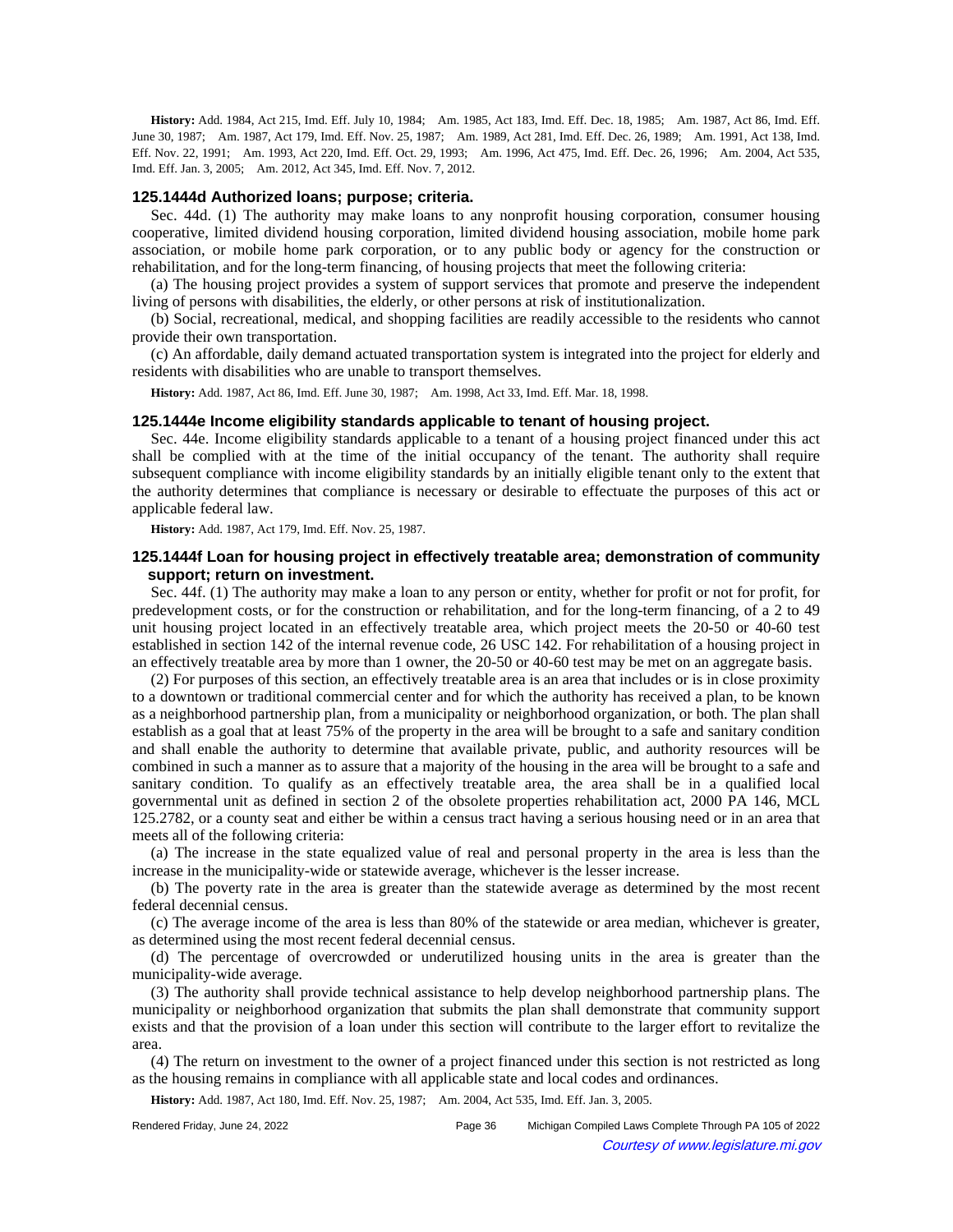### **125.1444g Enforcement of promises or commitments; action to be brought against authority.**

Sec. 44g. An action shall not be brought against the authority to enforce any of the following promises or commitments of the authority unless the promise or commitment is in writing and signed with an authorized signature by the authority:

(a) A promise or commitment to lend money, grant or extend credit, or make any other financial accommodation.

(b) A promise or commitment to renew, extend, modify, or permit a delay in repayment or performance of a loan, extension of credit, or other financial accommodation.

(c) A promise or commitment to waive a provision of a loan, extension of credit, or other financial accommodation.

**History:** Add. 1996, Act 475, Imd. Eff. Dec. 26, 1996.

#### **125.1445 Preference to displaced persons.**

Sec. 45. Among low income or moderate income persons, preference shall be given to those displaced by urban renewal, slum clearance, or other governmental action.

History: 1966, Act 346, Eff. Mar. 10, 1967;**--**Am. 1968, Act 343, Imd. Eff. July 19, 1968;**--**Am. 1993, Act 220, Imd. Eff. Oct. 29, 1993.

## **125.1446 Discrimination.**

Sec. 46. The authority shall require that occupancy of housing projects and residential real property assisted under this act shall be open to all regardless of sex, race, religion, color, national origin, age, marital status, familial status, or disability and that contractors and subcontractors engaged in the construction of housing projects and lending institutions engaged in making residential mortgages, shall take affirmative action to assure an equal opportunity for employment and borrowing. This section does not apply, with respect to the age and familial status provisions only, to the sale, rental, or lease of housing accommodations meeting the requirements of federal, state, or local housing programs for senior citizens, or housing accommodations otherwise intended, advertised, designed, or operated, bona fide, for the purpose of providing housing accommodations for persons 55 years of age or older.

History: 1966, Act 346, Eff. Mar. 10, 1967;--Am. 1976, Act 410, Imd. Eff. Jan. 9, 1977;--Am. 1985, Act 183, Imd. Eff. Dec. 18, 1985; Am. 1993, Act 220, Imd. Eff. Oct. 29, 1993; Am. 2000, Act 257, Imd. Eff. June 29, 2000.

# **125.1447 Obtaining money, property, or service with intent to defraud or cheat; penalty; determination of total value; prior convictions; prohibited use.**

Sec. 47. (1) A person who, with intent to defraud or cheat, designedly by false pretense, including any false statement or representation, obtains money, real or personal property, or the use of an instrument, facility, article, or other valuable thing or service, including without limitation participation in programs initiated pursuant to this act is guilty of a crime as follows:

(a) If the value of the land, money, personal property, or use of an instrument, facility, article, or other valuable thing or service is less than \$200.00, the person is guilty of a misdemeanor punishable by imprisonment for not more than 93 days or a fine of not more than \$500.00 or 3 times the value of the land, money, or personal property, or use of an instrument, facility, article, or other valuable thing or service, whichever is greater, or both imprisonment and a fine.

(b) If any of the following apply, the person is guilty of a misdemeanor punishable by imprisonment for not more than 1 year or a fine of not more than \$2,000.00 or 3 times the value of the land, money, personal property, or use of an instrument, facility, article, or other valuable thing or service, whichever is greater, or both imprisonment and a fine:

(*i*) The value of the land, money, personal property, or use of an instrument, facility, article, or other valuable thing or service is \$200.00 or more but less than \$1,000.00.

(*ii*) The person violates subdivision (a) and has 1 or more prior convictions for committing or attempting to commit an offense under this section.

(c) If any of the following apply, the person is guilty of a felony punishable by imprisonment for not more than 5 years or a fine of not more than \$10,000.00 or 3 times the value of the land, money, personal property, or use of an instrument, facility, article, or other valuable thing or service, whichever is greater, or both imprisonment and a fine:

(*i*) The value of the land, money, personal property, or use of an instrument, facility, article, or other valuable thing or service is \$1,000.00 or more but less than \$20,000.00.

(*ii*) The person violates subdivision (b)(*i*) and has 1 or more prior convictions for violating or attempting to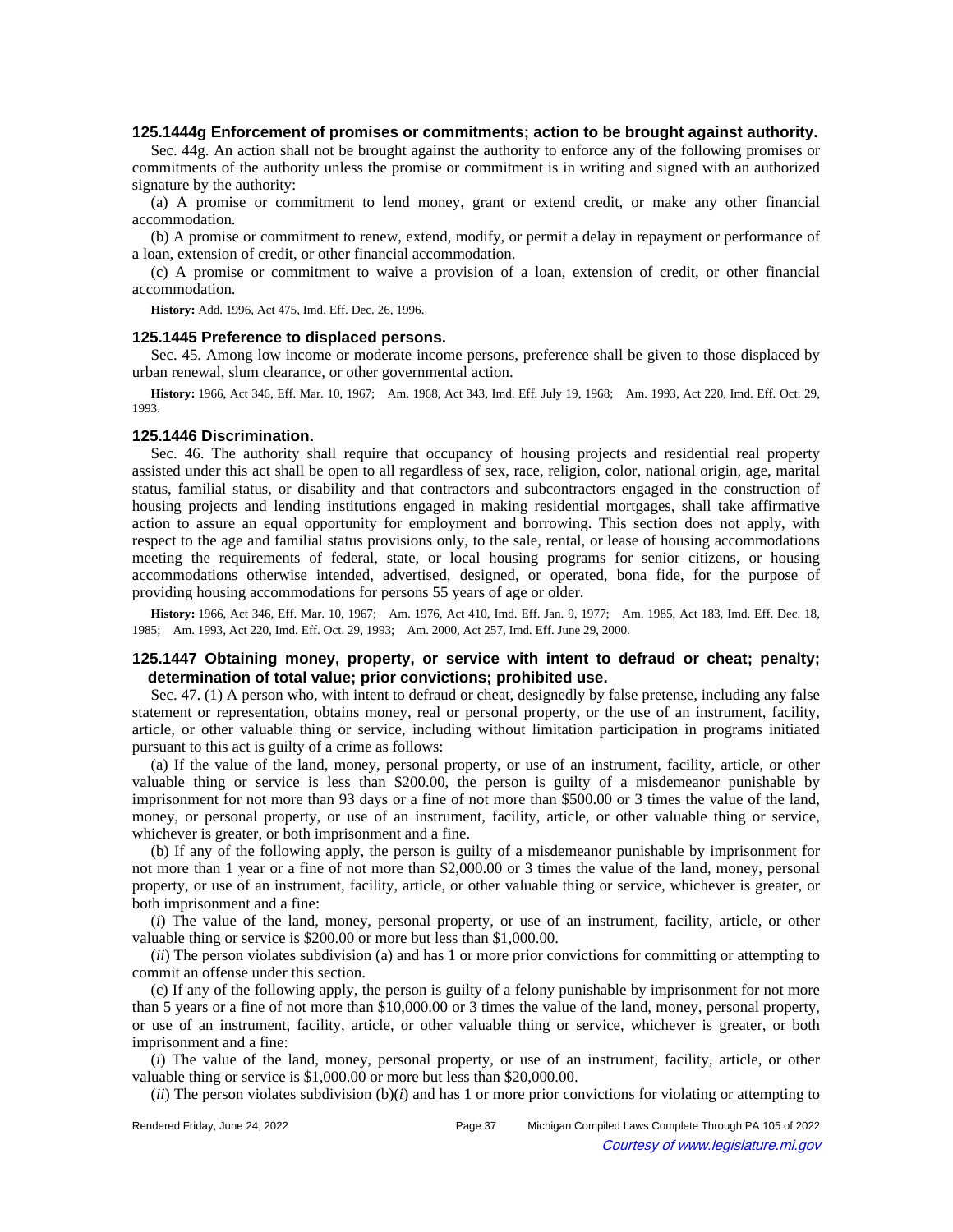violate this section. For purposes of this subparagraph, however, a prior conviction does not include a conviction for a violation or attempted violation of subdivision (a) or (b)(*ii*).

(d) If any of the following apply, the person is guilty of a felony punishable by imprisonment for not more than 10 years or a fine of not more than \$15,000.00 or 3 times the value of the land, money, personal property, or use of an instrument, facility, article, or other valuable thing or service, whichever is greater, or both imprisonment and a fine:

(*i*) The land, money, personal property, or use of an instrument, facility, article, or other valuable thing or service has a value of \$20,000.00 or more.

 $(iii)$  The person violates subdivision  $(c)(i)$  and has 2 or more prior convictions for committing or attempting to commit an offense under this section. For purposes of this subparagraph, however, a prior conviction does not include a conviction for a violation or attempted violation of subdivision (a) or (b)(*ii*).

(2) The values of the land, money, personal property, or use of an instrument, facility, article, or other valuable thing or service obtained in separate incidents pursuant to a scheme or course of conduct within any 12-month period may be aggregated to determine the total value of the land, money, personal property, or use of an instrument, facility, article, or other valuable thing or service.

(3) If the prosecuting attorney intends to seek an enhanced sentence based upon the defendant having 1 or more prior convictions, the prosecuting attorney shall include on the complaint and information a statement listing the prior conviction or convictions. The existence of the defendant's prior conviction or convictions shall be determined by the court, without a jury, at sentencing or at a separate hearing for that purpose before sentencing. The existence of a prior conviction may be established by any evidence relevant for that purpose, including, but not limited to, 1 or more of the following:

(a) A copy of the judgment of conviction.

(b) A transcript of a prior trial, plea-taking, or sentencing.

(c) Information contained in a presentence report.

(d) The defendant's statement.

(4) If the sentence for a conviction under this section is enhanced by 1 or more prior convictions, those prior convictions shall not be used to further enhance the sentence for the conviction pursuant to section 10, 11, or 12 of chapter IX of the code of criminal procedure, 1927 PA 175, MCL 769.10, 769.11, and 769.12.

**History:** Add. 1979, Act 49, Eff. Jan. 1, 1980;-- Am. 2001, Act 153, Eff. Jan. 1, 2002.

#### **125.1448 Foreclosure procedures applicable to authority.**

Sec. 48. In addition to other procedures and remedies which may otherwise be available to the authority, the foreclosure procedures set forth in sections 48a to 49u shall be applicable to the authority for the foreclosure of a mortgage or land contract held by the authority and commenced after the effective date of this section.

**History:** Add. 1981, Act 173, Imd. Eff. Dec. 10, 1981.

### **125.1448a Jurisdiction to foreclose mortgages and land contracts held by authority.**

Sec. 48a. The circuit court has jurisdiction to foreclose mortgages of real estate and land contracts held by the authority.

**History:** Add. 1981, Act 173, Imd. Eff. Dec. 10, 1981.

#### **125.1448b Other civil actions.**

Sec. 48b. (1) If a judgment has been obtained in any other civil action for the money, or part thereof, demanded in the complaint in an action to foreclose a mortgage on real estate or a land contract held by the authority, no proceeding shall be had in the action to foreclose unless the sheriff or other proper officer has returned an execution as unsatisfied, in whole or in part, and certified that he or she can find no property of the defendant out of which to satisfy the execution except the mortgaged premises.

(2) After a complaint has been filed to foreclose a mortgage on real estate or land contract held by the authority, while it is pending, and after a judgment has been rendered upon it, no separate proceeding shall be had for the recovery of the debt secured by the mortgage, or any part of it, unless authorized by the court.

**History:** Add. 1981, Act 173, Imd. Eff. Dec. 10, 1981.

## **125.1448c Bringing amount due into court before judgment of sale; dismissal of complaint.**

Sec. 48c. Whenever a complaint is filed for the satisfaction or foreclosure of any mortgage on real estate or land contract held by the authority, upon which there is due any interest or any portion or installment of the principal and there are other portions or installments to become due subsequently, the complaint shall be dismissed upon the defendant's bringing into court, at any time before the judgment of sale, the principal and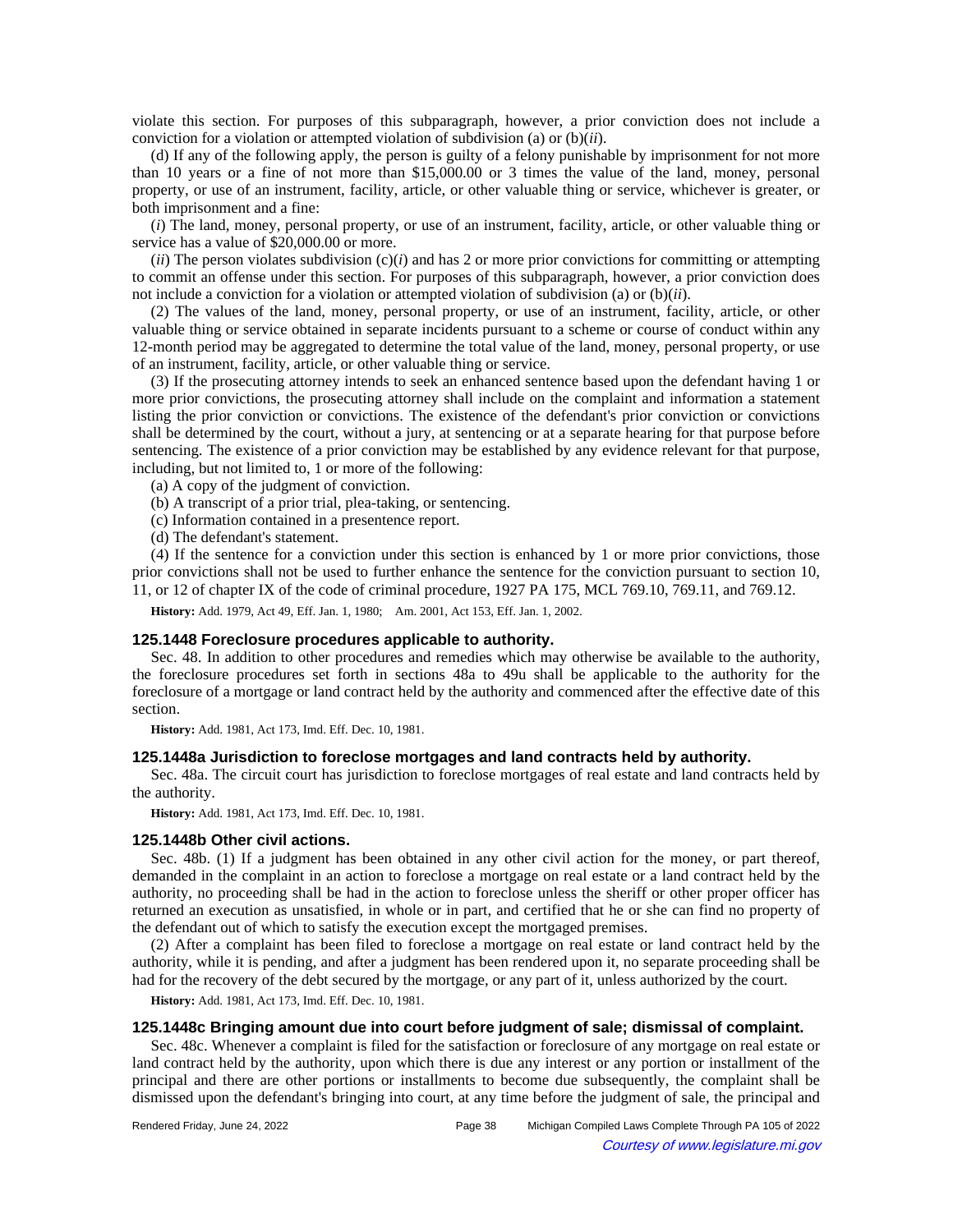interest due, with costs.

**History:** Add. 1981, Act 173, Imd. Eff. Dec. 10, 1981.

### **125.1448d Sale of premises pursuant to circuit court order.**

Sec. 48d. Whenever a complaint is filed for the foreclosure or satisfaction of any mortgage on real estate or land contract held by the authority, the court has power to order a sale of the premises which are the subject of the mortgage on real estate or land contract held by the authority, or of that part of the premises which is sufficient to discharge the amount due on the mortgage on real estate or land contract held by the authority, plus costs. But the circuit judge shall not order that the lands subject to the mortgage be sold within 6 months after the filing of the complaint for foreclosure of the mortgage or that the lands which are the subject of the land contract be sold within 3 months after the filing of the complaint for foreclosure of the land contract.

**History:** Add. 1981, Act 173, Imd. Eff. Dec. 10, 1981.

# **125.1448e Bringing amount due into court after judgment of sale; stay of proceedings; subsequent default.**

Sec. 48e. If, after a judgment of sale is entered against him or her, the defendant brings into court the principal and interest due with costs, the proceedings in the action shall be stayed; but the court shall enter a judgment of foreclosure and sale to be enforced by a further order of the court upon a subsequent default in the payment of any portion or installment of the principal, or of any interest thereafter to become due.

**History:** Add. 1981, Act 173, Imd. Eff. Dec. 10, 1981.

# **125.1448f Public sale of land by county clerk, deputy county clerk, or other authorized person; hours; location; sale subject to MCL 600.6091.**

Sec. 48f. All sales of land on foreclosure of a land contract or mortgage on real estate held by the authority shall be made by the county clerk of the county in which the judgment was rendered or of the county where the land or some part of the land is situated, by a deputy county clerk, or by some other person duly authorized by the order of the court. These sales shall be at public sale between the hours of 9 a.m. and 4 p.m. and shall take place at the courthouse or place of holding of the circuit court for the county in which the land or some part of it is situated or at any other place the court directs. The sale is subject to section 6091 of Act No. 236 of the Public Acts of 1961, as amended, being section 600.6091 of the Michigan Compiled Laws.

**History:** Add. 1981, Act 173, Imd. Eff. Dec. 10, 1981.

## **125.1448g Deed of sale; execution; operation; right, title, and interest vested in grantee; recordation; redemption of premises.**

Sec. 48g. (1) The person making the sale shall execute deeds specifying the names of the parties in the action, the date of the land contract or mortgage held by the authority, when and where it was recorded, a description of the premises sold, and the amount for which each parcel of land described in the deed was sold; and shall indorse upon each deed the time it becomes operative if the premises are not redeemed according to law. Unless the premises or any parcel of them are redeemed within the time limited for redemption the deed shall become operative as to all parcels not redeemed, and shall vest in the grantee named in the deed or his or her heirs or assigns all the right, title, and interest which the mortgagor had at the time of the execution of the mortgage or at any time thereafter.

(2) The deed of sale as soon as practicable, and within 20 days after the sale, shall be deposited with the register of deeds of the county in which the land described in the deed of sale is situated, and the register shall indorse upon the deed the time it was received and shall record the deed at length in a book to be provided in his or her office for that purpose and shall index the deed in the regular index of deeds, and the fee for recording the deed shall be included among the other costs and expenses allowed by law. If the premises or any parcel of them are redeemed the register of deeds shall write on the face of the record the word "redeemed" and shall write at what date the entry is made and sign the entry with his or her official signature.

**History:** Add. 1981, Act 173, Imd. Eff. Dec. 10, 1981.

## **125.1448h Sale proceeds; application to discharge of debt; surplus; interest.**

Sec. 48h. (1) The proceeds of every sale under a judgment shall be applied to the discharge of the debt adjudged by the court to be due and of the costs awarded. If there is any surplus, it shall be brought into court for the use of the defendant, or of the person entitled to it, subject to the order of the court.

(2) If the surplus or any part of it remains in the court for the term of 3 months without being applied for, the circuit court may direct that it be put out at interest under the direction of the court for the benefit of the defendant or his or her representatives, or assigns to be paid to them by the order of the court.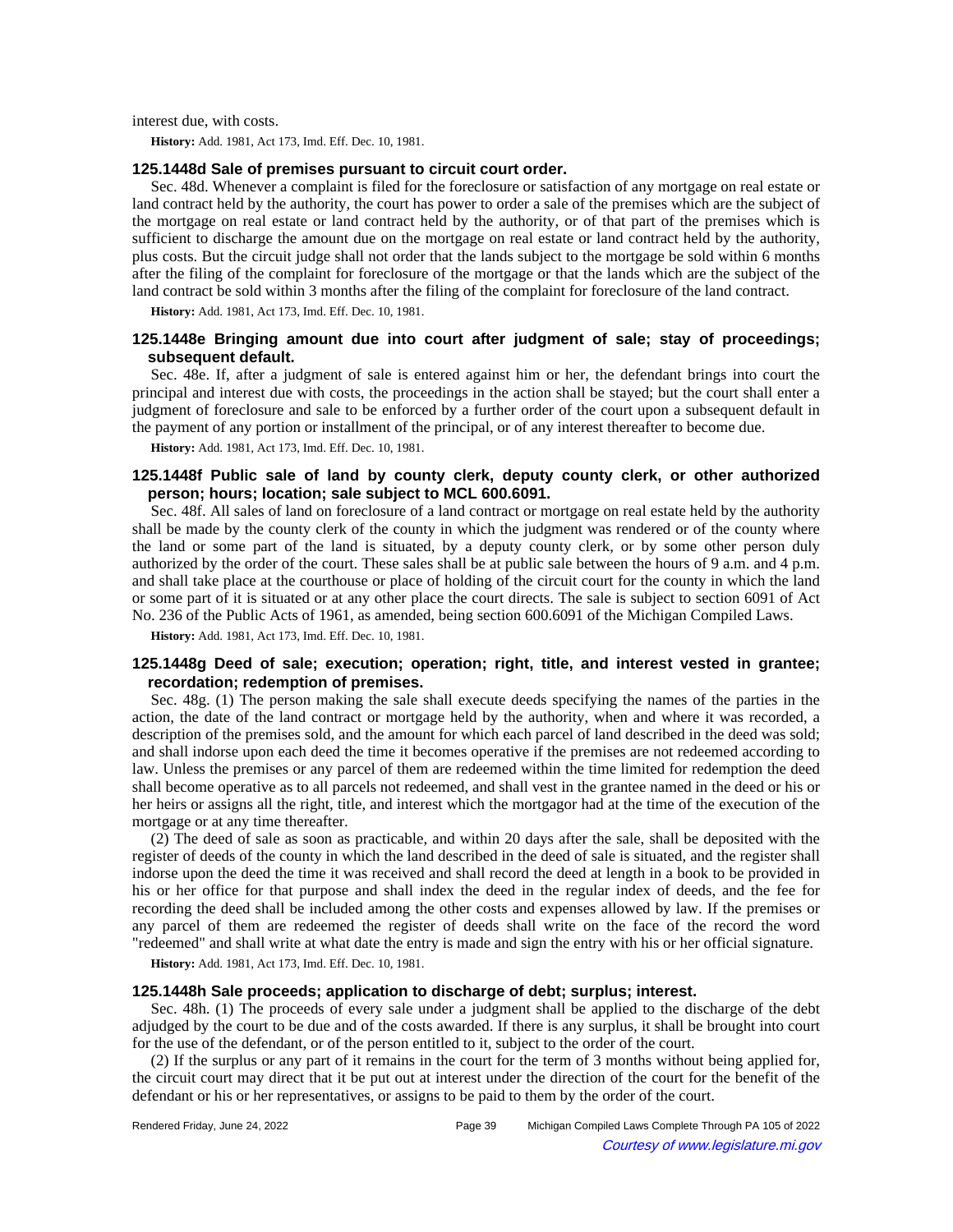**History:** Add. 1981, Act 173, Imd. Eff. Dec. 10, 1981.

## **125.1448i Redemption of premises; effect on deed of sale; affidavit.**

Sec. 48i. (1) The mortgagor, the mortgagor's heirs, executors, administrators, or any person lawfully claiming under the mortgagor or the mortgagor's heirs, executors, or administrators may redeem the entire premises sold by paying, within 6 months from the date of the sale, to the purchaser or the purchaser's executors, administrators, or assigns, or to the register of deeds in whose office the deed of sale is deposited as provided in the court rules, for the benefit of the purchaser, the sum which was bid with interest from the date of the sale at the interest rate provided for by the mortgage.

(2) The vendee of a land contract, the vendee's heirs, executors, administrators, or any person lawfully claiming under the vendee of a land contract or the vendee's heirs, executors, or administrators of a land contract may redeem the entire premises sold within 6 months from the date of the sale by paying to the purchaser or the purchaser's executors, administrators, or assigns, or to the register of deeds in whose office the deed of sale is deposited as provided in the court rules, for the benefit of the purchaser, the sum which was bid with interest from the date of the sale at the interest rate provided for by the land contract. In case the sum is paid to the register of deeds, the sum of \$5.00 shall be paid to the register of deeds as a fee for the care and custody of the redemption money.

(3) Upon the payment of sums required under this section, the deed of sale is void. If a distinct lot or parcel separately sold is redeemed, leaving a portion of the premises unredeemed, then the deed of sale is void only as to the portion or portions of the premises which are redeemed. The register of deeds shall not determine the amount necessary for redemption. The purchaser shall attach an affidavit with the deed to be recorded that states the exact amount required to redeem the property, including any daily per diem amounts, and the date by which the property must be redeemed shall be stated in the certificate of sale. The purchaser may include in the affidavit the name of a designee responsible on behalf of the purchaser to assist the person redeeming the property in computing the exact amount required to redeem the property. The designee may charge a fee as stated in the affidavit and may be authorized by the purchaser to receive redemption funds. The purchaser shall accept the amount computed by the designee.

(4) The amount stated in any affidavits recorded under this section shall be the amount necessary to satisfy the requirements for redemption under this section.

History: Add. 1981, Act 173, Imd. Eff. Dec. 10, 1981;-- Am. 2004, Act 540, Eff. Mar. 30, 2005.

# **125.1448j Adding property tax and insurance premium payments made after foreclosure to amount due in judgment; determination of additional liability; affidavits; receipt; redemption.**

Sec. 48j. The court may make provision in any judgment of foreclosure for the adding to the amount determined in the judgment to be due, any sum or sums paid at any time after the foreclosure and prior to the expiration of the period of redemption, as taxes assessed against the property or the portion of the premium of any insurance policy covering any buildings located on the premises as is required to keep the policy in force until the expiration of the period of redemption or both the taxes assessed the property and the portion of the premium of any insurance policy covering any buildings located on the premises as is required to keep the policy in force until the expiration of the period of redemption, if under the terms of the mortgage it would have been the duty of the defendants determined to be personally liable to have paid the taxes or insurance premium had the mortgage not been foreclosed. In case of any such payment which is made prior to the entry of the order confirming the report of sale by the person making the sale, determination of the additional liability shall be made in the order. In case of any such payment made after the entry of the order, proof of the payment may be made by filing with the register of deeds with whom the deed of sale is deposited, an affidavit of payment by the purchaser or someone in his or her behalf having knowledge of the facts together with a receipt evidencing the payment of the taxes, or, in case of insurance premiums, an affidavit of an agent of the insurance company stating the making of the payment and also what portion of the payment covers the premium for the period prior to the expiration of the period of redemption. Redemption shall not be effected after the determination, or filing of affidavit and receipt, or affidavits, as the case may be, except upon payment of the additional sum or sums. In case the property is not redeemed, the taxes or premiums paid after the confirmation of sale shall not be added to or included in the deficiency judgment.

**History:** Add. 1981, Act 173, Imd. Eff. Dec. 10, 1981.

# **125.1448k Personal liability on land contract or for mortgage debt; original judgment; deficiency; delivery of premises to purchaser; order.**

Sec. 48k. In the original judgment in foreclosure cases the court shall determine and adjudge which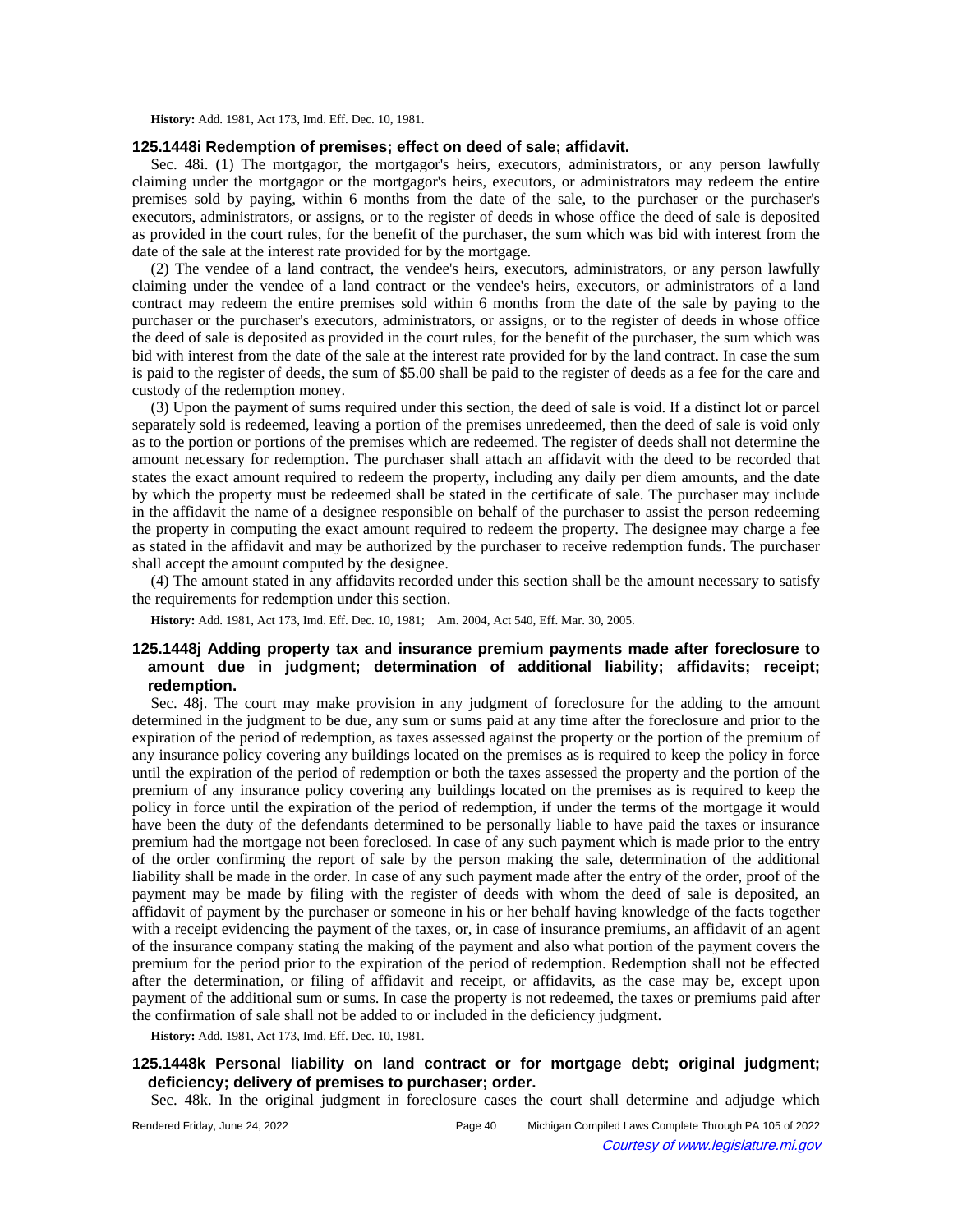defendants, if any, are personally liable on the land contract or for the mortgage debt. The judgment shall provide that upon the confirmation of the report of sale that if either the principal, interest, or costs ordered to be paid, is left unpaid after applying the amount received upon the sale of the premises, the clerk of the court shall issue execution for the amount of the deficiency, upon the application of the attorney for the authority without notice to the defendant or his or her attorney. The court may order and compel the delivery of the possession of the premises to the purchaser at the sale.

**History:** Add. 1981, Act 173, Imd. Eff. Dec. 10, 1981.

## **125.1448l Forfeiture, foreclosure, or specific performance proceedings; minimum price.**

Sec. 48*l*. In any forfeiture, foreclosure, or specific performance case based upon a mortgage on real estate or land contract held by the authority, the court may fix and determine the minimum price at which the real property covered by the mortgage or land contract may be sold at the sale under the forfeiture, foreclosure, or specific performance proceedings.

**History:** Add. 1981, Act 173, Imd. Eff. Dec. 10, 1981.

## **125.1448m Land contract or mortgage debt secured by evidence of debt of person other than vendee or mortgagor; party; court order.**

Sec. 48m. If the land contract or mortgage debt is secured by the obligation or other evidence of debt of any other person besides the vendee or mortgagor, the authority may make that person a party to the action, and the court may order payment of the balance of the debt remaining unsatisfied, after a sale of the mortgaged premises, against this other person as well as against the vendee or mortgagor, and may enforce this judgment as in other cases.

**History:** Add. 1981, Act 173, Imd. Eff. Dec. 10, 1981.

#### **125.1448n Sale of premises; default subsequent to judgment.**

Sec. 48n. (1) If the defendant does not bring into the court the amount due, with costs, or if for any other cause a judgment is entered for the authority, and if it appears that the premises can be sold, in parcels, without injury to the interests of the parties, the judgment shall direct as much of the premises subject to the mortgage or land contract held by the authority to be sold as is sufficient to pay the amount then due on the mortgage or land contract, with costs, and the judgment shall remain as security for any subsequent default.

(2) If there is any default subsequent to the judgment, in the payment of any portion or installment of the principal or of any interest due upon the mortgage or land contract held by the authority, the court may, upon the petition of the authority, by a further order founded upon the first judgment, direct a sale to be made of as much of the premises subject to the mortgage or land contract as is sufficient to satisfy the amount due, with costs of the petition and subsequent proceedings on it, and the same proceedings may be had as often as a default happens.

(3) If it appears to the court that the premises subject to the mortgage or land contract held by the authority are so situated that a sale of the whole premises will be most beneficial to the parties, the judgment shall be entered for the sale of the whole premises in the first instance. In this case the proceeds of the sale shall be applied to the interest and each portion or installment of the principal due as well as towards the whole or residue of the sum secured by the mortgage or land contract and not due and payable at the time of the sale. If the residue does not bear interest, the court may direct that the residue be paid with a rebate of the legal interest for the time during which the residue will not be due and payable; or the court may direct that the balance of the proceeds of the sale, after paying the sum due with costs, be put out at interest for the benefit of the authority, to be paid to the authority as the installments or portions of the principal, or the interest become due, and the surplus for the benefit of the defendant or his or her representatives or assigns, to be paid to the defendant or his or her representatives on the order of the court.

**History:** Add. 1981, Act 173, Imd. Eff. Dec. 10, 1981.

# **125.1448o Action to discharge mortgage or land contract; judgment entered by court; contents; minutes; delivery of judgment to authority; recordation of judgment.**

Sec. 48o. (1) When a recorded mortgage on real property or land contract held by the authority has been paid or satisfied or when 15 years have elapsed since the debt secured by the mortgage or land contract became due and payable or since the last payment made upon it, and no civil action or proceedings have been commenced to collect the same, the owner of the land or property may institute an action in the circuit court to discharge the mortgage or land contract.

(2) If it appears to the court at the trial, either by the production in evidence of the original mortgage, land contract, or note to secure the payment of which the mortgage was given, or by any other competent evidence,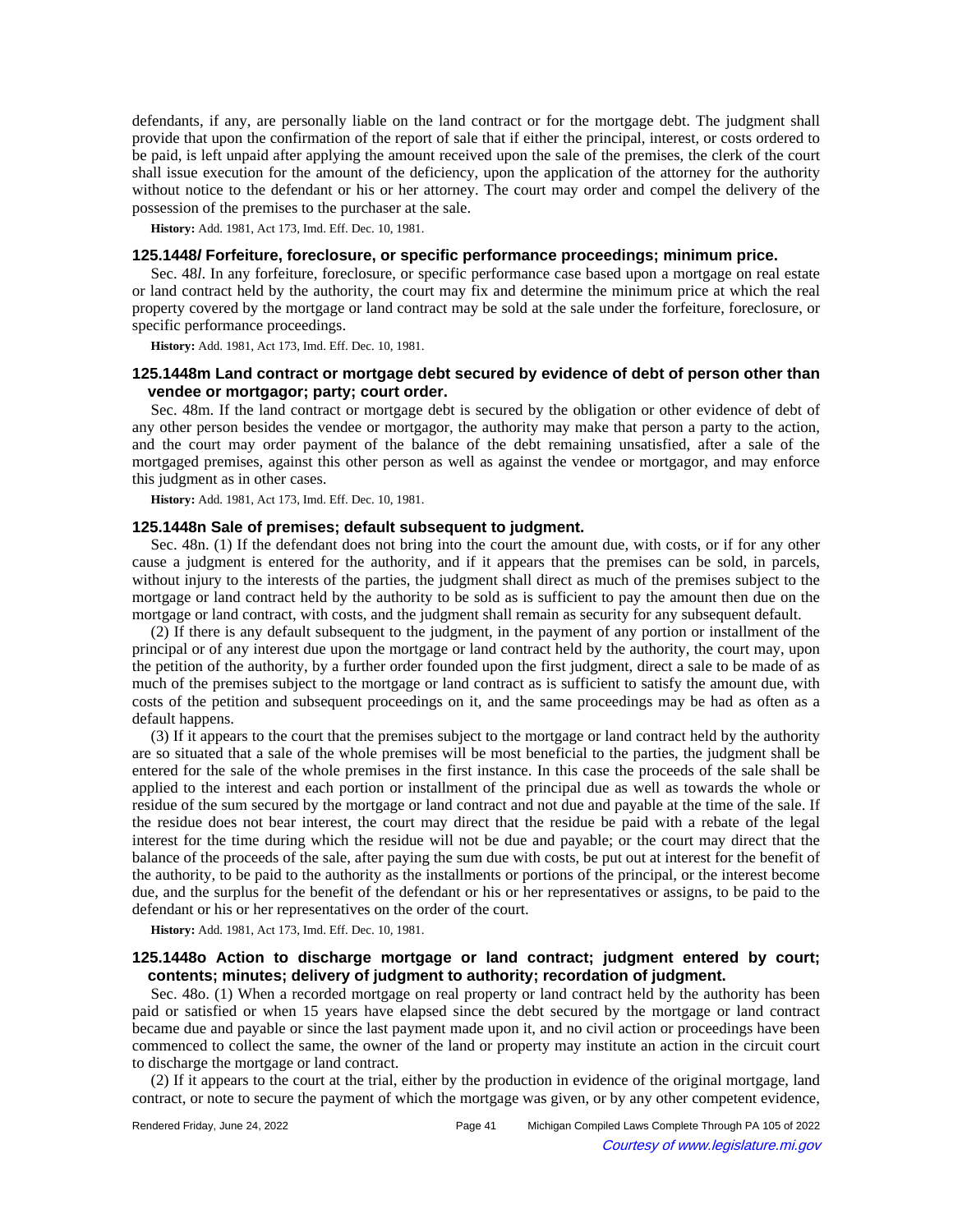that the debt secured by the mortgage or land contract has been fully paid both in principal and interest; or if it appears to the court by competent evidence that the debt has been past due for 15 years, or that 15 years have elapsed since the last payment was made on the debt and that no action or proceeding has been commenced to foreclose or perfect the mortgage or land contract, the court shall enter judgment to that effect which contains within it the names of the witnesses and the nature of the evidence by which the facts have been made to appear. A minute of this shall be entered in the court's journal. A copy of the judgment, signed by the judge or the court and attested by the clerk of the court under the seal of the court shall be delivered to the authority and may be recorded in the office of the register of deeds of the county or counties in which the mortgage or land contract is recorded in the same manner and with the same effects in all respects as if it were a formal discharge of the mortgage or land contract duly executed by the authority.

**History:** Add. 1981, Act 173, Imd. Eff. Dec. 10, 1981.

## **125.1448p Equitable actions.**

Sec. 48p. Actions under sections 48a to 48o are equitable in nature.

**History:** Add. 1981, Act 173, Imd. Eff. Dec. 10, 1981.

#### **125.1449 Foreclosure by advertisement.**

Sec. 49. Every mortgage of real estate held by the authority which contains a power of sale, upon default being made in any condition of such mortgage, may be foreclosed by advertisement, in the cases and in the manner specified in sections 49a to 49v, including the giving of a notice as described in sections 49b and 49c.

History: Add. 1981, Act 173, Imd. Eff. Dec. 10, 1981; —Am. 1993, Act 221, Imd. Eff. Oct. 29, 1993.

# **125.1449a Right of authority to give notice and make foreclosure; conditions; mortgage securing payment of money by installments; installment as separate and independent mortgage; foreclosure and redemption.**

Sec. 49a. (1) To entitle the authority to give a notice as prescribed in sections 49b and 49c, and to make such foreclosure, all of the following are required:

(a) That some default in a condition of such mortgage shall have occurred, by which the power to sell became operative.

(b) That no suit or proceeding shall have been instituted, at law, to recover the debt then remaining secured by such mortgage, or any part thereof; or if any suit or proceeding has been instituted, that the suit or proceeding has been discontinued, or that an execution upon the judgment rendered therein has been returned unsatisfied, in whole or in part.

(c) That the mortgage containing such power of sale has been duly recorded; and if it shall have been assigned, that all the assignments thereof have been recorded.

(2) In cases of mortgages given to secure the payment of money by installments, each of the installments mentioned in such mortgage after the first, shall be taken and deemed to be, a separate and independent mortgage, and such mortgage for each of such installments may be foreclosed in the same manner and with the identical effect as if such separate mortgages were given for each of such subsequent installments and a redemption of any such sale by the mortgagor shall have the identical effect as if the sale for such installments had been made upon an independent prior mortgage.

**History:** Add. 1981, Act 173, Imd. Eff. Dec. 10, 1981.

## **125.1449b Notice of sale; publication; posting copy of notice upon premises.**

Sec. 49b. Notice that the mortgage held by the authority will be foreclosed by a sale of the mortgaged premises, or some part of them, shall be given by publishing the same for 4 successive weeks at least once in each week, in a newspaper published in the county where the premises included in the mortgage and intended to be sold, or some part of them, are situated. If no newspaper is published in the county, the notice shall be published in a newspaper published in an adjacent county. In every case within 15 days after the first publication of the notice, a true copy shall be posted in a conspicuous place upon any part of the premises described in the notice.

**History:** Add. 1981, Act 173, Imd. Eff. Dec. 10, 1981.

#### **125.1449c Notice of sale; contents.**

Sec. 49c. Every notice required under section 49 shall specify all of the following:

- (a) The names of the mortgagor and of the mortgagee, and the assignee of the mortgage, if any.
- (b) The date of the mortgage, and when recorded.
- (c) The amount claimed to be due on the mortgage at the date of the notice.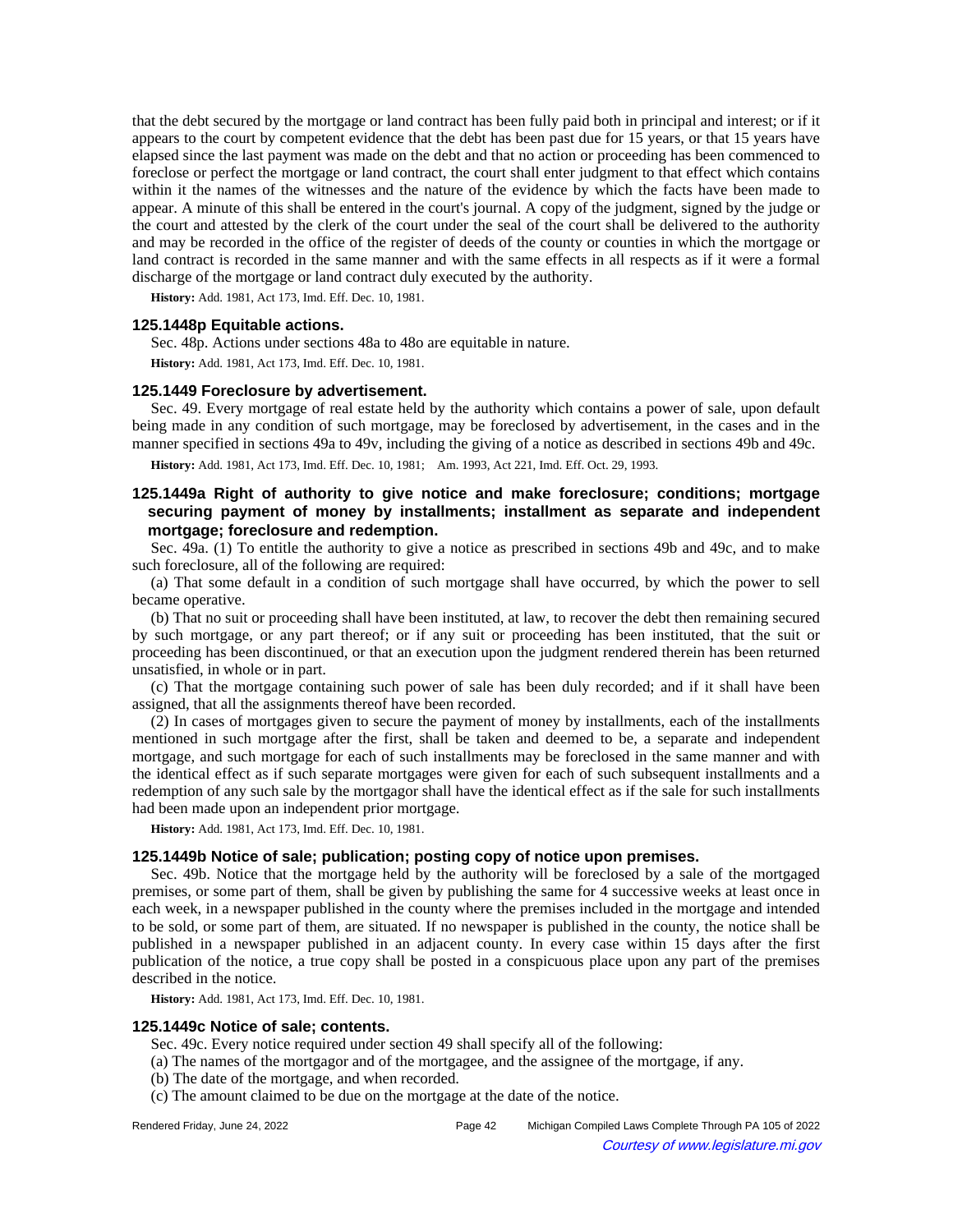(d) A description of the mortgaged premises, conforming substantially with that contained in the mortgage.

(e) The length of the redemption period as determined under section 49j.

**History:** Add. 1981, Act 173, Imd. Eff. Dec. 10, 1981.

# **125.1449d Sale of premises at public sale; hours; location; appointed person; highest bidder.**

Sec. 49d. The sale shall be at public sale, between the hours of 9 a.m. and 4 p.m., at the place of holding the circuit court for the county in which the premises to be sold, or some part of them, are situated, and shall be made by the person appointed for that purpose in the mortgage, or by the sheriff, undersheriff, or a deputy sheriff of the county, to the highest bidder.

**History:** Add. 1981, Act 173, Imd. Eff. Dec. 10, 1981.

## **125.1449e Adjournment of sale; request; notice; oral announcement unnecessary.**

Sec. 49e. The sale may be adjourned from time to time, by the sheriff or other officer or person appointed to make such sale at the request of the party in whose name the notice of sale is published by posting a notice of such adjournment before or at the time of and at the place where the sale is to be made, and if any adjournment be for more than 1 week, at 1 time, the notice of the adjournment, appended to the original notice of sale, shall also be published in the newspaper in which the original notice was published, the first publication to be within 10 days of the date from which the sale was adjourned and thereafter once in each full calendar week during the time for which such sale shall be adjourned. No oral announcement of any adjournment shall be necessary.

**History:** Add. 1981, Act 173, Imd. Eff. Dec. 10, 1981.

## **125.1449f Sale of distinct farms, tracts, or lots separately or together.**

Sec. 49f. If the mortgaged premises consist of distinct farms, tracts, or lots not occupied as 1 parcel, they shall be sold separately, and no more farms, tracts, or lots shall be sold than shall be necessary to satisfy the amount due on such mortgage at the date of the notice of sale, with interest and the cost and expenses allowed by law but if distinct lots be occupied as 1 parcel, they may in such case be sold together.

**History:** Add. 1981, Act 173, Imd. Eff. Dec. 10, 1981.

# **125.1449g Purchase of premises by authority or its successor or assign permitted.**

Sec. 49g. The authority or its successor or assign, may fairly and in good faith, purchase the premises so advertised, or any part thereof, at such sale.

**History:** Add. 1981, Act 173, Imd. Eff. Dec. 10, 1981.

# **125.1449h Deed; execution, acknowledgment, and delivery by officer or person making sale; separate deeds where lands situated in several counties; endorsement, recordation, and indexation of deed by register of deeds; redemption.**

Sec. 49h. The officer or person making the sale shall forthwith execute, acknowledge, and deliver, to each purchaser a deed of the premises bid off by the officer or person making the sale; and if the lands are situated in several counties, the officer or person making the sale shall make separate deeds of the lands in each county, and specify in each deed the precise amount for which each parcel of land described in the deed was sold. The officer or person making the sale shall endorse upon each deed the time when the deed becomes operative, if the premises are not redeemed according to law. Each deed shall, as soon as practicable, and within 20 days after such sale, be deposited with the register of deeds of the county in which the land described in the deed is situated, and the register shall endorse on the deed the time the deed was received, and for the better preservation thereof, shall record the deed at length in a book to be provided in his or her office for that purpose; and shall index the deed in the regular index of deeds. The fee for recording the deed shall be included among the other costs and expenses allowed by law. In case such premises shall be redeemed, the register of deeds shall, at the time of destroying the deed, as provided in section 49l, write on the face of the record the word "redeemed", stating at what date the entry is made, and signing the entry with his or her official signature.

**History:** Add. 1981, Act 173, Imd. Eff. Dec. 10, 1981.

# **125.1449i Deed; right, title, and interest vested in grantee; record of deed valid without re-recordation; effect of sale on valid subsisting lien created before mortgage lien took effect.**

Sec. 49i. Unless the premises described in such deed shall be redeemed within the time limited for such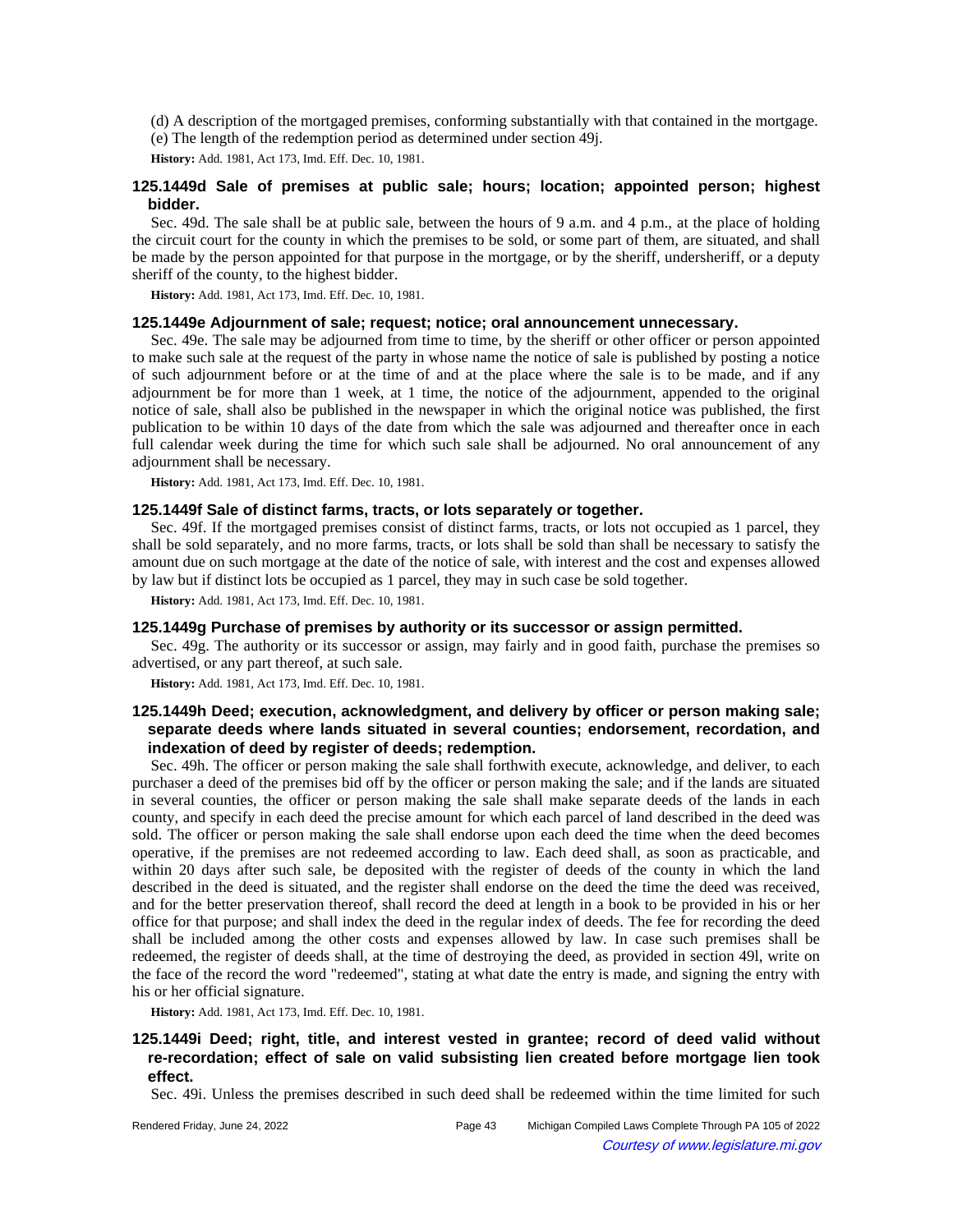redemption as provided in section 49j, such deed shall thereupon become operative, and shall vest in the grantee therein named or his or her heirs or assigns, all the right, title, and interest which the mortgagor had at the time of the execution of the mortgage, or at any time thereafter, except as to any parcel or parcels which may have been redeemed and canceled, as provided in sections 49j to 49u; and the record thereof shall thereafter, for all purposes be deemed a valid record of the deed without being re-recorded, but no person having any valid subsisting lien upon the mortgaged premises or any part thereof, created before the lien of such mortgage took effect, shall be prejudiced by any such sale, nor shall his or her rights or interests be in any way affected thereby.

**History:** Add. 1981, Act 173, Imd. Eff. Dec. 10, 1981.

# **125.1449j Redemption of premises; payment of taxes or insurance premiums; redemption period; fees or charges.**

Sec. 49j. (1) If the mortgagor, the mortgagor's heirs, executors, administrators, or any person lawfully claiming under the mortgagor or the mortgagor's heirs, executors, or administrators, redeems the entire premises sold within the time prescribed in this section by paying to the purchaser or the purchaser's executors, administrators, or assigns, or to the register of deeds in whose office the deed is deposited for the benefit of the purchaser, the sum which was bid for the premises, with interest from the date of the sale at the interest rate provided for by the mortgage, and in case the payment is made to the register of deeds, the sum of \$5.00 as a fee for the care and custody of the redemption money, then the deed is void. If a distinct lot or parcel separately sold is redeemed, leaving a portion of the premises unredeemed, then the deed is void only as to the parcel or parcels redeemed. The register of deeds shall not determine the amount necessary for redemption. The purchaser shall attach an affidavit with the deed to be recorded that states the exact amount required to redeem the property, including any daily per diem amounts, and the date by which the property must be redeemed shall be stated in the certificate of sale. The purchaser may include in the affidavit the name of a designee responsible on behalf of the purchaser to assist the person redeeming the property in computing the exact amount required to redeem the property. The designee may charge a fee as stated in the affidavit and may be authorized by the purchaser to receive redemption funds. The purchaser shall accept the amount computed by the designee.

(2) If, following the sale, the purchaser pays any taxes assessed against the property or insurance premiums covering any buildings located on the property which under the terms of the mortgage were the duty of the mortgagor and are necessary to keep the policy in force until the expiration of the period of redemption, and the purchaser or a representative of the purchaser having knowledge of the facts may make an affidavit of the payment showing the amount and items paid, together with the receipt of payment of the taxes or insurance premiums, together with an affidavit of an insurance agent of the insurance company stating the making of the payment and also what portion of the policy covers the premium for the period before the expiration of the period of redemption, the affidavits and the receipt shall be filed with the register of deeds with whom the deed is deposited, who shall endorse on the deed the time the affidavits and receipt were received. The register of deeds shall record the affidavit of the purchaser only and file the recorded affidavit, together with the tax and insurance receipts and insurance agent's affidavit, until expiration of the period of redemption.

(3) After the purchaser's affidavit is recorded under this section, redemption shall only be made upon payment of the sum specified in subsections (1) and (2), with interest on the amount, from the date of the payment to the date of redemption, at the interest rate specified in the mortgage.

(4) In the case of a mortgage executed on commercial or industrial property, or multifamily residential property in excess of 4 units, the redemption period is 6 months from the time of the sale.

(5) In the case of a mortgage executed on residential property not exceeding 4 units and not more than 3 acres in size, if the amount claimed to be due on the mortgage at the date of the notice of foreclosure is more than 66-2/3% of the original indebtedness secured by the mortgage, the redemption period is 6 months.

(6) In the case of a mortgage on residential property not exceeding 4 units and not more than 3 acres in size, if the property is abandoned as determined under section 49k, the redemption period is 3 months.

(7) In the case of any mortgage on residential property not exceeding 4 units and not more than 3 acres in size, if the amount claimed to be due on the mortgage at the date of the notice of foreclosure is more than 66-2/3% of the original indebtedness secured by the mortgage and the property is abandoned as determined under section 49k, the redemption period is 1 month.

(8) If the property is abandoned as determined under section 49v, the redemption period is 30 days.

(9) In any other case not otherwise described in this section, the redemption period is 1 year from the date of the sale.

(10) If an automation fund is established under section 2568 of the revised judicature act of 1961, MCL 600.2568, any fees or charges collected by the register of deeds under this section or section 48i shall be Rendered Friday, June 24, 2022 Page 44 Michigan Compiled Laws Complete Through PA 105 of 2022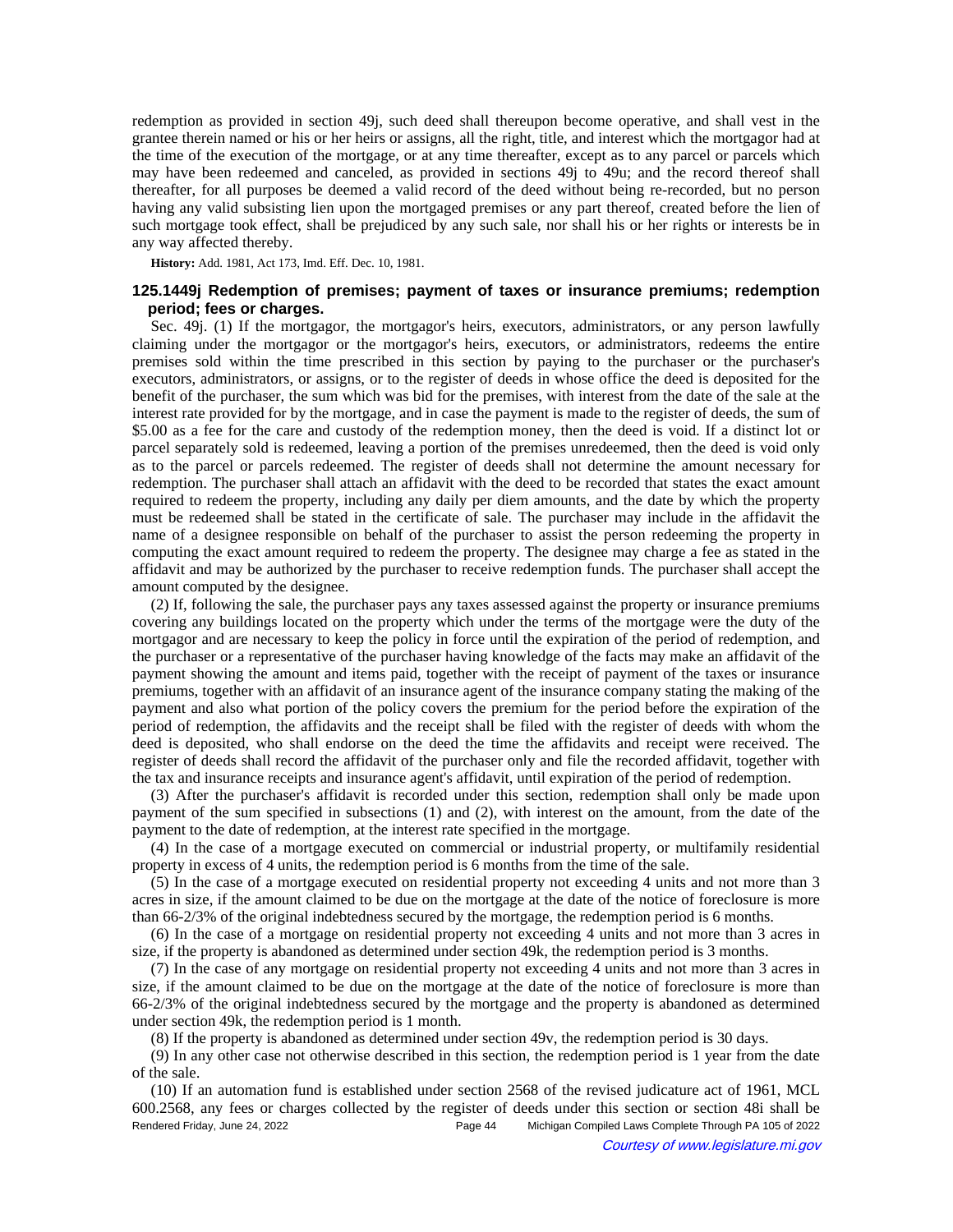credited to the automation fund.

(11) The amount stated in any affidavits recorded under this section shall be the amount necessary to satisfy the requirements for redemption under this section.

History: Add. 1981, Act 173, Imd. Eff. Dec. 10, 1981;-Am. 1993, Act 221, Imd. Eff. Oct. 29, 1993;--Am. 2004, Act 540, Eff. Mar. 30, 2005.

#### **125.1449k Abandonment of premises; presumption.**

Sec. 49k. For purposes of sections 49 to 49u, abandonment of premises shall be conclusively presumed upon satisfaction of all of the following requirements:

(a) Within 30 days before the commencement of foreclosure proceedings under this chapter, the authority mails by certified mail, return receipt requested, to the mortgagor's last known address a notice that the subject mortgage is in default and that the authority intends to foreclose it.

(b) Before commencement of foreclosure proceedings under this chapter, the authority executes and causes to be duly recorded in the county where the premises are located an affidavit that states all of the following:

(*i*) That the authority has mailed to the last known address of the mortgagor a notice of default and intention to foreclose pursuant to subdivision (a) and that the mortgagor has not responded to the notice.

(*ii*) That the authority has made a personal inspection of the mortgaged premises and that the inspection does not reveal that the mortgagor or persons claiming under him or her are presently occupying or intend to occupy the premises.

(c) The authority mails by certified mail, return receipt requested, a copy of the affidavit recorded pursuant to subdivision (b) to the mortgagor at his or her last known address before commencement of foreclosure proceedings.

(d) The mortgagor; his or her heirs, executors, or administrators; or any person lawfully claiming from, or under the mortgagor or the mortgagor's heirs, executors, or administrators, before expiration of the period of redemption, does not give a written affidavit to the authority and record a duplicate original in the county where the premises are located stating that the mortgagor or person claiming under him or her is occupying or intends to occupy the premises.

History: Add. 1981, Act 173, Imd. Eff. Dec. 10, 1981;-- Am. 1993, Act 221, Imd. Eff. Oct. 29, 1993.

## **125.1449l Payment of entire sum bid at sale, interest, and fee, or delivery of certificate of payment to register; destruction of deed; memoranda.**

Sec. 49*l*. Upon the payment of the entire sum bid at such sale, and interest on the entire sum bid, and the fee of \$5.00 mentioned in section 49j to the register in whose office the deed therefor shall have been deposited, or upon delivering to such register a certificate, signed and acknowledged by the person entitled to receive the certificate, and certified by some officer authorized to take the acknowledgment of deeds, setting forth that such sum, with interest, has been paid to such person, and upon paying to such register a fee of 25 cents, the register shall thereupon destroy such deed, and shall enter in the margin of the record of such mortgage, a memorandum that such mortgage is satisfied; or in case the premises shall have been sold in parcels, and 1 or more of said parcels shall have been redeemed, as provided in section 49j, it shall then be the duty of the register to enter upon the face of the sheriff's deed, and the record thereof, a memorandum that the sheriff's deed is inoperative as to the parcel or parcels so redeemed, and to enter in the margin of the record of such mortgage a memorandum that the mortgage is satisfied as to the parcel or parcels so redeemed.

**History:** Add. 1981, Act 173, Imd. Eff. Dec. 10, 1981.

## **125.1449m Refusal to make and acknowledge certificate of payment; liability; damages; civil action.**

Sec. 49m. If any person entitled to receive such redemption moneys, shall, upon payment or tender thereof to him or her, refuse to make and acknowledge such certificate of payment, he or she shall be liable to the person aggrieved thereby, in the sum of \$100.00 damages, over and above all the actual damages sustained, to be recovered in a civil action, except that no damages of any kind may be recovered from any register of deeds who refuses to accept tender of payment after the time indorsed upon the deed when the deed becomes operative in case the premises are not redeemed, and the officer or person making the sale shall be entitled to rely conclusively upon the recital of the length of the redemption period contained in the notice of foreclosure in making such indorsement upon the deed.

**History:** Add. 1981, Act 173, Imd. Eff. Dec. 10, 1981.

## **125.1449n Disposition of surplus money remaining after sale of real estate.**

Sec. 49n. If after any sale of real estate, made as prescribed in sections 49 to 49v, the officer or other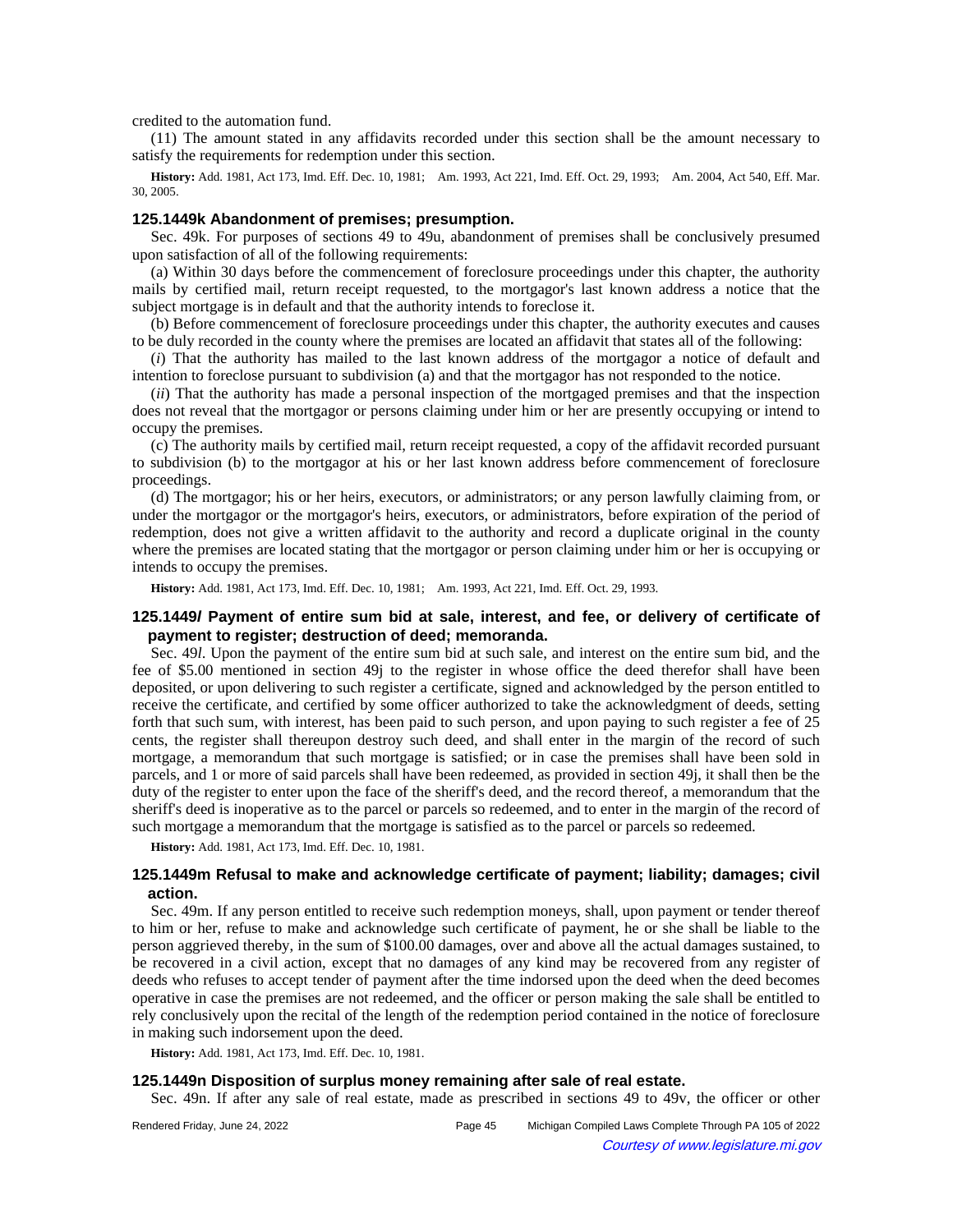person making the sale has any surplus money after satisfying the mortgage on which the real estate was sold, and payment of the costs and expenses of the foreclosure and sale, the surplus shall be paid over by the officer or other person on demand, to the mortgagor or his or her legal representatives or assigns, unless at the time of the sale, or before the surplus is paid over, a claimant or claimants file with the person making the sale, a claim or claims, in writing, duly verified by the oath of the claimant or his or her agent or attorney, that the claimant has a subsequent mortgage or lien encumbering the real estate, or some part of the real estate, and stating the amount of the mortgage or lien unpaid, setting forth the facts and nature of the mortgage or lien, in which case the person making the sale shall immediately upon receiving the claim pay the surplus to, and file the written claim with, the clerk of the circuit court for the county in which the sale is made. A person interested in the surplus may apply to the court for an order to take proofs of the facts and circumstances contained in the claim or claims filed. The court shall summon the claimant or claimants, party, or parties interested in the surplus to appear before the court at a time and place named by the court, and attend the taking of the proof, and the claimant or claimants or party interested who appear may examine witnesses and produce such proof as they see fit. The court shall make an order directing the disposition of the surplus money or payment of the surplus money in accordance with the rights of the claimant or claimants or persons interested.

History: Add. 1981, Act 173, Imd. Eff. Dec. 10, 1981; —Am. 1993, Act 221, Imd. Eff. Oct. 29, 1993.

## **125.1449o Perpetuating evidence of sale; affidavit; endorsement upon or annexation to instrument; references.**

Sec. 49o. (1) A party desiring to perpetuate the evidence of a sale made pursuant to sections 49 to 49v, may procure 1 or more of the following:

(a) An affidavit of the publication of the notice of sale, and of any notice of postponement, to be made by the publisher of the newspaper in which the notice was inserted, or by a person in the employ of the publisher of the newspaper knowing the facts.

(b) An affidavit of the fact of a sale pursuant to such notice, to be made by the person who acted as auctioneer at the sale, stating the time and place at which the sale took place, the sum bid, and the name of the purchaser.

(c) An affidavit setting forth the time, manner, and place of posting a copy of such notice of sale to be made by the person posting the copy of the notice.

(2) Where any or all of the affidavits described in subsection (1) are endorsed upon or annexed to 1 instrument, a single copy of the notice of sale, and a single copy of any notice of postponement, is sufficient to annex to the instrument, and reference made in any of the affidavits to the copy of notice of sale and to the copy of any notice of postponement of sale as annexed or attached shall be considered to refer to the single copy of notice of sale and to the single copy of any notice of postponement.

History: Add. 1981, Act 173, Imd. Eff. Dec. 10, 1981;**--**Am. 1993, Act 221, Imd. Eff. Oct. 29, 1993.

### **125.1449p Taking and certifying affidavits.**

Sec. 49p. The affidavits specified in section 49o may be taken and certified by any officer authorized by law to administer oaths.

**History:** Add. 1981, Act 173, Imd. Eff. Dec. 10, 1981.

### **125.1449q Recording affidavits; presumptive evidence of facts.**

Sec. 49q. Such affidavits shall be recorded at length by the register of deeds of the county in which the premises are situated, in a book kept for the record of deeds; and such original affidavits, the record thereof, and certified copies of such record, shall be presumptive evidence of the facts therein contained.

**History:** Add. 1981, Act 173, Imd. Eff. Dec. 10, 1981.

### **125.1449r Note recording evidence of sale to be made in margin of mortgage record.**

Sec. 49r. A note referring to the page and book where the evidence of any sale having been made under a mortgage, is recorded, shall be made by the register recording such evidence, in the margin of the record of such mortgage, if such record be in his or her office.

**History:** Add. 1981, Act 173, Imd. Eff. Dec. 10, 1981.

# **125.1449s Notice of payment to purchaser, agent, or attorney.**

Sec. 49s. Upon the payment of the entire sum bid at such sale, and the interest thereon and expenses, as mentioned in section 49j, to the register of deeds of the county in whose office the sheriff's deed shall have been deposited, the register of deeds shall give notice of such payment, by mail or otherwise to the purchaser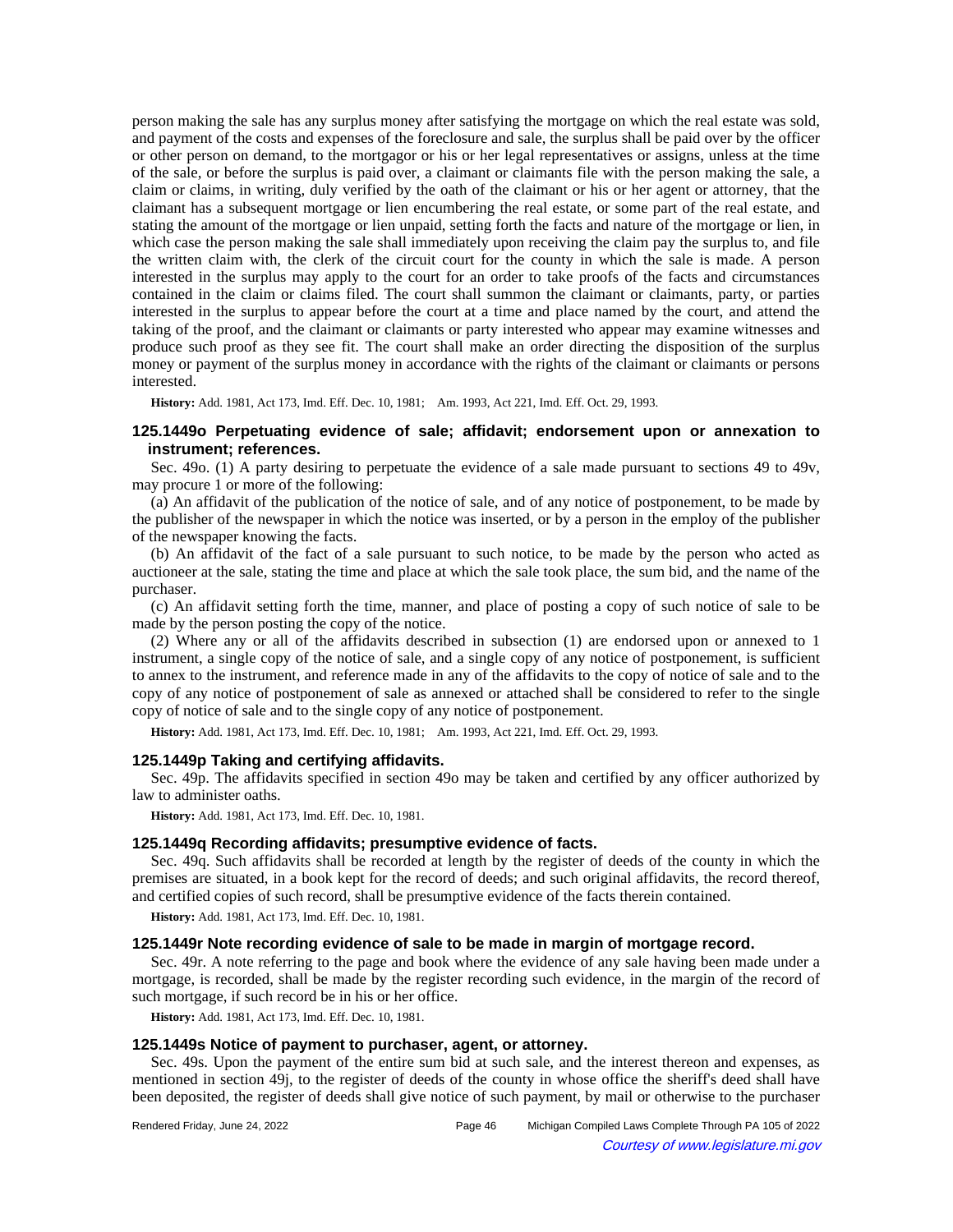or his or her agent or attorney.

**History:** Add. 1981, Act 173, Imd. Eff. Dec. 10, 1981.

### **125.1449t Right to enter mortgaged premises to post or serve notices.**

Sec. 49t. Incident to the foreclosure of a mortgage pursuant to sections 49 to 49v, the authority or its agents or assigns may enter the mortgaged premises for the purpose of posting or serving the notices required by sections 49 to 49v.

**History:** Add. 1981, Act 173, Imd. Eff. Dec. 10, 1981;—Am. 1993, Act 221, Imd. Eff. Oct. 29, 1993.

## **125.1449u Action to recover deficiency judgment against mortgagor; defense; applicability of section.**

Sec. 49u. If, in the foreclosure of a mortgage by advertisement under this section and sections 49 to 49v, a sale of real property has been made or is made by the authority, at which the authority has become or becomes the purchaser, or takes or has taken title to the real property at the sale either directly or indirectly, and the authority sues for and undertakes to recover a deficiency judgment against the mortgagor or other maker of the obligation or any other person liable on the obligation, the defendant against whom such deficiency judgment is sought may allege and show, as a matter of defense and set-off to the extent only of the amount of the authority's claim, that the property sold was fairly worth the amount of the debt secured by it at the time and place of sale or that the amount bid was substantially less than its true value. The showing constitutes a defense to the action and defeats the deficiency judgment against the defendant, either in whole or in part to that extent. This section does not affect nor apply to the rights of other purchasers or of innocent third parties, nor shall it be held to affect or defeat the negotiability of any note, or other obligation secured by such mortgage or other instrument. The proceedings described in this section in no way affect the title of the purchaser to the lands acquired by such purchase. This section does not apply to foreclosure sales made pursuant to an order or decree of court nor to any judgment sought or rendered in any foreclosure suit nor to any chancery sale made and confirmed.

History: Add. 1981, Act 173, Imd. Eff. Dec. 10, 1981;-Am. 1993, Act 221, Imd. Eff. Oct. 29, 1993.

# **125.1449v Foreclosure against residential property not exceeding 4 units and not more than 3 acres; applicability of section.**

Sec. 49v. (1) For purposes of this chapter, if foreclosure proceedings have been commenced under this chapter against residential property not exceeding 4 units and not more than 3 acres in size, abandonment of premises shall be conclusively presumed upon satisfaction of all of the following requirements:

(a) The mortgagee has made a personal inspection of the mortgaged premises and the inspection does not reveal that the mortgagor or persons claiming under the mortgagor are presently occupying or will occupy the premises.

(b) The mortgagee has posted a notice at the time of making the personal inspection and has mailed by certified mail, return receipt requested, a notice to the mortgagor at the mortgagor's last known address, which notices state that the mortgagee considers the premises abandoned and that the mortgagor will lose all rights of ownership 30 days after the foreclosure sale unless the mortgagor; the mortgagor's heirs, executor, or administrator; or a person lawfully claiming from or under 1 of them provides the notice described in subdivision (c).

(c) Within 15 days after receipt of a notice required by subdivision (b), the mortgagor; the mortgagor's heirs, executor, or administrator; or a person lawfully claiming from or under 1 of them does not give written notice by first-class mail to the mortgagee at an address provided by the mortgagee in the notices required by subdivision (b) stating that the premises are not abandoned.

(2) This section applies to a foreclosure proceeding filed or pending after the effective date of the amendatory act that added this section.

**History:** Add. 1993, Act 221, Imd. Eff. Oct. 29, 1993.

### CHAPTER 3

## **125.1451 Definitions.**

Sec. 51. (1) The definitions in section 11 shall apply to this chapter, unless otherwise provided in this chapter.

(2) As used in this chapter:

(a) "Low and moderate income housing" means housing financed by bond issues authorized under this act, by federally-aided mortgages as defined in section 11(c), or by other programs directed toward providing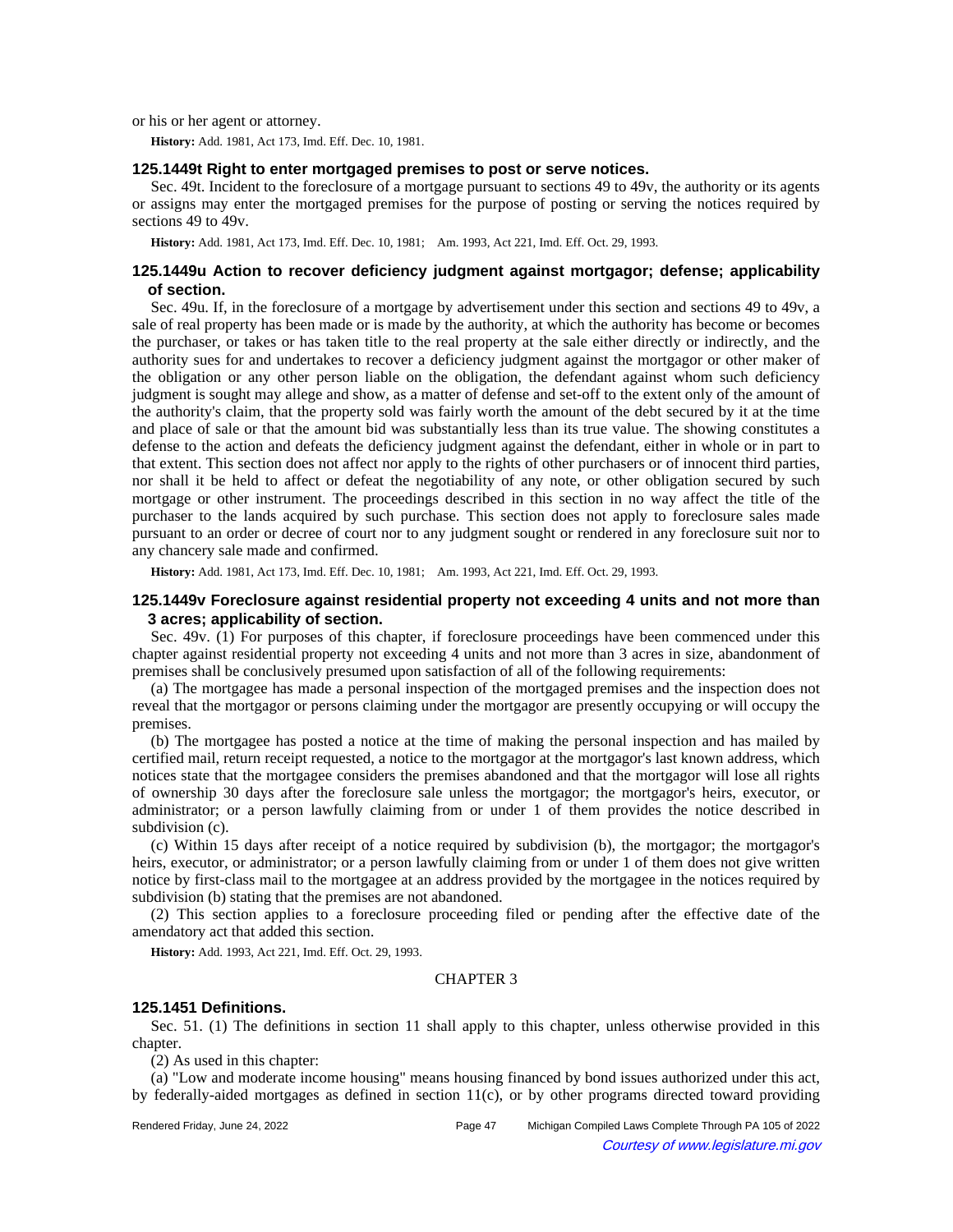housing within the financial means of low and moderate income families as the authority shall determine.

(b) "Probable aggregate annual income" means the total annual income of the chief wage earner or supporter of the family, plus the income of secondary wage earners in excess of \$1,200.00 per year and the income of minors in excess of \$800.00 per year, but excluding completely the income of college students.

(c) "Carrying charges" or "rental" means all regular charges paid on a periodic basis to a housing corporation by a person or family living in a rental or cooperative housing project, excluding initial down payments.

(d) "Housing charges" means monthly rentals or carrying charges, and includes estimated or actual expenditures for heat, light, water, cooking fuel, and other utilities, and other reasonable expenditures which the authority determines to be a part of housing charges.

(e) "Shelter rent" means the rental or carrying charges established for occupancy in housing projects, exclusive of payments for taxes and charges for heat, light, water, cooking fuel, and other necessary utilities.

(f) "Low income persons" means those persons designated as "low income persons" by the authority under section 22(o).

History: 1966, Act 346, Eff. Mar. 10, 1967;-Am. 1979, Act 49, Imd. Eff. July 7, 1979.

**Compiler's note:** For transfer of Michigan state housing development authority from Michigan strategic fund to department of talent and economic development, see E.R.O. No. 2014-6, compiled at MCL 125.1995.

## **125.1452 Low and moderate income housing; dwelling units to certain low income persons and families.**

Sec. 52. The authority may provide that up to 25% of the dwelling units in any development providing low and moderate income housing under federal, state or local government programs be made available to low income families and persons whose probable aggregate yearly income is less than 4 times as large as the regular yearly housing charges for such dwelling units. The dwelling units shall be made available to these families and persons at monthly rental payments or carrying charges so that yearly housing charges do not exceed 25% of the probable aggregate yearly income of such persons or families. The authority is authorized to contract with sponsors or owners of housing developments for up to 3,750 such units during the fiscal year ending June 30, 1967.

**History:** 1966, Act 346, Eff. Mar. 10, 1967.

# **125.1453 Low income housing; criteria for determination of occupant eligibility; rental charges.**

Sec. 53. For purposes of carrying out the provisions of this chapter, the authority shall establish criteria and procedures for determining the eligibility of occupants and rental or carrying charges, including criteria and procedures with respect to periodic review of occupant incomes and periodic adjustment of rental or carrying charges.

History: 1966, Act 346, Eff. Mar. 10, 1967;-Am. 1970, Act 129, Imd. Eff. July 29, 1970.

## **125.1454 Low and moderate income housing; agreements for services of selection of eligible families and individuals.**

Sec. 54. The authority may enter into agreements, or authorize housing owners or sponsors to enter into agreements, with public or private agencies for services required in the selection of families and individuals who qualify under this chapter.

**History:** 1966, Act 346, Eff. Mar. 10, 1967.

#### **125.1455 Low and moderate income housing; rights of persons or families benefited.**

Sec. 55. The authority shall provide that low income families or persons benefiting under this chapter shall have the same rights, privileges and duties as other residents, except that no member of a cooperative, upon the resale of his membership in the cooperative, shall be reimbursed for any equity increment accumulated as a result of payments under this chapter. The authority shall endeavor to guarantee that knowledge of the special circumstances of such low income families is not divulged to other residents.

**History:** 1966, Act 346, Eff. Mar. 10, 1967.

# **125.1456 Low and moderate income housing; financing for small scale housing developments.**

Sec. 56. In special circumstances where the authority deems it appropriate in order to accomplish the purposes of this act, the authority may provide the necessary financing for small scale housing developments built primarily for low income families and individuals eligible for lower rentals or carrying charges under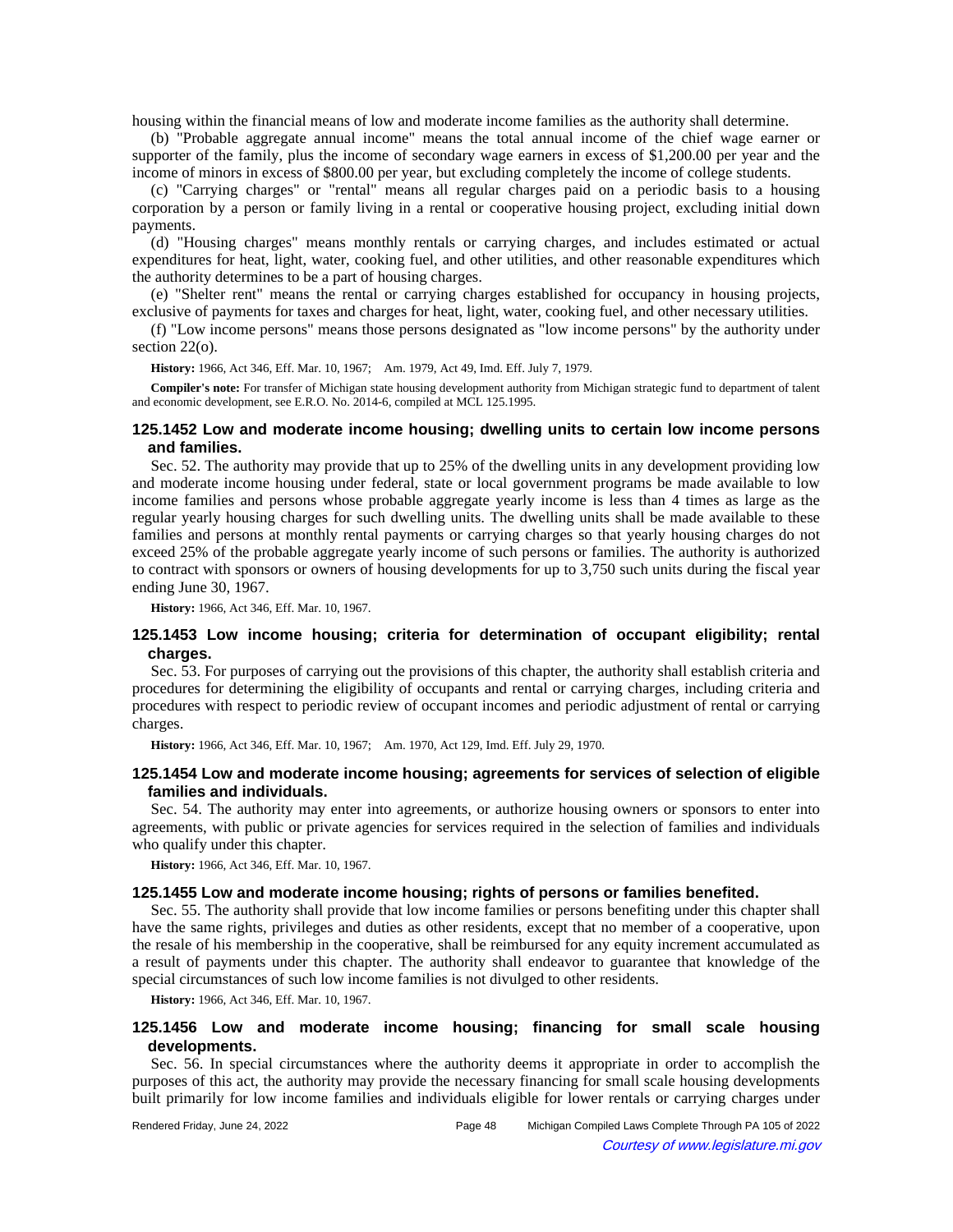this chapter, and may waive the requirement that no more than 25% of the dwelling units in any particular project may be made available to low income families under this section.

**History:** 1966, Act 346, Eff. Mar. 10, 1967.

#### **125.1457 Appropriation.**

Sec. 57. There is hereby appropriated \$5,000.00 from the general fund for the fiscal year ending June 30, 1967 for the administration of this act.

**History:** 1966, Act 346, Eff. Mar. 10, 1967.

### CHAPTER 3A

## **125.1458 Definitions.**

Sec. 58. (1) The definitions in section 11 apply to this chapter unless otherwise provided in this chapter.

(2) As used in this chapter:

(a) "Adjacent neighborhood" means a residential area as determined by the authority immediately adjoining or near a downtown area within the same municipality.

(b) "Adjusted household income" means that term as defined in rules of the authority.

(c) "Downtown area" means an area where 20 or more contiguous properties have been planned, zoned, or used for commercial purposes for 50 or more years and where a majority of the buildings are built adjacent to each other as determined by the authority and up to the public right-of-way. In order to be a downtown area, the area shall contain a significant number of multilevel, mixed use buildings and property in the downtown area must be owned by more than 3 private owners.

(d) "Eligible applicant" means a not-for-profit corporation, a for-profit corporation, a municipality, a land bank fast track authority organized under the land bank fast track act, 2003 PA 258, MCL 124.751 to 124.774, or a partnership that is approved by the authority and that is organized for the purpose of developing and supporting affordable housing for low income, very low income, or extremely low income households or projects located in a downtown area or adjacent neighborhood.

(e) "Extremely low income household" means a person, a family, or unrelated persons living together whose adjusted household income is not more than 30% of the area median income, as determined by the authority.

(f) "Fund" means the Michigan housing and community development fund created in section 58a.

(g) "Low income household" means a person, a family, or unrelated persons living together whose adjusted household income is more than 50% but not more than 60% of the area median income, as determined by the authority.

(h) "Mixed use buildings" means buildings that can be used for more than 1 purpose, and in any combination, including, but not limited to, residential housing combined with either commercial or retail space.

(i) "Multifamily housing" means a building or buildings providing housing to 2 or more households, none of which is owner occupied.

(j) "Project" means those activities defined under section 58c.

(k) "Supportive housing" means a rental housing project in which some or all of the units are targeted to people with household incomes at or below 30% of area median income and that provide services, either directly or contracted for, to those people that include, but are not limited to, mental health, substance abuse services, counseling services, and daily living services.

(*l*) "Very low income household" means a person, a family, or unrelated persons living together whose adjusted household income is not more than 50% of the area median income, as determined by the authority.

**History:** Add. 2004, Act 480, Imd. Eff. Dec. 28, 2004;—Am. 2008, Act 216, Imd. Eff. July 16, 2008.

**Compiler's note:** For transfer of Michigan state housing development authority from Michigan strategic fund to department of talent and economic development, see E.R.O. No. 2014-6, compiled at MCL 125.1995.

# **125.1458a Michigan housing and community development fund; creation; administration; credit of amounts and earnings from investments; availability of money for disbursement; money in fund at end of fiscal year.**

Sec. 58a. (1) The Michigan housing and community development fund is created as a separate fund in the authority.

(2) The fund shall be administered by the authority, and money in the fund shall be expended only as provided in this act.

(3) The authority shall credit to the fund all amounts appropriated to the fund or to the authority for the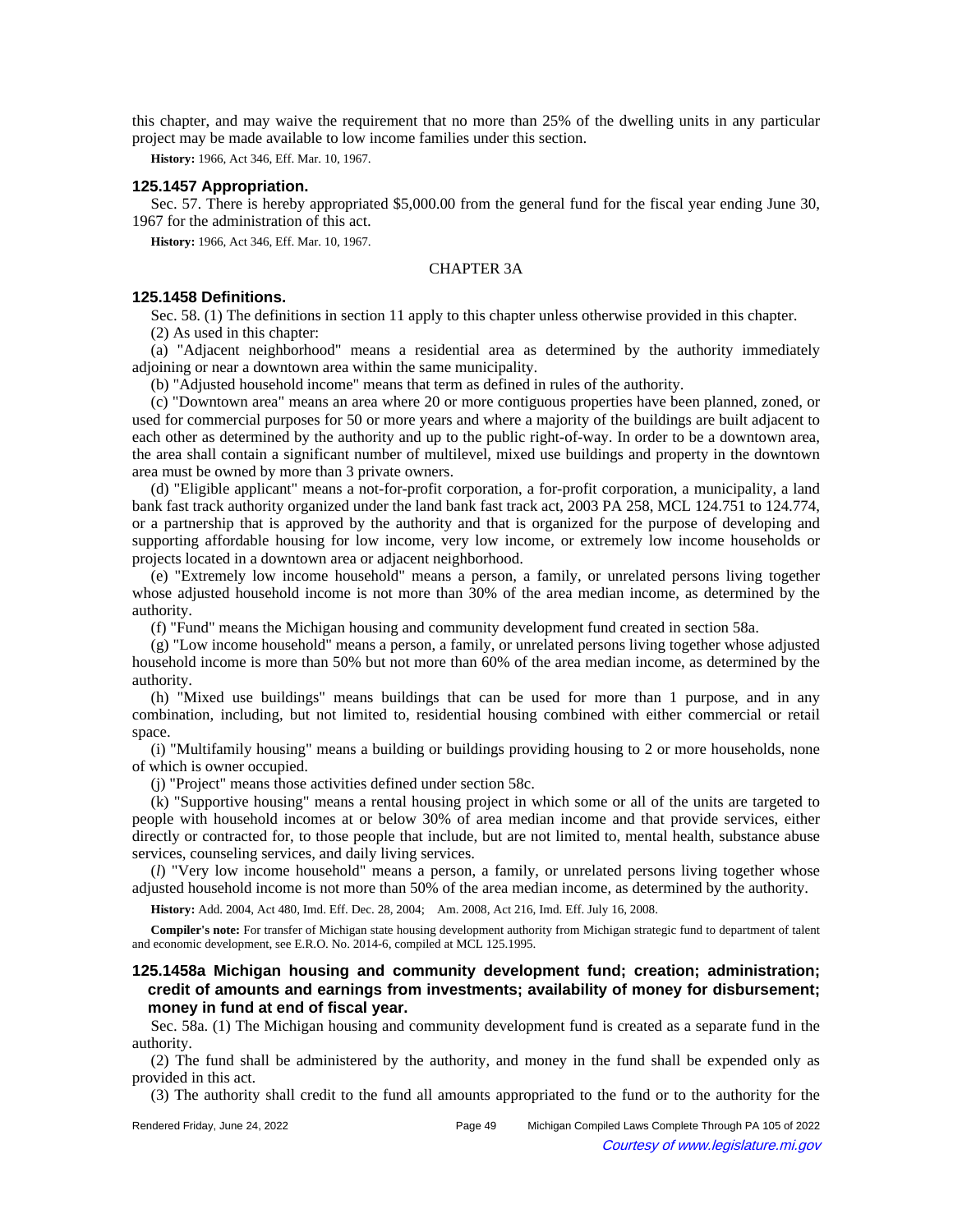fund and any other money made available to the authority for the fund from any other source for the purposes under this act. The authority, on behalf of the fund, may solicit and accept gifts, grants, labor, loans, and other aid from any person, government, or entity. The authority may receive money or other assets from any source for deposit into the fund, including, but not limited to, federal funds, gifts, bequests, and donations.

(4) The authority shall invest the money and credit the earnings from the investments to the fund in accordance with section 22.

(5) Money appropriated to the fund or to the authority for the fund shall be available for disbursement by the authority upon appropriation.

(6) Money in the fund at the close of a fiscal year shall remain in the fund and shall not lapse to the general fund.

History: Add. 2004, Act 480, Imd. Eff. Dec. 28, 2004;- Am. 2008, Act 216, Imd. Eff. July 16, 2008.

# **125.1458b Michigan housing and community development program; creation and implementation; purpose; availability of financing to eligible applicants; biennial allocation plan; public hearings; annual report; rules.**

Sec. 58b. (1) The authority shall create and implement the Michigan housing and community development program for the purpose of developing and coordinating public and private resources to meet the housing needs of low income, very low income, and extremely low income households and to finance projects located in a downtown area or adjacent neighborhood in this state.

(2) The authority shall identify, select, and make financing available to eligible applicants from money in the fund or from money secured by the fund for housing for low income, very low income, and extremely low income households and for projects located in a downtown area or adjacent neighborhood. This subsection does not preclude the authority from using other resources in conjunction with the fund for a purpose authorized under this chapter.

(3) The authority shall develop a biennial allocation plan providing for the allocation of money from the fund, according to all of the following:

(a) The allocation plan shall contain a formula for distributing money throughout the state based on the number of persons experiencing poverty, economic, and housing distress in various regions of the state.

(b) The allocation plan shall include a preference for special population groups described in section 58c(2).

(c) Not less than 25% of the fund shall be earmarked for rental housing projects that do not qualify under preferences for special population groups or other preferences contained in the allocation plan.

(d) Not less than 30% of the fund shall be earmarked for projects that target extremely low income households and include at a minimum developing housing for the homeless, supportive housing, transitional housing, and permanent housing.

(e) A rental housing project assisted by the fund must set aside at least 20% of the rental units included in the project for households earning no more than 60% of the area median income.

(f) A home ownership project assisted by the fund must set aside at least 20% of the housing units in the project for households earning no more than 60% of the area median income.

(g) Money that has not been committed at the end of a fiscal year shall not be carried over in the category to which the money had been allocated during that fiscal year, but shall be reallocated for the next fiscal year according to the next fiscal year's allocation plan.

(5) Prior to developing the biennial allocation plan, the authority shall hold public hearings in at least 3 separate locations in this state regarding the content of the biennial allocation plan. The authority may make modifications to the allocation plan necessary to facilitate the administration of the Michigan housing and community development program or to address unforeseen circumstances.

(6) The authority shall issue an annual report to the governor and the legislature summarizing the expenditures of the fund for the prior fiscal year including at a minimum a description of the eligible applicants that received funding, the number of housing units that were produced, the income levels of the households that were served, the number of homeless persons served, and the number of downtown areas and adjacent neighborhoods that receive financing.

(7) The authority may promulgate rules under the administrative procedures act of 1969, 1969 PA 306, MCL 24.201 to 24.328, to implement this chapter.

History: Add. 2004, Act 480, Imd. Eff. Dec. 28, 2004;—Am. 2008, Act 244, Imd. Eff. July 17, 2008.

**Compiler's note:** Subsection (5) should evidently be numbered (4), subsection (6) should evidently be numbered (5), and subsection (7) should evidently be numbered (6).

### **125.1458c Expenditures; purposes.**

Sec. 58c. (1) The authority shall expend money in the fund to make grants, mortgage loans, or other loans Rendered Friday, June 24, 2022 Page 50 Michigan Compiled Laws Complete Through PA 105 of 2022 Courtesy of www.legislature.mi.gov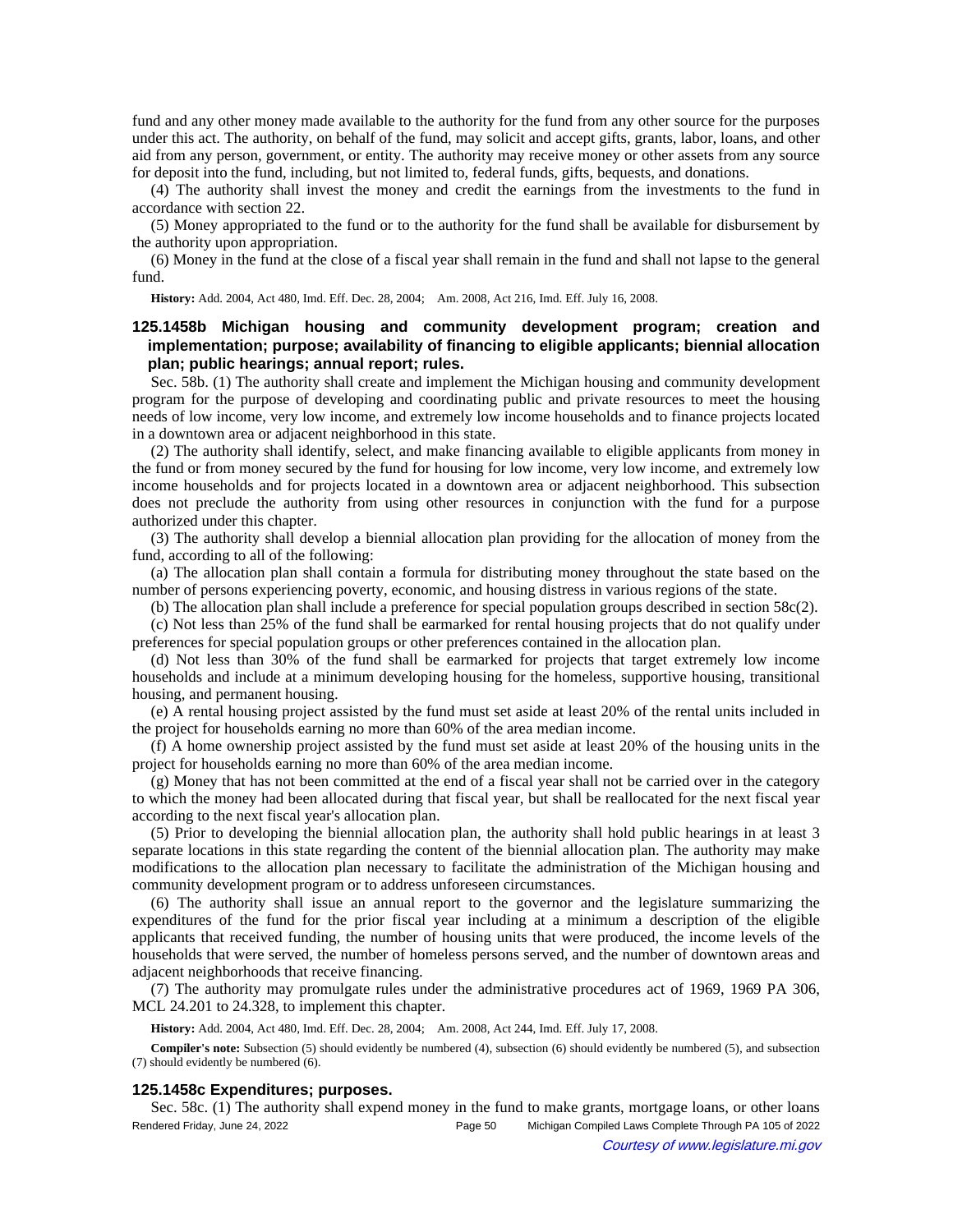to eligible applicants as provided in this section to enable eligible applicants to finance any of the following with respect to housing or home ownership for low income, very low income, and extremely low income households and with respect to projects located in a downtown area or adjacent neighborhood:

(a) Acquisition of land and buildings.

(b) Rehabilitation.

(c) New construction.

(d) Development and predevelopment costs.

(e) Preservation of existing housing.

(f) Community development projects, including, but not limited to, infrastructure improvements, economic development projects, blight elimination, or community facilities.

(g) Insurance.

(h) Operating and replacement reserves.

(i) Down payment assistance.

(j) Security deposit assistance.

(k) Foreclosure prevention and assistance.

(*l*) Individual development accounts established under the individual or family development account program act, 2006 PA 513, MCL 206.701 to 206.711.

(m) Activities related to ending homelessness.

(n) Assistance to nonprofit organizations, municipalities, and land bank fast track authorities organized under the land bank fast track act, 2003 PA 258, MCL 124.751 to 124.774.

(o) Predatory lending prevention or relief.

(2) The authority shall expend a portion of the fund for housing for persons with physical or mental handicaps and persons living in eligible distressed areas.

(3) The authority may make a loan to an eligible applicant from the fund at no interest or at below market interest rates, with or without security, and may make a loan for predevelopment financing.

(4) The authority may provide assistance to eligible applicants for housing units for very low income or extremely low income households within multifamily housing that is occupied partly by very low income or extremely low income households and partly by households that do not qualify as very low income or extremely low income households, subject to the rules promulgated by the authority.

(5) The authority may expend money in the fund for all other things necessary to achieve the objectives and purposes of the fund or this chapter.

(6) When performing functions under this chapter, the authority shall consider advice provided by the committee created under section 58e.

History: Add. 2004, Act 480, Imd. Eff. Dec. 28, 2004;—Am. 2008, Act 216, Imd. Eff. July 16, 2008.

## **125.1458d Housing assistance; conditions.**

Sec. 58d. The authority shall not provide assistance for housing under this chapter unless both of the following circumstances exist:

(a) If the housing is multifamily housing, the owner or manager agrees in writing not to evict a tenant without just cause, as defined in section 44a of 1933 (Ex Sess) PA 18, MCL 125.694a.

(b) The housing is sold or rented with a deed restriction, agreement, or other legal document that provides for the recapture of some or all of the assistance provided under this chapter upon terms and conditions specified in rules of the authority promulgated under section 58b(3).

**History:** Add. 2004, Act 480, Imd. Eff. Dec. 28, 2004.

# **125.1458e Michigan housing and community development fund advisory committee; creation; membership; terms; vacancy; compensation; expenses; chairperson; vice-chairperson; scope of advice; space, supplies, and staff; public meetings; quorum; majority vote; information used for personal gain prohibited; adoption of code of ethics.**

Sec. 58e. (1) The Michigan housing and community development fund advisory committee is created in the authority. The committee shall have 10 members. Members of the committee shall include the executive director of the authority, who shall serve as a nonvoting ex officio member, and the following 9 members appointed by the governor with the advice and consent of the senate:

(a) An individual representing housing lenders, developers, or builders appointed by the governor from a list of 3 or more individuals nominated by the speaker of the house of representatives.

(b) An individual representing housing lenders, developers, or builders appointed by the governor from a list of 3 or more individuals nominated by the majority leader of the senate.

(c) An individual representing cities, villages, or townships.

Rendered Friday, June 24, 2022 Page 51 Michigan Compiled Laws Complete Through PA 105 of 2022 Courtesy of www.legislature.mi.gov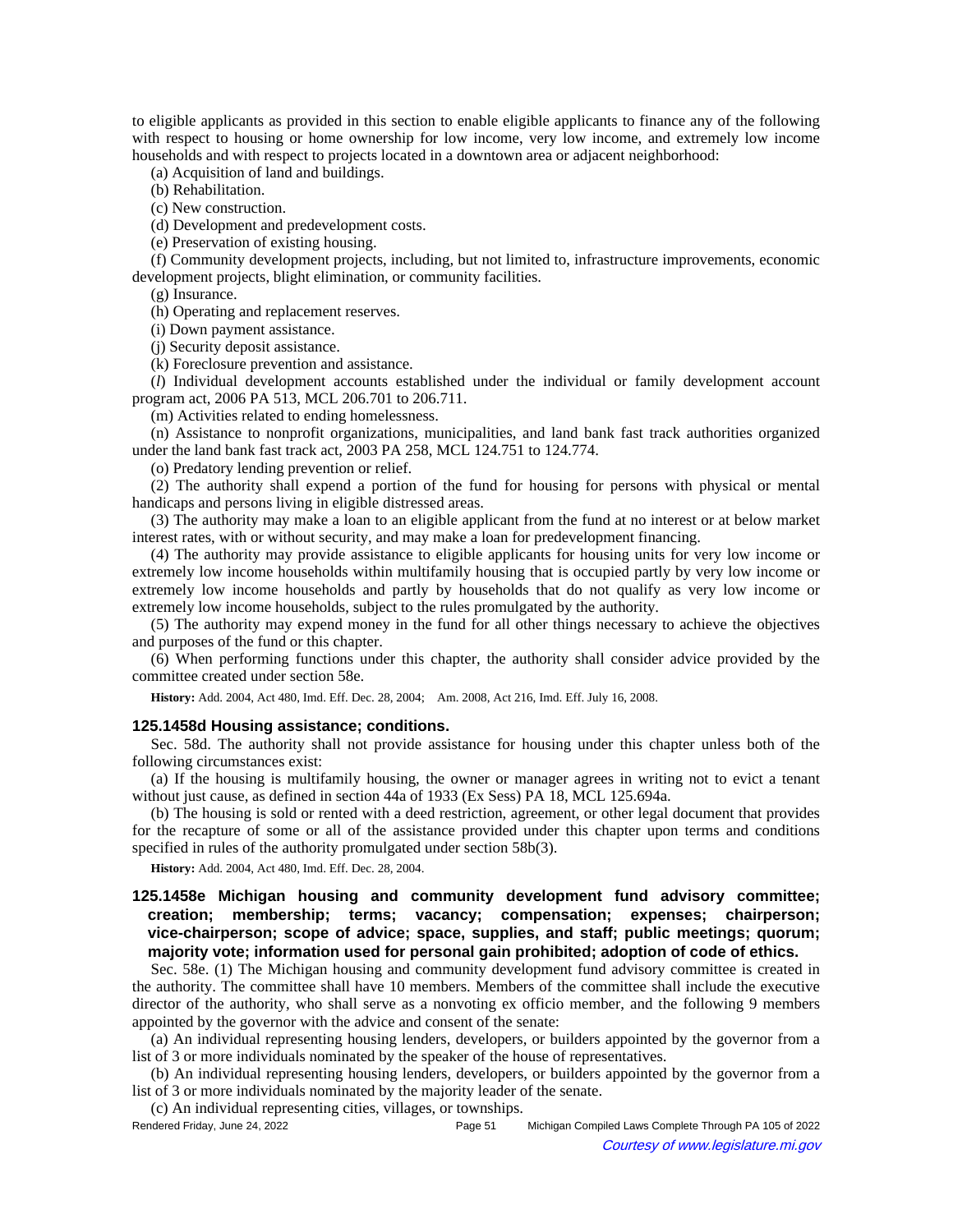(d) An individual representing local housing organizations.

(e) An individual representing nonprofit organizations.

(f) An individual representing a local economic development corporation, a downtown development authority, a corridor improvement authority, a business improvement district, or a principal shopping district.

(g) An individual representing a local neighborhood association or neighborhood improvement authority.

(h) Two other residents of this state.

(2) Except as provided in subsection (3), the term of a member of the committee appointed by the governor under subsection (1) shall be 4 years.

(3) Of the members initially appointed by the governor under subsection (1), 2 members shall be appointed for a term expiring on November 30, 2008, 2 members shall be appointed for a term expiring on November 30, 2009, 3 members shall be appointed for a term expiring on November 30, 2010, and 2 members shall be appointed for a term expiring on November 30, 2011.

(4) A vacancy on the committee arising for a reason other than the expiration of a term shall be filled in the same manner as the original appointment for the remainder of the unexpired term.

(5) Members of the committee shall serve without compensation but, subject to available funding, may receive reimbursement for their actual and necessary expenses while attending meetings or performing other authorized official business of the committee.

(6) The governor shall designate 1 member of the committee to serve as chairperson of the committee at the pleasure of the governor. The members of the committee may elect a member of the committee to serve as vice-chairperson of the committee and may elect other members of the committee as officers of the committee as the committee considers appropriate.

(7) The committee may advise the authority on all of the following:

(a) Recommendations for the biennial allocation plan required under section 58b.

(b) Expenditures from the fund under this chapter, including all of the following:

(*i*) Whether expenditures are distributed fairly and equitably.

(*ii*) Whether expenditures satisfy housing needs and priorities in this state.

(*iii*) Whether expenditures satisfy the economic needs and priorities of communities benefiting from the expenditures.

(8) The committee may meet with representatives of the authority, including authority employees and members of the board of directors of the authority, to discuss and provide advice on matters relating to the fund.

(9) The authority may provide the committee with meeting space, supplies, and staff to support the functions of the committee under this section.

(10) A meeting of the committee shall be conducted as a public meeting held in compliance with the open meetings act, 1976 PA 267, MCL 15.261 to 15.275. Notice of the date, time, and place of a public meeting of the committee shall be given as prescribed in the open meetings act, 1976 PA 267, MCL 15.261 to 15.275. A majority of the members of the committee serving constitute a quorum for the transaction of the committee's business. The committee shall act by a majority vote of its serving members.

(11) A member of the committee shall not use for personal gain information obtained by the member while performing business of the committee, nor shall a member of the committee disclose confidential information obtained by the member while conducting committee business, except as necessary to perform committee business. The committee shall adopt a code of ethics for its members and establish policies and procedures requiring the disclosure of relationships that may give rise to a conflict of interest. The committee shall require that any member of the committee with a direct or indirect interest in any matter before the committee disclose the member's interest to the committee before the committee takes any action on the matter.

**History:** Add. 2008, Act 244, Imd. Eff. July 17, 2008.

## **125.1458f Rights of holders of authority bonds or notes; construction of chapter as to status of money controlled by authority.**

Sec. 58f. (1) When performing duties under this chapter, the authority and the committee created under section 58e shall remain cognizant of the rights of the holders of authority bonds or notes and the extent to which certain authority bond and note contracts may require the authority to either maintain sufficient personnel or contract for services to plan authority programs and to supervise enforcement and, where necessary, foreclosure of authority mortgage agreements.

(2) Nothing in this chapter shall be construed to affect the status of money of the authority controlled by the authority as state funds appropriated to the authority lose their identity as state funds upon payment to the authority and become public funds of the authority solely under the control of the authority and funds established by or within the authority and are public trust funds administered by the authority. Nothing in this Rendered Friday, June 24, 2022 Page 52 Michigan Compiled Laws Complete Through PA 105 of 2022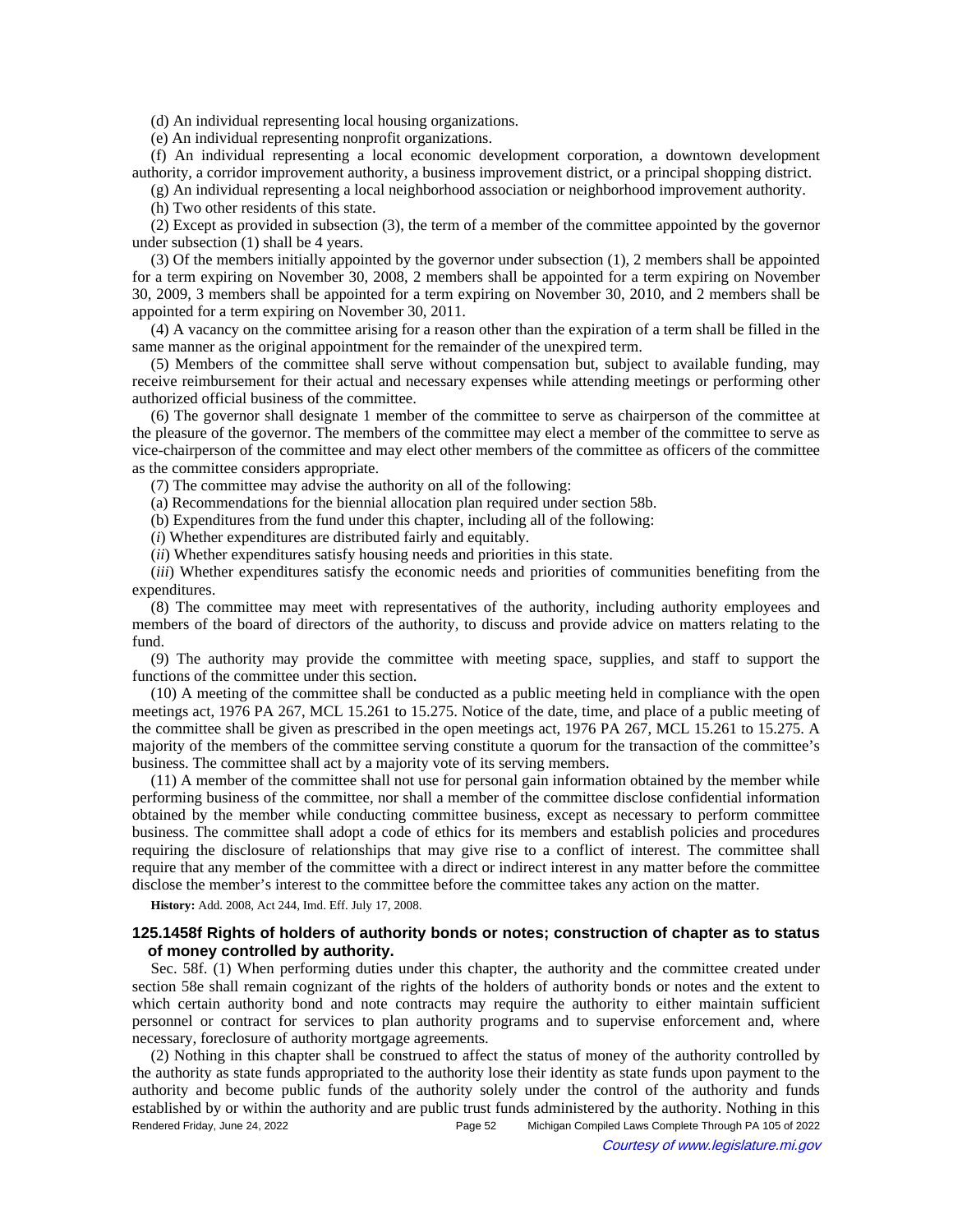chapter shall be construed to impair the obligation of any bond or note issued by the authority. Bonds and notes issued by the authority are obligations of the authority and not obligations of this state.

**History:** Add. 2008, Act 244, Imd. Eff. July 17, 2008.

### CHAPTER 3B

## **125.1459 Definitions.**

Sec. 59. (1) The definitions in section 11 apply to this chapter unless otherwise provided in this chapter. (2) As used in this chapter:

(a) "Area median income" means the median income for the area as determined under section 8 of the United States housing act of 1937, 42 USC 1437f, adjusted for family size.

(b) "Income" means an amount determined in a manner consistent with the determination of lower income families under section 8 of the United States housing act of 1937, 42 USC 1437f.

(c) "Supportive housing property" means property that meets all of the following requirements:

 $(i)$  Is owned by an organization exempt under section  $501(c)(3)$  of the internal revenue code, 26 USC 501, or by a nonprofit housing corporation organized under chapter 4.

(*ii*) All living units are occupied by 1 or more persons each having incomes at or below 30% of the area median income and who each individually receive services for not less than 1 hour per month either directly from or contracted for by an organization identified in subparagraph (*i*), which services include, but are not limited to, mental health, substance abuse, counseling, and assistance with daily living.

(*iii*) Consists of not more than 6 individual living units.

(d) "Individual living unit" means an accommodation containing a living area, 1 to 4 sleeping areas, bathing and sanitation facilities, and cooking facilities equipped with a cooking range, refrigerator, and sink, all of which are separate and distinct from any other accommodations. An individual living unit may be served by heating or cooling facilities that also serve additional units. An individual unit shall not provide housing for more than 6 individuals.

History: Add. 2008, Act 456, Eff. Oct. 29, 2009;-- Am. 2010, Act 144, Imd. Eff. Aug. 4, 2010.

**Compiler's note:** Enacting section 1 of Act 456 of 2008 contained tie bars to House Bills 5437 and 5438. House Bill 5437 was filed with the Secretary of State January 9, 2009, and became 2008 PA 454, Imd. Eff. Jan. 9, 2009. House Bill 5438 was not enacted by the legislature of the 2008 regular session; it was not presented to the governor and did not become a public act.

Enacting section 1 of Act 127 of 2009 repealed enacting section 1 of Act 456 of 2008, thereby removing the tie bars. Act 456 of 2008 became effective October 29, 2009.

For transfer of Michigan state housing development authority from Michigan strategic fund to department of talent and economic development, see E.R.O. No. 2014-6, compiled at MCL 125.1995.

# **125.1459a Supportive housing property; filing in affidavit form; certification by authority; filing of certified notification of exemption with local assessing officer; certification on first-come, first-served basis; limitation.**

Sec. 59a. The owner of supportive housing property shall file with the local assessing officer a notification of that status, which shall be in an affidavit form as provided by the authority. The completed affidavit form first shall be submitted to the authority before November 1 of the year preceding the tax year in which the exemption is to begin for certification by the authority that the project is supportive housing property. The owner then shall file the certified notification of the exemption with the local assessing officer before December 1 of the year preceding the tax year in which the exemption is to begin. The authority shall not accept any affidavits filed with it for certification on or after November 1 of any year. The authority shall certify property as supportive housing property on a first-come, first-served basis. The authority shall not certify more than 250 individual living units in each year, and not more than 62 units certified as supportive housing property for a year can be in a single county. If by November 1 of any year the total number of living units that the authority has certified for that year is fewer than 250 living units, the authority may, subject to the annual state-wide limit of 250 living units, certify additional living units in any county that had previously reached the 62-unit limit. This certification shall be on a first-come, first-served basis, based on affidavits filed with the authority before November 1 of that year, but after the county involved reached the 62-unit limit. If not all of the affidavits can be certified without reaching the 250-unit limit, and the date and time of the filing of those affidavits does not establish which were filed earliest, the authority shall select and certify affidavits within that group randomly, keeping a balance of certified units among counties that have more than 62 certified units.

History: Add. 2008, Act 456, Eff. Oct. 29, 2009;—Am. 2010, Act 144, Imd. Eff. Aug. 4, 2010.

**Compiler's note:** Enacting section 1 of Act 456 of 2008 contained tie bars to House Bills 5437 and 5438. House Bill 5437 was filed with the Secretary of State January 9, 2009, and became 2008 PA 454, Imd. Eff. Jan. 9, 2009. House Bill 5438 was not enacted by the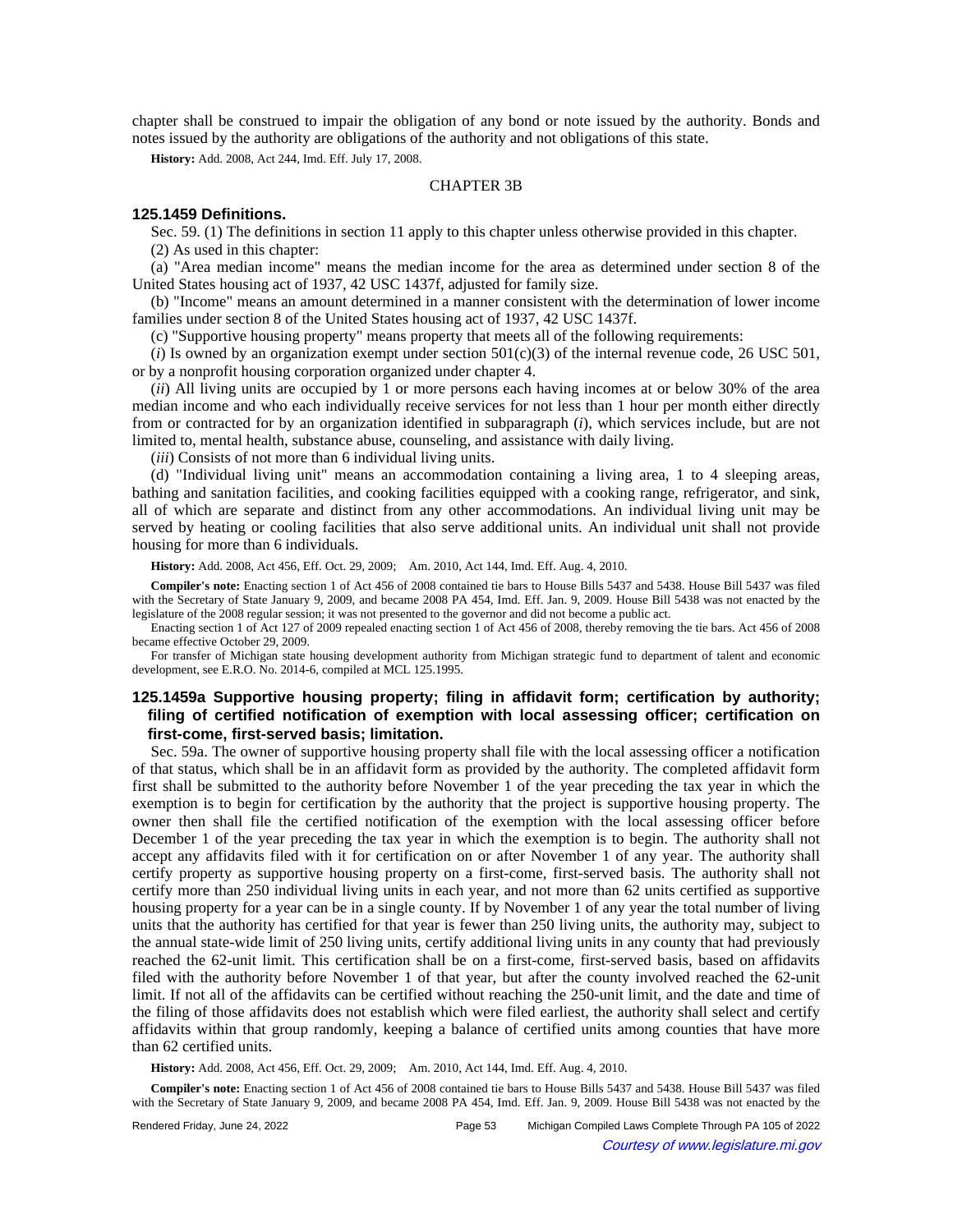legislature of the 2008 regular session; it was not presented to the governor and did not become a public act.

Enacting section 1 of Act 127 of 2009 repealed enacting section 1 of Act 456 of 2008, thereby removing the tie bars. Act 456 of 2008 became effective October 29, 2009.

#### CHAPTER 4

#### **125.1461 Nonprofit housing corporations; incorporation.**

Sec. 61. Nonprofit housing corporations shall be incorporated pursuant to the provisions of this chapter and the nonprofit corporation act, Act No. 162 of the Public Acts of 1982, being sections 450.2101 to 450.3192 of the Michigan Compiled Laws.

History: Add. 1968, Act 343, Imd. Eff. July 19, 1968;-- Am. 1970, Act 129, Imd. Eff. July 29, 1970;-- Am. 1987, Act 180, Imd. Eff. Nov. 25, 1987.

**Compiler's note:** For transfer of Michigan state housing development authority from Michigan strategic fund to department of talent and economic development, see E.R.O. No. 2014-6, compiled at MCL 125.1995.

#### **125.1462 Qualified nonprofit housing corporations; corporate name.**

Sec. 62. The term "nonprofit housing corporation" or "nonprofit housing company" shall be included as a part of the corporate name as set forth in the certificate of incorporation.

**History:** Add. 1968, Act 343, Imd. Eff. July 19, 1968.

## **125.1463 Nonprofit housing corporation; articles of incorporation.**

Sec. 63. In addition to other requirements of law, the articles of incorporation of a nonprofit housing corporation shall provide all of the following:

(a) That the corporation has been organized exclusively to provide housing facilities for any 1 or more of the following classes of persons, to be specified in the articles of incorporation: (i) persons of low income, (ii) persons of low and moderate income, and (iii) persons whose income does not exceed limits established in this act. The articles of incorporation may also permit the corporation to provide any social, recreational, commercial, and communal facilities necessary to serve and improve a residential area in which authority-aided or federally-aided housing is located or is planned to be located, thereby enhancing the viability of the housing.

(b) That all the income and earnings of the corporation shall be used exclusively for corporate purposes and that no part of the net income or net earnings of the corporation shall inure to the benefit or profit of a private individual, firm, corporation, partnership, or association.

(c) That the corporation is in no manner controlled or under the direction or acting in the substantial interest of any private individual, firm, partnership, or association seeking to derive profit or gain therefrom or seeking to eliminate or minimize losses in any dealing or transactions with the corporation.

(d) That the operations of the corporation may be supervised by the authority or by any other governmental body as the authority directs, and that the corporation shall enter into agreements with the authority or with the governmental body as the authority from time to time requires. These agreements shall provide for regulation by the authority or by the governmental body of the planning, development, and management of any housing project undertaken by the corporation and the disposition of the property and franchises of the corporation.

History: Add. 1968, Act 343, Imd. Eff. July 19, 1968;--Am. 1970, Act 129, Imd. Eff. July 29, 1970;--Am. 1976, Act 410, Imd. Eff. Jan. 9, 1977;--Am. 1978, Act 192, Imd. Eff. June 4, 1978;--Am. 1979, Act 49, Imd. Eff. July 7, 1979;--Am. 1984, Act 215, Imd. Eff. July 10, 1984.

## **125.1464 Directors, additional, power of authority.**

Sec. 64. The articles shall provide that the authority shall have the power to appoint to the board of directors of the corporation a number of new directors, which number shall be sufficient to constitute a majority of the board, notwithstanding any other provisions of the articles of incorporation or any other provisions of law, if:

(a) The corporation has received a loan or advance as provided for in this act and the authority determines that the loan or advance is in jeopardy of not being repaid.

(b) The corporation has received a loan or advance as provided for in this act and the authority determines that the proposed housing project for which the loan or advance was made is in jeopardy of not being constructed.

(c) The authority determines that some part of the net income or net earnings of the corporation is inuring to the benefit of any private individual, firm, corporation, partnership or association.

(d) The authority determines that the corporation is in some manner controlled by or under the direction of or acting in the substantial interest of any private individual, firm, corporation, partnership or association Rendered Friday, June 24, 2022 Page 54 Michigan Compiled Laws Complete Through PA 105 of 2022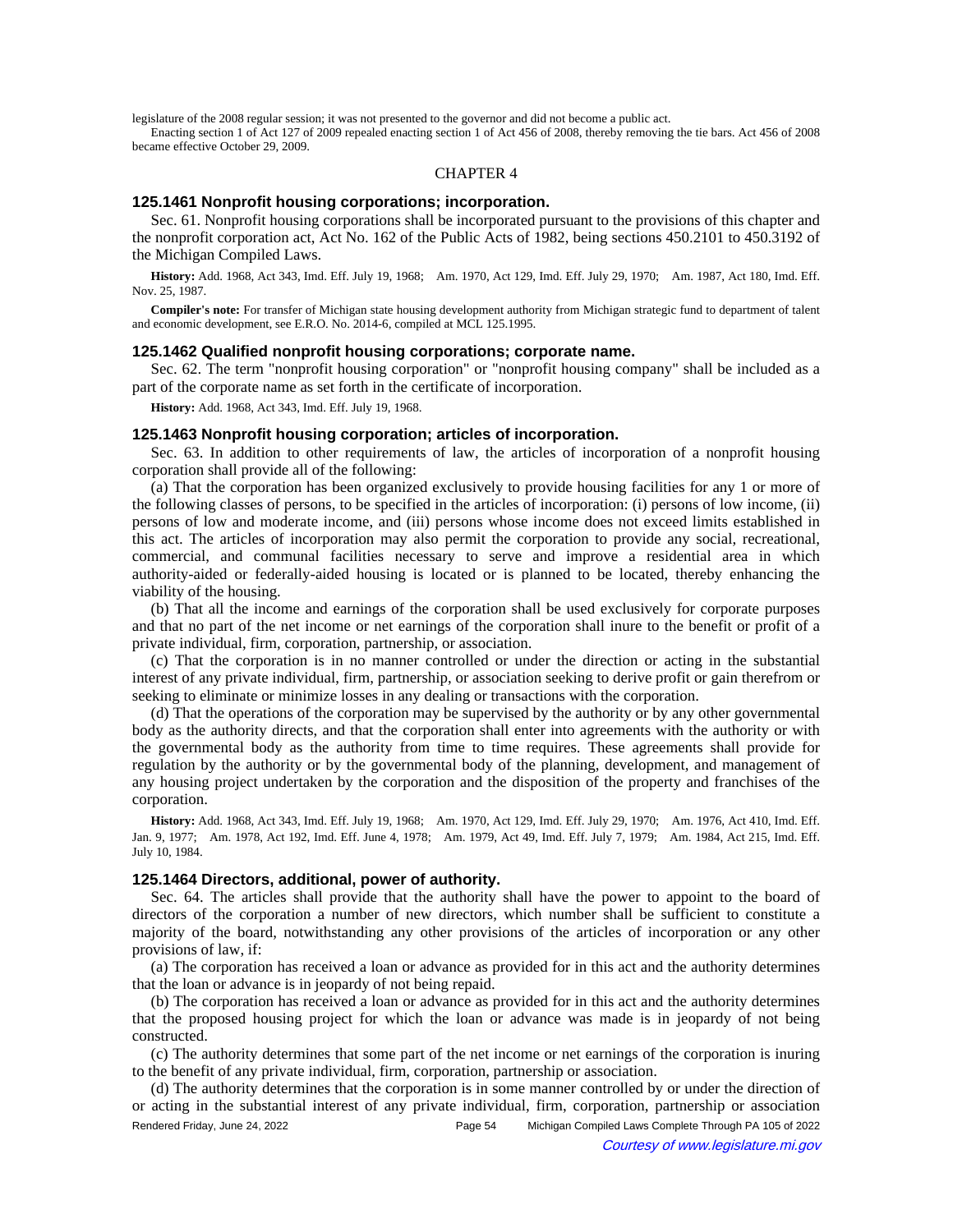seeking to derive benefit or gain therefrom or seeking to eliminate or minimize losses in any dealings or transactions therewith.

(e) The authority determines that the corporation is in violation of the rules promulgated under section 22.

(f) The authority determines that the corporation is in violation of any agreements entered into with the authority providing for regulation by the authority of the planning, development and management of any housing project undertaken by the corporation and the disposition of the property and franchises of such corporation.

History: Add. 1968, Act 343, Imd. Eff. July 19, 1968;—Am. 1970, Act 129, Imd. Eff. July 29, 1970.

**Administrative rules:** R 125.101 et seq. of the Michigan Administrative Code.

#### **125.1465 Articles of incorporation; filing, approval.**

Sec. 65. The department of the treasury, corporation division, shall not file the articles of incorporation of the corporation unless the consent or approval of the authority is attached or affixed thereto.

**History:** Add. 1968, Act 343, Imd. Eff. July 19, 1968.

### CHAPTER 5

### **125.1471 Consumer housing cooperatives; incorporation.**

Sec. 71. Consumer housing cooperatives shall be incorporated pursuant to the provisions of the Michigan general corporation act and the provisions of this chapter.

**History:** Add. 1968, Act 343, Imd. Eff. July 19, 1968.

**Compiler's note:** For transfer of Michigan state housing development authority from Michigan strategic fund to department of talent and economic development, see E.R.O. No. 2014-6, compiled at MCL 125.1995.

## **125.1472 "Consumer housing cooperative" as part of corporate name; exception.**

Sec. 72. (1) Except as provided in subsection (2), the term "consumer housing cooperative" shall be included as a part of the corporate name as set forth in the certificate of incorporation.

(2) This section shall not apply to a corporation organized before March 10, 1967, as a nonprofit cooperative corporation pursuant to sections 98 to 132 of Act No. 327 of the Public Acts of 1931, as amended, being sections 450.98 to 450.132 of the Michigan Compiled Laws.

History: Add. 1968, Act 343, Imd. Eff. July 19, 1968;**--**Am. 1978, Act 192, Imd. Eff. June 4, 1978.

## **125.1473 Consumer housing cooperative; articles of incorporation.**

Sec. 73. In addition to other requirements of law, the articles of incorporation of a consumer housing cooperative shall provide all of the following:

(a) That the consumer housing cooperative has been organized exclusively to provide authority-aided housing facilities for persons of low and moderate income, or for persons whose income does not exceed limits established in this act, and for social, recreational, commercial, and communal facilities necessary to serve and improve a residential area in which authority-aided or federally-aided housing is located or is planned to be located thereby enhancing the viability of the housing or that the consumer housing cooperative has been organized to provide nonauthority aided housing for persons of low and moderate income or persons whose income does not exceed limits established in this act, and at least 50% of the cooperative's assets are in housing with the remaining assets being utilized to meet other consumer needs.

(b) That all income and earnings of the consumer housing cooperative shall be used exclusively for consumer housing cooperative purposes and that an unreasonable part of the net income or net earnings of the cooperative shall not inure to the benefit or profit of a private individual, firm, corporation, partnership, or association.

(c) That the consumer housing cooperative is not controlled or under the direction of or acting in the substantial interest of a private individual, firm, corporation, partnership, or association seeking to derive profit or gain therefrom or seeking to eliminate or minimize losses in any dealing or transaction with the cooperative. However, this subdivision shall apply to individual cooperators of a consumer housing cooperative only in those circumstances prescribed by the authority in its rules.

(d) That the housing operations of the consumer housing cooperative may be supervised by the authority or by any other governmental body as the authority directs, and that the consumer housing cooperative shall enter into agreements with the authority or with the governmental body as the authority requires. These agreements shall provide for regulation by the authority or by the governmental body of the planning, development, and management of a housing project undertaken by the consumer housing cooperative and the disposition of the property and franchises of the cooperative. This subdivision shall not apply to a consumer housing cooperative which was organized before March 10, 1967, as a nonprofit cooperative corporation Rendered Friday, June 24, 2022 Page 55 Michigan Compiled Laws Complete Through PA 105 of 2022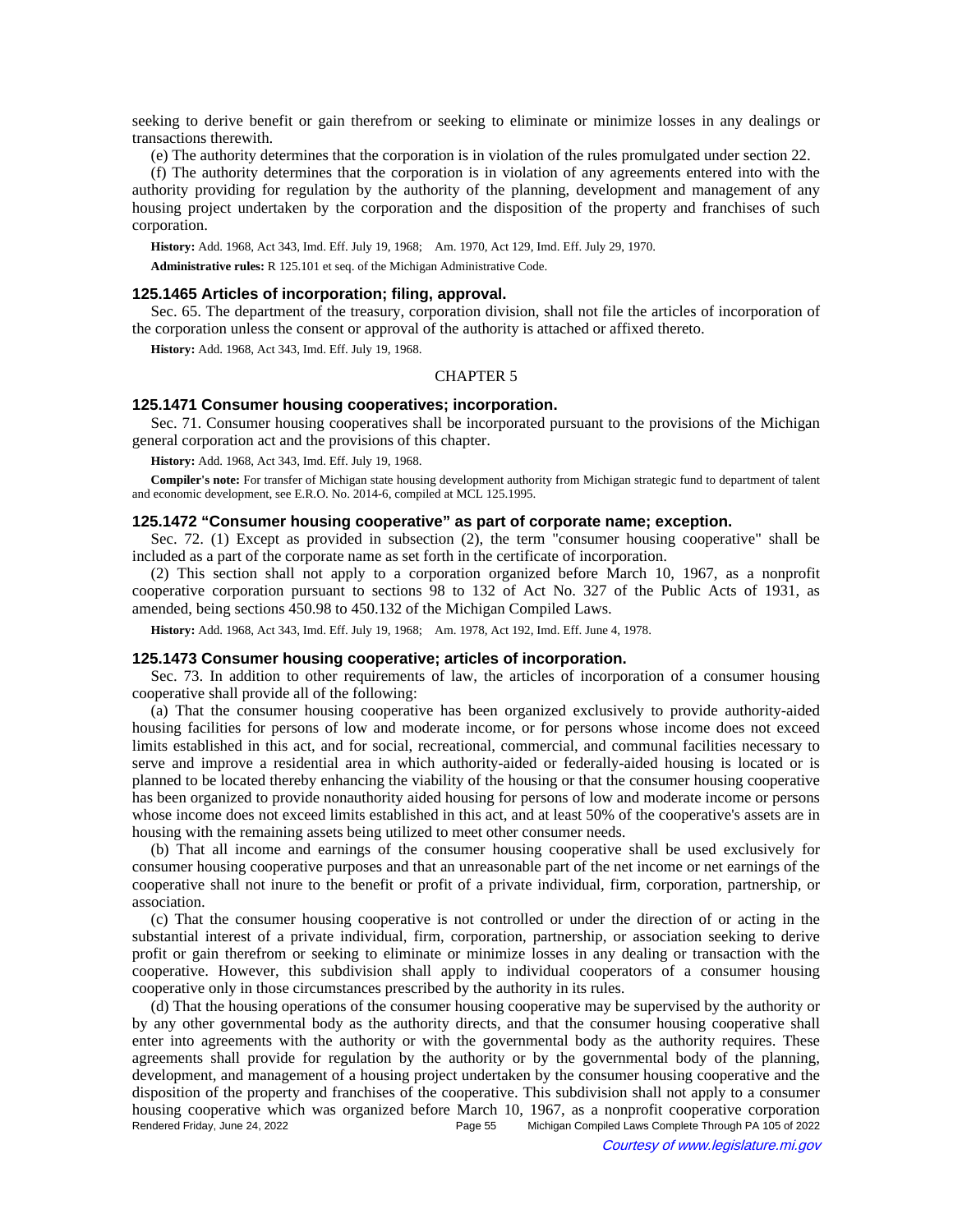pursuant to sections 98 to 132 of Act No. 327 of the Public Acts of 1931, as amended, being sections 450.98 to 450.132 of the Michigan Compiled Laws.

History: Add. 1968, Act 343, Imd. Eff. July 19, 1968;—Am. 1970, Act 129, Imd. Eff. July 29, 1970;—Am. 1976, Act 410, Imd. Eff. Jan. 9, 1977; Am. 1978, Act 192, Imd. Eff. June 4, 1978; Am. 1979, Act 49, Imd. Eff. July 7, 1979; Am. 1984, Act 215, Imd. Eff. July 10, 1984.

**Administrative rules:** R 125.101 et seq. of the Michigan Administrative Code.

## **125.1474 Appointment of directors sufficient in number to constitute majority of board; conditions; exception.**

Sec. 74. (1) Except as provided in subsection (2), the articles shall provide that the authority shall have the power to appoint to the board of directors of the consumer housing cooperative a number of new directors, which number shall be sufficient to constitute a majority of the board, notwithstanding any other provisions of the articles of incorporation or any other provisions of law, if:

(a) The consumer housing cooperative has received a loan or advance as provided for in this act and the authority determines that the loan or advance is in jeopardy of not being repaid.

(b) The consumer housing cooperative has received a loan or advance as provided for in this act and the authority determines that the proposed housing project for which the loan or advance was made is in jeopardy of not being constructed.

(c) The authority determines that some unreasonable part of the net income or net earnings of the consumer housing cooperative shall inure to the benefit of a private individual, firm, corporation, partnership, or association.

(d) The authority determines that the consumer housing cooperative is in some manner controlled by or under the direction of or acting in the substantial interest of a private individual, firm, corporation, partnership, or association seeking to derive benefit or gain therefrom or seeking to eliminate or minimize losses in any dealing or transaction therewith, except that the foregoing shall apply to individual cooperators of a consumer housing cooperative only in those circumstances defined by the authority in its rules.

(e) The authority determines that the consumer housing cooperative is in violation of the rules promulgated under section 22.

(f) The authority determines that the consumer housing cooperative is in violation of an agreement entered into with the authority providing for regulation by the authority of the planning, development, and management of a housing project undertaken by the consumer housing cooperative or the disposition of the property and franchises of the cooperative.

(2) This section shall not apply to a consumer housing cooperative which was organized before March 10, 1967, as a nonprofit cooperative corporation pursuant to sections 98 to 132 of Act No. 327 of the Public Acts of 1931, as amended.

History: Add. 1968, Act 343, Imd. Eff. July 19, 1968;-Am. 1970, Act 129, Imd. Eff. July 29, 1970;-Am. 1978, Act 192, Imd. Eff. June 4, 1978.

**Administrative rules:** R 125.101 et seq. of the Michigan Administrative Code.

#### **125.1475 Articles of incorporation; filing, approval of authority.**

Sec. 75. The department of the treasury, corporation division, shall not file the articles of incorporation of the consumer housing cooperative unless the consent or approval of the authority is attached or affixed thereto.

**History:** Add. 1968, Act 343, Imd. Eff. July 19, 1968.

#### CHAPTER 6

### **125.1481 Limited dividend housing corporations; incorporation.**

Sec. 81. Limited dividend housing corporations shall be incorporated or qualified pursuant to the provisions of the general corporation act and this chapter.

**History:** Add. 1970, Act 129, Imd. Eff. July 29, 1970.

**Compiler's note:** For transfer of Michigan state housing development authority from Michigan strategic fund to department of talent and economic development, see E.R.O. No. 2014-6, compiled at MCL 125.1995.

#### **125.1482 Corporate name.**

Sec. 82. The term "limited dividend housing corporation" shall be included as a part of the corporate name as set forth in the certificate of incorporation or certificate of authority.

**History:** Add. 1970, Act 129, Imd. Eff. July 29, 1970.

**Compiler's note:** The phrase "certificate of incorporation" in this section should evidently read "articles of incorporation." Rendered Friday, June 24, 2022 Page 56 Michigan Compiled Laws Complete Through PA 105 of 2022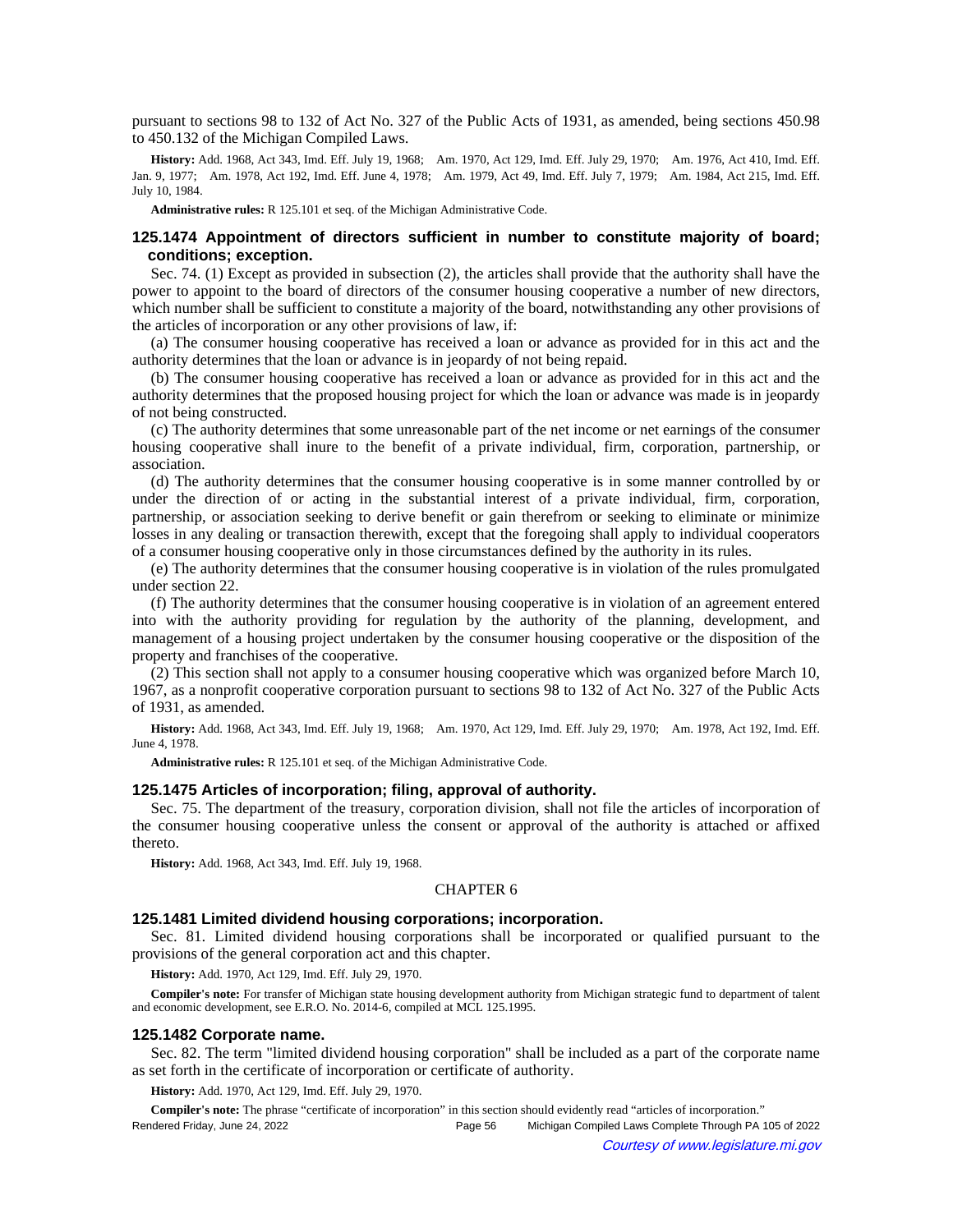### **125.1483 Limited dividend housing corporation; articles of incorporation.**

Sec. 83. In addition to other requirements of law, the articles of incorporation of any limited dividend housing corporation shall provide all of the following:

(a) That the limited dividend housing corporation has been organized exclusively to provide housing facilities for persons of low and moderate income, or for persons whose income does not exceed limits established in this act, and for social, recreational, commercial, and communal facilities as may be necessary to serve and improve a residential area in which authority-aided or federally-aided housing is located or is planned to be located, thereby enhancing the viability of the housing.

(b) That every stockholder of the limited dividend housing corporation shall be deemed, by the subscription to or receipt of stock in the corporation, to have agreed that he or she at no time shall receive from the corporation in repayment of his or her investment any sums in excess of the face value of the investment plus cumulative dividends at a rate which the authority determines to be reasonable and proper, computed from the initial date on which money was paid or property delivered in consideration for the proprietary interest of the stockholder; and that upon the dissolution of the limited dividend housing corporation, any surplus in excess of those amounts shall be paid to the authority or to any other regulating governmental body as the authority directs.

(c) That the operations of the limited dividend housing corporation may be supervised by the authority or by any other governmental body as the authority directs, and that the limited dividend housing corporation shall enter into agreements with the authority or with the governmental body as the authority from time to time requires. These agreements shall provide for regulation by the authority or the governmental body of the planning, development, and management of any housing project undertaken by the limited housing corporation and the disposition of the property and franchises of the corporation.

History: Add. 1970, Act 129, Imd. Eff. July 29, 1970;-- Am. 1976, Act 410, Imd. Eff. Jan. 9, 1977;-- Am. 1979, Act 49, Imd. Eff. July 7, 1979; - Am. 1984, Act 215, Imd. Eff. July 10, 1984.

**Compiler's note:** In the last sentence of subdivision (c), the phrase "limited housing corporation" should evidently read "limited dividend housing corporation."

#### **125.1484 Surplus; definition.**

Sec. 84. As used in this chapter, the term "surplus" shall not be deemed to include any increase in assets of any limited dividend housing corporation organized in accordance with the provisions of this chapter, by reason of reduction of mortgage, by amortization or similar payments or realized from the sale or disposition of any assets of a limited dividend housing corporation to the extent such surplus can be attributed to any increase in market value of any real property or tangible personal property accruing during the period the assets were owned and held by the limited dividend housing corporation.

**History:** Add. 1970, Act 129, Imd. Eff. July 29, 1970.

### **125.1485 Directors, additional, power of authority.**

Sec. 85. The articles shall provide that the authority shall have the power to appoint to the board of directors of the limited dividend housing corporation a number of new directors, which number shall be sufficient to constitute a majority of the board, notwithstanding any other provisions of the articles or any other provisions of law, if:

(a) The limited dividend housing corporation has received a loan or advance as provided for in this act and the authority determines that the loan or advance is in jeopardy of not being repaid.

(b) The limited dividend housing corporation has received a loan or advance as provided for in this act and the authority determines that the proposed housing project for which the loan or advance was made is in jeopardy of not being constructed.

(c) The authority determines that some part of the net income or net earnings of the limited dividend housing corporation, in excess of that permitted by other provisions of this act, shall inure to the benefit of any private individual, firm, corporation, partnership or association.

(d) The authority determines that the limited dividend housing corporation is in violation of the rules promulgated under section 22.

(e) The authority determines that the limited dividend housing corporation is in violation of any agreements entered into with the authority providing for regulation by the authority of the planning, development and management of any housing project undertaken by the limited dividend housing corporation or the disposition of the property and franchises of such corporation.

**History:** Add. 1970, Act 129, Imd. Eff. July 29, 1970.

**Administrative rules:** R 125.101 et seq. of the Michigan Administrative Code.

Rendered Friday, June 24, 2022 Page 57 Michigan Compiled Laws Complete Through PA 105 of 2022 Courtesy of www.legislature.mi.gov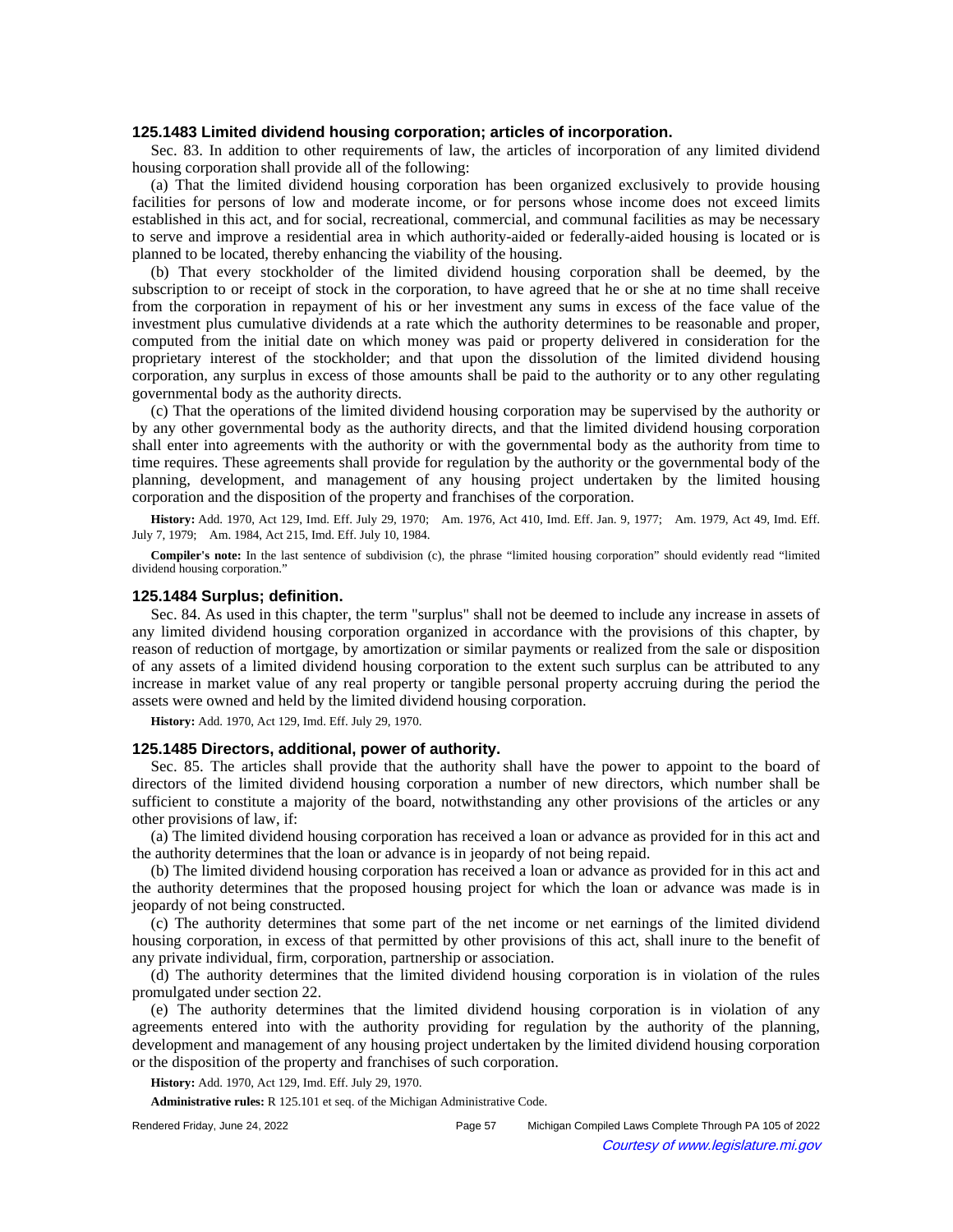### **125.1486 Articles of incorporation; filing, approval.**

Sec. 86. The department of the treasury, corporation division, shall not accept the articles of incorporation of the limited dividend housing corporation unless the consent or approval of the authority is attached or affixed thereto.

**History:** Add. 1970, Act 129, Imd. Eff. July 29, 1970.

## CHAPTER 7

### **125.1491 Limited dividend housing association; approval; membership.**

Sec. 91. Limited dividend housing association includes general or limited partnerships, limited liability companies, joint ventures, or trusts, as any such entities shall be approved by resolution of the authority. Members of a limited dividend housing association shall include each and all persons with a legal or beneficial interest of any kind in a limited dividend housing association or its assets.

History: Add. 1970, Act 129, Imd. Eff. July 29, 1970;-- Am. 1996, Act 475, Imd. Eff. Dec. 26, 1996.

**Compiler's note:** For transfer of Michigan state housing development authority from Michigan strategic fund to department of talent and economic development, see E.R.O. No. 2014-6, compiled at MCL 125.1995.

#### **125.1492 Association name.**

Sec. 92. The term "limited dividend housing association" shall be included as part of the name of any limited dividend housing association.

**History:** Add. 1970, Act 129, Imd. Eff. July 29, 1970.

# **125.1493 Limited dividend housing association; provisions of partnership agreement, joint venture agreement, trust agreement, or other document of basic organization.**

Sec. 93. In addition to other requirements of law, the partnership agreement, joint venture agreement, trust agreement, or other document of basic organization of the limited dividend housing association shall provide all of the following:

(a) That the limited dividend housing association has been organized exclusively to provide housing facilities for persons of low and moderate income, or for persons whose income does not exceed limits established in this act, and for social, recreational, commercial, and communal facilities as may be necessary to serve and improve a residential area in which authority-aided or federally-aided housing is located or is planned to be located, thereby enhancing the viability of such housing.

(b) That every member of a limited dividend housing association shall be deemed, by acceptance of a beneficial interest in the limited dividend housing association or by executing the document of basic organization, to have agreed that he or she at no time shall receive from the limited dividend housing association any return in excess of the face value of the investment attributable to his or her respective interest plus cumulative dividend payments at a rate which the authority determines to be reasonable and proper, computed from the initial date on which money was paid or property delivered in consideration for the interest; and that upon the dissolution of the limited dividend housing association, any surplus in excess of those amounts shall be paid to the authority or to any other regulating governmental body as the authority directs.

(c) That the operations of the limited dividend housing association may be supervised by the authority or by any other governmental body as the authority directs, and that the limited dividend housing association shall enter into agreements with the authority or with the governmental body as the authority from time to time requires. The agreements shall provide for regulation by the authority or the governmental body of the planning, development, and management of any housing project undertaken by the limited dividend housing association and the disposition of the property and franchises of the limited dividend housing association.

History: Add. 1970, Act 129, Imd. Eff. July 29, 1970;--Am. 1976, Act 410, Imd. Eff. Jan. 9, 1977;--Am. 1979, Act 49, Imd. Eff. July 7, 1979;—Am. 1984, Act 215, Imd. Eff. July 10, 1984.

#### **125.1494 Surplus; definition.**

Sec. 94. As used in this chapter, the term "surplus" shall not be deemed to include any increase in assets of any limited dividend housing association organized in accordance with the provisions of this chapter, by reason of reduction of mortgage, by amortization or similar payments or realized from the sale or disposition of any assets of a limited dividend housing association to the extent such surplus can be attributed to any increase in market value of any real property or tangible personal property accruing during the period the assets were owned and held by the limited dividend housing association.

**History:** Add. 1970, Act 129, Imd. Eff. July 29, 1970.

Rendered Friday, June 24, 2022 Page 58 Michigan Compiled Laws Complete Through PA 105 of 2022 Courtesy of www.legislature.mi.gov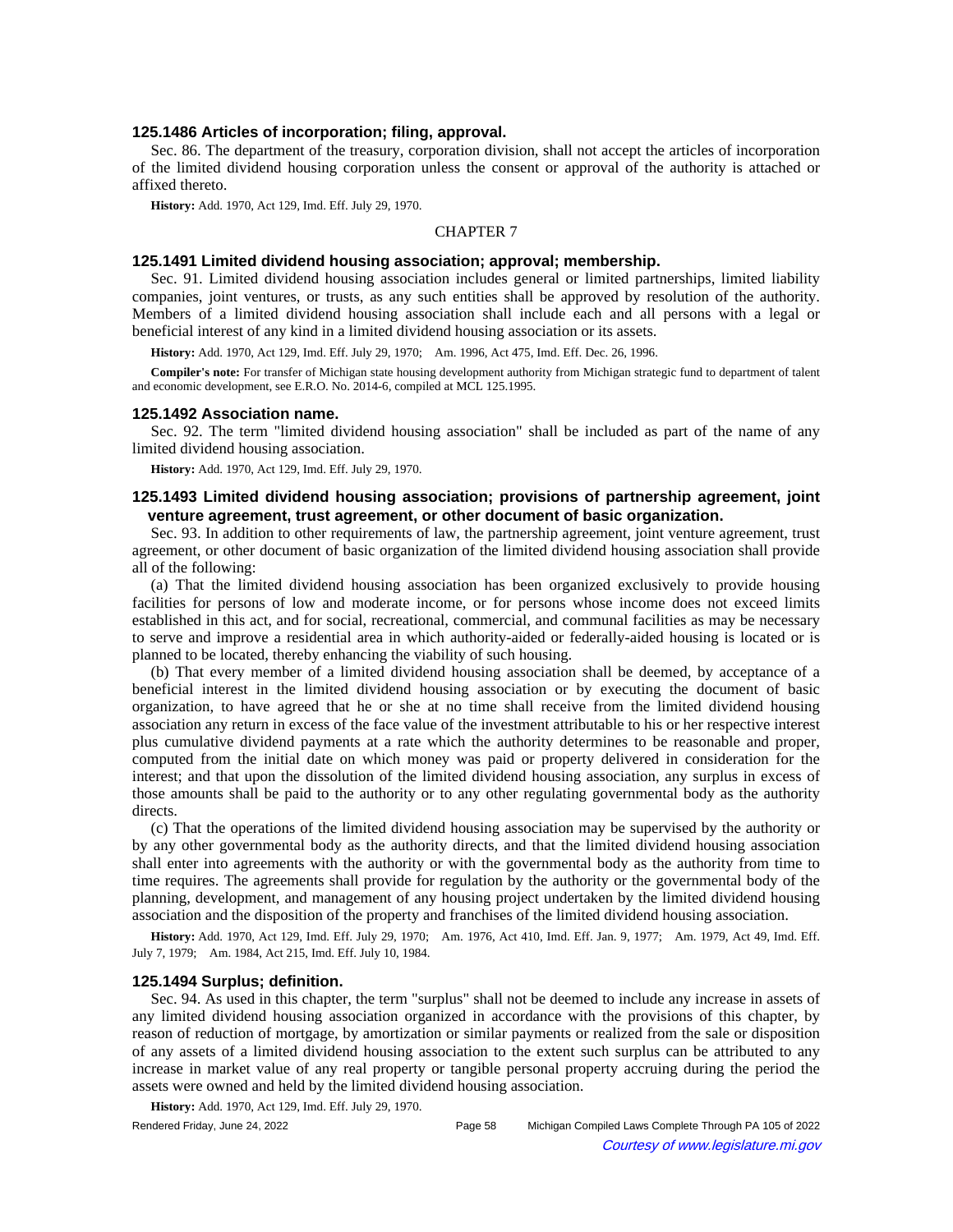### **125.1495 Managing agent; power of authority.**

Sec. 95. The partnership agreement, joint venture agreement, trust agreement or other document of basic organization, as the case may be, shall provide that the authority shall have the power to appoint a managing agent of the limited dividend housing association and its members, who may be an officer, employee, or agent of the authority, and said managing agent shall have complete power to act as agent and attorney in fact for the limited dividend housing association and its members, in connection with any asset or liability of the limited dividend housing association, to fulfill any obligations the limited dividend housing association may have the authority, if:

(a) The limited dividend housing association has received a loan or advance as provided for in this act and the authority determines that the loan or advance is in jeopardy of not being repaid.

(b) The limited dividend housing association has received a loan or advance as provided for in this act and the authority determines that the proposed housing project for which the loan or advance was made is in jeopardy of not being constructed.

(c) The authority determines that some part of the net income or net earnings of the limited dividend housing association, in excess of that permitted by other provisions of this act, shall inure to the benefit of any private individual, firm, corporation, partnership, trust or association.

(d) The authority determines that the limited dividend housing association is in violation of the rules promulgated under section 22.

(e) The authority determines that the limited dividend housing association is in violation of any agreements entered into with the authority providing for regulation by the authority of the planning, development and management of any housing project undertaken by the limited dividend housing association or the disposition of the property and franchises of such limited dividend housing association.

**History:** Add. 1970, Act 129, Imd. Eff. July 29, 1970.

**Compiler's note:** The phrase "may have the authority, if:" in the last sentence of the first paragraph of this section should evidently read "may have the authority, if any one of the following occurs:".

**Administrative rules:** R 125.101 et seq. of the Michigan Administrative Code.

#### **125.1496 Basic organization document; approval.**

Sec. 96. Before any limited dividend housing association can receive any benefits as a result of qualifying under this act, the authority must approve the terms of the partnership agreement, joint venture agreement, trust agreement or other document of basic organization.

**History:** Add. 1970, Act 129, Imd. Eff. July 29, 1970.

#### CHAPTER 8

### **125.1497 Applicability of chapter to mobile home park corporations.**

Sec. 97. This chapter shall apply to mobile home park corporations receiving benefits under this act.

History: Add. 1982, Act 534, Imd. Eff. Dec. 31, 1982;—Am. 1983, Act 217, Imd. Eff. Nov. 16, 1983.

**Compiler's note:** For transfer of Michigan state housing development authority from Michigan strategic fund to department of talent and economic development, see E.R.O. No. 2014-6, compiled at MCL 125.1995.

#### **125.1497a Mobile home park corporation; incorporation and qualification requirements.**

Sec. 97a. A mobile home park corporation shall be incorporated and qualified pursuant to the provisions of the corporation laws of this state and this chapter.

History: Add. 1982, Act 534, Imd. Eff. Dec. 31, 1982;—Am. 1983, Act 217, Imd. Eff. Nov. 16, 1983.

#### **125.1497b Corporate name.**

Sec. 97b. The term "mobile home park corporation" shall be included as part of the corporate name set forth in the certificate of incorporation or certificate of authority.

History: Add. 1982, Act 534, Imd. Eff. Dec. 31, 1982;- Am. 1983, Act 217, Imd. Eff. Nov. 16, 1983.

#### **125.1497c Mobile home park corporation; articles of incorporation.**

Sec. 97c. In addition to other requirements of law, the articles of incorporation of any mobile home park corporation shall provide all of the following:

(a) That the mobile home park corporation has been organized exclusively to provide housing facilities for persons of low and moderate income, or for persons whose income does not exceed limits established in this act, and for social, recreational, commercial, and communal facilities as may be necessary to serve and improve a residential area in which authority-aided or federally-aided housing is located or planned to be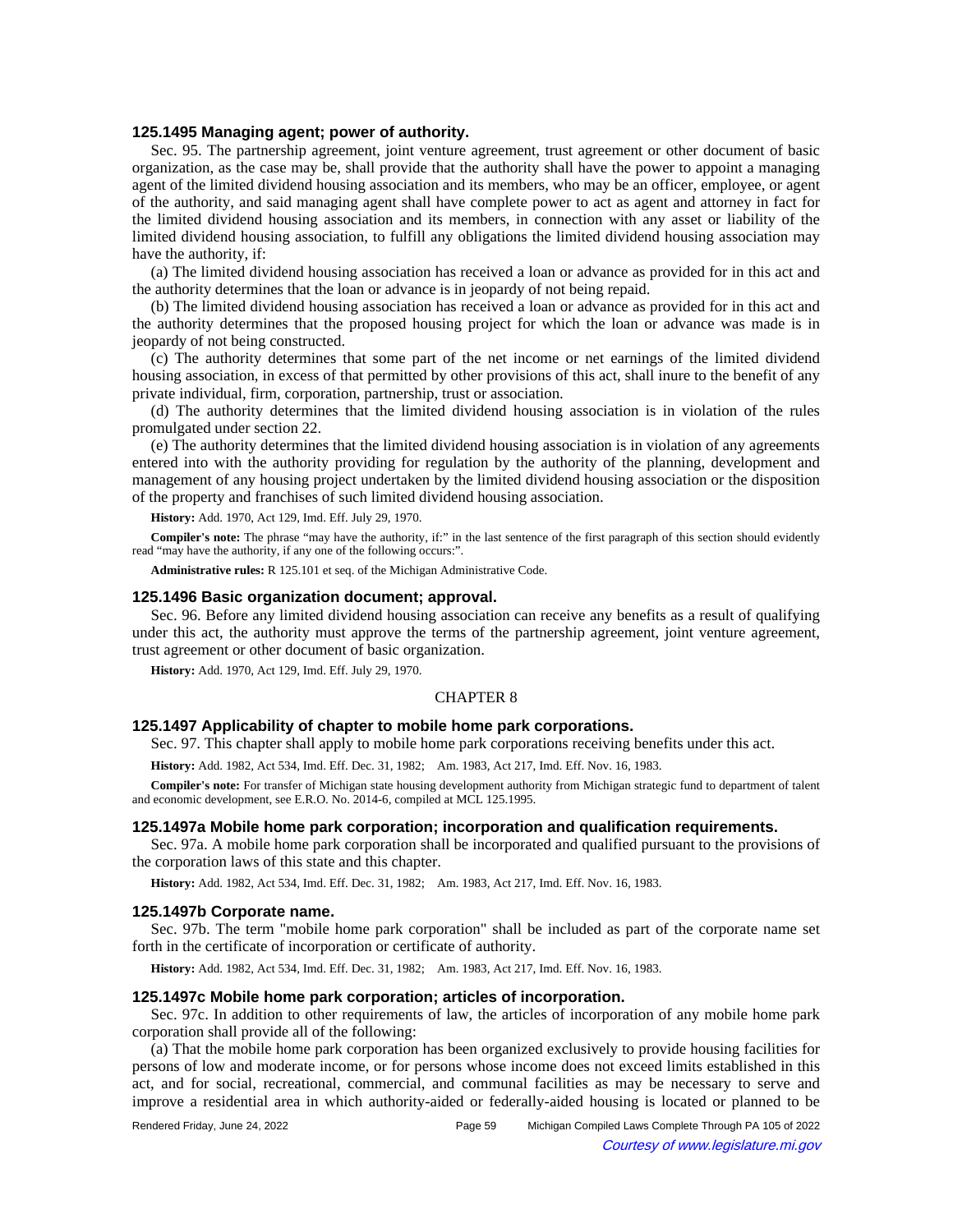located, thereby enhancing the viability of the housing.

(b) That every stockholder of the mobile home park corporation shall be deemed, by the subscription to or receipt of stock in the corporation, to have agreed that he or she at no time shall receive from the corporation in repayment of his or her investment any sums in excess of the face value of the investment plus cumulative dividends at a rate which the authority determines to be reasonable and proper, computed from the initial date on which money was paid or property delivered in consideration for the proprietary interest of the stockholders; and that upon the dissolution of the mobile home park corporation, any surplus in excess of those amounts shall be paid to the authority or to any other regulating governmental body as the authority directs.

(c) That the operations of the mobile home park corporation may be supervised by the authority or by any other governmental body as the authority directs, and that the mobile home park corporation shall enter into agreements with the authority or with the governmental body as the authority from time to time requires. These agreements shall provide for regulation by the authority or the governmental body of the planning, development, and management of any housing project undertaken by the mobile home park corporation and the disposition of the property and franchises of the corporation.

History: Add. 1982, Act 534, Imd. Eff. Dec. 31, 1982;-Am. 1983, Act 217, Imd. Eff. Nov. 16, 1983;-Am. 1984, Act 215, Imd. Eff. July 10, 1984.

# **125.1497d Articles of incorporation; appointment of new directors to board of directors; majority; conditions.**

Sec. 97d. The articles of incorporation shall provide that the authority may appoint to the board of directors of the mobile home park corporation a number of new directors, which number shall be sufficient to constitute a majority of the board, notwithstanding any other provisions of the articles or any other provisions of law, if any 1 of the following occurs:

(a) The mobile home park corporation has received a loan or advance as provided for in this act and the authority determines that the loan or advance is in jeopardy of not being repaid.

(b) The mobile home park corporation has received a loan or advance as provided for in this act and the authority determines that the proposed housing project for which the loan or advance was made is in jeopardy of not being constructed.

(c) The authority determines that a portion of the net income or net earnings of the mobile home park corporation, in excess of that permitted by other provisions of this act, shall inure to the benefit of any private individual, firm, corporation, partnership, or association.

(d) The authority determines that the mobile home park corporation is in violation of the rules promulgated under section 22.

(e) The authority determines that the mobile home park corporation is in violation of any agreements entered into with the authority providing for regulation by the authority of the planning, development, and management of any housing project undertaken by the mobile home park corporation or the disposition of the property and franchises of the corporation.

History: Add. 1982, Act 534, Imd. Eff. Dec. 31, 1982;—Am. 1983, Act 217, Imd. Eff. Nov. 16, 1983.

**Administrative rules:** R 125.101 et seq. of the Michigan Administrative Code.

### **125.1497e Articles of incorporation; approval of terms.**

Sec. 97e. Before any mobile home park corporation can receive any benefits under this act, the authority must approve the terms of the articles of incorporation.

History: Add. 1982, Act 534, Imd. Eff. Dec. 31, 1982;- Am. 1983, Act 217, Imd. Eff. Nov. 16, 1983.

### **125.1497f "Surplus" construed.**

Sec. 97f. As used in this chapter, the term "surplus" shall not be deemed to include any increase in assets of any mobile home park corporation organized in accordance with the provisions of this chapter, by reason of reduction of mortgage, by amortization or similar payments, or realized from the sale or disposition of any assets of a mobile home park corporation to the extent such surplus can be attributed to any increase in market value of any real property or tangible personal property accruing during the period the assets were owned and held by the mobile home park corporation.

History: Add. 1982, Act 534, Imd. Eff. Dec. 31, 1982;—Am. 1983, Act 217, Imd. Eff. Nov. 16, 1983.

## CHAPTER 9

#### **125.1498 Applicability of chapter to mobile home park associations.**

| Rendered Friday, June 24, 2022 |  |  |  |
|--------------------------------|--|--|--|
|--------------------------------|--|--|--|

Page 60 Michigan Compiled Laws Complete Through PA 105 of 2022 Courtesy of www.legislature.mi.gov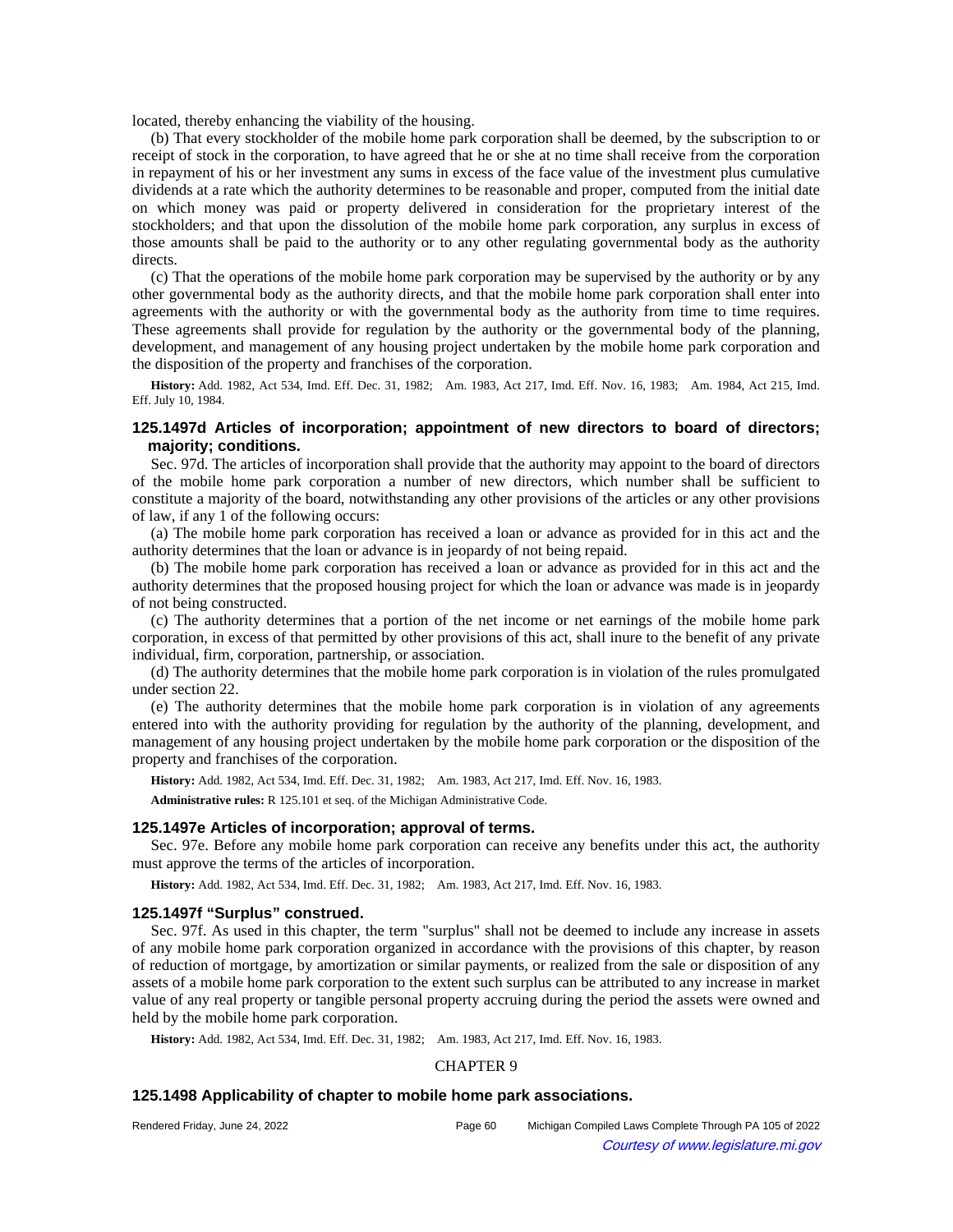Sec. 98. This chapter shall apply to mobile home park associations receiving benefits under this act.

History: Add. 1982, Act 534, Imd. Eff. Dec. 31, 1982;—Am. 1983, Act 217, Imd. Eff. Nov. 16, 1983.

**Compiler's note:** For transfer of Michigan state housing development authority from Michigan strategic fund to department of talent and economic development, see E.R.O. No. 2014-6, compiled at MCL 125.1995.

# **125.1498a Mobile home park association; included entities; approval; membership.**

Sec. 98a. A mobile home park association includes general or limited partnerships, limited liability companies, joint ventures, or trusts, as any such entities may be approved by resolution of the authority. Members of a mobile home park association shall include each and all persons with a legal or beneficial interest of any kind in a mobile home park association or its assets.

History: Add. 1982, Act 534, Imd. Eff. Dec. 31, 1982;—Am. 1983, Act 217, Imd. Eff. Nov. 16, 1983;—Am. 1996, Act 475, Imd. Eff. Dec. 26, 1996.

#### **125.1498b Mobile home park association name.**

Sec. 98b. The term "mobile home park association" shall be included as part of the name of any mobile home park association.

History: Add. 1982, Act 534, Imd. Eff. Dec. 31, 1982;- Am. 1983, Act 217, Imd. Eff. Nov. 16, 1983.

## **125.1498c Mobile home park association; provisions of partnership agreement, joint venture agreement, trust agreement, or other document of basic organization.**

Sec. 98c. In addition to other requirements of law, the partnership agreement, joint venture agreement, trust agreement, or other document of basic organization of the mobile home park association shall provide all of the following:

(a) That the mobile home park association has been organized exclusively to provide housing facilities for persons of low and moderate income, or for persons whose income does not exceed limits established in this act, and for social, recreational, commercial, and communal facilities as may be necessary to serve and improve a residential area in which authority-aided or federally-aided housing is located or is planned to be located, thereby enhancing the viability of such housing.

(b) That every member of the mobile home park association shall be deemed, by acceptance of a beneficial interest in the mobile home park association or by executing the document of basic organization, to have agreed that he or she at no time shall receive from the mobile home park association any return in excess of the face value of the investment attributable to his or her respective interest plus cumulative dividend payments at a rate which the authority determines to be reasonable and proper, computed from the initial date on which money was paid or property delivered in consideration for the interest; and that upon the dissolution of the mobile home park association, any surplus in excess of those amounts shall be paid to the authority or to any other regulating governmental body as the authority directs.

(c) That the operations of the mobile home park association may be supervised by the authority or by any other governmental body the authority directs, and that the mobile home park association shall enter into agreements with the authority or with the governmental body as the authority from time to time requires pursuant to rules promulgated under section 22. The agreements shall provide for regulation by the authority or the governmental body of the planning, development, and management of any housing project undertaken by the mobile home park association and the disposition of the property and franchises of the mobile home park association.

History: Add. 1982, Act 534, Imd. Eff. Dec. 31, 1982;—Am. 1983, Act 217, Imd. Eff. Nov. 16, 1983;—Am. 1984, Act 215, Imd. Eff. July 10, 1984.

**Administrative rules:** R 125.101 et seq. of the Michigan Administrative Code.

## **125.1498d Document of basic organization; managing agent; appointment; powers; conditions.**

Sec. 98d. The partnership agreement, joint venture agreement, trust agreement, or other document of basic organization shall provide that the authority may appoint a managing agent of the mobile home park association and its members, who may be an officer, employee, or agent of the authority. The managing agent appointed shall have complete power to act as agent and attorney-in-fact for the mobile home park association and its members, in connection with any assets or liability of the mobile home park association, to fulfill any obligations the mobile home park association may have to the authority, if any 1 of the following occurs:

(a) The mobile home park association has received a loan or advance as provided for in this act and the authority determines that the loan or advance is in jeopardy of not being repaid.

(b) The mobile home park association has received a loan or advance as provided for in this act and the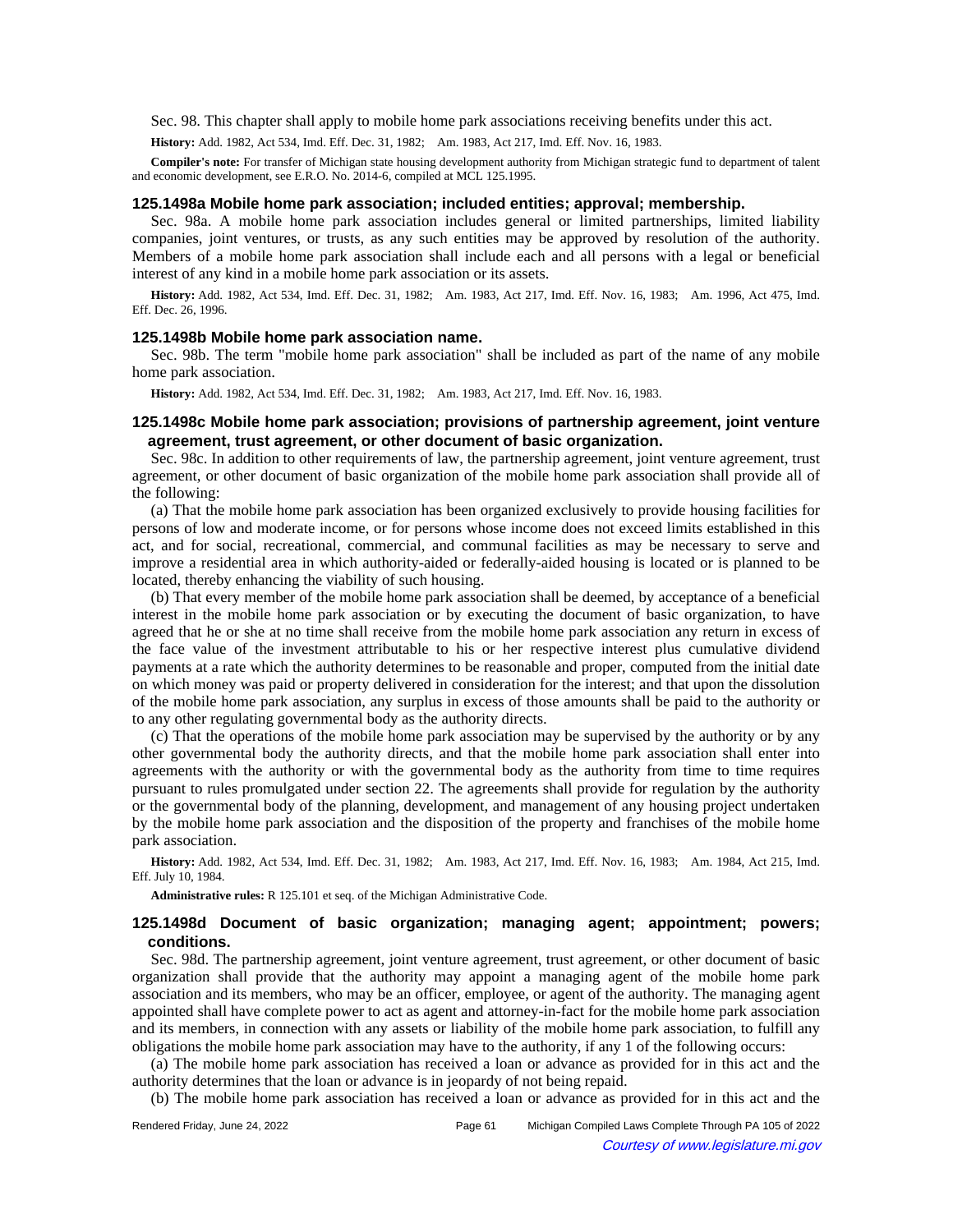authority determines that the proposed housing project for which the loan or advance was made is in jeopardy of not being constructed.

(c) The authority determines that a portion of the net income or net earnings of the mobile home park association, in excess of that permitted by other provisions of this act, shall inure to the benefit of any private individual, firm, corporation, partnership, trust, or association.

(d) The authority determines that the mobile home park association is in violation of the rules promulgated under section 22.

(e) The authority determines that the mobile home park association is in violation of any agreements entered into with the authority providing for regulation by the authority of the planning, development, and management of any housing project undertaken by the mobile home park association or the disposition of the property and franchises of the mobile home park association.

History: Add. 1982, Act 534, Imd. Eff. Dec. 31, 1982;- Am. 1983, Act 217, Imd. Eff. Nov. 16, 1983.

**Administrative rules:** R 125.101 et seq. of the Michigan Administrative Code.

### **125.1498e Document of basic organization; approval of terms.**

Sec. 98e. Before any mobile home park association can receive any benefits as a result of qualifying under this act, the authority must approve the terms of the partnership agreement, joint venture agreement, trust agreement, or other document of basic organization.

History: Add. 1982, Act 534, Imd. Eff. Dec. 31, 1982;- Am. 1983, Act 217, Imd. Eff. Nov. 16, 1983.

## **125.1498f "Surplus" construed.**

Sec. 98f. As used in this chapter, the term "surplus" shall not be deemed to include any increase in assets of any mobile home park association organized in accordance with the provisions of this chapter, by reason of reduction of mortgage, by amortization or similar payments, or realized from the sale or disposition of any assets of a mobile home park association to the extent such surplus can be attributed to any increase in market value of any such real property or tangible personal property accruing during the period the assets were owned and held by the mobile home park association.

History: Add. 1982, Act 534, Imd. Eff. Dec. 31, 1982;—Am. 1983, Act 217, Imd. Eff. Nov. 16, 1983.

## CHAPTER 10

#### **125.1499 Mutual housing association generally.**

Sec. 99. A mutual housing association shall be a nonprofit corporation or cooperative corporation incorporated pursuant to the laws of this state or authorized to transact business in this state that operates in accordance with this chapter.

**History:** Add. 1989, Act 220, Imd. Eff. Dec. 11, 1989.

**Compiler's note:** For transfer of Michigan state housing development authority from Michigan strategic fund to department of talent and economic development, see E.R.O. No. 2014-6, compiled at MCL 125.1995.

### **125.1499a Mutual housing association; corporate name.**

Sec. 99a. The term "cooperative" or "mutual housing association" shall be included as a part of the corporate name as set forth in the certificate of incorporation of a mutual housing association.

**History:** Add. 1989, Act 220, Imd. Eff. Dec. 11, 1989.

### **125.1499b Mutual housing association; requirements.**

Sec. 99b. A mutual housing association shall meet all of the following requirements:

(a) At least 75% of its voting members or shareholders shall be residents of housing owned or operated by it.

(b) A major purpose of the mutual housing association shall be to provide high quality, long-term housing to low and moderate income persons who have no equity or ownership interest in the housing except through membership in the mutual housing association, and who shall have the following rights:

(*i*) A right to become a member of the mutual housing association.

(*ii*) A right to participate in the ongoing operation and management of the housing.

(*iii*) A right to continue to reside in the housing for as long as the member complies with the terms of the occupancy agreement and rules and regulations of the mutual housing association, and meets any health requirements that the mutual housing association establishes as a condition of continued occupancy.

(c) Any profit or surplus earned by the mutual housing association is used, as determined by its board of directors, for 1 or more of the following purposes:

(*i*) To establish reserves.

Rendered Friday, June 24, 2022 Page 62 Michigan Compiled Laws Complete Through PA 105 of 2022 Courtesy of www.legislature.mi.gov